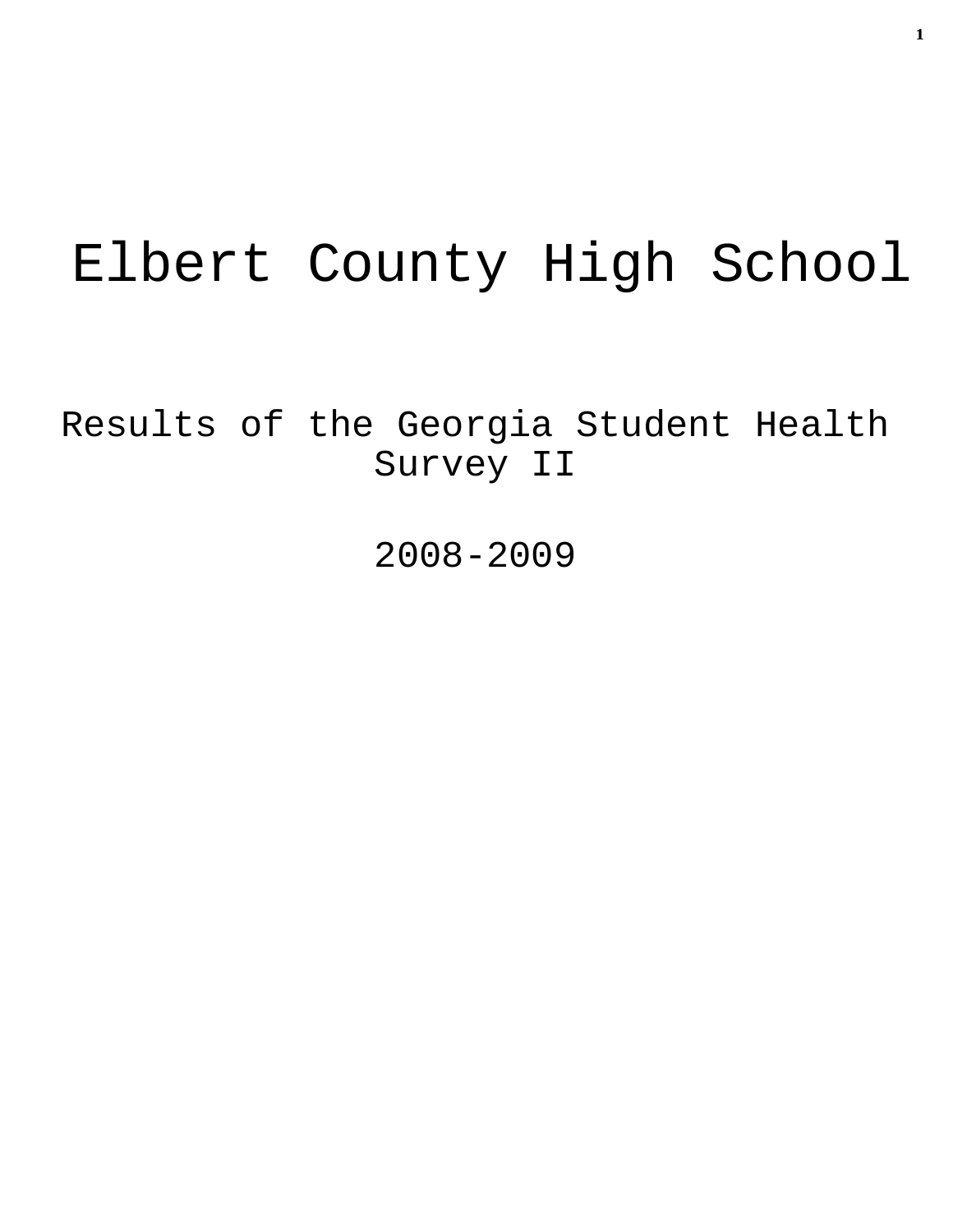# *Demographics* **2**

| Grade                    |     |  |  |  |
|--------------------------|-----|--|--|--|
| <b>Grade   Frequency</b> |     |  |  |  |
| 10                       | 204 |  |  |  |
| 12                       | 184 |  |  |  |

| <b>Frequency</b> | <b>Table of Gender by Grade</b> |              |             |              |  |
|------------------|---------------------------------|--------------|-------------|--------------|--|
| <b>Col Pct</b>   |                                 | Grade(Grade) |             |              |  |
|                  | Gender(Gender)                  | 10           | 12          | <b>Total</b> |  |
|                  | <b>Female</b>                   | 119<br>58.33 | 95<br>51.63 | 214          |  |
|                  | <b>Male</b>                     | 85<br>41.67  | 89<br>48.37 | 174          |  |
|                  | <b>Total</b>                    | 204          | 184         | 388          |  |

| <b>Frequency</b> |
|------------------|
| <b>Col Pct</b>   |

| <b>Table of Ethnicity by Grade</b> |              |              |              |  |  |  |
|------------------------------------|--------------|--------------|--------------|--|--|--|
|                                    | Grade(Grade) |              |              |  |  |  |
| <b>Ethnicity</b> (Ethnicity)       | 10           | 12           | <b>Total</b> |  |  |  |
| <b>Black</b>                       | 80<br>39.22  | 67<br>36.41  | 147          |  |  |  |
| <b>Hispanic</b>                    | 4<br>1.96    | 6<br>3.26    | 10           |  |  |  |
| White                              | 115<br>56.37 | 106<br>57.61 | 221          |  |  |  |
| <b>Asian</b>                       | 2<br>0.98    | 2<br>1.09    | 4            |  |  |  |
| <b>Other</b>                       | 3<br>1.47    | 3<br>1.63    | 6            |  |  |  |
| <b>Total</b>                       | 204          | 184          | 388          |  |  |  |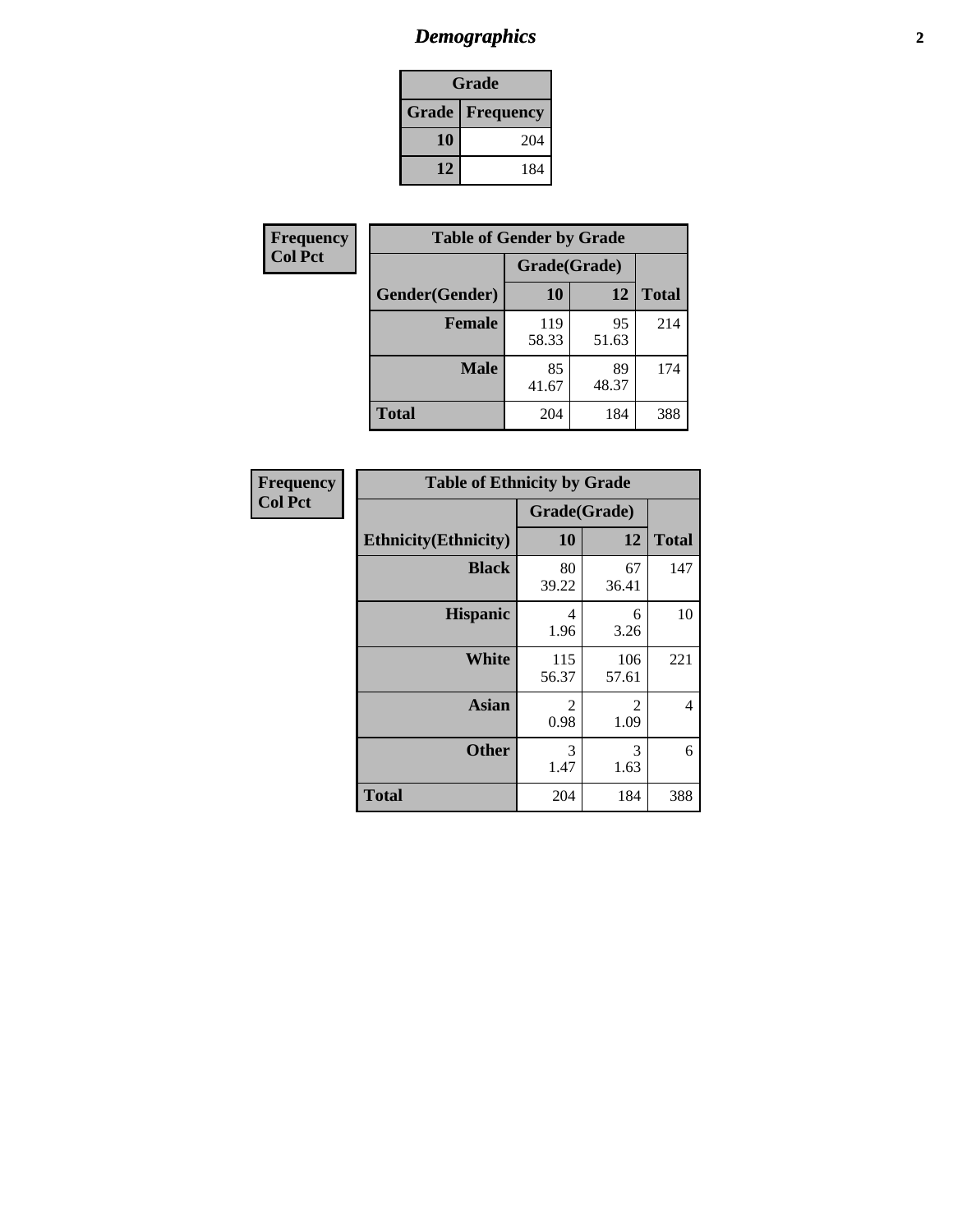#### *Title IV, Part A, Schedule A* **3** *Goal 1: Ensure that all schools are drug-free Baseline Data: Year 2008-2009 Prevalence of Drug Use*

| Frequency<br><b>Col Pct</b> | <b>Table of AlcoholAlt by Grade</b> |              |              |              |  |
|-----------------------------|-------------------------------------|--------------|--------------|--------------|--|
|                             | AlcoholAlt(Alcohol                  | Grade(Grade) |              |              |  |
|                             | use, past 30 days)                  | <b>10</b>    | 12           | <b>Total</b> |  |
|                             | Yes                                 | 32<br>15.69  | 49<br>26.63  | 81           |  |
|                             | N <sub>0</sub>                      | 172<br>84.31 | 135<br>73.37 | 307          |  |
|                             | <b>Total</b>                        | 204          | 184          | 388          |  |

| Frequency<br><b>Col Pct</b> | <b>Table of TobaccoAny by Grade</b> |              |              |              |  |
|-----------------------------|-------------------------------------|--------------|--------------|--------------|--|
|                             | <b>TobaccoAny(Tobacco</b>           | Grade(Grade) |              |              |  |
|                             | use, past 30 days)                  | 10           | 12           | <b>Total</b> |  |
|                             | Yes                                 | 39<br>19.12  | 41<br>22.28  | 80           |  |
|                             | N <sub>0</sub>                      | 165<br>80.88 | 143<br>77.72 | 308          |  |
|                             | Total                               | 204          | 184          | 388          |  |

| Frequency<br><b>Col Pct</b> | <b>Table of MarijuanaAlt by Grade</b> |              |              |              |  |
|-----------------------------|---------------------------------------|--------------|--------------|--------------|--|
|                             | MarijuanaAlt(Marijuana                | Grade(Grade) |              |              |  |
|                             | use, past 30 days)                    | 10           | 12           | <b>Total</b> |  |
|                             | <b>Yes</b>                            | 19<br>9.31   | 23<br>12.50  | 42           |  |
|                             | N <sub>0</sub>                        | 185<br>90.69 | 161<br>87.50 | 346          |  |
|                             | <b>Total</b>                          | 204          | 184          | 388          |  |

| <b>Frequency</b> | <b>Table of OtherDrugAny by Grade</b>  |              |              |              |  |
|------------------|----------------------------------------|--------------|--------------|--------------|--|
| <b>Col Pct</b>   | <b>OtherDrugAny(Other</b><br>drug use, | Grade(Grade) |              |              |  |
|                  | past 30 days)                          | 10           | <b>12</b>    | <b>Total</b> |  |
|                  | Yes                                    | 18<br>8.82   | 16<br>8.70   | 34           |  |
|                  | N <sub>0</sub>                         | 186<br>91.18 | 168<br>91.30 | 354          |  |
|                  | <b>Total</b>                           | 204          | 184          | 388          |  |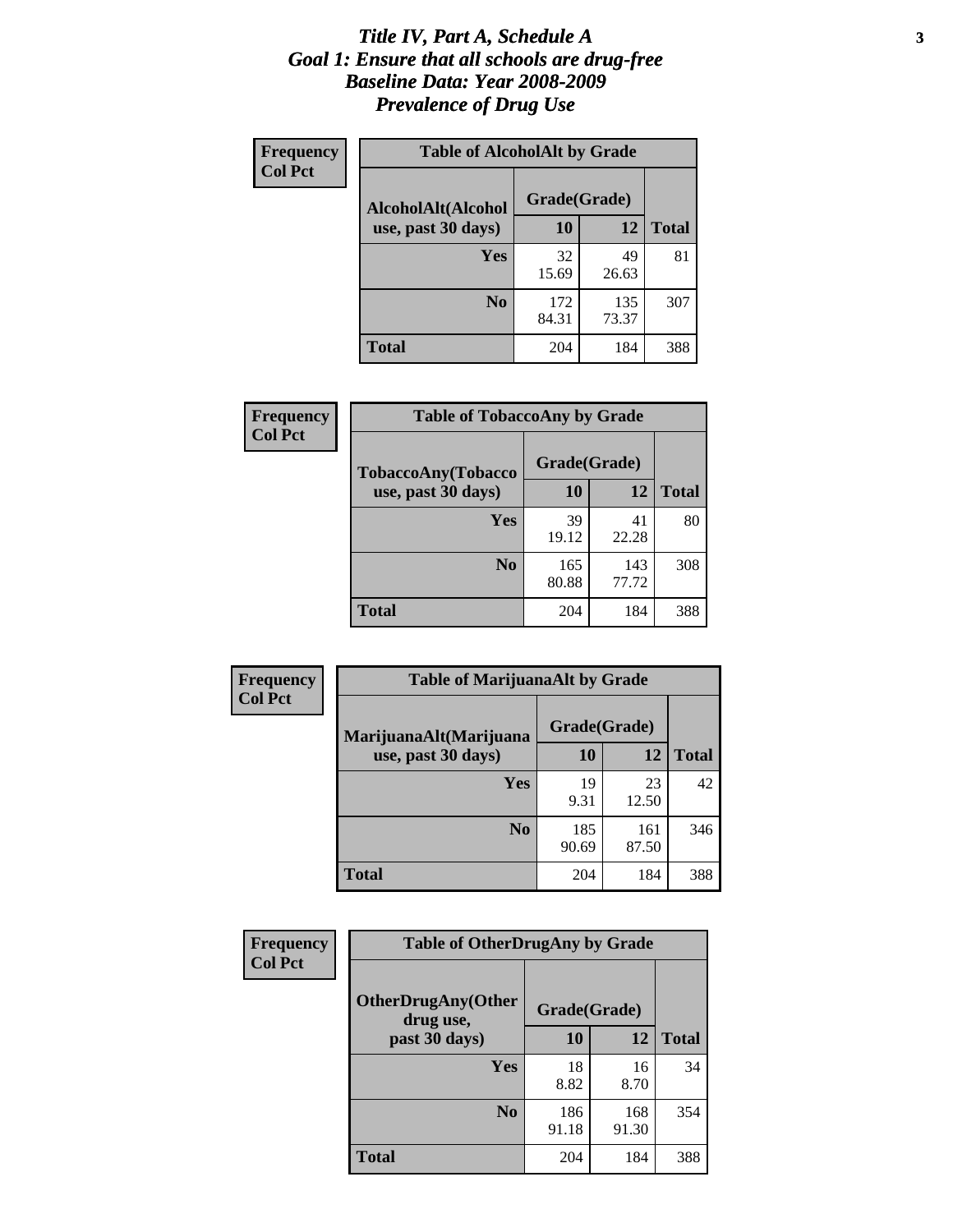#### *Average Age of Onset of Use* **4** *Results for "Average Age of Onset of Use" questions exclude students who said they did not use that substance*

| <b>Variable</b>    | Label                                                              | <b>Mean</b> |
|--------------------|--------------------------------------------------------------------|-------------|
| Alcoholinit2       | I started using alcohol when I was                                 | 14.10       |
| Cigarettesinit2    | I started smoking tobacco when I was                               | 13.90       |
| Smokelessinit2     | I started chewing tobacco when I was                               | 13.18       |
| Marijuanainit2     | I started using marijuana when I was                               | 14.30       |
| Cocaineinit2       | I started using cocaine when I was                                 | 13.70       |
| Inhalantsinit2     | I started using inhalants when I was                               | 12.81       |
| Steroidsinit2      | I started using steroids when I was                                | 10.75       |
| Ecstasyinit2       | I started using ecstasy when I was                                 | 14.13       |
| Methinit2          | I started using methamphetamines when I was                        | 13.00       |
| Hallucinogensinit2 | I started using hallucinogens when I was                           | 13.20       |
| Prescriptioninit2  | I started using prescription drugs not prescribed to me when I was | 14.10       |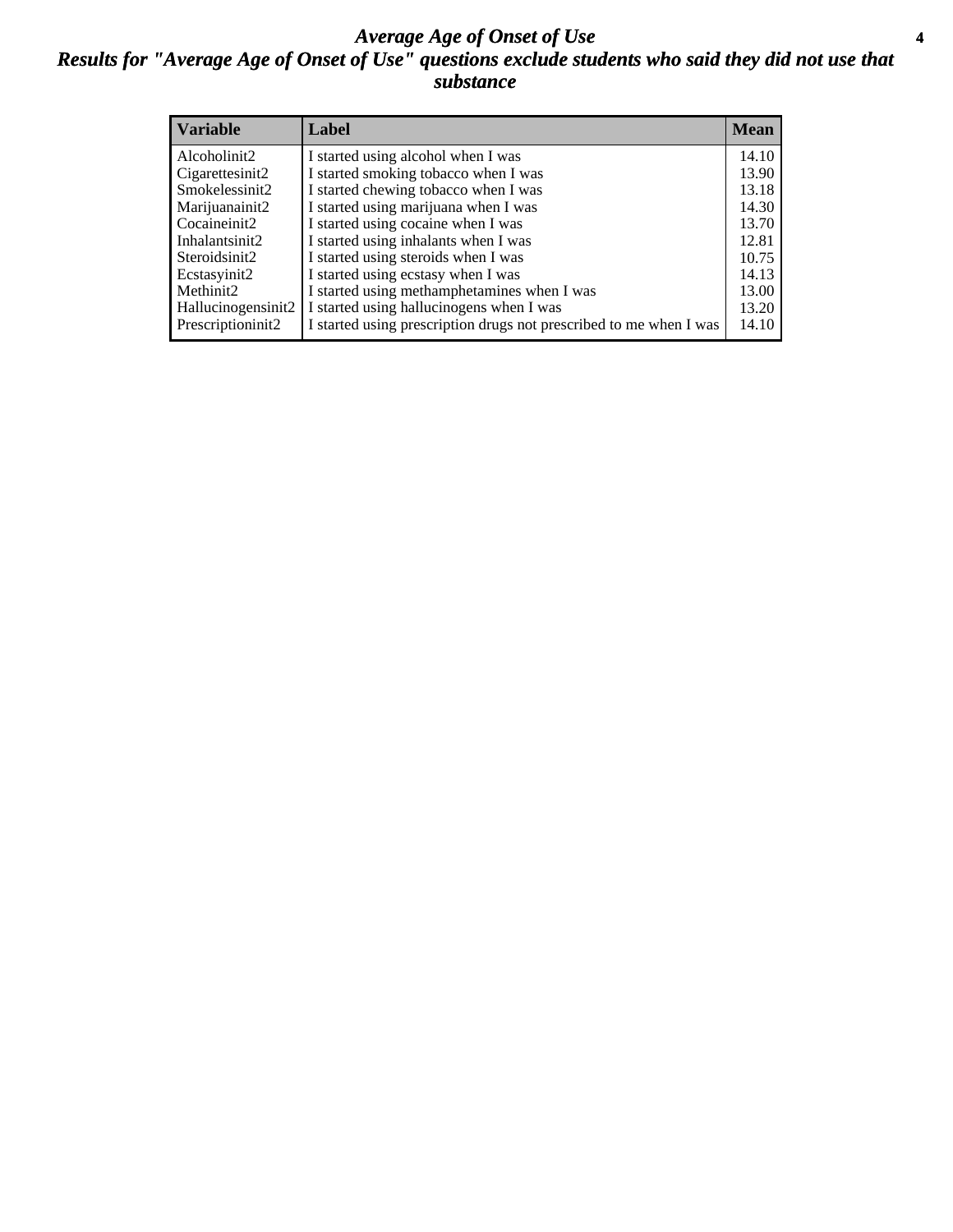# *Perception of Health Risk* **5**

| Frequency      | <b>Table of Alcoholharmdich by Grade</b> |              |              |              |  |
|----------------|------------------------------------------|--------------|--------------|--------------|--|
| <b>Col Pct</b> | Alcoholharmdich(I<br>think alcohol is    | Grade(Grade) |              |              |  |
|                | harmful)                                 | 10           | 12           | <b>Total</b> |  |
|                | <b>Yes</b>                               | 163<br>79.90 | 137<br>74.46 | 300          |  |
|                | N <sub>0</sub>                           | 41<br>20.10  | 47<br>25.54  | 88           |  |
|                | <b>Total</b>                             | 204          | 184          | 388          |  |

| <b>Frequency</b> | <b>Table of Tobaccoharmdich by Grade</b> |              |              |              |
|------------------|------------------------------------------|--------------|--------------|--------------|
| <b>Col Pct</b>   | Tobaccoharmdich(I<br>think tobacco is    | Grade(Grade) |              |              |
|                  | harmful)                                 | 10           | 12           | <b>Total</b> |
|                  | Yes                                      | 188<br>92.16 | 170<br>92.39 | 358          |
|                  | N <sub>0</sub>                           | 16<br>7.84   | 14<br>7.61   | 30           |
|                  | Total                                    | 204          | 184          | 388          |

| Frequency      | <b>Table of Marijuanaharmdich by Grade</b> |              |              |              |  |  |
|----------------|--------------------------------------------|--------------|--------------|--------------|--|--|
| <b>Col Pct</b> | Marijuanaharmdich(I<br>think marijuana is  | Grade(Grade) |              |              |  |  |
|                | harmful)                                   | 10           | 12           | <b>Total</b> |  |  |
|                | Yes                                        | 166<br>81.37 | 137<br>74.46 | 303          |  |  |
|                | N <sub>0</sub>                             | 38<br>18.63  | 47<br>25.54  | 85           |  |  |
|                | <b>Total</b>                               | 204          | 184          | 388          |  |  |

| Frequency      | <b>Table of Otherdrugharmdich by Grade</b>   |              |              |              |  |  |  |  |
|----------------|----------------------------------------------|--------------|--------------|--------------|--|--|--|--|
| <b>Col Pct</b> | Otherdrugharmdich(I<br>think other drugs are | Grade(Grade) |              |              |  |  |  |  |
|                | harmful)                                     | 10           | 12           | <b>Total</b> |  |  |  |  |
|                | Yes                                          | 188<br>92.16 | 175<br>95.11 | 363          |  |  |  |  |
|                | N <sub>0</sub>                               | 16<br>7.84   | 9<br>4.89    | 25           |  |  |  |  |
|                | <b>Total</b>                                 | 204          | 184          | 388          |  |  |  |  |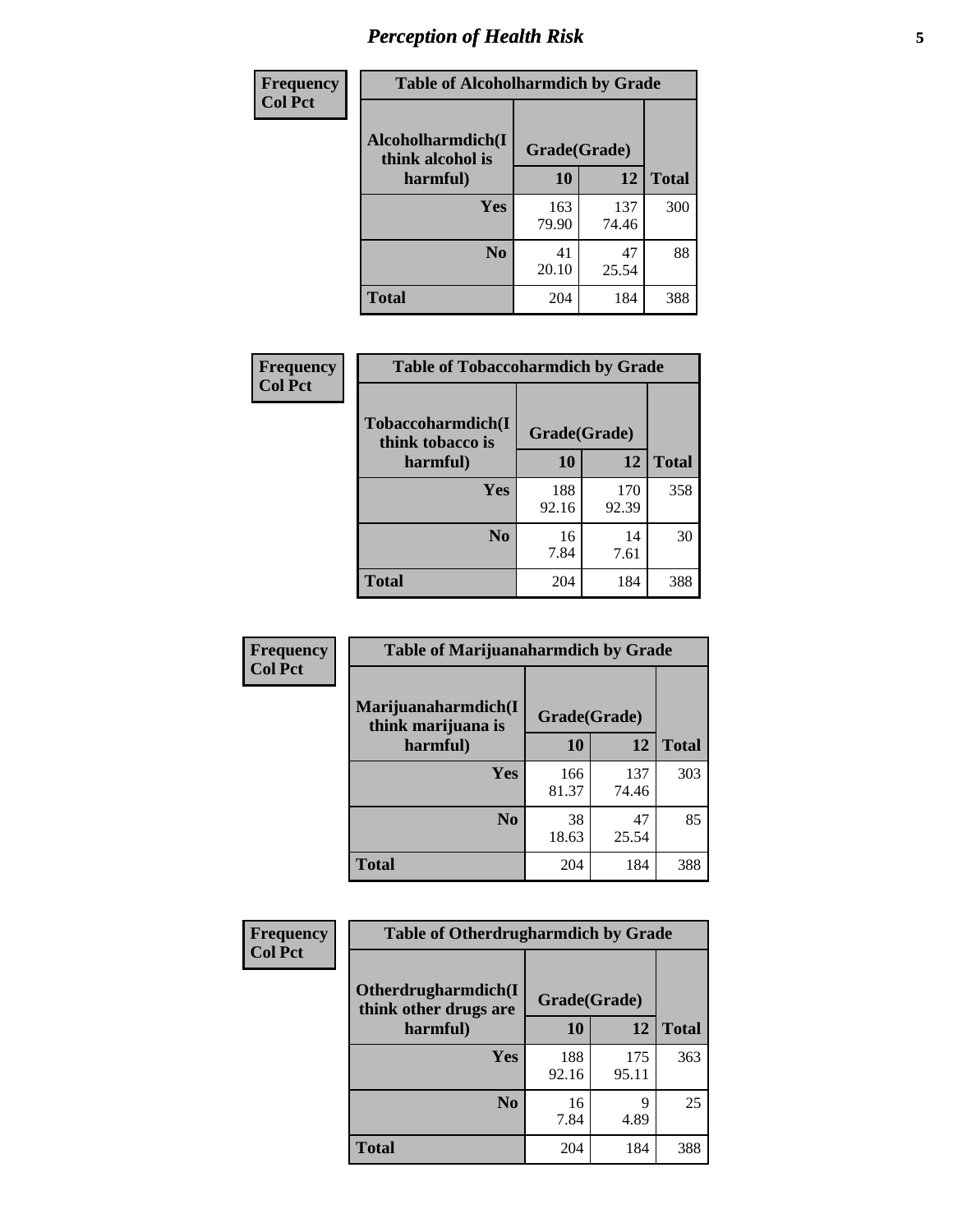# *Social Disapproval* **6**

| Frequency      | <b>Table of Alcoholpeerdich by Grade</b>                    |              |              |     |
|----------------|-------------------------------------------------------------|--------------|--------------|-----|
| <b>Col Pct</b> | Alcoholpeerdich(My<br>friends would<br>disapprove if I used | Grade(Grade) |              |     |
|                | alcohol)                                                    | 10           | <b>Total</b> |     |
|                | <b>Yes</b>                                                  | 111<br>54.41 | 68<br>36.96  | 179 |
|                | N <sub>0</sub>                                              | 93<br>45.59  | 116<br>63.04 | 209 |
|                | <b>Total</b>                                                | 204          | 184          | 388 |

| <b>Frequency</b> |
|------------------|
| <b>Col Pct</b>   |

| <b>Table of Tobaccopeerdich by Grade</b>                            |              |             |              |  |  |  |  |
|---------------------------------------------------------------------|--------------|-------------|--------------|--|--|--|--|
| <b>Tobaccopeerdich</b> (My<br>friends would<br>disapprove if I used | Grade(Grade) |             |              |  |  |  |  |
| tobacco)                                                            | 10           | 12          | <b>Total</b> |  |  |  |  |
| Yes                                                                 | 125<br>61.27 | 91<br>49.46 | 216          |  |  |  |  |
| N <sub>0</sub>                                                      | 79<br>38.73  | 93<br>50.54 | 172          |  |  |  |  |
| <b>Total</b>                                                        | 204          | 184         | 388          |  |  |  |  |

| <b>Frequency</b> | <b>Table of Marijuanapeerdich by Grade</b>                    |              |              |              |  |  |  |  |
|------------------|---------------------------------------------------------------|--------------|--------------|--------------|--|--|--|--|
| <b>Col Pct</b>   | Marijuanapeerdich(My<br>friends would<br>disapprove if I used | Grade(Grade) |              |              |  |  |  |  |
|                  | marijuana)                                                    | 10           | 12           | <b>Total</b> |  |  |  |  |
|                  | <b>Yes</b>                                                    | 134<br>65.69 | 119<br>64.67 | 253          |  |  |  |  |
|                  | N <sub>0</sub>                                                | 70<br>34.31  | 65<br>35.33  | 135          |  |  |  |  |
|                  | <b>Total</b>                                                  | 204          | 184          | 388          |  |  |  |  |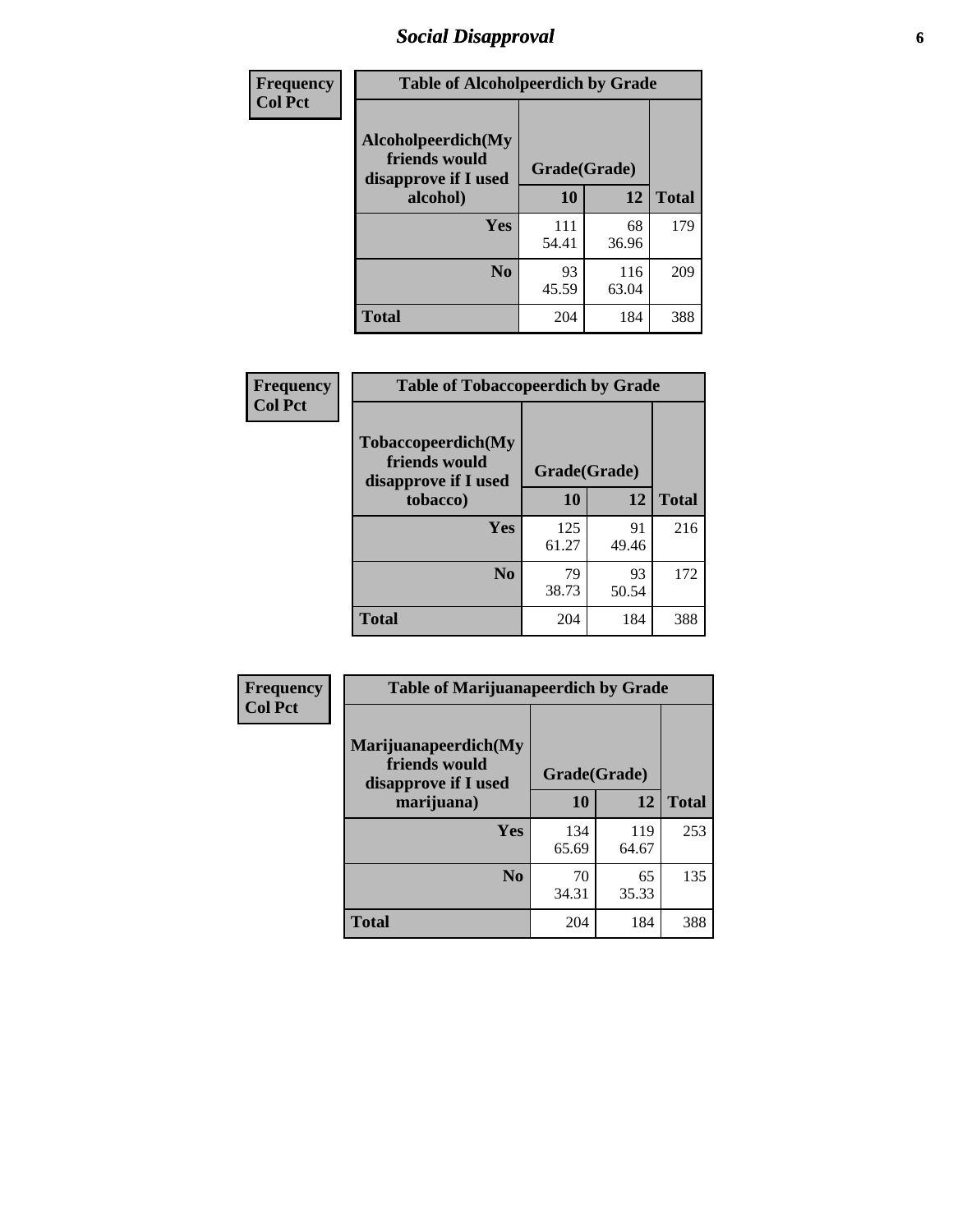# *Social Disapproval* **7**

| Frequency      | <b>Table of Otherdrugpeerdich by Grade</b>                    |              |              |              |  |  |  |  |
|----------------|---------------------------------------------------------------|--------------|--------------|--------------|--|--|--|--|
| <b>Col Pct</b> | Otherdrugpeerdich(My<br>friends would<br>disapprove if I used | Grade(Grade) |              |              |  |  |  |  |
|                | other drugs)                                                  | 10           | 12           | <b>Total</b> |  |  |  |  |
|                | Yes                                                           | 151<br>74.02 | 145<br>78.80 | 296          |  |  |  |  |
|                | N <sub>0</sub>                                                | 53<br>25.98  | 39<br>21.20  | 92           |  |  |  |  |
|                | <b>Total</b>                                                  | 204          | 184          | 388          |  |  |  |  |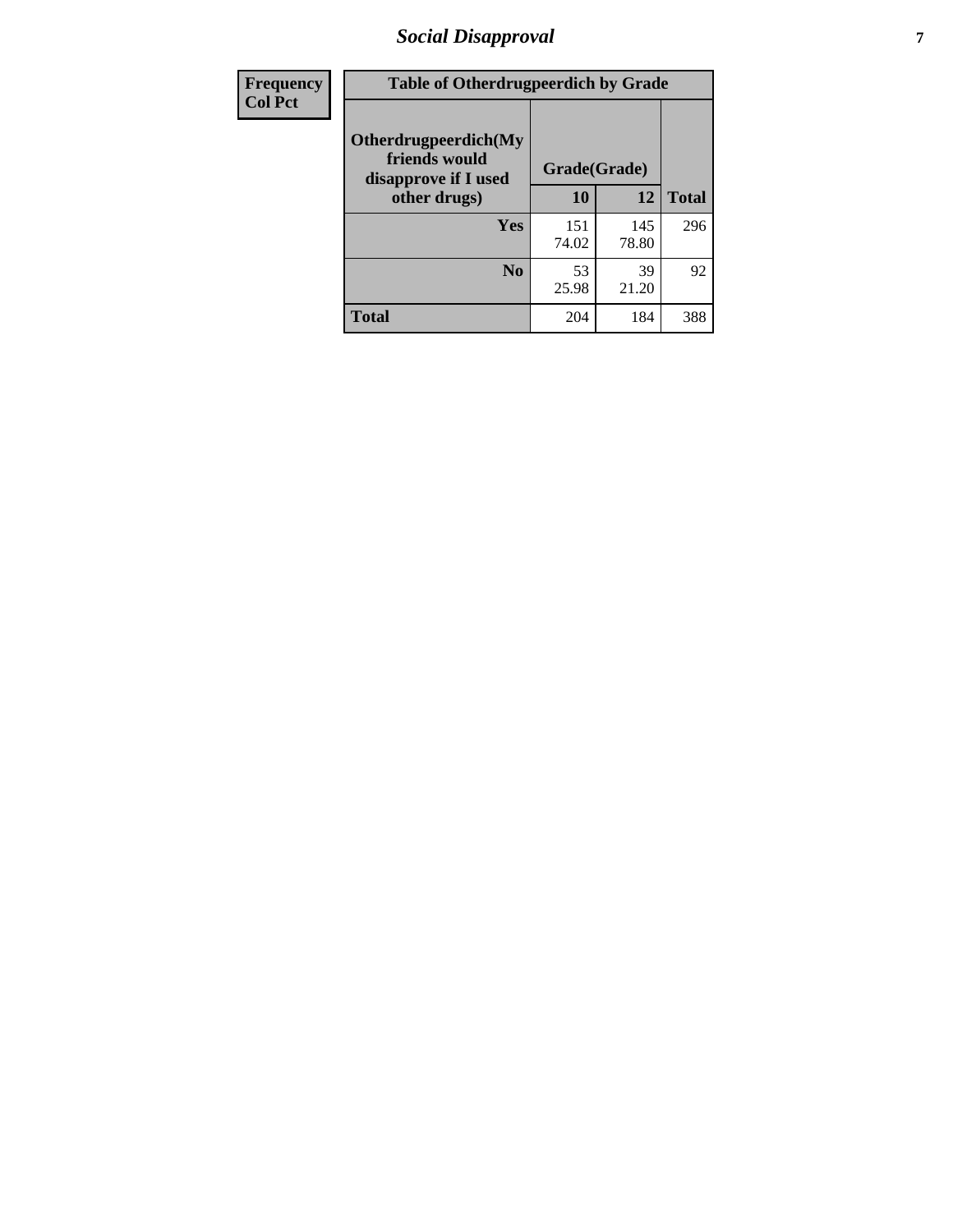### Title IV, Part A, Schedule A **8** *Goal 2: To help ensure that all schools are safe and disciplined Baseline Data: Year 2008-2009 Student Involvement in Gang Activity*

| Frequency      | <b>Table of Gangself by Grade</b>                                                                         |                    |              |              |  |  |  |  |
|----------------|-----------------------------------------------------------------------------------------------------------|--------------------|--------------|--------------|--|--|--|--|
| <b>Col Pct</b> | <b>Gangself</b> (I<br>have<br>participated<br>in illegal<br>gang<br>activities in<br>the past 30<br>days) | Grade(Grade)<br>10 | 12           | <b>Total</b> |  |  |  |  |
|                | Yes                                                                                                       | 13<br>6.37         | 5<br>2.72    | 18           |  |  |  |  |
|                | N <sub>0</sub>                                                                                            | 191<br>93.63       | 179<br>97.28 | 370          |  |  |  |  |
|                | <b>Total</b>                                                                                              | 204                | 184          | 388          |  |  |  |  |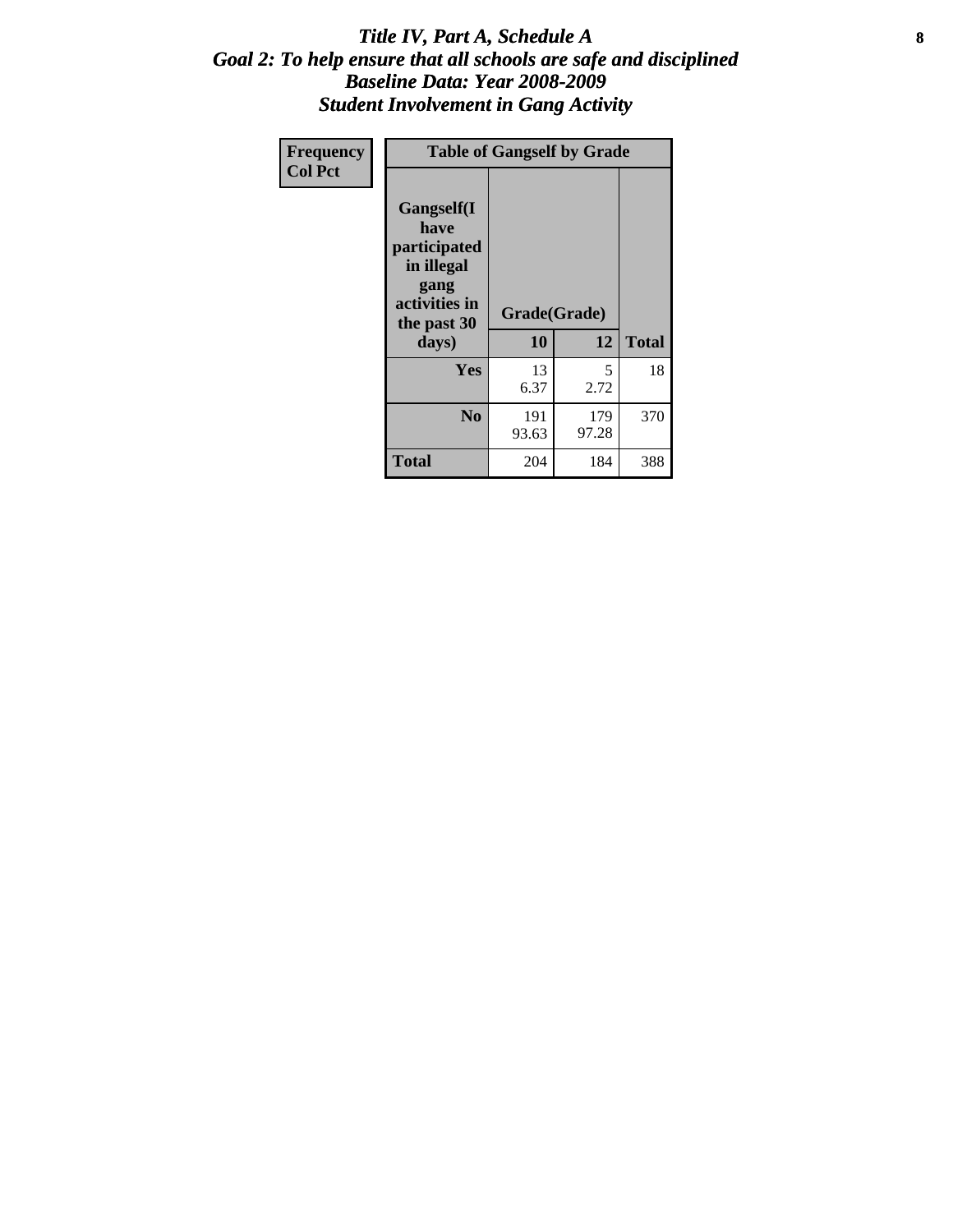# *Student Perception of School Safety* **9**

| <b>Frequency</b><br>Row Pct |
|-----------------------------|
|                             |

| <b>Table of Grade by Safeschool</b> |                          |                                                                                                                      |             |             |     |  |  |  |
|-------------------------------------|--------------------------|----------------------------------------------------------------------------------------------------------------------|-------------|-------------|-----|--|--|--|
|                                     |                          | Safeschool (School is a place at which I feel<br>safe)                                                               |             |             |     |  |  |  |
| Grade(Grade)                        | <b>Strongly</b><br>Agree | <b>Somewhat</b><br><b>Somewhat</b><br><b>Strongly</b><br><b>Disagree</b><br><b>Disagree</b><br><b>Total</b><br>Agree |             |             |     |  |  |  |
| <b>10</b>                           | 36<br>17.65              | 107<br>52.45                                                                                                         | 40<br>19.61 | 21<br>10.29 | 204 |  |  |  |
| 12                                  | 38<br>20.65              | 113<br>61.41                                                                                                         | 26<br>14.13 | 3.80        | 184 |  |  |  |
| <b>Total</b>                        | 74                       | 220                                                                                                                  | 66          | 28          | 388 |  |  |  |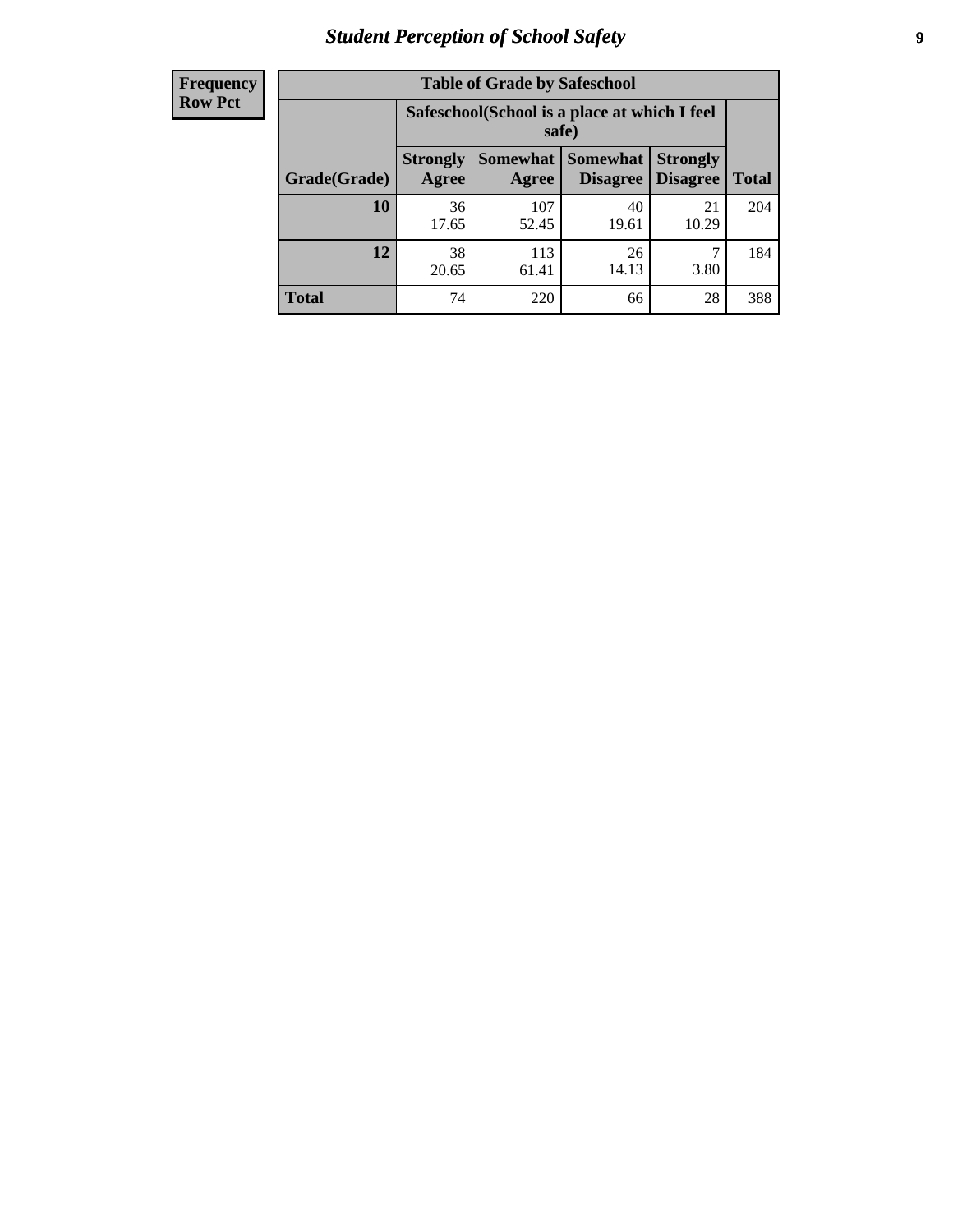### *Students Who Have Been Bullied* **10**

| <b>Frequency</b> |
|------------------|
| Row Pct          |

| <b>Table of Grade by Bullied</b> |                            |                                                                               |                              |                   |                        |                        |                                 |              |
|----------------------------------|----------------------------|-------------------------------------------------------------------------------|------------------------------|-------------------|------------------------|------------------------|---------------------------------|--------------|
|                                  |                            | <b>Bullied</b> (I have been bullied by other<br>students in the past 30 days) |                              |                   |                        |                        |                                 |              |
| Grade(Grade)                     | $\mathbf 0$<br><b>Days</b> | 1 or<br>2<br>days                                                             | 3 <sub>to</sub><br>5<br>days | 6 to<br>9<br>days | 10<br>to<br>19<br>days | 20<br>to<br>29<br>days | <b>All</b><br><b>30</b><br>days | <b>Total</b> |
| 10                               | 186<br>91.18               | 9<br>4.41                                                                     | 4<br>1.96                    | 0.49              | 0.49                   | 0.49                   | 2<br>0.98                       | 204          |
| 12                               | 176<br>95.65               | 3<br>1.63                                                                     | 2<br>1.09                    | 0.54              | 0.54                   | 0.54                   | $\Omega$<br>0.00                | 184          |
| Total                            | 362                        | 12                                                                            | 6                            | 2                 | 2                      | $\overline{2}$         | 2                               | 388          |

 $\blacksquare$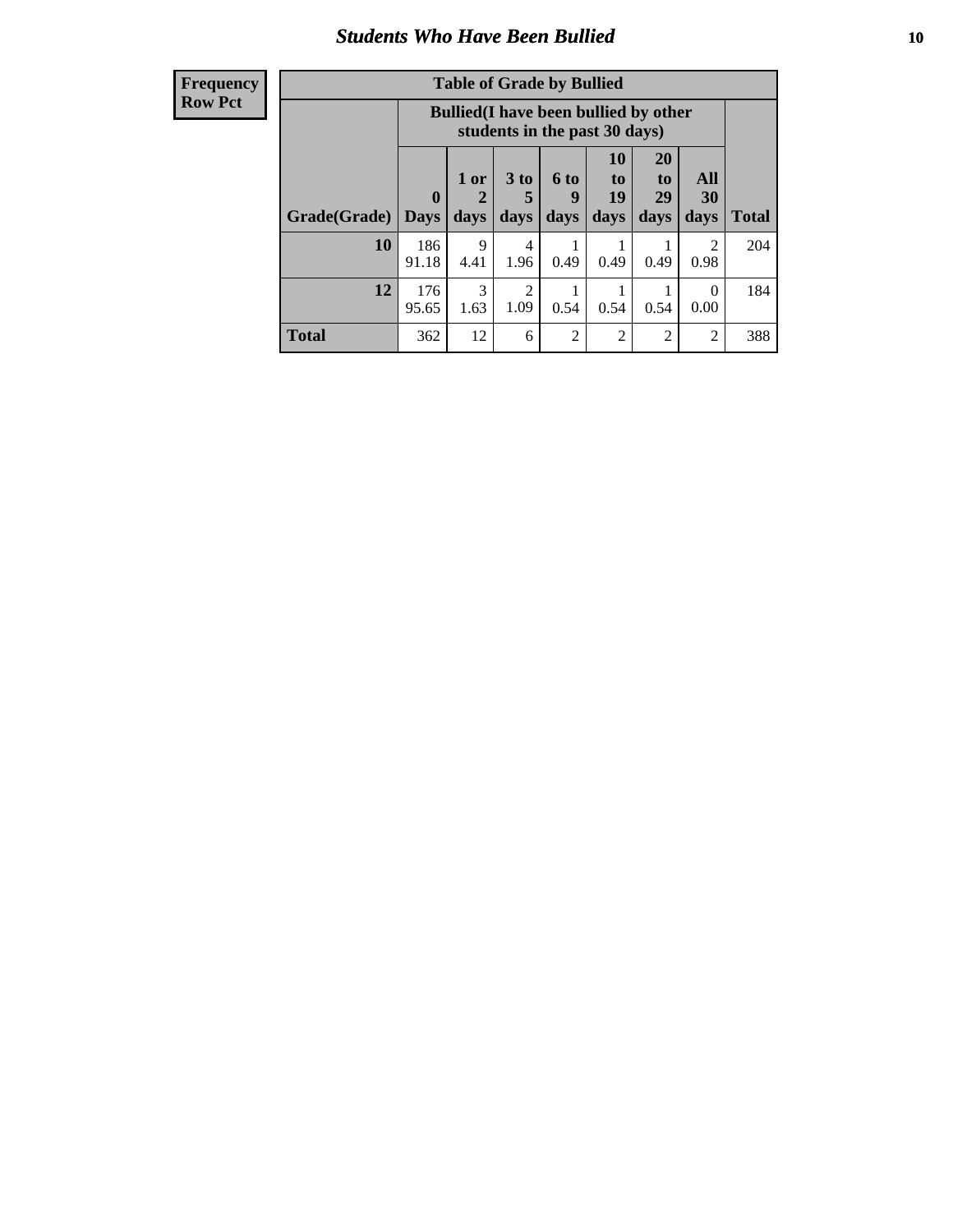### *School Climate* **11**

| Frequency      | <b>Table of SchoolClimate1 by Grade</b> |                    |              |              |  |  |  |
|----------------|-----------------------------------------|--------------------|--------------|--------------|--|--|--|
| <b>Col Pct</b> | SchoolClimate1(I<br>like school)        | Grade(Grade)<br>10 | 12           | <b>Total</b> |  |  |  |
|                | <b>Strongly Agree</b>                   | 36<br>17.65        | 28<br>15.22  | 64           |  |  |  |
|                | <b>Somewhat Agree</b>                   | 131<br>64.22       | 122<br>66.30 | 253          |  |  |  |
|                | <b>Somewhat Disagree</b>                | 17<br>8.33         | 22<br>11.96  | 39           |  |  |  |
|                | <b>Strongly Disagree</b>                | 20<br>9.80         | 12<br>6.52   | 32           |  |  |  |
|                | Total                                   | 204                | 184          | 388          |  |  |  |

| Frequency      | <b>Table of SchoolClimate2 by Grade</b>           |                    |              |              |
|----------------|---------------------------------------------------|--------------------|--------------|--------------|
| <b>Col Pct</b> | SchoolClimate2(I<br>feel successful at<br>school) | Grade(Grade)<br>10 | 12           | <b>Total</b> |
|                | <b>Strongly Agree</b>                             | 74<br>36.27        | 65<br>35.33  | 139          |
|                | <b>Somewhat Agree</b>                             | 117<br>57.35       | 111<br>60.33 | 228          |
|                | <b>Somewhat Disagree</b>                          | 10<br>4.90         | 3.80         | 17           |
|                | <b>Strongly Disagree</b>                          | 3<br>1.47          | 0.54         | 4            |
|                | <b>Total</b>                                      | 204                | 184          | 388          |

| Frequency      | <b>Table of SchoolClimate3 by Grade</b>                                      |                    |                        |              |
|----------------|------------------------------------------------------------------------------|--------------------|------------------------|--------------|
| <b>Col Pct</b> | <b>SchoolClimate3(My</b><br>school has high<br>standards for<br>achievement) | Grade(Grade)<br>10 | 12                     | <b>Total</b> |
|                |                                                                              |                    |                        |              |
|                | <b>Strongly Agree</b>                                                        | 76<br>37.25        | 43<br>23.37            | 119          |
|                | <b>Somewhat Agree</b>                                                        | 96<br>47.06        | 103<br>55.98           | 199          |
|                | <b>Somewhat Disagree</b>                                                     | 24<br>11.76        | 36<br>19.57            | 60           |
|                | <b>Strongly Disagree</b>                                                     | 8<br>3.92          | $\mathfrak{D}$<br>1.09 | 10           |
|                | Total                                                                        | 204                | 184                    | 388          |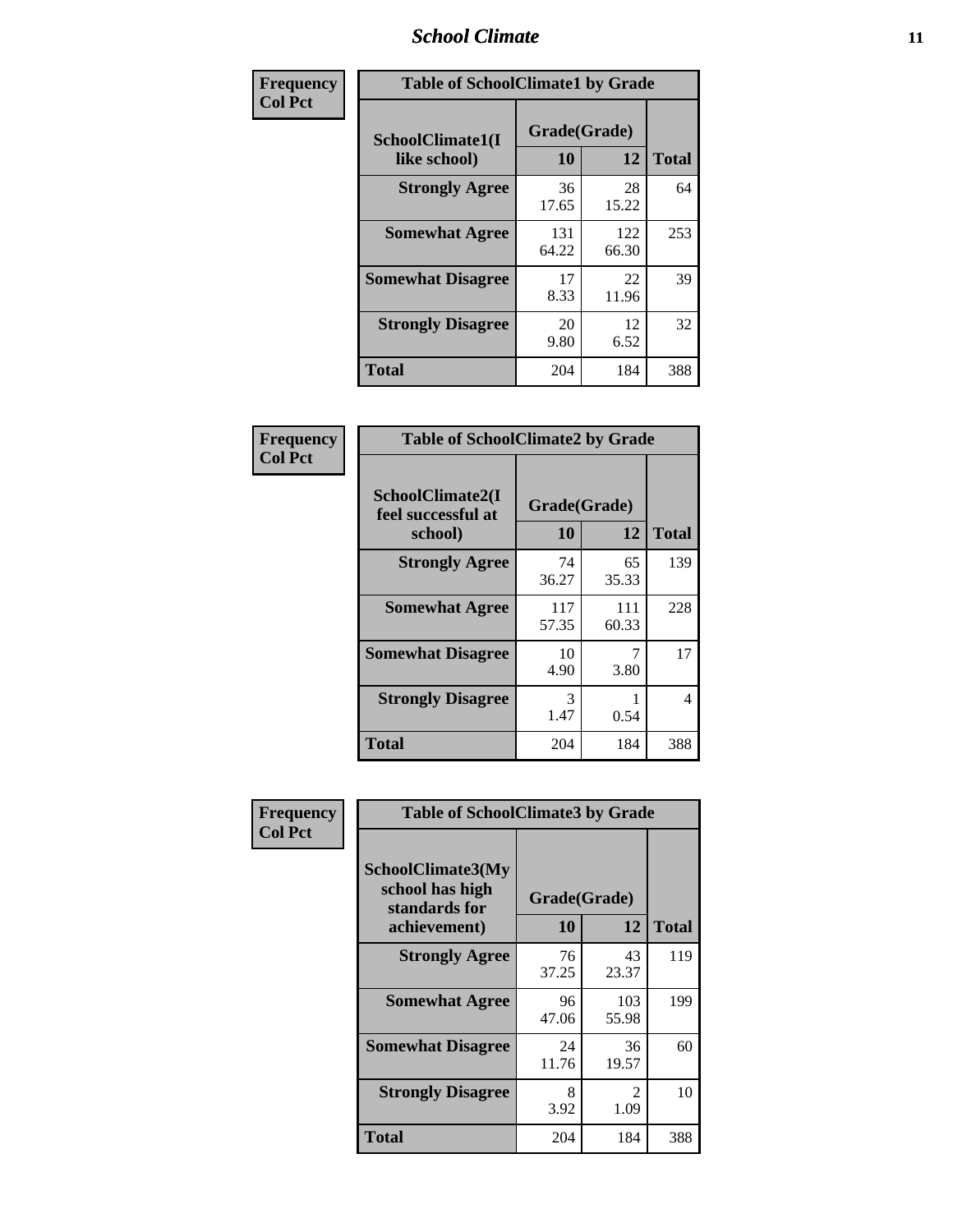### *School Climate* **12**

| Frequency      | <b>Table of SchoolClimate4 by Grade</b>                       |                                     |                                     |              |
|----------------|---------------------------------------------------------------|-------------------------------------|-------------------------------------|--------------|
| <b>Col Pct</b> | SchoolClimate4(My<br>school sets clear<br>rules for behavior) | Grade(Grade)<br>10                  | 12                                  | <b>Total</b> |
|                | <b>Strongly Agree</b>                                         | 114<br>55.88                        | 73<br>39.67                         | 187          |
|                | <b>Somewhat Agree</b>                                         | 68<br>33.33                         | 86<br>46.74                         | 154          |
|                | <b>Somewhat Disagree</b>                                      | 20<br>9.80                          | 23<br>12.50                         | 43           |
|                | <b>Strongly Disagree</b>                                      | $\mathcal{D}_{\mathcal{L}}$<br>0.98 | $\mathcal{D}_{\mathcal{L}}$<br>1.09 | 4            |
|                | <b>Total</b>                                                  | 204                                 | 184                                 | 388          |

| <b>Table of SchoolClimate5 by Grade</b>                              |                    |             |              |  |
|----------------------------------------------------------------------|--------------------|-------------|--------------|--|
| SchoolClimate5(I<br>know what to do in<br>an emergency at<br>school) | Grade(Grade)<br>10 | 12          | <b>Total</b> |  |
| <b>Strongly Agree</b>                                                | 106<br>51.96       | 92<br>50.00 | 198          |  |
| <b>Somewhat Agree</b>                                                | 77<br>37.75        | 69<br>37.50 | 146          |  |
| <b>Somewhat Disagree</b>                                             | 16<br>7.84         | 19<br>10.33 | 35           |  |
| <b>Strongly Disagree</b>                                             | 5<br>2.45          | 4<br>2.17   | 9            |  |
| <b>Total</b>                                                         | 204                | 184         | 388          |  |

| Frequency      | <b>Table of SchoolClimate6 by Grade</b>                  |                    |             |              |
|----------------|----------------------------------------------------------|--------------------|-------------|--------------|
| <b>Col Pct</b> | <b>SchoolClimate6(Teachers</b><br>treat me with respect) | Grade(Grade)<br>10 | 12          | <b>Total</b> |
|                | <b>Strongly Agree</b>                                    | 81<br>39.71        | 56<br>30.43 | 137          |
|                | <b>Somewhat Agree</b>                                    | 81<br>39.71        | 97<br>52.72 | 178          |
|                | <b>Somewhat Disagree</b>                                 | 32<br>15.69        | 26<br>14.13 | 58           |
|                | <b>Strongly Disagree</b>                                 | 10<br>4.90         | 5<br>2.72   | 15           |
|                | <b>Total</b>                                             | 204                | 184         | 388          |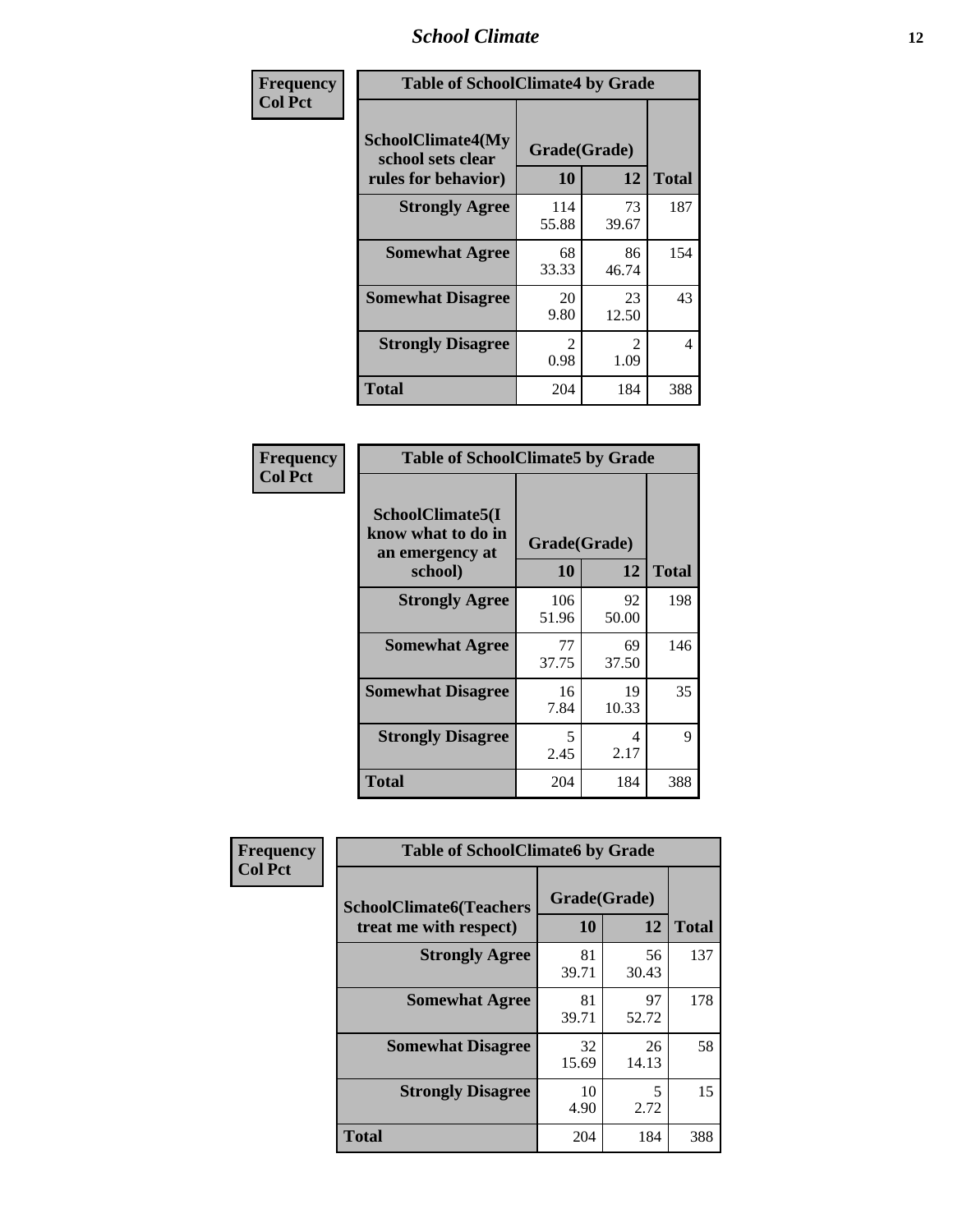### *School Climate* **13**

| Frequency      | <b>Table of SchoolClimate7 by Grade</b>                                       |                           |              |              |
|----------------|-------------------------------------------------------------------------------|---------------------------|--------------|--------------|
| <b>Col Pct</b> | <b>SchoolClimate7(Behaviors</b><br>in my class allow the<br>teacher to teach) | Grade(Grade)<br><b>10</b> | 12           | <b>Total</b> |
|                | <b>Strongly Agree</b>                                                         | 45<br>22.06               | 44<br>23.91  | 89           |
|                | <b>Somewhat Agree</b>                                                         | 107<br>52.45              | 105<br>57.07 | 212          |
|                | <b>Somewhat Disagree</b>                                                      | 37<br>18.14               | 29<br>15.76  | 66           |
|                | <b>Strongly Disagree</b>                                                      | 15<br>7.35                | 6<br>3.26    | 21           |
|                | <b>Total</b>                                                                  | 204                       | 184          | 388          |

| Frequency      | <b>Table of SchoolClimate8 by Grade</b>                                              |                    |             |              |
|----------------|--------------------------------------------------------------------------------------|--------------------|-------------|--------------|
| <b>Col Pct</b> | <b>SchoolClimate8(Students</b><br>are frequently<br>recognized for good<br>behavior) | Grade(Grade)<br>10 | 12          | <b>Total</b> |
|                | <b>Strongly Agree</b>                                                                | 49<br>24.02        | 36<br>19.57 | 85           |
|                | <b>Somewhat Agree</b>                                                                | 70<br>34.31        | 83<br>45.11 | 153          |
|                | <b>Somewhat Disagree</b>                                                             | 58<br>28.43        | 45<br>24.46 | 103          |
|                | <b>Strongly Disagree</b>                                                             | 27<br>13.24        | 20<br>10.87 | 47           |
|                | <b>Total</b>                                                                         | 204                | 184         | 388          |

| Frequency      | <b>Table of SchoolClimate9 by Grade</b>                                           |                    |             |              |
|----------------|-----------------------------------------------------------------------------------|--------------------|-------------|--------------|
| <b>Col Pct</b> | SchoolClimate9(School<br>counselor would be<br>helpful if I needed<br>assistance) | Grade(Grade)<br>10 | 12          | <b>Total</b> |
|                | <b>Strongly Agree</b>                                                             | 90<br>44.12        | 63<br>34.24 | 153          |
|                | <b>Somewhat Agree</b>                                                             | 80<br>39.22        | 85<br>46.20 | 165          |
|                | <b>Somewhat Disagree</b>                                                          | 18<br>8.82         | 18<br>9.78  | 36           |
|                | <b>Strongly Disagree</b>                                                          | 16<br>7.84         | 18<br>9.78  | 34           |
|                | <b>Total</b>                                                                      | 204                | 184         | 388          |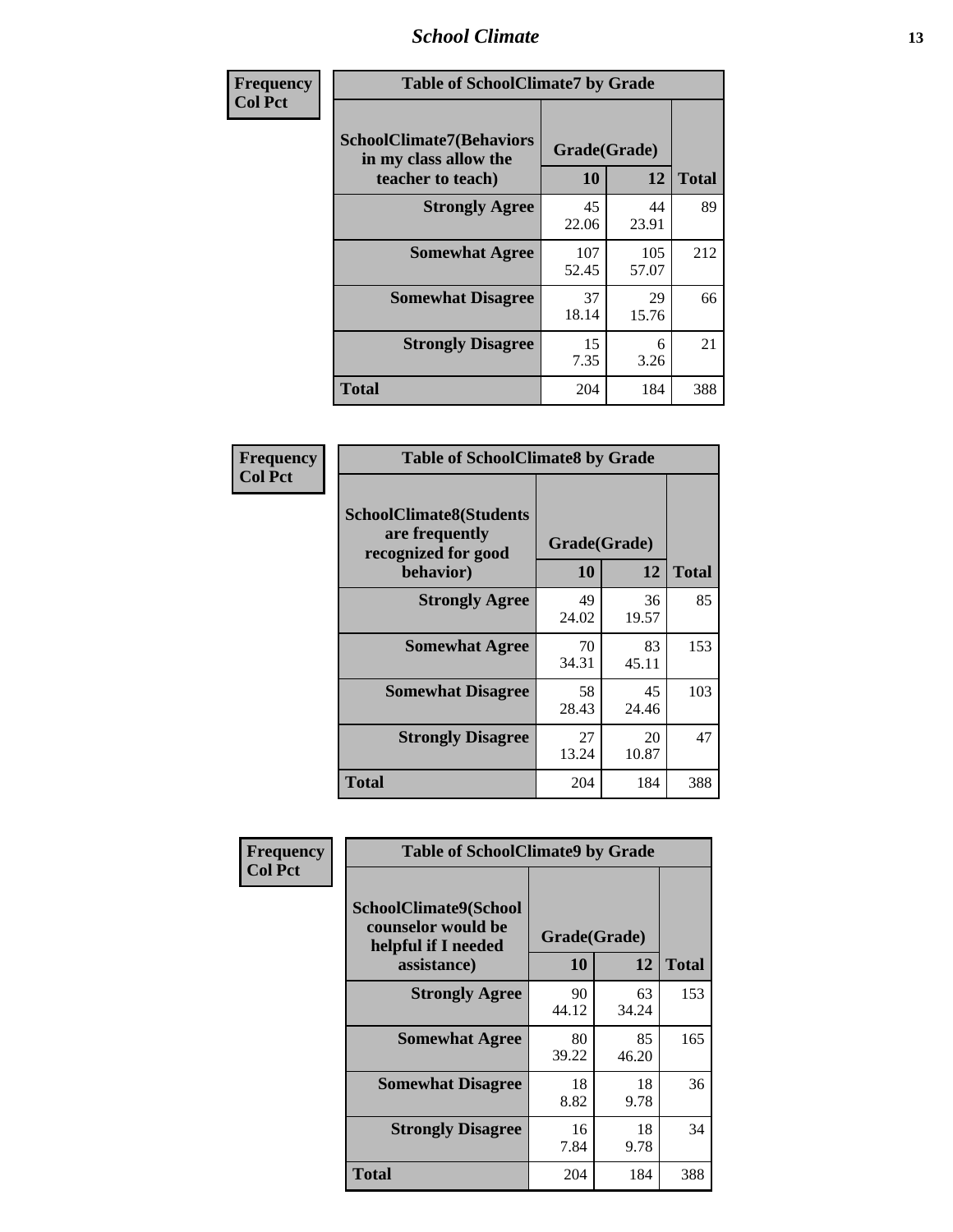### *Reasons for Dropping Out* **14**

| Frequency      | <b>Table of Dropoutreason by Grade</b>                                   |                    |              |              |
|----------------|--------------------------------------------------------------------------|--------------------|--------------|--------------|
| <b>Col Pct</b> | Dropoutreason(If<br>I dropped out the<br>reason would<br>most likely be) | Grade(Grade)<br>10 | 12           | <b>Total</b> |
|                | Won't Drop out                                                           | 119<br>58.33       | 125<br>67.93 | 244          |
|                | <b>Bored</b>                                                             | 35<br>17.16        | 19<br>10.33  | 54           |
|                | <b>Family Reasons</b>                                                    | 12<br>5.88         | 14<br>7.61   | 26           |
|                | <b>Being Bullied</b>                                                     | 7<br>3.43          | 0<br>0.00    | 7            |
|                | <b>Other</b>                                                             | 31<br>15.20        | 26<br>14.13  | 57           |
|                | <b>Total</b>                                                             | 204                | 184          | 388          |

| Frequency      | <b>Table of Dropout by Grade</b>                                       |                          |              |              |  |  |
|----------------|------------------------------------------------------------------------|--------------------------|--------------|--------------|--|--|
| <b>Col Pct</b> | Dropout(I<br>have<br>thought<br>about<br>dropping<br>out of<br>school) | Grade(Grade)<br>12<br>10 |              | <b>Total</b> |  |  |
|                |                                                                        |                          |              |              |  |  |
|                | Yes                                                                    | 63<br>30.88              | 38<br>20.65  | 101          |  |  |
|                | N <sub>0</sub>                                                         | 141<br>69.12             | 146<br>79.35 | 287          |  |  |
|                | <b>Total</b>                                                           | 204                      | 184          | 388          |  |  |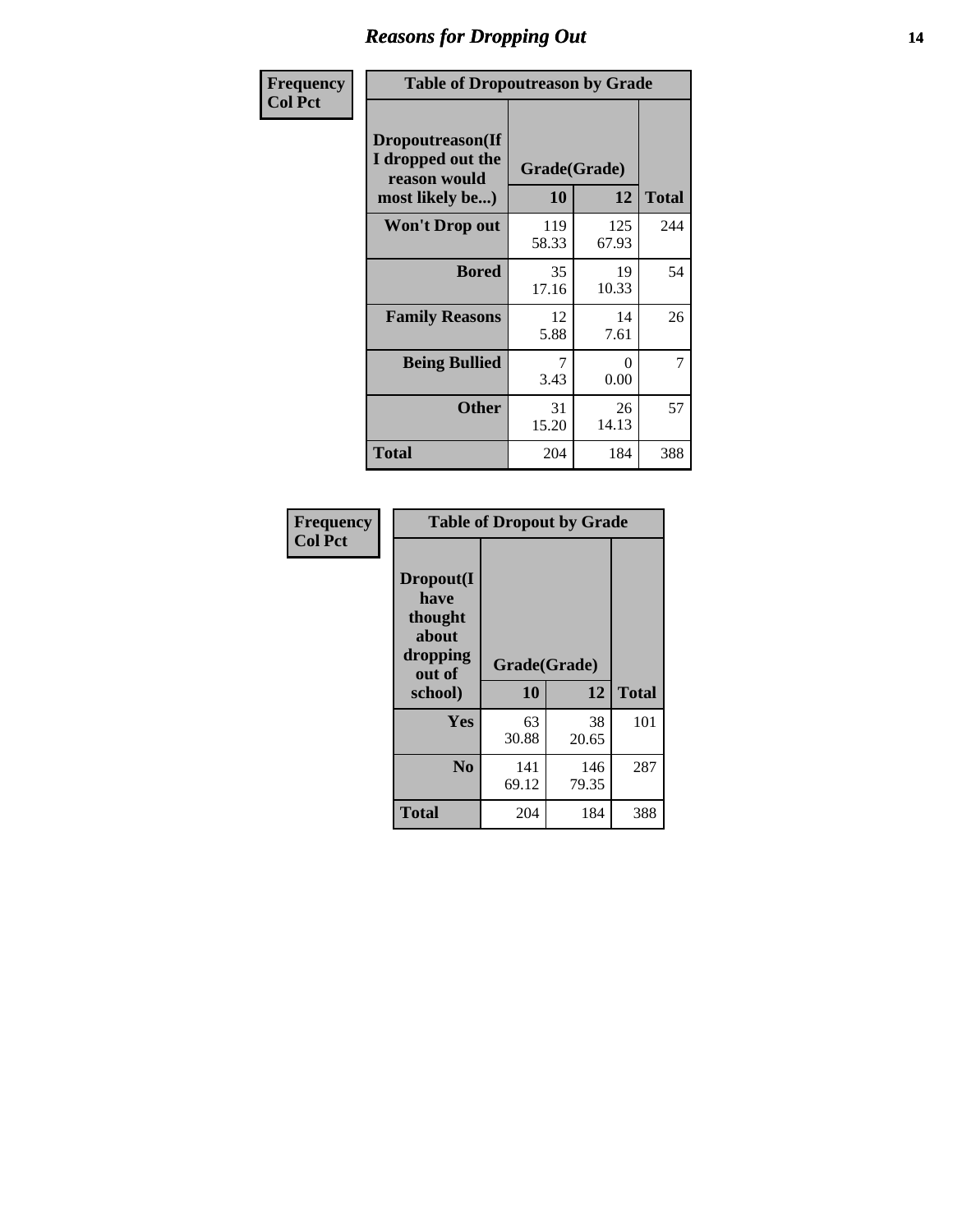*School Safety* **15**

| Frequency      | <b>Table of Gangself by Grade</b>                                                                 |                    |              |              |
|----------------|---------------------------------------------------------------------------------------------------|--------------------|--------------|--------------|
| <b>Col Pct</b> | Gangself(I<br>have<br>participated<br>in illegal<br>gang<br>activities in<br>the past 30<br>days) | Grade(Grade)<br>10 | 12           | <b>Total</b> |
|                | Yes                                                                                               | 13<br>6.37         | 5<br>2.72    | 18           |
|                | N <sub>0</sub>                                                                                    | 191<br>93.63       | 179<br>97.28 | 370          |
|                | <b>Total</b>                                                                                      | 204                | 184          | 388          |

| Frequency<br><b>Col Pct</b> | <b>Table of Gangpeers by Grade</b>                                                                                             |                    |              |              |
|-----------------------------|--------------------------------------------------------------------------------------------------------------------------------|--------------------|--------------|--------------|
|                             | <b>Gangpeers</b> (I<br>have friends<br>who have<br>participated<br>in illegal<br>gang<br>activities in<br>the past 30<br>days) | Grade(Grade)<br>10 | 12           | <b>Total</b> |
|                             | <b>Yes</b>                                                                                                                     | 39<br>19.12        | 15<br>8.15   | 54           |
|                             | N <sub>0</sub>                                                                                                                 | 165<br>80.88       | 169<br>91.85 | 334          |
|                             | <b>Total</b>                                                                                                                   | 204                | 184          | 388          |

| Frequency      |                                                                    | <b>Table of Pickedon by Grade</b> |             |              |  |  |  |  |  |  |  |
|----------------|--------------------------------------------------------------------|-----------------------------------|-------------|--------------|--|--|--|--|--|--|--|
| <b>Col Pct</b> | <b>Pickedon(I have</b><br>been picked on or<br>teased at school in | Grade(Grade)                      |             |              |  |  |  |  |  |  |  |
|                | the past 30 days)                                                  | 10                                | 12          | <b>Total</b> |  |  |  |  |  |  |  |
|                | <b>Strongly Agree</b>                                              | 20<br>9.80                        | 10<br>5.43  | 30           |  |  |  |  |  |  |  |
|                | <b>Somewhat Agree</b>                                              | 46<br>22.55                       | 26<br>14.13 | 72           |  |  |  |  |  |  |  |
|                | <b>Somewhat Disagree</b>                                           | 29<br>14.22                       | 29<br>15.76 | 58           |  |  |  |  |  |  |  |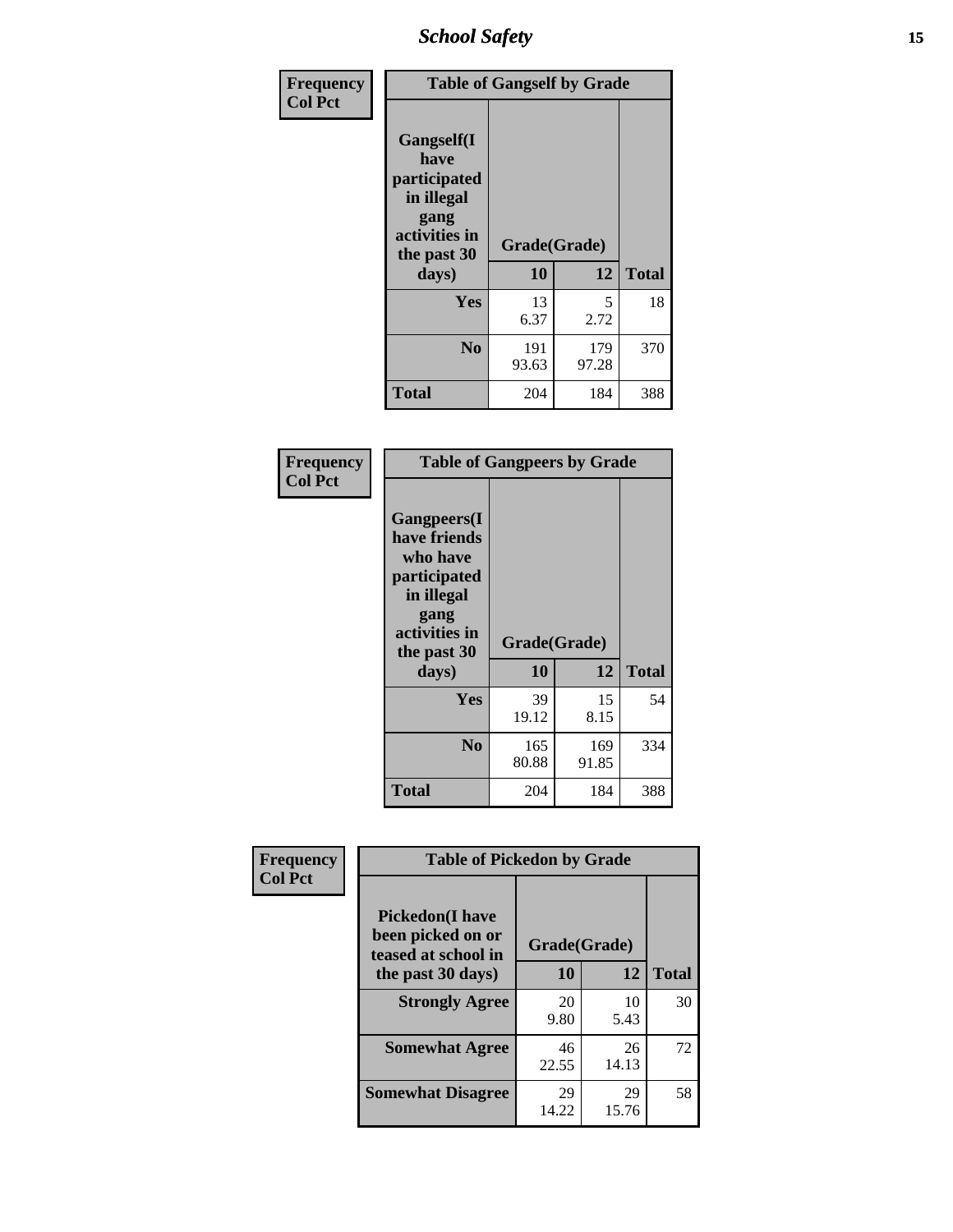# *School Safety* **16**

| <b>Frequency</b> | <b>Table of Pickedon by Grade</b>                                                        |                    |              |              |
|------------------|------------------------------------------------------------------------------------------|--------------------|--------------|--------------|
| <b>Col Pct</b>   | <b>Pickedon</b> (I have<br>been picked on or<br>teased at school in<br>the past 30 days) | Grade(Grade)<br>10 | 12           | <b>Total</b> |
|                  | <b>Strongly Disagree</b>                                                                 | 109<br>53.43       | 119<br>64.67 | 228          |
|                  | Total                                                                                    | 204                | 184          | 388          |

| Frequency      | <b>Table of Safeschool by Grade</b>                      |                    |              |     |
|----------------|----------------------------------------------------------|--------------------|--------------|-----|
| <b>Col Pct</b> | Safeschool(School<br>is a place at which I<br>feel safe) | Grade(Grade)<br>10 | <b>Total</b> |     |
|                | <b>Strongly Agree</b>                                    | 36<br>17.65        | 38<br>20.65  | 74  |
|                | <b>Somewhat Agree</b>                                    | 107<br>52.45       | 113<br>61.41 | 220 |
|                | <b>Somewhat Disagree</b>                                 | 40<br>19.61        | 26<br>14.13  | 66  |
|                | <b>Strongly Disagree</b>                                 | 21<br>10.29        | 3.80         | 28  |
|                | <b>Total</b>                                             | 204                | 184          | 388 |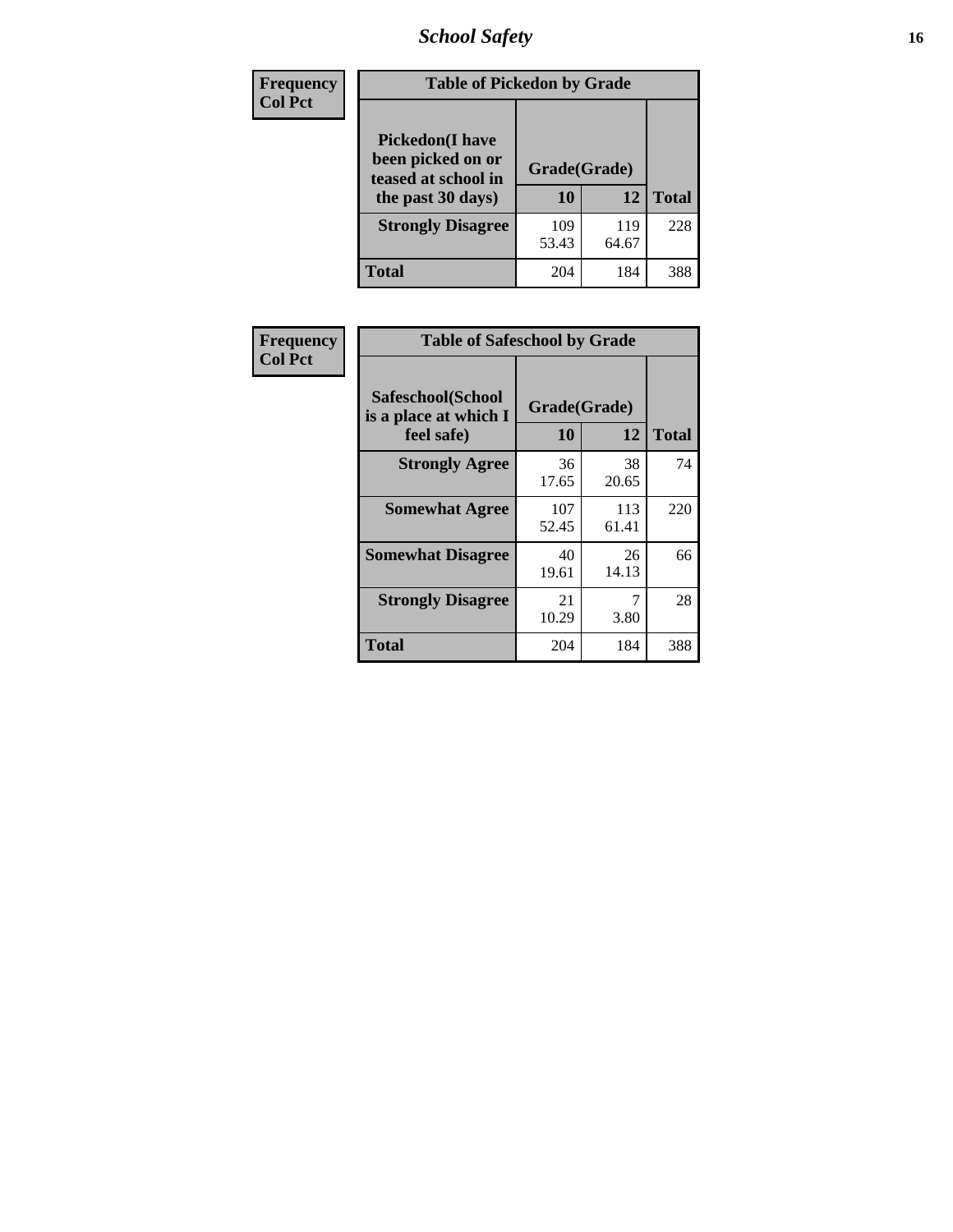*School Safety* **17**

| <b>Frequend</b><br>Row Pct |
|----------------------------|

| $\overline{\textbf{c}\textbf{y}}$ | <b>Table of Grade by Bullied</b> |              |                |                        |                   |                                                                               |                               |                   |              |  |
|-----------------------------------|----------------------------------|--------------|----------------|------------------------|-------------------|-------------------------------------------------------------------------------|-------------------------------|-------------------|--------------|--|
| Þ,                                |                                  |              |                |                        |                   | <b>Bullied</b> (I have been bullied by other<br>students in the past 30 days) |                               |                   |              |  |
|                                   | Grade(Grade)   Days              | $\mathbf{0}$ | $1$ or<br>days | 3 to<br>days           | 6 to<br>9<br>days | 10<br>to<br>19<br>days                                                        | <b>20</b><br>to<br>29<br>days | All<br>30<br>days | <b>Total</b> |  |
|                                   | 10                               | 186<br>91.18 | 9<br>4.41      | $\overline{4}$<br>1.96 | 0.49              | 0.49                                                                          | 0.49                          | 2<br>0.98         | 204          |  |
|                                   | 12                               | 176<br>95.65 | 3<br>1.63      | $\overline{2}$<br>1.09 | 0.54              | 0.54                                                                          | 0.54                          | $\Omega$<br>0.00  | 184          |  |
|                                   | <b>Total</b>                     | 362          | 12             | 6                      | $\overline{2}$    | $\mathfrak{D}$                                                                | $\mathfrak{D}$                | $\overline{2}$    | 388          |  |

| Frequency      |                     | <b>Table of Grade by Bulliedothers</b> |                                                                |           |                  |                       |           |              |  |  |  |  |
|----------------|---------------------|----------------------------------------|----------------------------------------------------------------|-----------|------------------|-----------------------|-----------|--------------|--|--|--|--|
| <b>Row Pct</b> |                     |                                        | <b>Bulliedothers</b> (I bullied others in the<br>past 30 days) |           |                  |                       |           |              |  |  |  |  |
|                |                     | $\mathbf{0}$                           | 1 or                                                           | 3 to      | <b>6 to</b><br>9 | <b>10</b><br>to<br>19 | All<br>30 |              |  |  |  |  |
|                | Grade(Grade)   Days |                                        | days                                                           | days      | days             | days                  | days      | <b>Total</b> |  |  |  |  |
|                | 10                  | 191<br>93.63                           | 3.43                                                           | 0.49      | 2<br>0.98        | 2<br>0.98             | 0.49      | 204          |  |  |  |  |
|                | 12                  | 178<br>96.74                           | 0.54                                                           | 2<br>1.09 | 0<br>0.00        | 3<br>1.63             | 0<br>0.00 | 184          |  |  |  |  |
|                | <b>Total</b>        | 369                                    | 8                                                              | 3         | $\overline{2}$   | 5                     | 1         | 388          |  |  |  |  |

| <b>Frequency</b> |              | <b>Table of Grade by Weaponschool</b>                            |                   |                     |                               |                   |              |
|------------------|--------------|------------------------------------------------------------------|-------------------|---------------------|-------------------------------|-------------------|--------------|
| <b>Row Pct</b>   |              | <b>Weaponschool</b> (I brought a<br>weapon to school in the past |                   |                     |                               |                   |              |
|                  | Grade(Grade) | $\bf{0}$<br><b>Days</b>                                          | 1 or<br>2<br>days | $3$ to<br>5<br>days | <b>10</b><br>to<br>19<br>days | All<br>30<br>days | <b>Total</b> |
|                  | 10           | 194<br>95.10                                                     | 3<br>1.47         | 4<br>1.96           | 2<br>0.98                     | 0.49              | 204          |
|                  | 12           | 177<br>96.20                                                     | 0.54              | 2<br>1.09           | 2<br>1.09                     | 2<br>1.09         | 184          |
|                  | <b>Total</b> | 371                                                              | $\overline{4}$    | 6                   | 4                             | 3                 | 388          |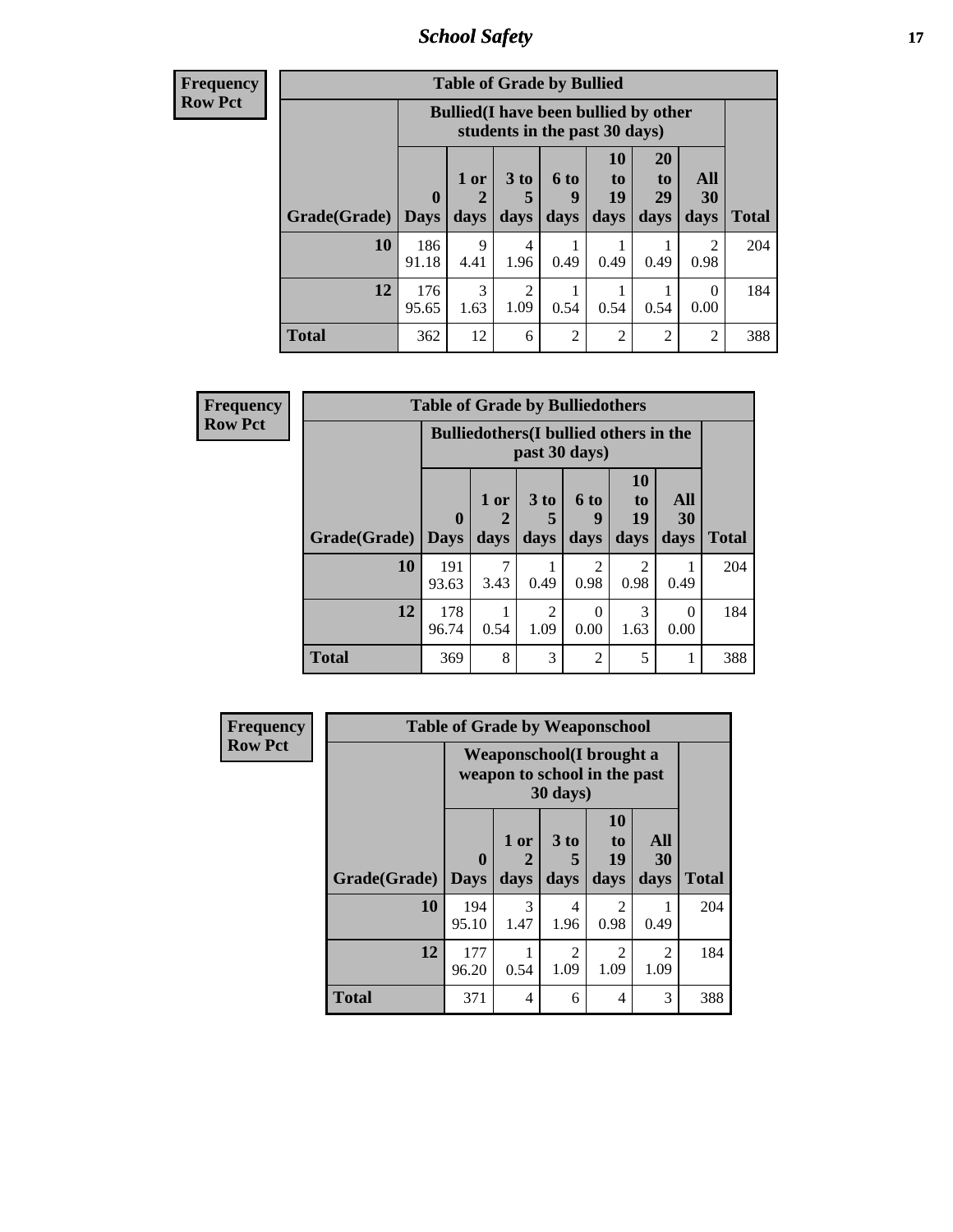*School Safety* **18**

| <b>Frequency</b> |              | <b>Table of Grade by Absentunsafe</b>                                |                   |                   |                        |                   |              |
|------------------|--------------|----------------------------------------------------------------------|-------------------|-------------------|------------------------|-------------------|--------------|
| <b>Row Pct</b>   |              | <b>Absentunsafe(I have missed</b><br>school because I felt unsafe in |                   |                   |                        |                   |              |
|                  | Grade(Grade) | $\mathbf{0}$<br><b>Days</b>                                          | 1 or<br>2<br>days | 6 to<br>9<br>days | 10<br>to<br>19<br>days | All<br>30<br>days | <b>Total</b> |
|                  | 10           | 199<br>97.55                                                         | 3<br>1.47         | 0.49              | 0.00                   | 0.49              | 204          |
|                  | 12           | 179<br>97.28                                                         | 3<br>1.63         | 0.54              | 0.54                   | $\Omega$<br>0.00  | 184          |
|                  | <b>Total</b> | 378                                                                  | 6                 | $\mathfrak{D}$    | 1                      |                   | 388          |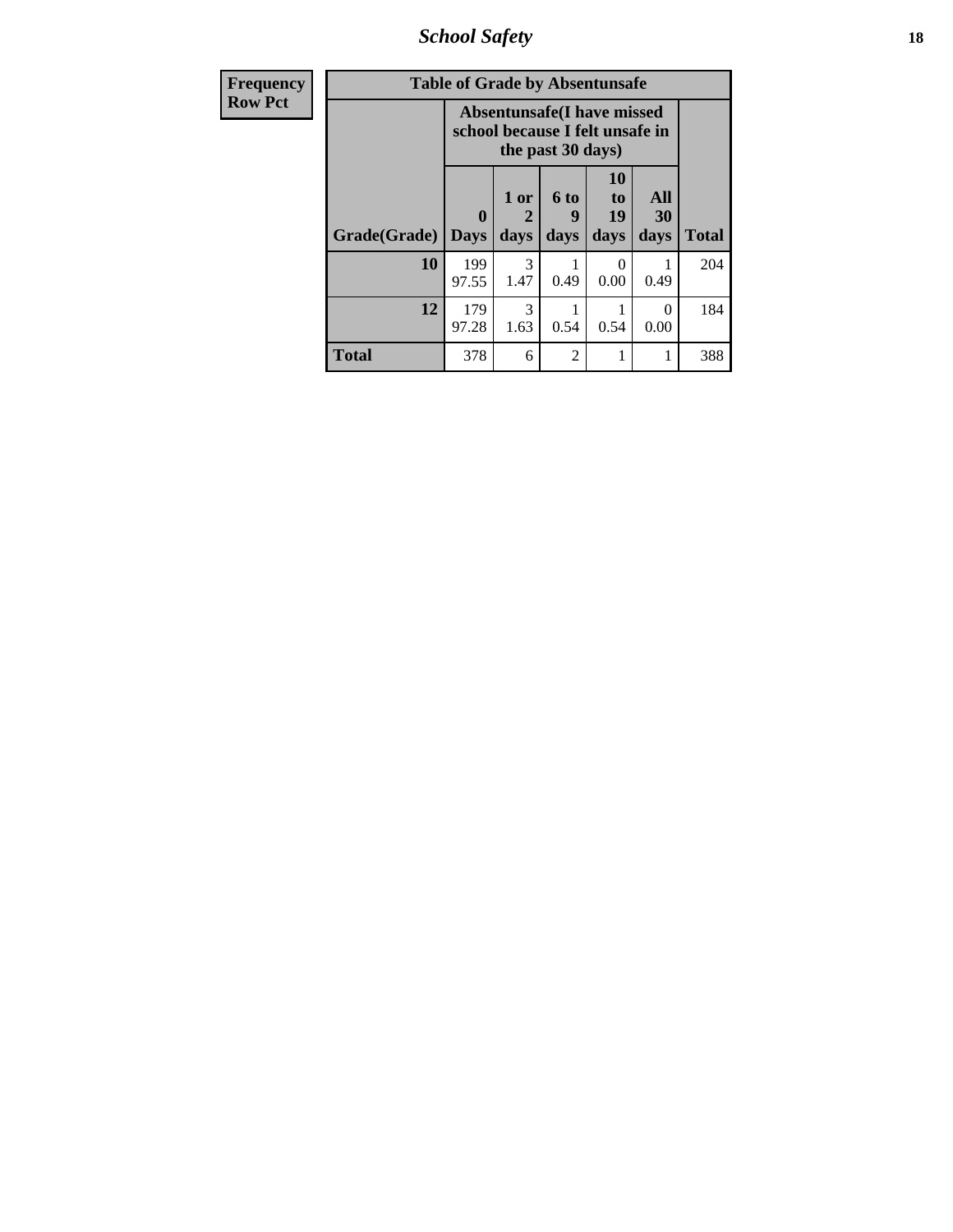# *Drug Use During Last 30 Days* **19**

#### **Frequency Row Pct**

| <b>Table of Grade by Alcohol</b> |                                 |                 |                 |                        |                 |                                     |                     |       |  |  |  |
|----------------------------------|---------------------------------|-----------------|-----------------|------------------------|-----------------|-------------------------------------|---------------------|-------|--|--|--|
|                                  |                                 |                 |                 |                        |                 | Alcohol (Alcohol use, past 30 days) |                     |       |  |  |  |
| Grade(Grade)                     | <b>Did</b><br>not<br><b>use</b> | $1 - 2$<br>days | $3 - 5$<br>days | $6-9$<br>days          | $10-19$<br>days | $20 - 29$<br>days                   | <b>Every</b><br>day | Total |  |  |  |
| 10                               | 172<br>84.31                    | 7<br>3.43       | 10<br>4.90      | 7<br>3.43              | 4<br>1.96       | 0.49                                | 3<br>1.47           | 204   |  |  |  |
| 12                               | 135<br>73.37                    | 26<br>14.13     | 11<br>5.98      | $\overline{2}$<br>1.09 | 8<br>4.35       | 0.54                                | 0.54                | 184   |  |  |  |
| <b>Total</b>                     | 307                             | 33              | 21              | 9                      | 12              | $\overline{2}$                      | 4                   | 388   |  |  |  |

#### **Frequency Row Pct**

| <b>Table of Grade by Cigarettes</b> |                                 |                                                   |                 |                  |                 |               |                     |              |  |  |  |
|-------------------------------------|---------------------------------|---------------------------------------------------|-----------------|------------------|-----------------|---------------|---------------------|--------------|--|--|--|
|                                     |                                 | Cigarettes (Smoking tobacco use,<br>past 30 days) |                 |                  |                 |               |                     |              |  |  |  |
| Grade(Grade)                        | <b>Did</b><br>not<br><b>use</b> | $1 - 2$<br>days                                   | $3 - 5$<br>days | $6 - 9$<br>days  | $10-19$<br>days | 20-29<br>days | <b>Every</b><br>day | <b>Total</b> |  |  |  |
| 10                                  | 175<br>85.78                    | 10<br>4.90                                        | 0.49            | 3<br>1.47        | 5<br>2.45       | 3<br>1.47     | 3.43                | 204          |  |  |  |
| 12                                  | 145<br>78.80                    | 13<br>7.07                                        | 2<br>1.09       | $\Omega$<br>0.00 | 5<br>2.72       | 9<br>4.89     | 10<br>5.43          | 184          |  |  |  |
| <b>Total</b>                        | 320                             | 23                                                | 3               | 3                | 10              | 12            | 17                  | 388          |  |  |  |

**Frequency Row Pct**

| <b>Table of Grade by Smokeless</b> |                                 |                                                         |                        |                  |                 |                   |              |              |  |  |  |
|------------------------------------|---------------------------------|---------------------------------------------------------|------------------------|------------------|-----------------|-------------------|--------------|--------------|--|--|--|
|                                    |                                 | <b>Smokeless</b> (Chewing tobacco use,<br>past 30 days) |                        |                  |                 |                   |              |              |  |  |  |
| Grade(Grade)                       | <b>Did</b><br>not<br><b>use</b> | $1 - 2$<br>days                                         | $3-5$<br>days          | $6 - 9$<br>days  | $10-19$<br>days | $20 - 29$<br>days | Every<br>day | <b>Total</b> |  |  |  |
| 10                                 | 186<br>91.18                    | 5<br>2.45                                               | $\overline{c}$<br>0.98 | $\Omega$<br>0.00 | 6<br>2.94       | 0.00              | 5<br>2.45    | 204          |  |  |  |
| 12                                 | 174<br>94.57                    | $\Omega$<br>0.00                                        | 4<br>2.17              | 2<br>1.09        | 0.54            | 0.54              | 2<br>1.09    | 184          |  |  |  |
| <b>Total</b>                       | 360                             | 5                                                       | 6                      | $\overline{2}$   | 7               |                   | 7            | 388          |  |  |  |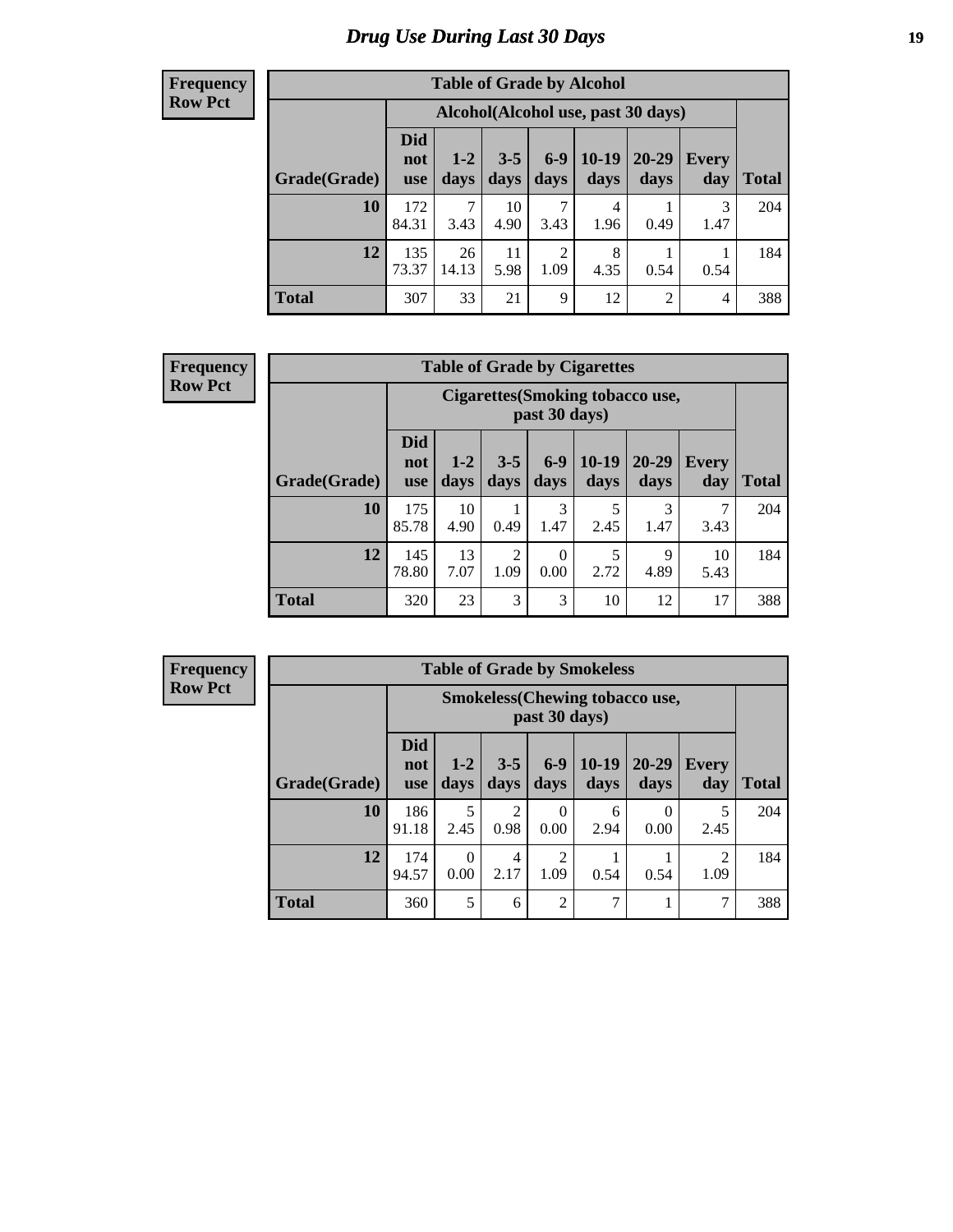#### **Frequency Row Pct**

| <b>Table of Grade by Marijuana</b> |                          |                       |                 |                  |                        |                                         |                     |       |  |  |  |
|------------------------------------|--------------------------|-----------------------|-----------------|------------------|------------------------|-----------------------------------------|---------------------|-------|--|--|--|
|                                    |                          |                       |                 |                  |                        | Marijuana (Marijuana use, past 30 days) |                     |       |  |  |  |
| Grade(Grade)                       | Did<br>not<br><b>use</b> | $1 - 2$<br>days       | $3 - 5$<br>days | $6 - 9$<br>days  | $10-19$<br>days        | 20-29<br>days                           | <b>Every</b><br>day | Total |  |  |  |
| 10                                 | 185<br>90.69             | 5<br>2.45             | 4<br>1.96       | 2<br>0.98        | 2<br>0.98              | $\overline{2}$<br>0.98                  | 4<br>1.96           | 204   |  |  |  |
| 12                                 | 161<br>87.50             | $\mathcal{I}$<br>3.80 | 4<br>2.17       | $\theta$<br>0.00 | $\overline{2}$<br>1.09 | 4<br>2.17                               | 6<br>3.26           | 184   |  |  |  |
| <b>Total</b>                       | 346                      | 12                    | 8               | $\overline{2}$   | 4                      | 6                                       | 10                  | 388   |  |  |  |

| Frequency      | <b>Table of Grade by Cocaine</b> |                                               |                  |                  |                |                        |              |
|----------------|----------------------------------|-----------------------------------------------|------------------|------------------|----------------|------------------------|--------------|
| <b>Row Pct</b> |                                  | <b>Cocaine</b> (Cocaine use,<br>past 30 days) |                  |                  |                |                        |              |
|                | Grade(Grade)                     | Did<br>not<br><b>use</b>                      | $1 - 2$<br>days  | $3 - 5$<br>days  | $6-9$<br>days  | 20-29<br>days          | <b>Total</b> |
|                | 10                               | 199<br>97.55                                  | $\Omega$<br>0.00 | 3<br>1.47        | 0.49           | 0.49                   | 204          |
|                | 12                               | 179<br>97.28                                  | 2<br>1.09        | $\Omega$<br>0.00 | 0.54           | $\mathfrak{D}$<br>1.09 | 184          |
|                | <b>Total</b>                     | 378                                           | $\overline{2}$   | 3                | $\overline{2}$ | 3                      | 388          |

| Frequency      | <b>Table of Grade by Inhalants</b> |                                                  |                       |                  |                        |                     |              |
|----------------|------------------------------------|--------------------------------------------------|-----------------------|------------------|------------------------|---------------------|--------------|
| <b>Row Pct</b> |                                    | <b>Inhalants</b> (Inhalant use,<br>past 30 days) |                       |                  |                        |                     |              |
|                | Grade(Grade)                       | <b>Did</b><br>not<br><b>use</b>                  | $1 - 2$<br>days       | $3 - 5$<br>days  | $10-19$<br>days        | <b>Every</b><br>day | <b>Total</b> |
|                | 10                                 | 199<br>97.55                                     | $\mathcal{D}$<br>0.98 | 0.49             | $\mathfrak{D}$<br>0.98 | 0<br>0.00           | 204          |
|                | 12                                 | 182<br>98.91                                     | 0<br>0.00             | $\Omega$<br>0.00 | 0.54                   | 0.54                | 184          |
|                | <b>Total</b>                       | 381                                              | $\overline{2}$        |                  | 3                      |                     | 388          |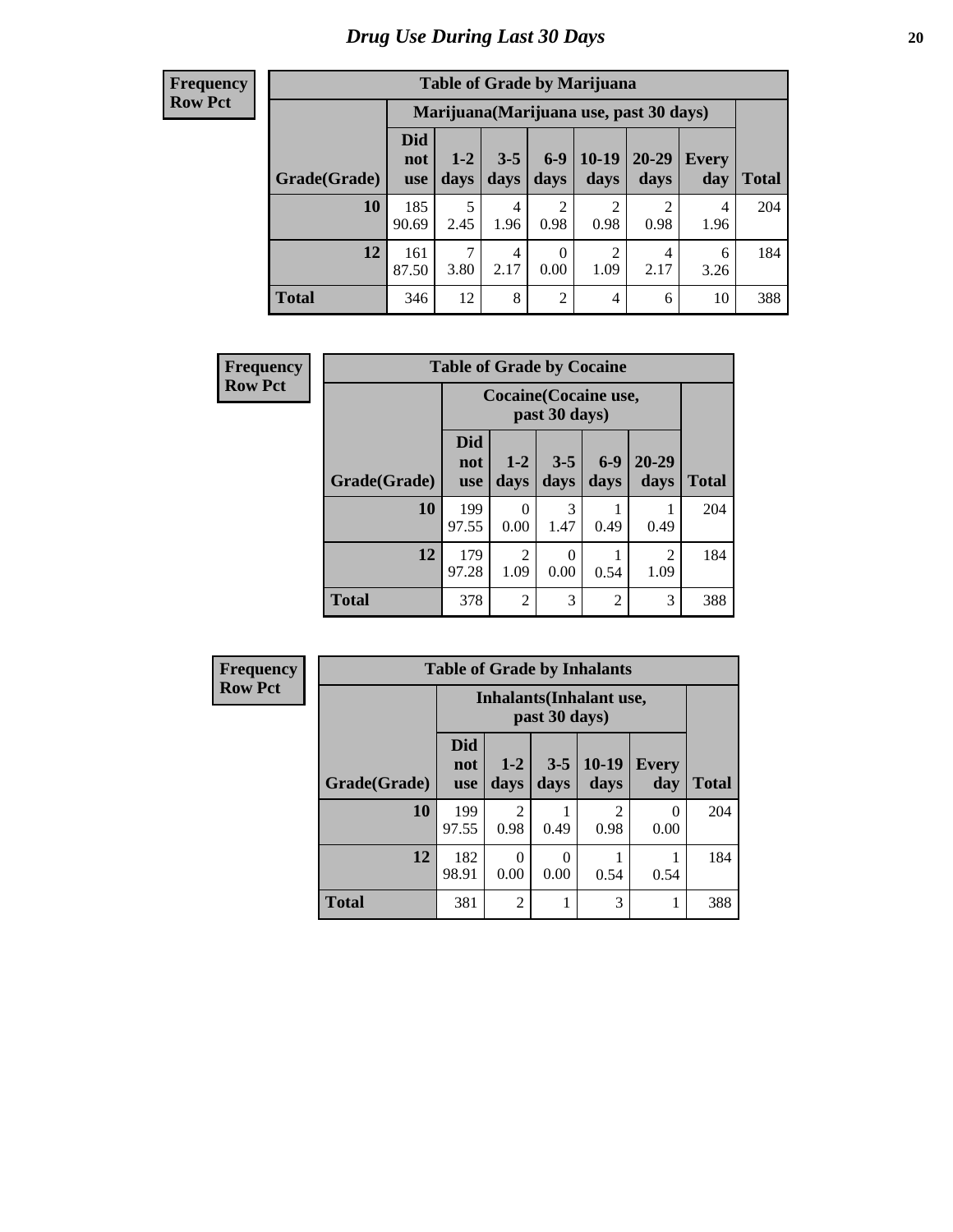### **Frequency Row**

# **Table of Grade by Steroids**

| quency | Tuble of Gruue by Decroius |                                 |                                         |                  |                   |                     |              |  |  |  |
|--------|----------------------------|---------------------------------|-----------------------------------------|------------------|-------------------|---------------------|--------------|--|--|--|
| v Pct  |                            |                                 | Steroids (Steroid use,<br>past 30 days) |                  |                   |                     |              |  |  |  |
|        | Grade(Grade)               | <b>Did</b><br>not<br><b>use</b> | $3 - 5$<br>days                         | $10-19$<br>days  | $20 - 29$<br>days | <b>Every</b><br>day | <b>Total</b> |  |  |  |
|        | 10                         | 203<br>99.51                    | 0<br>0.00                               | 0.49             | $\theta$<br>0.00  | 0<br>0.00           | 204          |  |  |  |
|        | 12                         | 181<br>98.37                    | 0.54                                    | $\Omega$<br>0.00 | 0.54              | 0.54                | 184          |  |  |  |
|        | <b>Total</b>               | 384                             |                                         |                  |                   |                     | 388          |  |  |  |

| Frequency      | <b>Table of Grade by Ecstasy</b> |                                        |                        |                 |                |                     |              |  |
|----------------|----------------------------------|----------------------------------------|------------------------|-----------------|----------------|---------------------|--------------|--|
| <b>Row Pct</b> |                                  | Ecstasy (Ecstasy use,<br>past 30 days) |                        |                 |                |                     |              |  |
|                | Grade(Grade)                     | <b>Did</b><br>not<br><b>use</b>        | $1-2$<br>days          | $3 - 5$<br>days | $6-9$<br>days  | <b>Every</b><br>day | <b>Total</b> |  |
|                | 10                               | 203<br>99.51                           | 0<br>0.00              | 0<br>0.00       | 0.49           | 0<br>0.00           | 204          |  |
|                | 12                               | 179<br>97.28                           | $\overline{2}$<br>1.09 | 0.54            | 0.54           | 0.54                | 184          |  |
|                | <b>Total</b>                     | 382                                    | 2                      |                 | $\overline{c}$ |                     | 388          |  |

| Frequency      | <b>Table of Grade by Meth</b> |                                             |                 |                 |                     |              |  |  |
|----------------|-------------------------------|---------------------------------------------|-----------------|-----------------|---------------------|--------------|--|--|
| <b>Row Pct</b> |                               | Meth (Methamphetamine use,<br>past 30 days) |                 |                 |                     |              |  |  |
|                | Grade(Grade)                  | <b>Did</b><br>not<br><b>use</b>             | $1 - 2$<br>days | $10-19$<br>days | <b>Every</b><br>day | <b>Total</b> |  |  |
|                | 10                            | 201<br>98.53                                | 2<br>0.98       | 0.49            | 0<br>0.00           | 204          |  |  |
|                | 12                            | 181<br>98.37                                | 0.54            | 0.54            | 0.54                | 184          |  |  |
|                | <b>Total</b>                  | 382                                         | 3               | $\overline{2}$  |                     | 388          |  |  |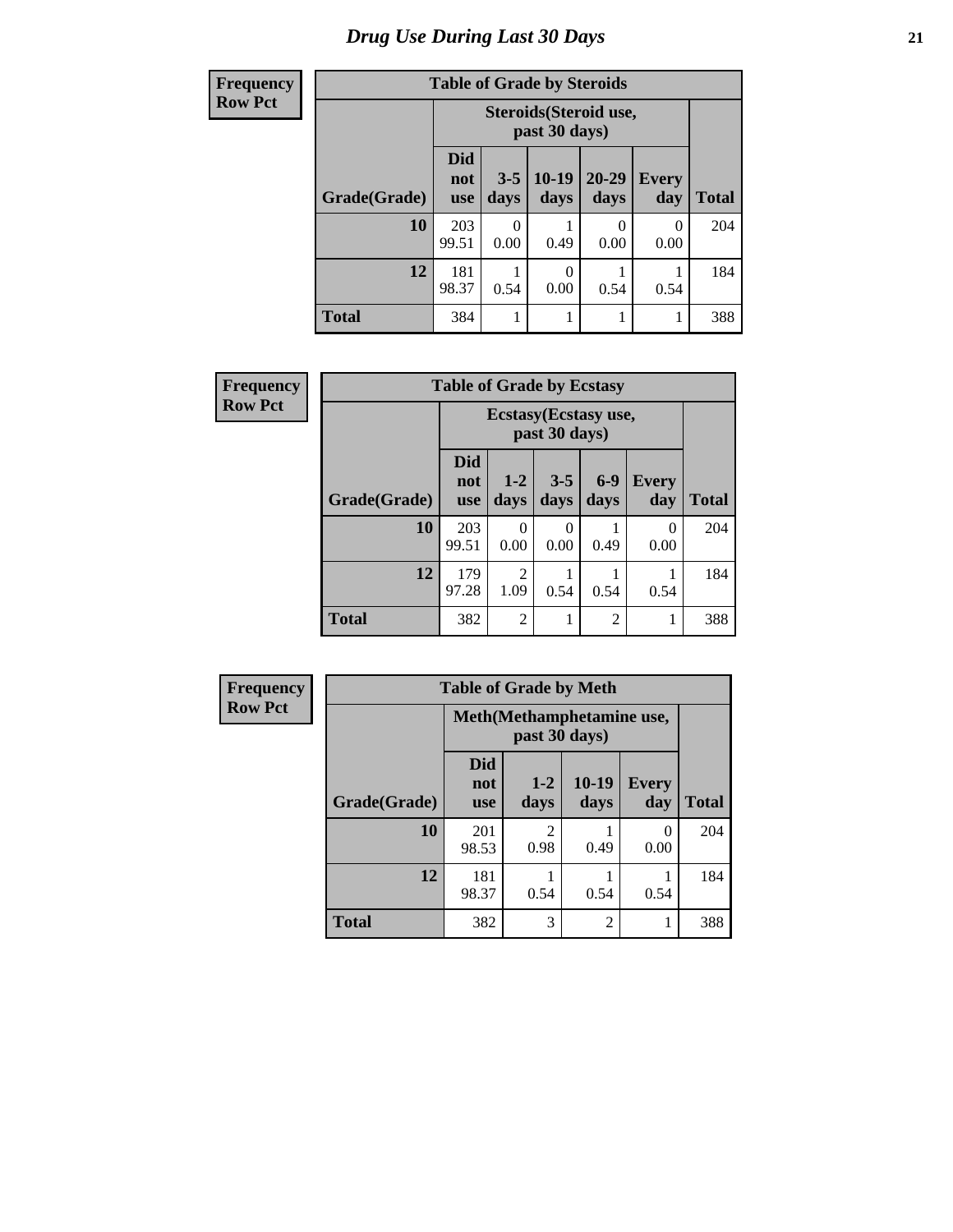#### **Frequency Row Pct**

| <b>Table of Grade by Hallucinogens</b> |              |                                                                                                                                                                                                       |                  |                  |                |           |     |  |  |
|----------------------------------------|--------------|-------------------------------------------------------------------------------------------------------------------------------------------------------------------------------------------------------|------------------|------------------|----------------|-----------|-----|--|--|
|                                        |              | Hallucinogens (Hallucinogen use,<br>past 30 days)<br><b>Did</b><br>$6-9$<br>$10-19$<br>$3 - 5$<br>$1 - 2$<br><b>Every</b><br>not<br>days<br>days<br>days<br>day<br><b>Total</b><br>days<br><b>use</b> |                  |                  |                |           |     |  |  |
| <b>Grade</b> (Grade)                   |              |                                                                                                                                                                                                       |                  |                  |                |           |     |  |  |
| 10                                     | 200<br>98.04 | 2<br>0.98                                                                                                                                                                                             | $\theta$<br>0.00 | $\theta$<br>0.00 | 2<br>0.98      | 0<br>0.00 | 204 |  |  |
| 12                                     | 179<br>97.28 | 2<br>1.09                                                                                                                                                                                             | 0.54             | 0.54             | 0.00           | 0.54      | 184 |  |  |
| <b>Total</b>                           | 379          | 4                                                                                                                                                                                                     |                  |                  | $\overline{c}$ | 1         | 388 |  |  |

**Frequency Row Pct**

| <b>Table of Grade by Prescription</b> |                                                                                                                                                   |                                                                                |                        |                |           |      |                |              |  |
|---------------------------------------|---------------------------------------------------------------------------------------------------------------------------------------------------|--------------------------------------------------------------------------------|------------------------|----------------|-----------|------|----------------|--------------|--|
|                                       |                                                                                                                                                   | <b>Prescription</b> (Prescription drugs not<br>prescribed to me, past 30 days) |                        |                |           |      |                |              |  |
| Grade(Grade)                          | <b>Did</b><br>$10-19$<br>$6-9$<br>20-29<br>$3 - 5$<br>$1 - 2$<br><b>Every</b><br>not<br>days<br>days<br>days<br>day<br>days<br>days<br><b>use</b> |                                                                                |                        |                |           |      |                | <b>Total</b> |  |
| 10                                    | 193<br>94.61                                                                                                                                      | 4<br>1.96                                                                      | 2<br>0.98              | 0<br>0.00      | 3<br>1.47 | 0.49 | 0.49           | 204          |  |
| 12                                    | 171<br>92.93                                                                                                                                      | 8<br>4.35                                                                      | $\mathfrak{D}$<br>1.09 | 2<br>1.09      | 0<br>0.00 | 0.00 | 0.54           | 184          |  |
| <b>Total</b>                          | 364                                                                                                                                               | 12                                                                             | 4                      | $\overline{2}$ | 3         |      | $\overline{2}$ | 388          |  |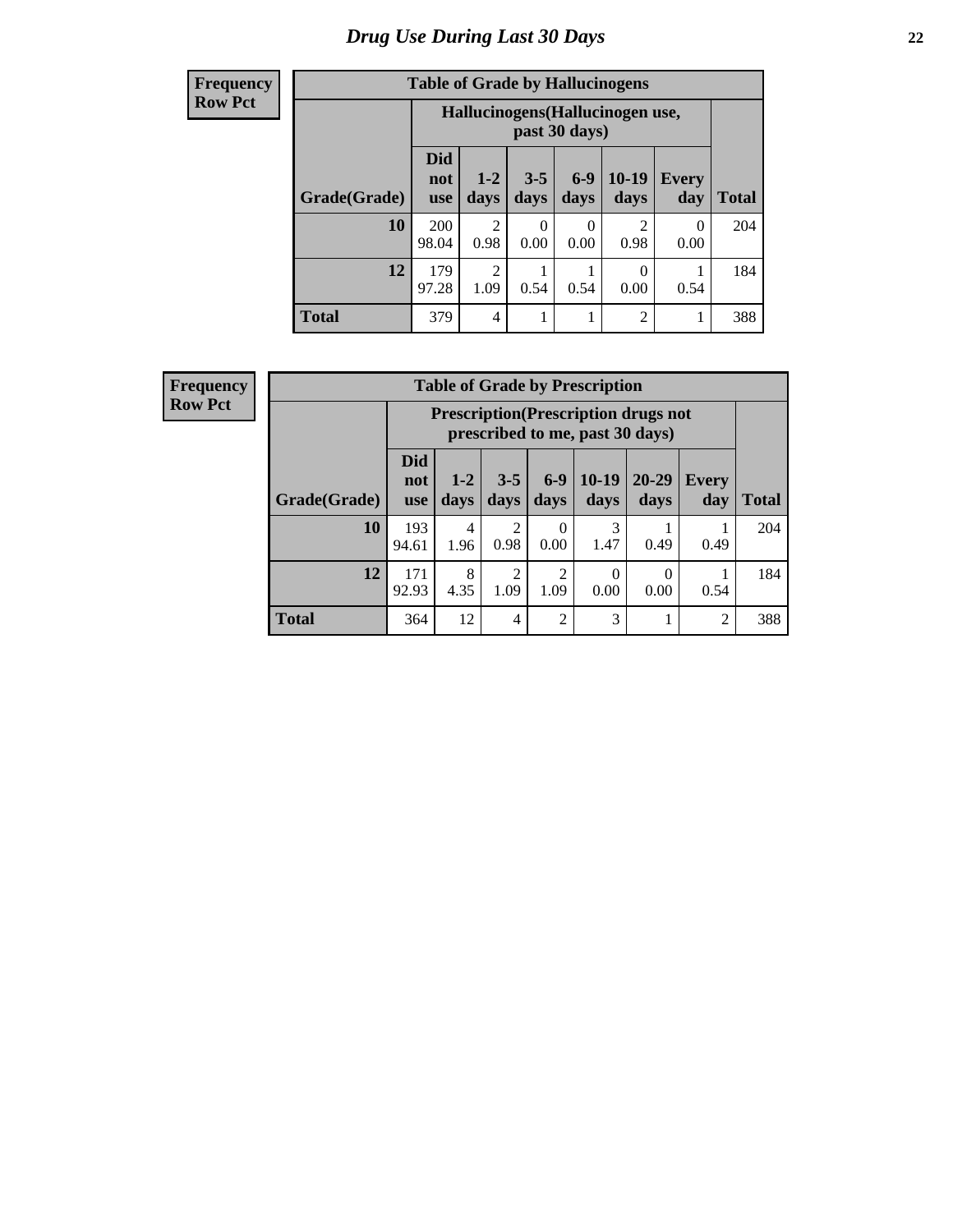| Frequency      | <b>Table of Alcoholease by Grade</b>              |                    |             |              |  |  |
|----------------|---------------------------------------------------|--------------------|-------------|--------------|--|--|
| <b>Col Pct</b> | <b>Alcoholease</b> (It is<br>easy to get alcohol) | Grade(Grade)<br>10 | 12          | <b>Total</b> |  |  |
|                | <b>Strongly Agree</b><br><b>Somewhat Agree</b>    | 63<br>30.88        | 67<br>36.41 | 130          |  |  |
|                |                                                   | 60<br>29.41        | 66<br>35.87 | 126          |  |  |
|                | <b>Somewhat Disagree</b>                          | 30<br>14.71        | 22<br>11.96 | 52           |  |  |
|                | <b>Strongly Disagree</b>                          | 51<br>25.00        | 29<br>15.76 | 80           |  |  |
|                | <b>Total</b>                                      | 204                | 184         | 388          |  |  |

| Frequency      | <b>Table of Cigarettesease by Grade</b>                  |                           |             |              |  |
|----------------|----------------------------------------------------------|---------------------------|-------------|--------------|--|
| <b>Col Pct</b> | Cigarettesease (It is<br>easy to get smoking<br>tobacco) | Grade(Grade)<br><b>10</b> | 12          | <b>Total</b> |  |
|                | <b>Strongly Agree</b>                                    | 83<br>40.69               | 99<br>53.80 | 182          |  |
|                | <b>Somewhat Agree</b>                                    | 47<br>23.04               | 43<br>23.37 | 90           |  |
|                | <b>Somewhat Disagree</b>                                 | 20<br>9.80                | 17<br>9.24  | 37           |  |
|                | <b>Strongly Disagree</b>                                 | 54<br>26.47               | 25<br>13.59 | 79           |  |
|                | <b>Total</b>                                             | 204                       | 184         | 388          |  |

| Frequency      | <b>Table of Smokelessease by Grade</b>             |              |             |              |
|----------------|----------------------------------------------------|--------------|-------------|--------------|
| <b>Col Pct</b> | <b>Smokelessease</b> (It is<br>easy to get chewing | Grade(Grade) |             |              |
|                | tobacco)                                           | 10           | 12          | <b>Total</b> |
|                | <b>Strongly Agree</b>                              | 80<br>39.22  | 87<br>47.28 | 167          |
|                | <b>Somewhat Agree</b>                              | 42<br>20.59  | 45<br>24.46 | 87           |
|                | <b>Somewhat Disagree</b>                           | 20<br>9.80   | 20<br>10.87 | 40           |
|                | <b>Strongly Disagree</b>                           | 62<br>30.39  | 32<br>17.39 | 94           |
|                | <b>Total</b>                                       | 204          | 184         | 388          |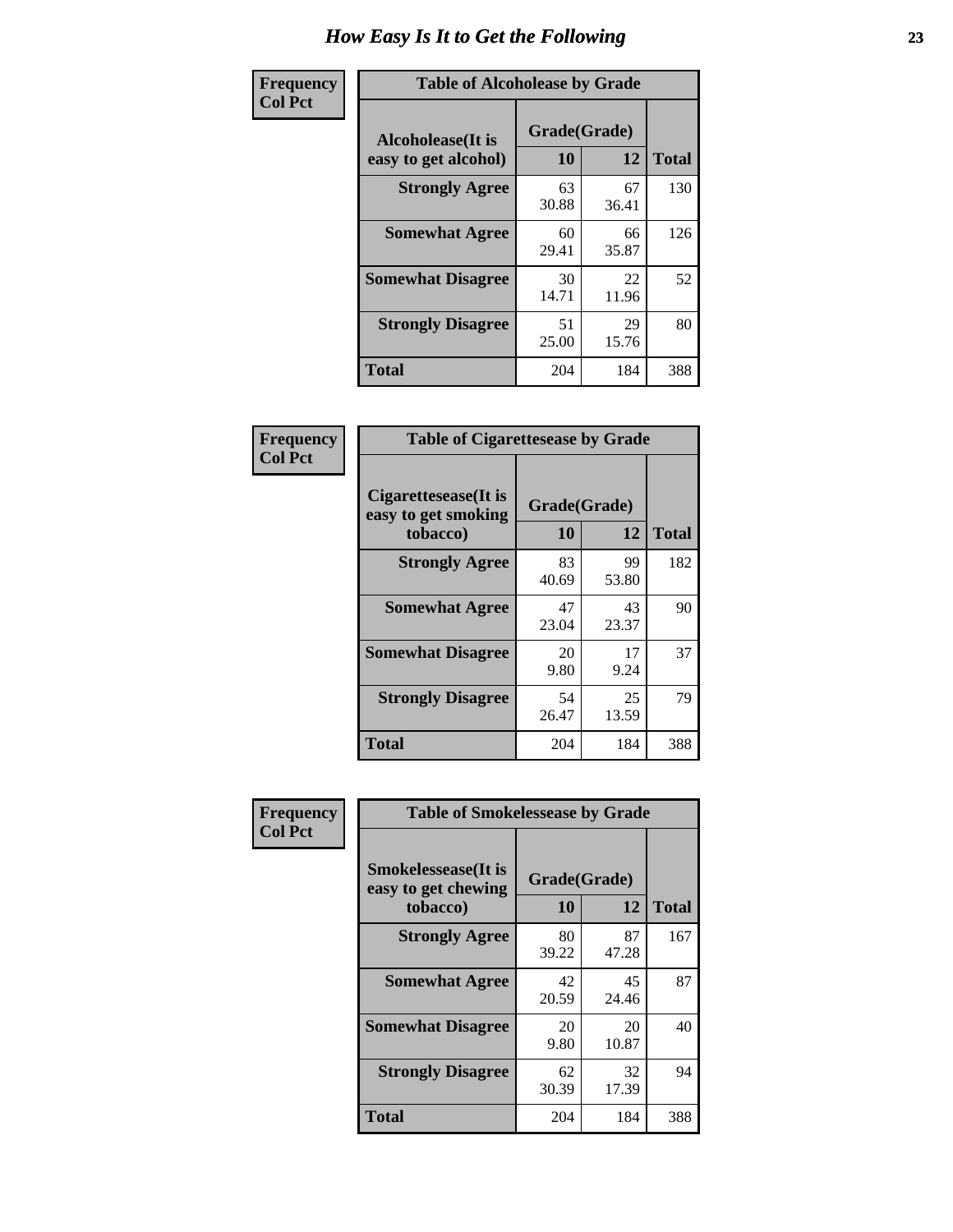| Frequency      | <b>Table of Marijuanaease by Grade</b>           |                    |             |              |  |
|----------------|--------------------------------------------------|--------------------|-------------|--------------|--|
| <b>Col Pct</b> | Marijuanaease(It is<br>easy to get<br>marijuana) | Grade(Grade)<br>10 | 12          | <b>Total</b> |  |
|                | <b>Strongly Agree</b>                            | 54<br>26.47        | 60<br>32.61 | 114          |  |
|                | <b>Somewhat Agree</b>                            | 49<br>24.02        | 51<br>27.72 | 100          |  |
|                | <b>Somewhat Disagree</b>                         | 31<br>15.20        | 35<br>19.02 | 66           |  |
|                | <b>Strongly Disagree</b>                         | 70<br>34.31        | 38<br>20.65 | 108          |  |
|                | <b>Total</b>                                     | 204                | 184         | 388          |  |

| <b>Table of Cocaineease by Grade</b>      |                    |             |              |  |  |  |  |
|-------------------------------------------|--------------------|-------------|--------------|--|--|--|--|
| Cocaineease(It is<br>easy to get cocaine) | Grade(Grade)<br>10 | 12          | <b>Total</b> |  |  |  |  |
| <b>Strongly Agree</b>                     | 27<br>13.24        | 24<br>13.04 | 51           |  |  |  |  |
| <b>Somewhat Agree</b>                     | 31<br>15.20        | 53<br>28.80 | 84           |  |  |  |  |
| <b>Somewhat Disagree</b>                  | 45<br>22.06        | 43<br>23.37 | 88           |  |  |  |  |
| <b>Strongly Disagree</b>                  | 101<br>49.51       | 64<br>34.78 | 165          |  |  |  |  |
| <b>Total</b>                              | 204                | 184         | 388          |  |  |  |  |

| Frequency      | <b>Table of Inhalantsease by Grade</b>           |                    |             |              |
|----------------|--------------------------------------------------|--------------------|-------------|--------------|
| <b>Col Pct</b> | Inhalantsease(It is<br>easy to get<br>inhalants) | Grade(Grade)<br>10 | 12          | <b>Total</b> |
|                | <b>Strongly Agree</b>                            | 63<br>30.88        | 63<br>34.24 | 126          |
|                | <b>Somewhat Agree</b>                            | 28<br>13.73        | 40<br>21.74 | 68           |
|                | <b>Somewhat Disagree</b>                         | 32<br>15.69        | 27<br>14.67 | 59           |
|                | <b>Strongly Disagree</b>                         | 81<br>39.71        | 54<br>29.35 | 135          |
|                | <b>Total</b>                                     | 204                | 184         | 388          |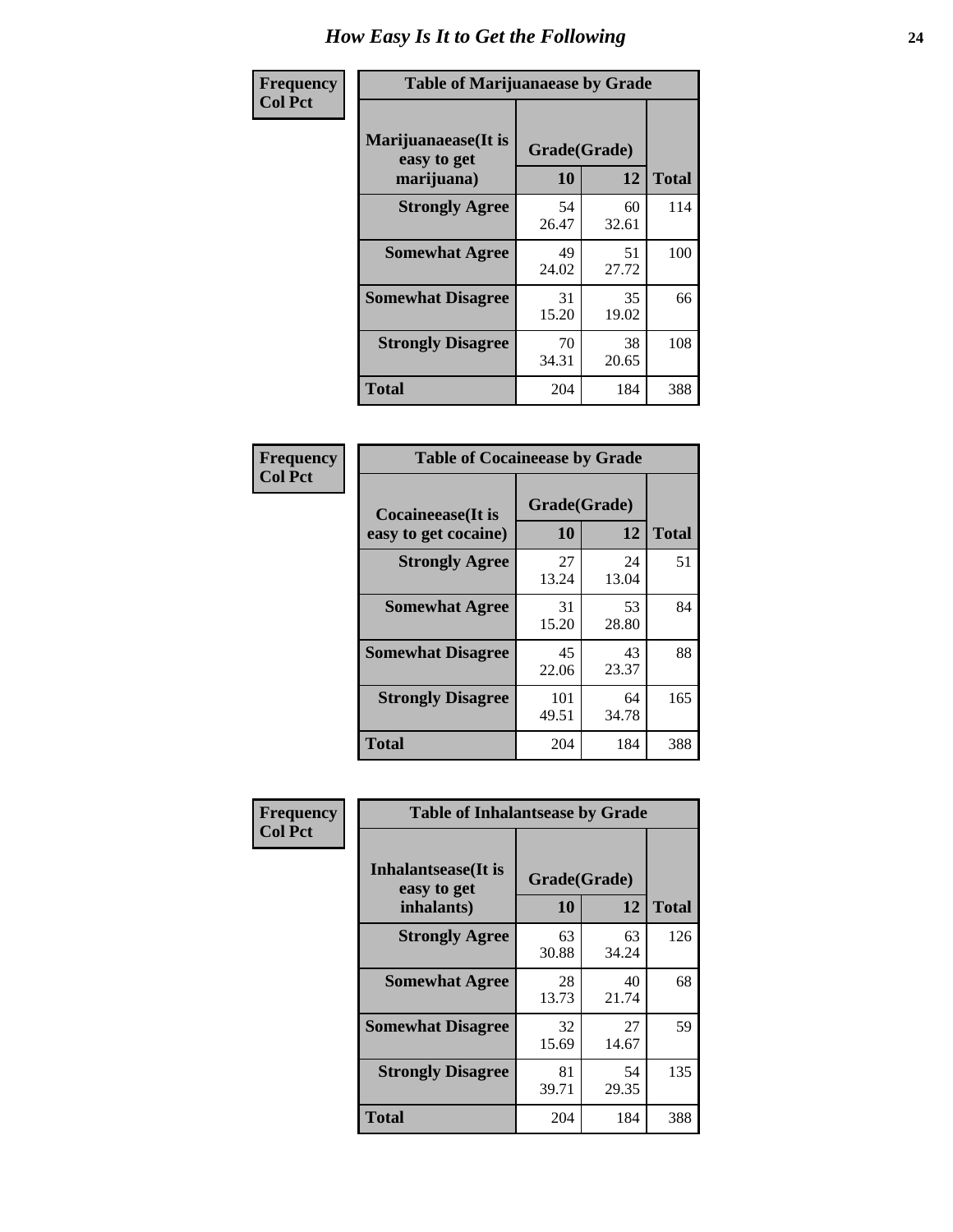| Frequency      |                                                     | <b>Table of Steroidsease by Grade</b> |             |              |  |  |  |  |  |  |  |  |
|----------------|-----------------------------------------------------|---------------------------------------|-------------|--------------|--|--|--|--|--|--|--|--|
| <b>Col Pct</b> | <b>Steroidsease</b> (It is<br>easy to get steroids) | Grade(Grade)<br>10                    | 12          | <b>Total</b> |  |  |  |  |  |  |  |  |
|                | <b>Strongly Agree</b>                               | 24<br>11.76                           | 16<br>8.70  | 40           |  |  |  |  |  |  |  |  |
|                | <b>Somewhat Agree</b>                               | 32<br>15.69                           | 42<br>22.83 | 74           |  |  |  |  |  |  |  |  |
|                | <b>Somewhat Disagree</b>                            | 43<br>21.08                           | 55<br>29.89 | 98           |  |  |  |  |  |  |  |  |
|                | <b>Strongly Disagree</b>                            | 105<br>51.47                          | 71<br>38.59 | 176          |  |  |  |  |  |  |  |  |
|                | <b>Total</b>                                        | 204                                   | 184         | 388          |  |  |  |  |  |  |  |  |

| Frequency      | <b>Table of Ecstasyease by Grade</b>              |                           |             |              |
|----------------|---------------------------------------------------|---------------------------|-------------|--------------|
| <b>Col Pct</b> | <b>Ecstasyease</b> (It is<br>easy to get ecstasy) | Grade(Grade)<br><b>10</b> | 12          | <b>Total</b> |
|                | <b>Strongly Agree</b>                             | 20<br>9.80                | 18<br>9.78  | 38           |
|                | <b>Somewhat Agree</b>                             | 36<br>17.65               | 41<br>22.28 | 77           |
|                | <b>Somewhat Disagree</b>                          | 35<br>17.16               | 56<br>30.43 | 91           |
|                | <b>Strongly Disagree</b>                          | 113<br>55.39              | 69<br>37.50 | 182          |
|                | Total                                             | 204                       | 184         | 388          |

| Frequency      | <b>Table of Methease by Grade</b>                          |                    |             |              |
|----------------|------------------------------------------------------------|--------------------|-------------|--------------|
| <b>Col Pct</b> | <b>Methease</b> (It is easy<br>to get<br>methamphetamines) | Grade(Grade)<br>10 | 12          | <b>Total</b> |
|                | <b>Strongly Agree</b>                                      | 25<br>12.25        | 16<br>8.70  | 41           |
|                | <b>Somewhat Agree</b>                                      | 26<br>12.75        | 43<br>23.37 | 69           |
|                | <b>Somewhat Disagree</b>                                   | 38<br>18.63        | 49<br>26.63 | 87           |
|                | <b>Strongly Disagree</b>                                   | 115<br>56.37       | 76<br>41.30 | 191          |
|                | <b>Total</b>                                               | 204                | 184         | 388          |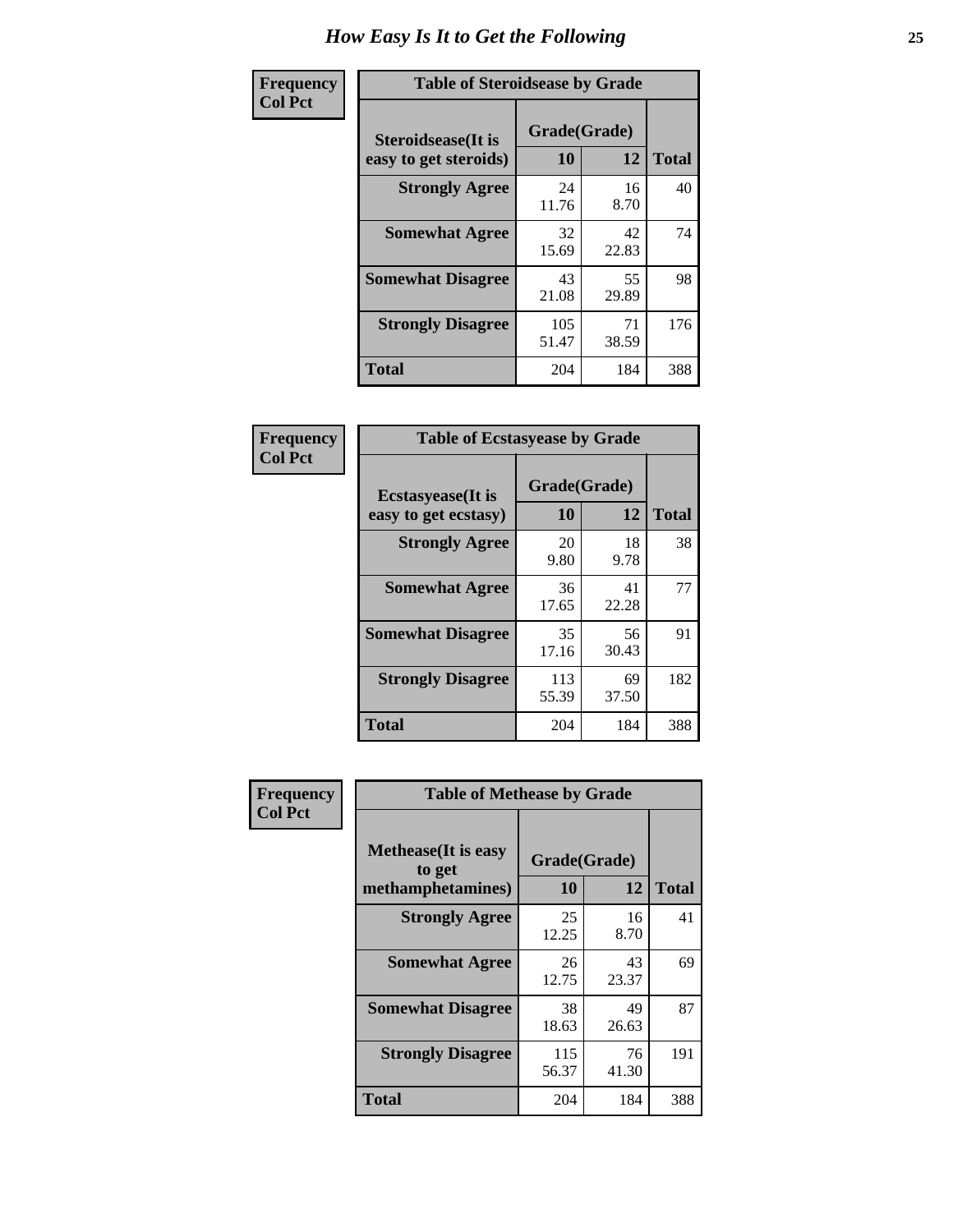| <b>Frequency</b> | <b>Table of Hallucinogensease by Grade</b>               |                    |             |              |
|------------------|----------------------------------------------------------|--------------------|-------------|--------------|
| <b>Col Pct</b>   | Hallucinogensease(It<br>is easy to get<br>hallucinogens) | Grade(Grade)<br>10 | 12          | <b>Total</b> |
|                  | <b>Strongly Agree</b>                                    | 20<br>9.80         | 14<br>7.61  | 34           |
|                  | <b>Somewhat Agree</b>                                    | 25<br>12.25        | 35<br>19.02 | 60           |
|                  | <b>Somewhat Disagree</b>                                 | 47<br>23.04        | 49<br>26.63 | 96           |
|                  | <b>Strongly Disagree</b>                                 | 112<br>54.90       | 86<br>46.74 | 198          |
|                  | <b>Total</b>                                             | 204                | 184         | 388          |

| Frequency<br>Col Pct |
|----------------------|
|                      |

| <b>Table of Prescriptionease by Grade</b>                                                |             |              |              |
|------------------------------------------------------------------------------------------|-------------|--------------|--------------|
| <b>Prescriptionease</b> (It<br>is easy to get<br>prescription drugs<br>not prescribed to |             | Grade(Grade) |              |
| me)                                                                                      | 10          | 12           | <b>Total</b> |
| <b>Strongly Agree</b>                                                                    | 66<br>32.35 | 59<br>32.07  | 125          |
| <b>Somewhat Agree</b>                                                                    | 41<br>20.10 | 49<br>26.63  | 90           |
| <b>Somewhat Disagree</b>                                                                 | 29<br>14.22 | 29<br>15.76  | 58           |
| <b>Strongly Disagree</b>                                                                 | 68<br>33.33 | 47<br>25.54  | 115          |
| Total                                                                                    | 204         | 184          | 388          |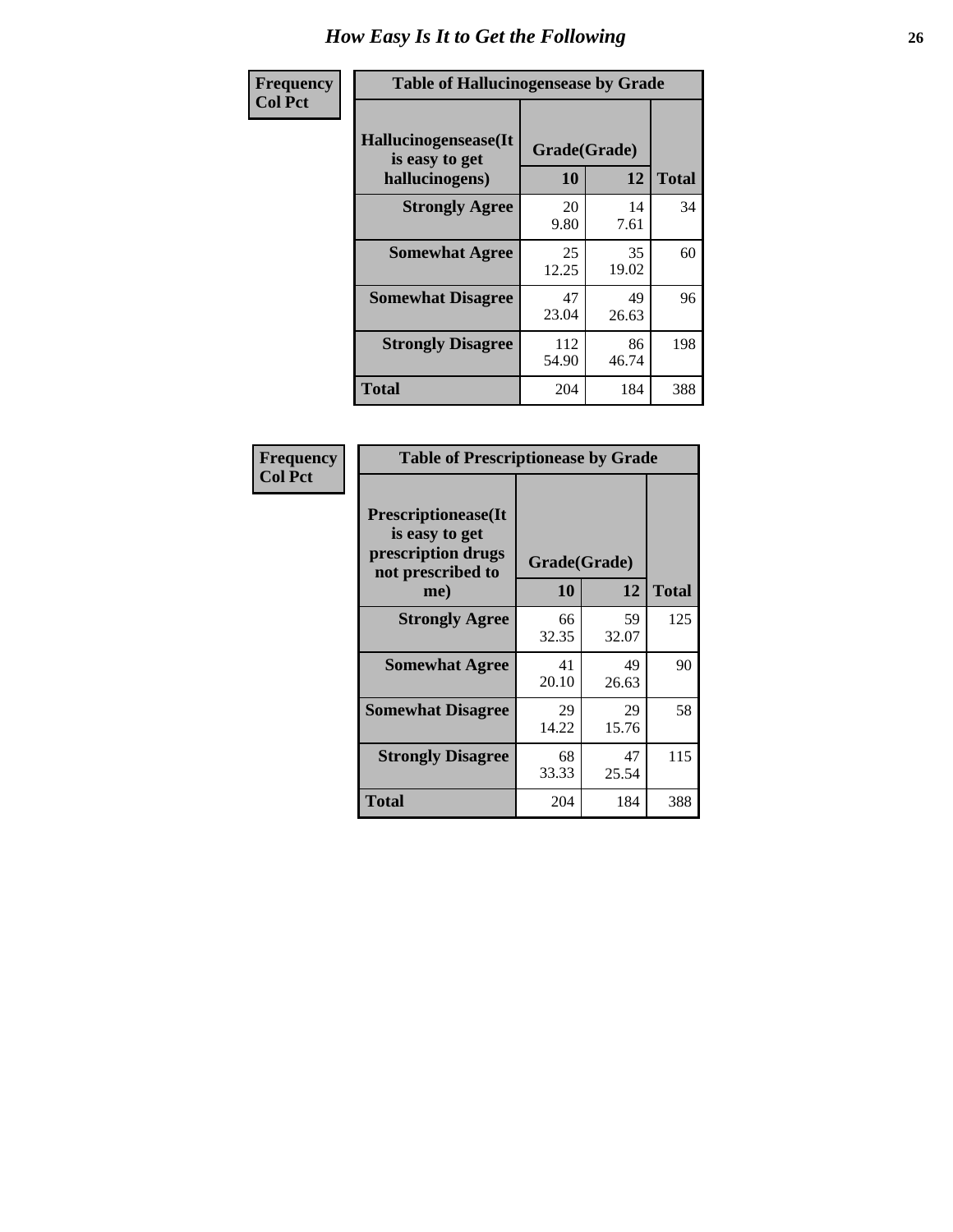### *Age at Onset of Use* **27** *Results for "Age at Onset of Use" questions exclude students who said they did not use that substance*

| <b>Frequency</b> |                        |                  |      |                                                  |           |            | <b>Table of Grade by Alcoholinit</b> |             |             |             |             |              |
|------------------|------------------------|------------------|------|--------------------------------------------------|-----------|------------|--------------------------------------|-------------|-------------|-------------|-------------|--------------|
| <b>Row Pct</b>   |                        |                  |      | Alcoholinit (I started using alcohol when I was) |           |            |                                      |             |             |             |             |              |
|                  | Grade(Grade)   younger | <b>8 or</b>      | 9    | 10                                               | <b>11</b> | 12         | 13                                   | 14          | 15          | <b>16</b>   | 17          | <b>Total</b> |
|                  | 10                     | 4.55             | 3.03 | 3.03                                             | 4<br>6.06 | 9<br>13.64 | 20<br>30.30                          | 17<br>25.76 | 6<br>9.09   | 3.03        | 1.52        | 66           |
|                  | 12                     | $\Omega$<br>0.00 | 1.15 | 1.15                                             | 2<br>2.30 | 3<br>3.45  | 10<br>11.49                          | 11<br>12.64 | 13<br>14.94 | 32<br>36.78 | 14<br>16.09 | 87           |
|                  | <b>Total</b>           | 3                | 3    | 3                                                | 6         | 12         | 30                                   | 28          | 19          | 34          | 15          | 153          |
|                  |                        |                  |      |                                                  |           |            | Frequency Missing $= 235$            |             |             |             |             |              |

#### **Frequency Row Pct**

|              | <b>Table of Grade by Cigarettesinit</b> |                                                      |      |       |           |                           |             |            |             |            |                       |              |  |  |
|--------------|-----------------------------------------|------------------------------------------------------|------|-------|-----------|---------------------------|-------------|------------|-------------|------------|-----------------------|--------------|--|--|
|              |                                         | Cigarettesinit(I started smoking tobacco when I was) |      |       |           |                           |             |            |             |            |                       |              |  |  |
| Grade(Grade) | 8 or<br>vounger                         | 9                                                    | 10   | 11    | 12        | 13                        | 14          | 15         | 16          | 17         | <b>18 or</b><br>older | <b>Total</b> |  |  |
| 10           | 2.08                                    | 4.17                                                 | 2.08 | 10.42 | 4<br>8.33 | 14<br>29.17               | 12<br>25.00 | 5<br>10.42 | 3<br>6.25   | 2.08       | 0<br>0.00             | 48           |  |  |
| 12           | 1.56                                    | 1.56                                                 | 4.69 | 1.56  | 6<br>9.38 | 8<br>12.50                | 6<br>9.38   | 9<br>14.06 | 19<br>29.69 | q<br>14.06 | 1.56                  | 64           |  |  |
| <b>Total</b> | $\overline{2}$                          | 3                                                    | 4    | 6     | 10        | 22                        | 18          | 14         | 22          | 10         |                       | 112          |  |  |
|              |                                         |                                                      |      |       |           | Frequency Missing $= 276$ |             |            |             |            |                       |              |  |  |

**Frequency Row Pct**

|              | <b>Table of Grade by Smokelessinit</b> |                  |            |                        |                                                     |           |      |            |                  |                  |                       |                 |  |  |
|--------------|----------------------------------------|------------------|------------|------------------------|-----------------------------------------------------|-----------|------|------------|------------------|------------------|-----------------------|-----------------|--|--|
|              |                                        |                  |            |                        | Smokelessinit(I started chewing tobacco when I was) |           |      |            |                  |                  |                       |                 |  |  |
| Grade(Grade) | 8 or<br>vounger                        | 9                | <b>10</b>  | 11                     | 12                                                  | 13        | 14   | 15         | <b>16</b>        | 17               | <b>18 or</b><br>older | <b>Total</b>    |  |  |
| 10           | 4.55                                   | 4.55             | 4<br>18.18 | $\mathfrak{D}$<br>9.09 | 3<br>13.64                                          | 22.73     | 4.55 | 22.73      | $\Omega$<br>0.00 | $\theta$<br>0.00 | $\theta$<br>0.00      | 22              |  |  |
| 12           | $\Omega$<br>0.00                       | $\Omega$<br>0.00 | 6.25       | 6.25                   | 3<br>18.75                                          | 0<br>0.00 | 6.25 | 4<br>25.00 | 3<br>18.75       | 6.25             | 2<br>12.50            | 16 <sup>1</sup> |  |  |
| <b>Total</b> |                                        |                  | 5          | 3                      | 6                                                   | 5         | 2    | 9          | 3                |                  | 2                     | 38              |  |  |
|              |                                        |                  |            |                        | Frequency Missing $= 350$                           |           |      |            |                  |                  |                       |                 |  |  |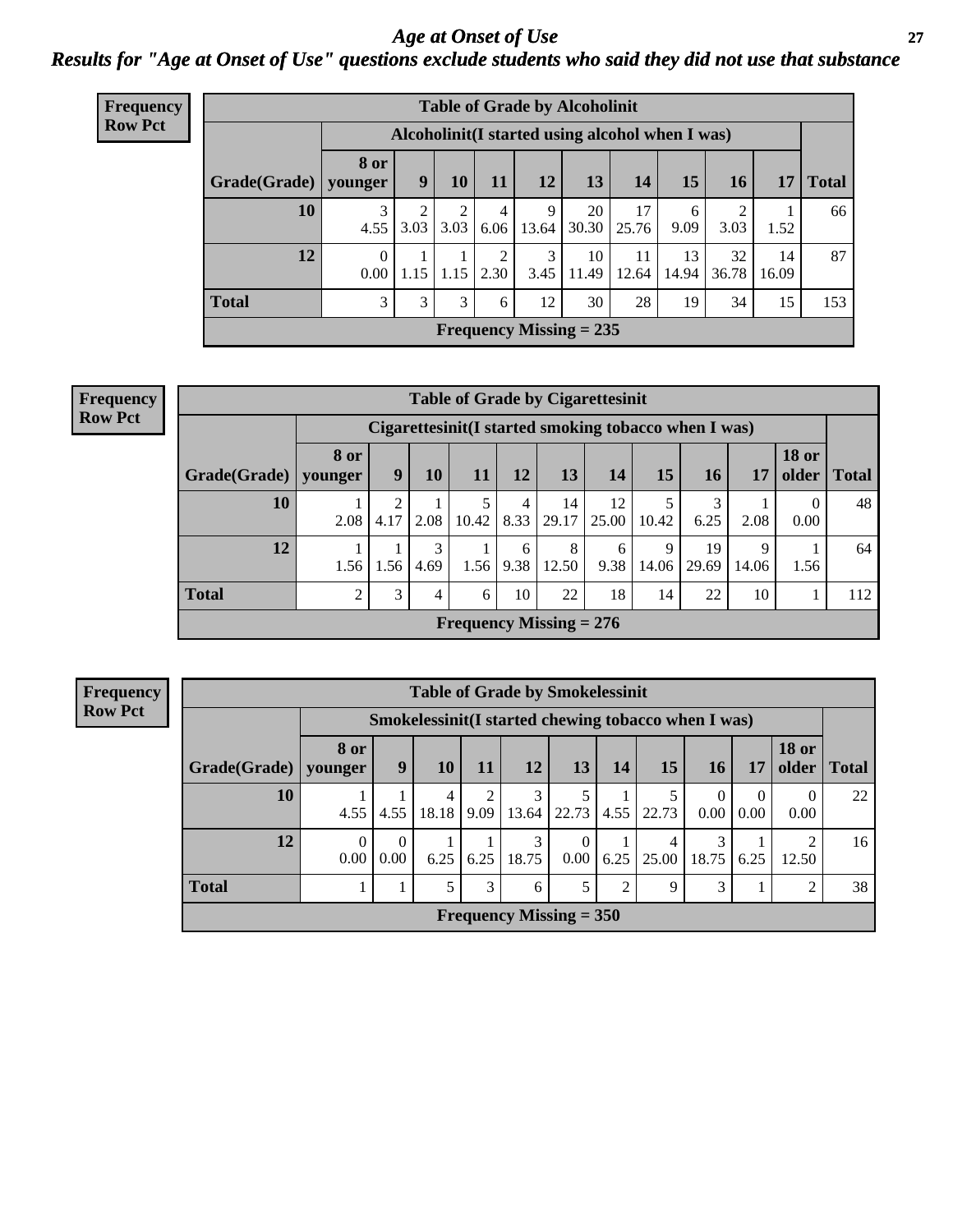#### *Age at Onset of Use* **28**

*Results for "Age at Onset of Use" questions exclude students who said they did not use that substance*

| <b>Frequency</b> |                          |                |                 |           |           |            | <b>Table of Grade by Marijuanainit</b> |                                                      |             |            |              |               |
|------------------|--------------------------|----------------|-----------------|-----------|-----------|------------|----------------------------------------|------------------------------------------------------|-------------|------------|--------------|---------------|
| <b>Row Pct</b>   |                          |                |                 |           |           |            |                                        | Marijuanainit (I started using marijuana when I was) |             |            |              |               |
|                  | $Grade(Grade)$   younger | 8 or           | 10 <sup>1</sup> | 11        | <b>12</b> | 13         | 14                                     | 15 <sup>15</sup>                                     | 16          | 17         | <b>18 or</b> | older   Total |
|                  | 10                       | 2.86           | 0<br>0.00       | 2.86      | 8.57      | 7<br>20.00 | 11<br>31.43                            | 8<br>22.86                                           | 8.57        | 2.86       | 0<br>0.00    | 35            |
|                  | 12                       |                | $2.38$   $2.38$ | 0<br>0.00 | 4<br>9.52 | 4<br>9.52  | $\mathcal{I}$<br>16.67                 | 8<br>19.05                                           | 10<br>23.81 | 6<br>14.29 | 2.38         | 42            |
|                  | <b>Total</b>             | $\mathfrak{D}$ |                 |           |           | 11         | 18                                     | 16                                                   | 13          | ⇁          |              | 77            |
|                  |                          |                |                 |           |           |            | <b>Frequency Missing = 311</b>         |                                                      |             |            |              |               |

| Frequency      |              |           |                         |                  | <b>Table of Grade by Cocaineinit</b>                 |       |           |              |
|----------------|--------------|-----------|-------------------------|------------------|------------------------------------------------------|-------|-----------|--------------|
| <b>Row Pct</b> |              |           |                         |                  | Cocaine init (I started using cocaine<br>when I was) |       |           |              |
|                | Grade(Grade) | 9         | 12                      | 13               | 14                                                   | 16    | <b>17</b> | <b>Total</b> |
|                | 10           | 20.00     | $\overline{c}$<br>40.00 | $\theta$<br>0.00 | 20.00                                                | 20.00 | 0.00      | 5            |
|                | 12           | 0<br>0.00 | 0<br>0.00               | 20.00            | $\mathcal{D}$<br>40.00                               | 20.00 | 20.00     | 5            |
|                | <b>Total</b> |           | $\overline{c}$          |                  | 3                                                    | 2     |           | 10           |
|                |              |           |                         |                  | Frequency Missing $=$ 378                            |       |           |              |

| Frequency      | <b>Table of Grade by Inhalantsinit</b> |                  |                                                      |                     |                           |                       |                      |                         |                         |                  |              |
|----------------|----------------------------------------|------------------|------------------------------------------------------|---------------------|---------------------------|-----------------------|----------------------|-------------------------|-------------------------|------------------|--------------|
| <b>Row Pct</b> |                                        |                  | Inhalantsinit (I started using inhalants when I was) |                     |                           |                       |                      |                         |                         |                  |              |
|                | Grade(Grade)   younger                 | <b>8 or</b>      | 9                                                    | <b>10</b>           | -11                       | 12                    | 13                   | 14                      | 15                      | 17               | <b>Total</b> |
|                | 10                                     | 8.33             | 0                                                    | $0.00 \,   \, 8.33$ |                           | $8.33 \mid 8.33 \mid$ | 16.67                | $\overline{4}$<br>33.33 | $\mathfrak{D}$<br>16.67 | $\Omega$<br>0.00 | 12           |
|                | 12                                     | $\Omega$<br>0.00 | 25.00                                                | 0<br>0.00           | 25.00                     | $\Omega$<br>0.00      | $\Omega$<br>$0.00\,$ | $\Omega$<br>0.00        | 25.00                   | 25.00            | 4            |
|                | <b>Total</b>                           |                  |                                                      |                     | ↑                         |                       | $\mathfrak{D}$       | 4                       | 3                       |                  | 16           |
|                |                                        |                  |                                                      |                     | Frequency Missing $= 372$ |                       |                      |                         |                         |                  |              |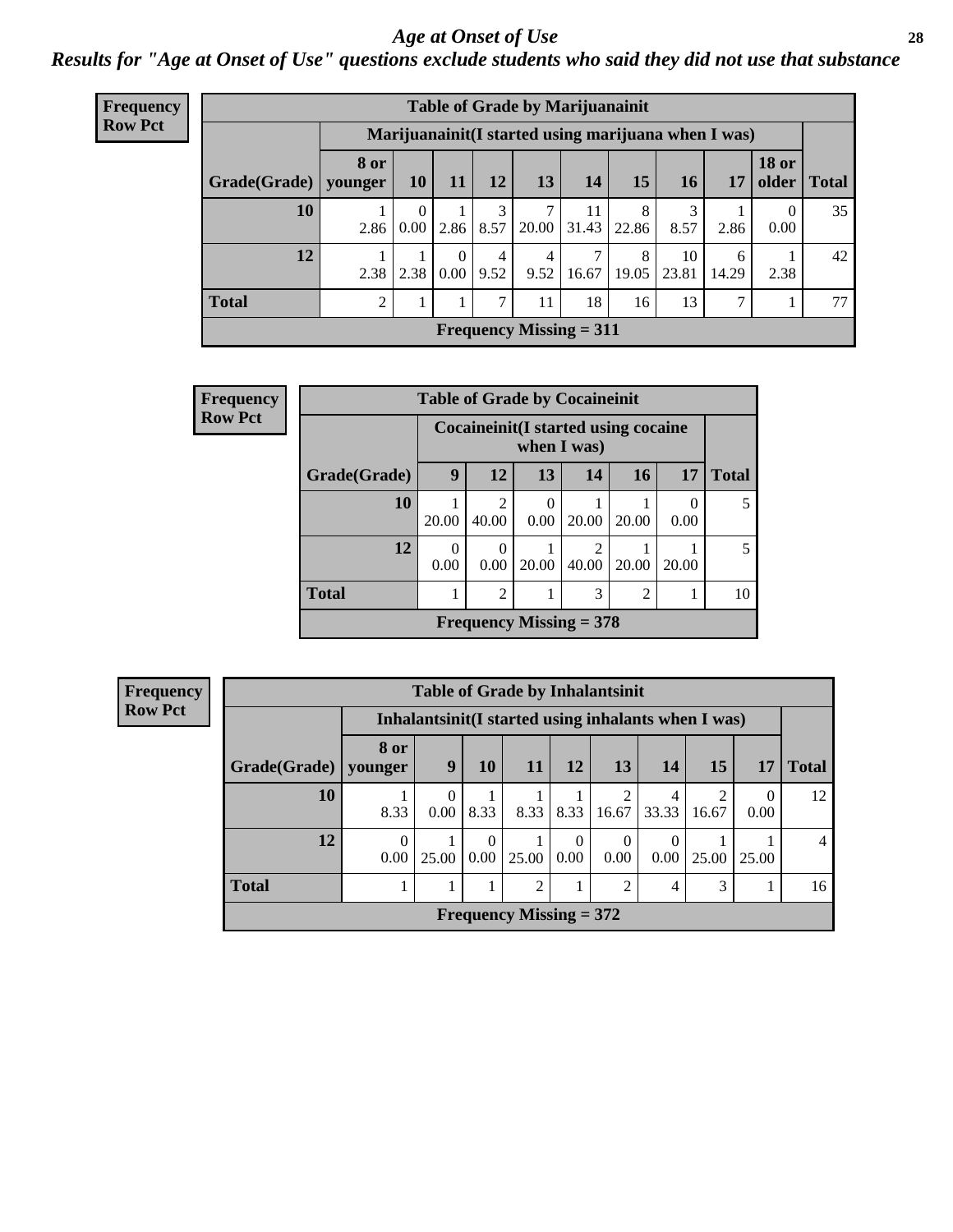#### *Age at Onset of Use* **29**

*Results for "Age at Onset of Use" questions exclude students who said they did not use that substance*

| <b>Frequency</b> | <b>Table of Grade by Steroidsinit</b> |                                                        |           |           |              |  |  |  |
|------------------|---------------------------------------|--------------------------------------------------------|-----------|-----------|--------------|--|--|--|
| <b>Row Pct</b>   |                                       | <b>Steroidsinit(I started</b><br>using steroids when I | was)      |           |              |  |  |  |
|                  | Grade(Grade)                          | 8 or<br>younger                                        | 13        | 14        | <b>Total</b> |  |  |  |
|                  | 10                                    | 33.33                                                  | 33.33     | 33.33     | 3            |  |  |  |
|                  | 12                                    | 100.00                                                 | 0<br>0.00 | 0<br>0.00 |              |  |  |  |
|                  | <b>Total</b>                          | $\mathfrak{D}$                                         |           |           | 4            |  |  |  |
|                  | <b>Frequency Missing = 384</b>        |                                                        |           |           |              |  |  |  |

| <b>Frequency</b> |              | <b>Table of Grade by Ecstasyinit</b>                       |                |           |                        |       |                |  |  |
|------------------|--------------|------------------------------------------------------------|----------------|-----------|------------------------|-------|----------------|--|--|
| <b>Row Pct</b>   |              | <b>Ecstasyinit</b> (I started using ecstasy<br>when I was) |                |           |                        |       |                |  |  |
|                  | Grade(Grade) | 8 or<br>younger                                            | 13             | <b>14</b> | <b>16</b>              | 17    | <b>Total</b>   |  |  |
|                  | 10           | $\Omega$<br>0.00                                           | 50.00          | 50.00     | 0<br>0.00              | 0.00  | $\overline{2}$ |  |  |
|                  | 12           | 16.67                                                      | 16.67          | 0<br>0.00 | $\mathcal{R}$<br>50.00 | 16.67 | 6              |  |  |
|                  | <b>Total</b> |                                                            | $\overline{2}$ |           | 3                      |       | 8              |  |  |
|                  |              | Frequency Missing $=$ 380                                  |                |           |                        |       |                |  |  |

| Frequency      | <b>Table of Grade by Methinit</b> |                                                           |                  |           |           |              |  |  |
|----------------|-----------------------------------|-----------------------------------------------------------|------------------|-----------|-----------|--------------|--|--|
| <b>Row Pct</b> |                                   | <b>Methinit</b> (I started using<br>methamphetamines when |                  |           |           |              |  |  |
|                | Grade(Grade)                      | <b>10</b>                                                 | 11               | 15        | <b>16</b> | <b>Total</b> |  |  |
|                | 10                                | 0.00                                                      | 33.33            | 33.33     | 33.33     | 3            |  |  |
|                | 12                                | 100.00                                                    | $\theta$<br>0.00 | 0<br>0.00 | 0.00      |              |  |  |
|                | <b>Total</b>                      |                                                           |                  |           |           | 4            |  |  |
|                |                                   | Frequency Missing $=$ 384                                 |                  |           |           |              |  |  |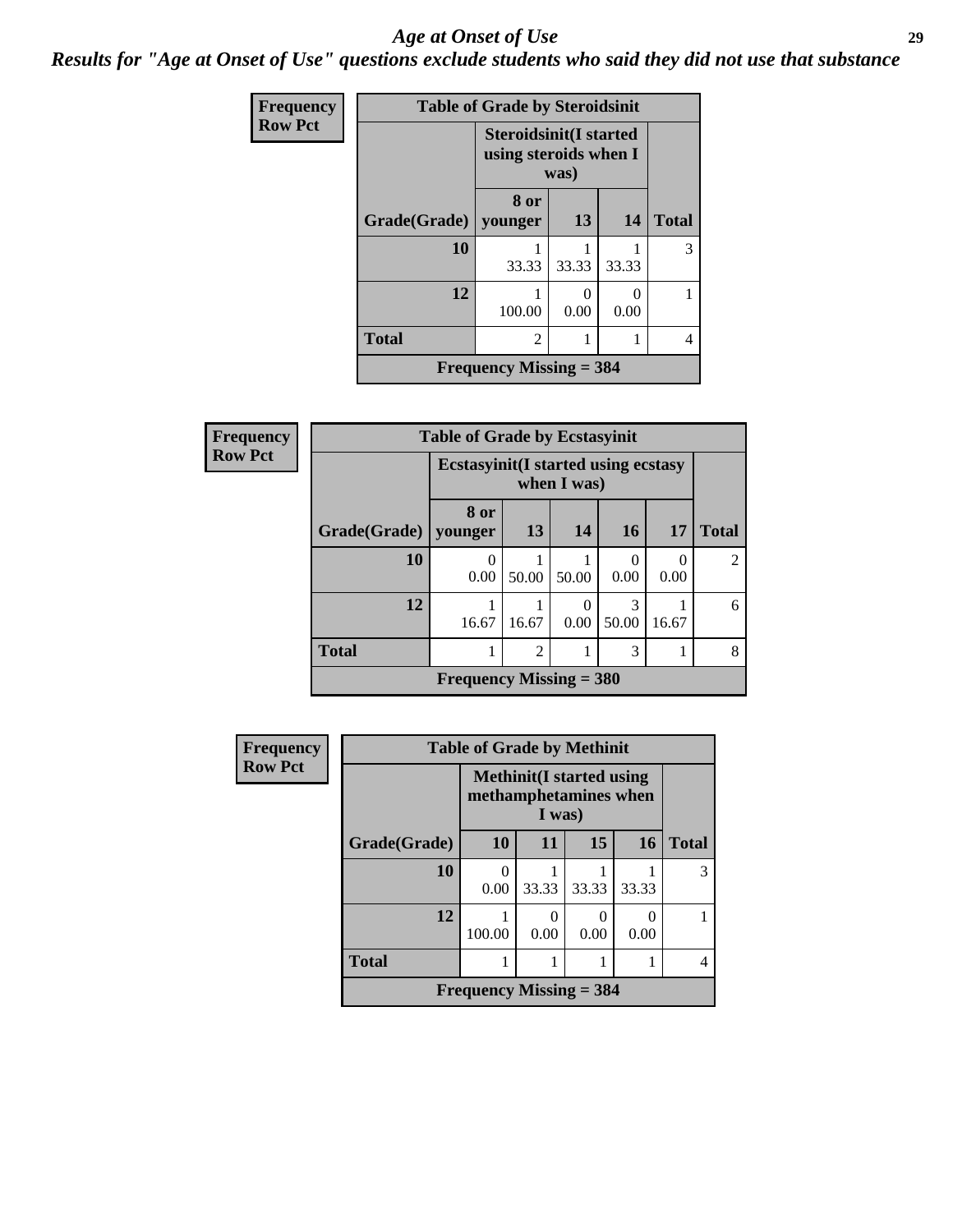#### Age at Onset of Use **30**

### *Results for "Age at Onset of Use" questions exclude students who said they did not use that substance*

| Frequency      | <b>Table of Grade by Hallucinogensinit</b> |                                    |                      |                           |       |           |                |  |  |
|----------------|--------------------------------------------|------------------------------------|----------------------|---------------------------|-------|-----------|----------------|--|--|
| <b>Row Pct</b> |                                            | Hallucinogensinit (I started using |                      | hallucinogens when I was) |       |           |                |  |  |
|                | Grade(Grade)                               | 8 or<br>vounger                    | 11                   | 14                        | 16    | 17        | <b>Total</b>   |  |  |
|                | 10                                         | 0.00                               | 50.00                | 50.00                     | 0.00  | 0<br>0.00 | $\mathfrak{D}$ |  |  |
|                | 12                                         | 33.33                              | $\mathbf{0}$<br>0.00 | $\left($<br>0.00          | 33.33 | 33.33     | $\mathcal{R}$  |  |  |
|                | <b>Total</b>                               |                                    |                      |                           |       |           |                |  |  |
|                |                                            | Frequency Missing $=$ 383          |                      |                           |       |           |                |  |  |

| Frequency      | <b>Table of Grade by Prescriptioninit</b> |                        |                                                                                            |                           |                         |                |       |                  |           |                  |              |
|----------------|-------------------------------------------|------------------------|--------------------------------------------------------------------------------------------|---------------------------|-------------------------|----------------|-------|------------------|-----------|------------------|--------------|
| <b>Row Pct</b> |                                           |                        | Prescription in it (I started using prescription drugs not<br>prescribed to me when I was) |                           |                         |                |       |                  |           |                  |              |
|                | Grade(Grade)                              | <b>8 or</b><br>vounger | 9                                                                                          | 11                        | 12                      | 13             | 14    | 15               | <b>16</b> | 17               | <b>Total</b> |
|                | 10                                        | 5.88                   | 0.00                                                                                       | $\overline{c}$<br>11.76   | 5.88                    | 3<br>17.65     | 29.41 | 4<br>23.53       | 5.88      | $\Omega$<br>0.00 | 17           |
|                | 12                                        | $\Omega$<br>0.00       | 7.14                                                                                       | 0<br>0.00 <sub>l</sub>    | $\overline{2}$<br>14.29 | 7.14           | 7.14  | $\theta$<br>0.00 | 21.43     | 6<br>42.86       | 14           |
|                | <b>Total</b>                              |                        |                                                                                            | $\overline{c}$            | 3                       | $\overline{4}$ | 6     | 4                | 4         | 6                | 31           |
|                |                                           |                        |                                                                                            | Frequency Missing $= 357$ |                         |                |       |                  |           |                  |              |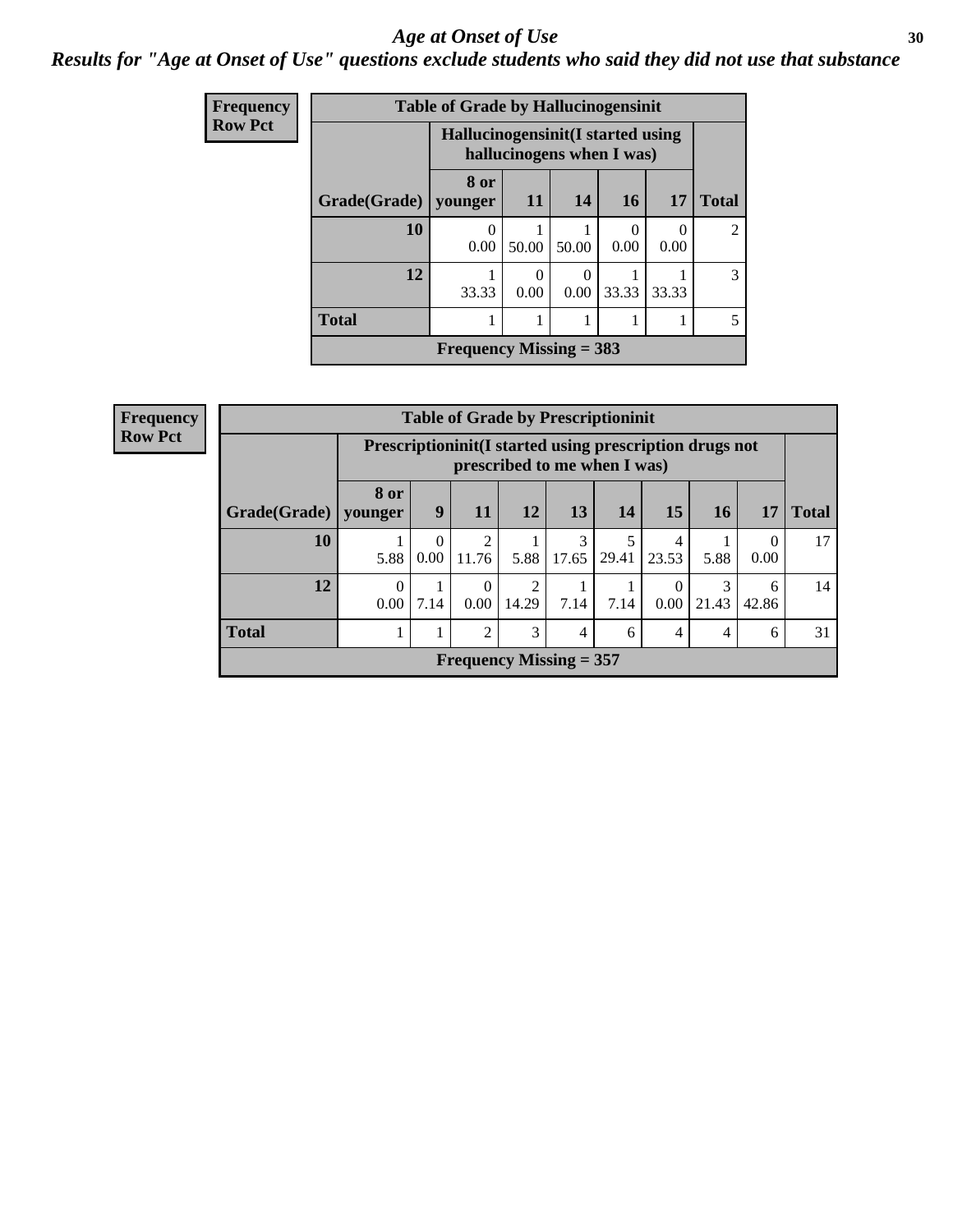| Frequency      | <b>Table of Alcoholharm by Grade</b>          |                    |             |              |  |  |  |
|----------------|-----------------------------------------------|--------------------|-------------|--------------|--|--|--|
| <b>Col Pct</b> | Alcoholharm(I<br>think alcohol is<br>harmful) | Grade(Grade)<br>10 | 12          | <b>Total</b> |  |  |  |
|                | <b>Strongly Agree</b>                         | 113<br>55.39       | 80<br>43.48 | 193          |  |  |  |
|                | <b>Somewhat Agree</b>                         | 50<br>24.51        | 57<br>30.98 | 107          |  |  |  |
|                | <b>Somewhat Disagree</b>                      | 26<br>12.75        | 31<br>16.85 | 57           |  |  |  |
|                | <b>Strongly Disagree</b>                      | 15<br>7.35         | 16<br>8.70  | 31           |  |  |  |
|                | <b>Total</b>                                  | 204                | 184         | 388          |  |  |  |

| <b>Table of Cigarettesharm by Grade</b>                  |                    |              |              |  |  |  |  |  |
|----------------------------------------------------------|--------------------|--------------|--------------|--|--|--|--|--|
| Cigarettesharm(I<br>think smoking<br>tobacco is harmful) | Grade(Grade)<br>10 | 12           | <b>Total</b> |  |  |  |  |  |
| <b>Strongly Agree</b>                                    | 166<br>81.37       | 130<br>70.65 | 296          |  |  |  |  |  |
| <b>Somewhat Agree</b>                                    | 17<br>8.33         | 35<br>19.02  | 52           |  |  |  |  |  |
| <b>Somewhat Disagree</b>                                 | 3.43               | 11<br>5.98   | 18           |  |  |  |  |  |
| <b>Strongly Disagree</b>                                 | 14<br>6.86         | 8<br>4.35    | 22           |  |  |  |  |  |
| <b>Total</b>                                             | 204                | 184          | 388          |  |  |  |  |  |

| Frequency      | <b>Table of Smokelessharm by Grade</b>                  |                    |              |              |  |  |  |  |
|----------------|---------------------------------------------------------|--------------------|--------------|--------------|--|--|--|--|
| <b>Col Pct</b> | Smokelessharm(I<br>think chewing<br>tobacco is harmful) | Grade(Grade)<br>10 | 12           | <b>Total</b> |  |  |  |  |
|                | <b>Strongly Agree</b>                                   | 156<br>76.47       | 131<br>71.20 | 287          |  |  |  |  |
|                | <b>Somewhat Agree</b>                                   | 24<br>11.76        | 38<br>20.65  | 62           |  |  |  |  |
|                | <b>Somewhat Disagree</b>                                | 8<br>3.92          | 9<br>4.89    | 17           |  |  |  |  |
|                | <b>Strongly Disagree</b>                                | 16<br>7.84         | 6<br>3.26    | 22           |  |  |  |  |
|                | Total                                                   | 204                | 184          | 388          |  |  |  |  |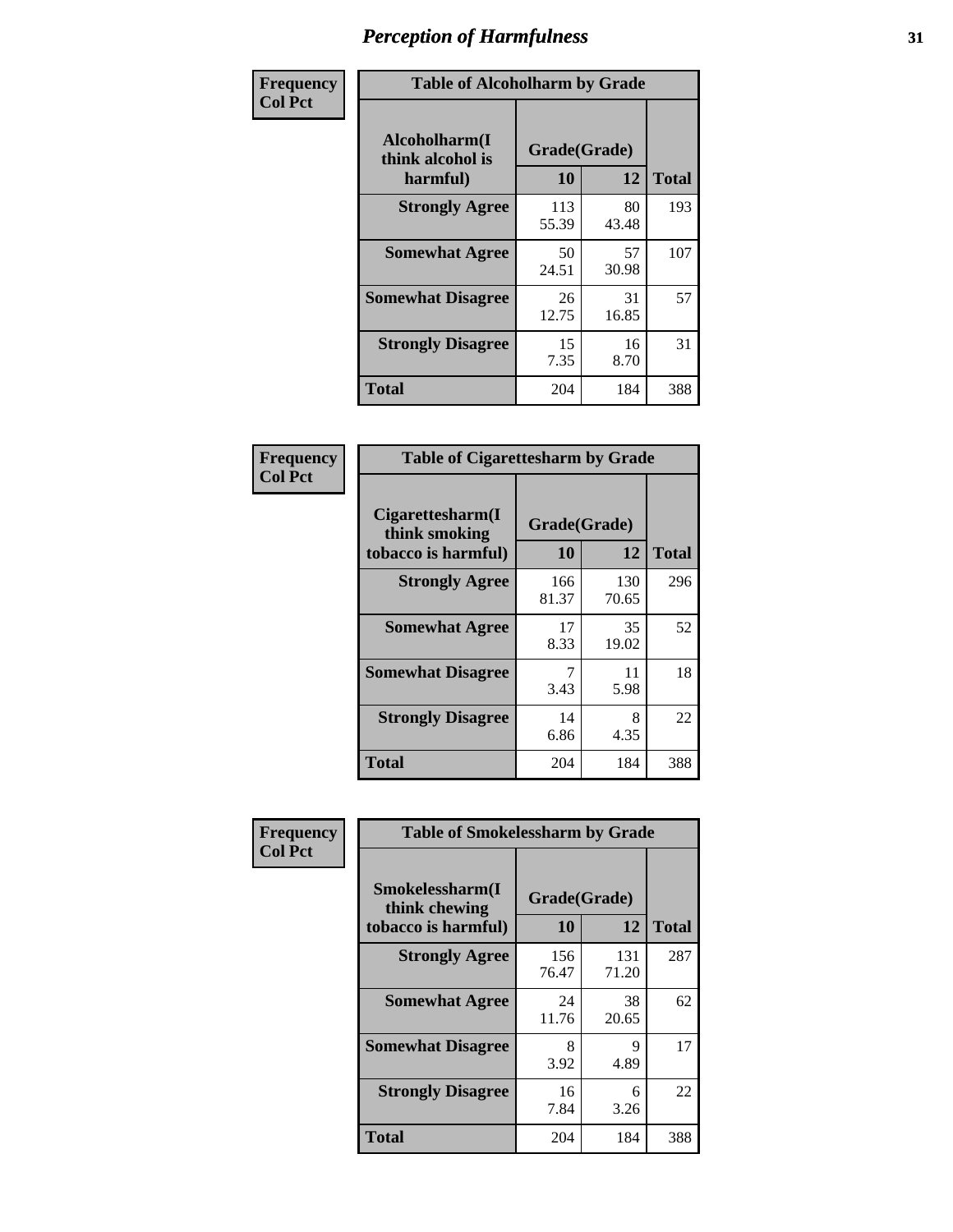| Frequency      | <b>Table of Marijuanaharm by Grade</b>            |                    |              |              |  |  |  |
|----------------|---------------------------------------------------|--------------------|--------------|--------------|--|--|--|
| <b>Col Pct</b> | Marijuanaharm(I<br>think marijuana is<br>harmful) | Grade(Grade)<br>10 | 12           | <b>Total</b> |  |  |  |
|                | <b>Strongly Agree</b>                             | 146<br>71.57       | 107<br>58.15 | 253          |  |  |  |
|                | <b>Somewhat Agree</b>                             | 20<br>9.80         | 30<br>16.30  | 50           |  |  |  |
|                | <b>Somewhat Disagree</b>                          | 13<br>6.37         | 23<br>12.50  | 36           |  |  |  |
|                | <b>Strongly Disagree</b>                          | 25<br>12.25        | 24<br>13.04  | 49           |  |  |  |
|                | <b>Total</b>                                      | 204                | 184          | 388          |  |  |  |

| <b>Table of Cocaineharm by Grade</b>          |                    |              |              |  |  |  |  |  |
|-----------------------------------------------|--------------------|--------------|--------------|--|--|--|--|--|
| Cocaineharm(I<br>think cocaine is<br>harmful) | Grade(Grade)<br>10 | 12           | <b>Total</b> |  |  |  |  |  |
| <b>Strongly Agree</b>                         | 178<br>87.25       | 157<br>85.33 | 335          |  |  |  |  |  |
| <b>Somewhat Agree</b>                         | 7<br>3.43          | 15<br>8.15   | 22           |  |  |  |  |  |
| <b>Somewhat Disagree</b>                      | 1<br>0.49          | 4<br>2.17    | 5            |  |  |  |  |  |
| <b>Strongly Disagree</b>                      | 18<br>8.82         | 8<br>4.35    | 26           |  |  |  |  |  |
| <b>Total</b>                                  | 204                | 184          | 388          |  |  |  |  |  |

| Frequency      | <b>Table of Inhalantsharm by Grade</b>             |                    |              |              |
|----------------|----------------------------------------------------|--------------------|--------------|--------------|
| <b>Col Pct</b> | Inhalantsharm(I<br>think inhalants are<br>harmful) | Grade(Grade)<br>10 | 12           | <b>Total</b> |
|                | <b>Strongly Agree</b>                              | 173<br>84.80       | 153<br>83.15 | 326          |
|                | <b>Somewhat Agree</b>                              | 12<br>5.88         | 19<br>10.33  | 31           |
|                | <b>Somewhat Disagree</b>                           | 3<br>1.47          | 4<br>2.17    | 7            |
|                | <b>Strongly Disagree</b>                           | 16<br>7.84         | 8<br>4.35    | 24           |
|                | <b>Total</b>                                       | 204                | 184          | 388          |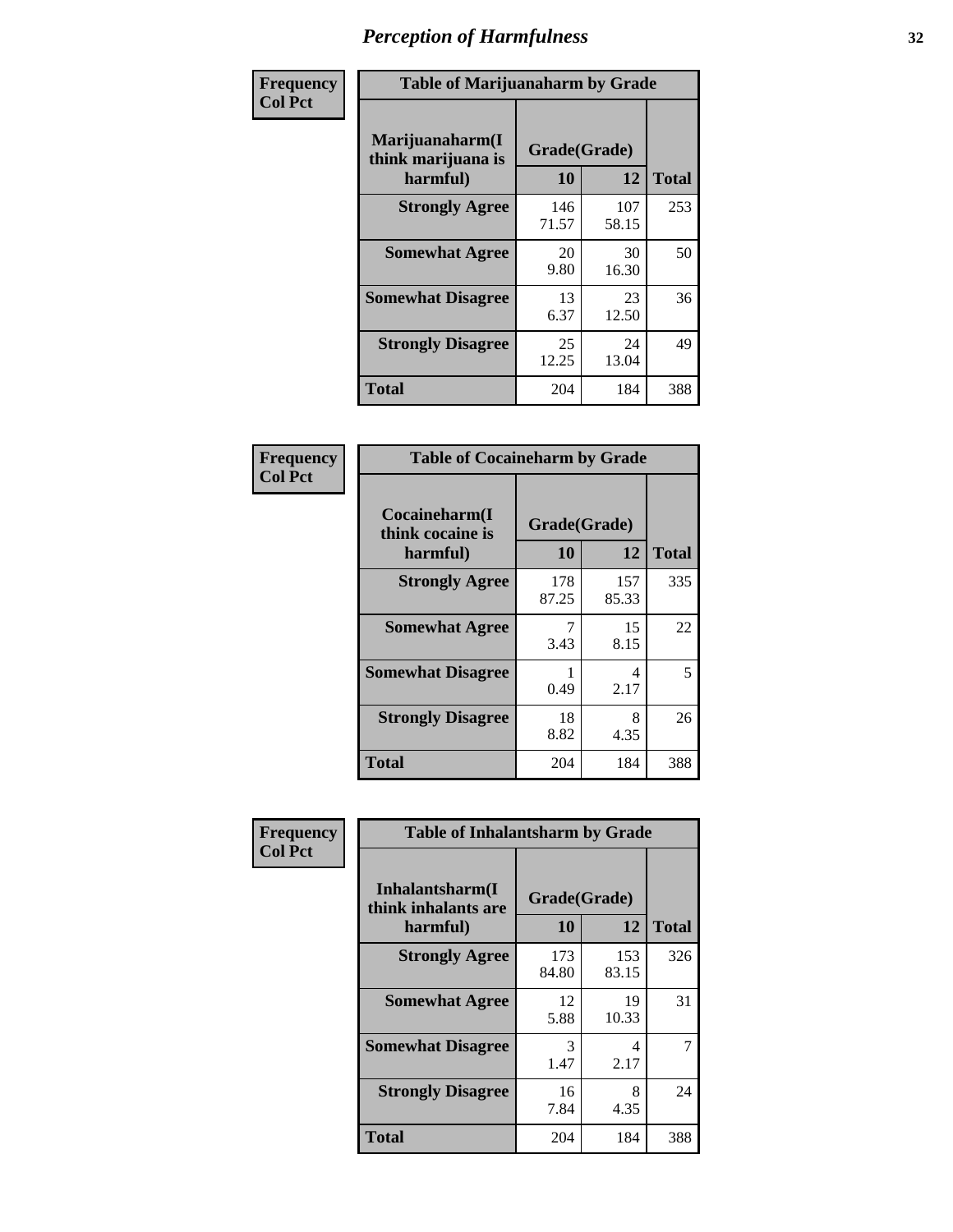| Frequency      | <b>Table of Steroidsharm by Grade</b>            |                    |              |              |
|----------------|--------------------------------------------------|--------------------|--------------|--------------|
| <b>Col Pct</b> | Steroidsharm(I<br>think steroids are<br>harmful) | Grade(Grade)<br>10 | 12           | <b>Total</b> |
|                | <b>Strongly Agree</b>                            | 167<br>81.86       | 148<br>80.43 | 315          |
|                | <b>Somewhat Agree</b>                            | 17<br>8.33         | 22<br>11.96  | 39           |
|                | <b>Somewhat Disagree</b>                         | 3<br>1.47          | 5<br>2.72    | 8            |
|                | <b>Strongly Disagree</b>                         | 17<br>8.33         | 9<br>4.89    | 26           |
|                | <b>Total</b>                                     | 204                | 184          | 388          |

| <b>Table of Ecstasyharm by Grade</b>          |                    |              |     |  |  |
|-----------------------------------------------|--------------------|--------------|-----|--|--|
| Ecstasyharm(I<br>think ecstasy is<br>harmful) | Grade(Grade)<br>10 | <b>Total</b> |     |  |  |
| <b>Strongly Agree</b>                         | 174<br>85.29       | 148<br>80.43 | 322 |  |  |
| <b>Somewhat Agree</b>                         | 10<br>4.90         | 19<br>10.33  | 29  |  |  |
| <b>Somewhat Disagree</b>                      | 4<br>1.96          | 7<br>3.80    | 11  |  |  |
| <b>Strongly Disagree</b>                      | 16<br>7.84         | 10<br>5.43   | 26  |  |  |
| <b>Total</b>                                  | 204                | 184          | 388 |  |  |

| Frequency      | <b>Table of Methharm by Grade</b>                            |                    |                        |              |
|----------------|--------------------------------------------------------------|--------------------|------------------------|--------------|
| <b>Col Pct</b> | <b>Methharm</b> (I think<br>methamphetamines<br>are harmful) | Grade(Grade)<br>10 | 12                     | <b>Total</b> |
|                | <b>Strongly Agree</b>                                        | 180<br>88.24       | 164<br>89.13           | 344          |
|                | <b>Somewhat Agree</b>                                        | 6<br>2.94          | 9<br>4.89              | 15           |
|                | <b>Somewhat Disagree</b>                                     | 0.49               | $\mathfrak{D}$<br>1.09 | 3            |
|                | <b>Strongly Disagree</b>                                     | 17<br>8.33         | 9<br>4.89              | 26           |
|                | <b>Total</b>                                                 | 204                | 184                    | 388          |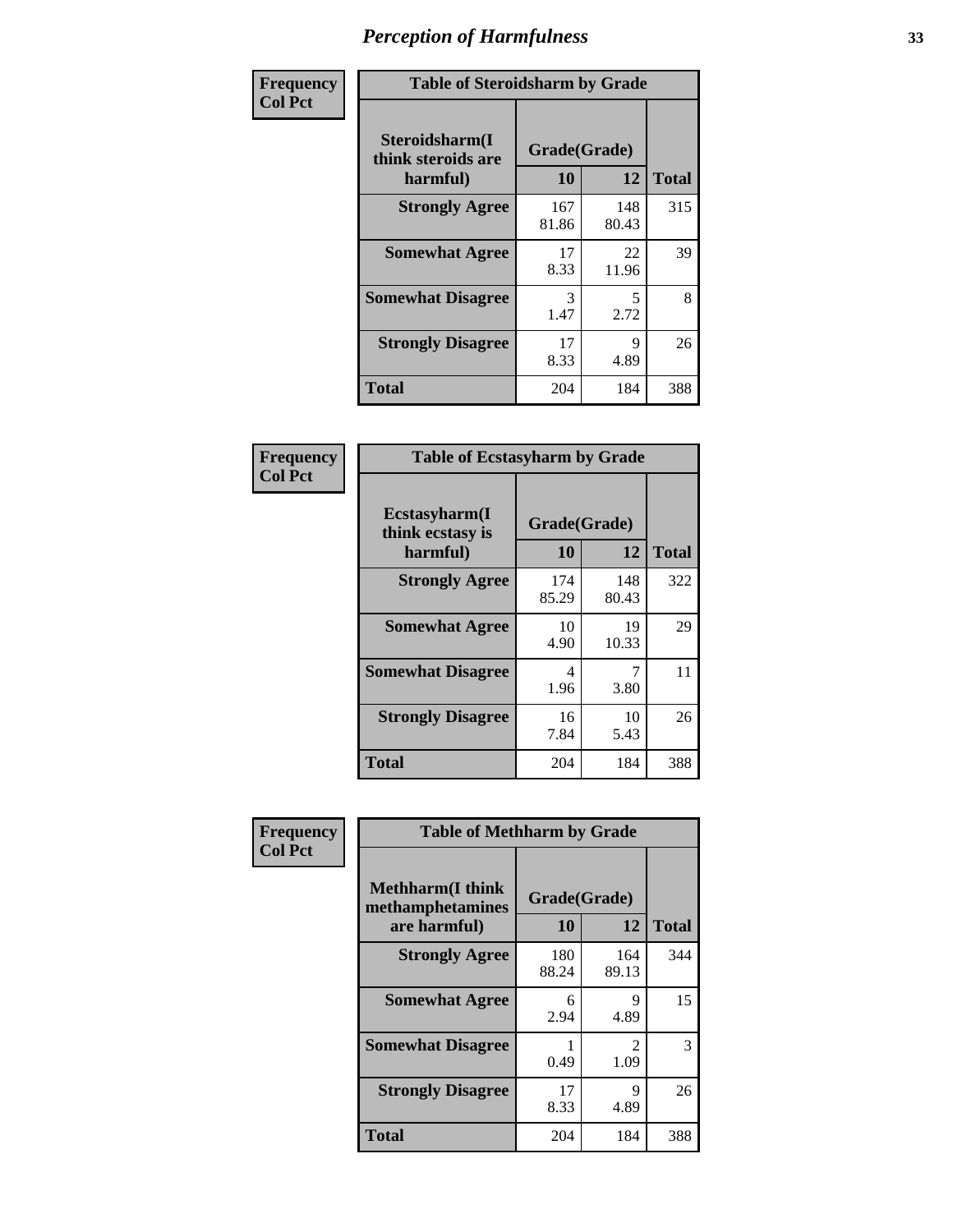| Frequency | <b>Table of Hallucinogensharm by Grade</b>                 |                       |              |              |
|-----------|------------------------------------------------------------|-----------------------|--------------|--------------|
| Col Pct   | Hallucinogensharm(I<br>think hallucinogens<br>are harmful) | Grade(Grade)<br>10    | 12           | <b>Total</b> |
|           | <b>Strongly Agree</b>                                      | 178<br>87.25          | 155<br>84.24 | 333          |
|           | <b>Somewhat Agree</b>                                      | 6<br>2.94             | 15<br>8.15   | 21           |
|           | <b>Somewhat Disagree</b>                                   | $\mathcal{L}$<br>0.98 | 6<br>3.26    | 8            |
|           | <b>Strongly Disagree</b>                                   | 18<br>8.82            | 8<br>4.35    | 26           |
|           | <b>Total</b>                                               | 204                   | 184          | 388          |

| <b>Table of Prescriptionharm by Grade</b>                                         |              |              |              |  |  |
|-----------------------------------------------------------------------------------|--------------|--------------|--------------|--|--|
| <b>Prescriptionharm(I)</b><br>think prescription<br>drugs not<br>prescribed to me | Grade(Grade) |              |              |  |  |
| are harmful)                                                                      | 10           | 12           | <b>Total</b> |  |  |
| <b>Strongly Agree</b>                                                             | 152<br>74.51 | 119<br>64.67 | 271          |  |  |
| <b>Somewhat Agree</b>                                                             | 20<br>9.80   | 47<br>25.54  | 67           |  |  |
| <b>Somewhat Disagree</b>                                                          | 12<br>5.88   | 10<br>5.43   | 22           |  |  |
| <b>Strongly Disagree</b>                                                          | 20<br>9.80   | 8<br>4.35    | 28           |  |  |
| Total                                                                             | 204          | 184          | 388          |  |  |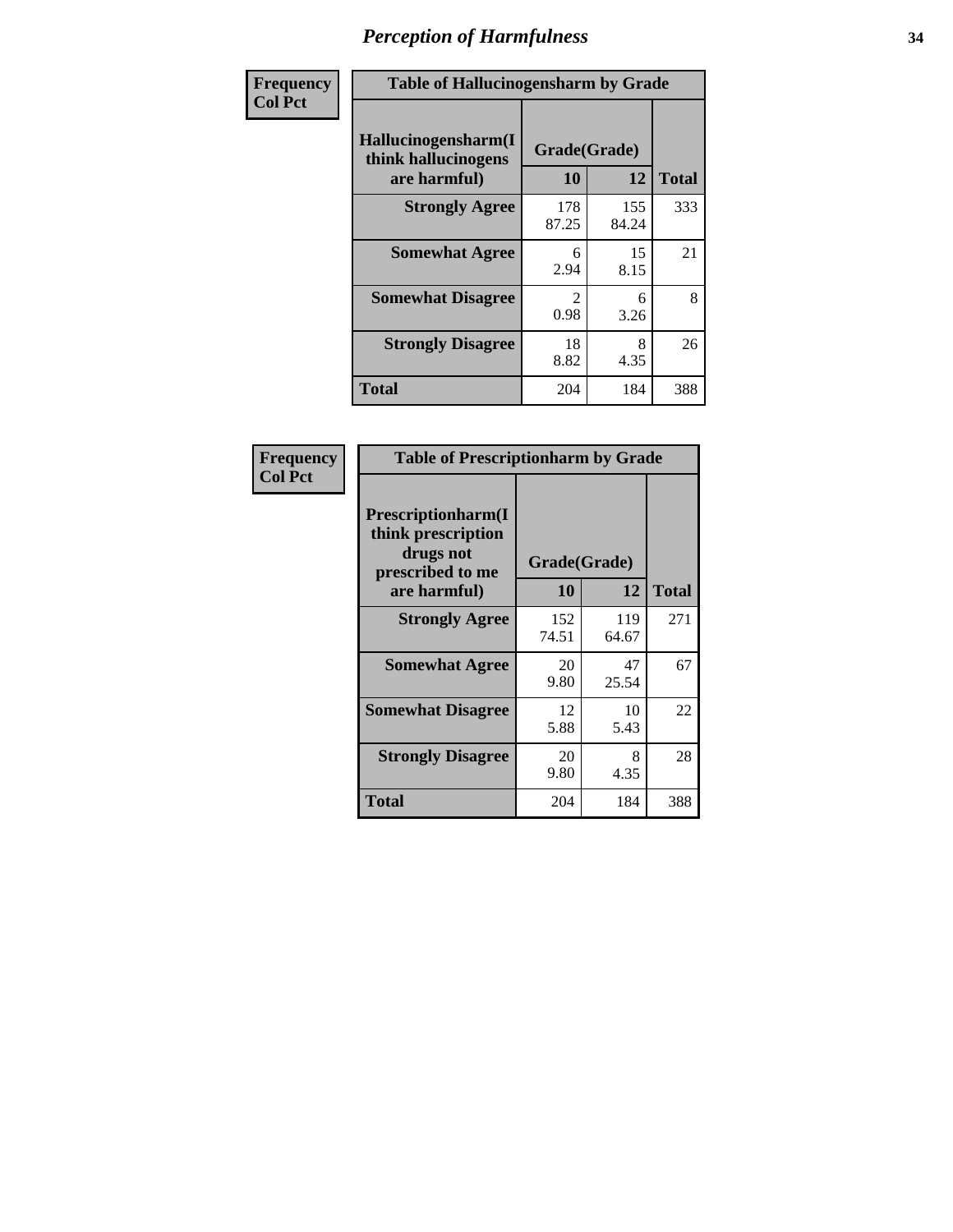# *Disapproval by Adults* **35**

| Frequency      | <b>Table of Alcoholadult by Grade</b>                                 |                    |              |              |
|----------------|-----------------------------------------------------------------------|--------------------|--------------|--------------|
| <b>Col Pct</b> | <b>Alcoholadult</b> (Adults<br>would disapprove if<br>I used alcohol) | Grade(Grade)<br>10 | 12           | <b>Total</b> |
|                | <b>Strongly Agree</b>                                                 | 118<br>57.84       | 111<br>60.33 | 229          |
|                | <b>Somewhat Agree</b>                                                 | 53<br>25.98        | 43<br>23.37  | 96           |
|                | <b>Somewhat Disagree</b>                                              | 16<br>7.84         | 20<br>10.87  | 36           |
|                | <b>Strongly Disagree</b>                                              | 17<br>8.33         | 10<br>5.43   | 27           |
|                | <b>Total</b>                                                          | 204                | 184          | 388          |

| <b>Table of Tobaccoadult by Grade</b>                                 |              |              |     |  |  |
|-----------------------------------------------------------------------|--------------|--------------|-----|--|--|
| <b>Tobaccoadult</b> (Adults<br>would disapprove if<br>I used tobacco) | <b>Total</b> |              |     |  |  |
| <b>Strongly Agree</b>                                                 | 143<br>70.10 | 122<br>66.30 | 265 |  |  |
| <b>Somewhat Agree</b>                                                 | 32<br>15.69  | 40<br>21.74  | 72  |  |  |
| <b>Somewhat Disagree</b>                                              | 12<br>5.88   | 14<br>7.61   | 26  |  |  |
| <b>Strongly Disagree</b>                                              | 17<br>8.33   | 8<br>4.35    | 25  |  |  |
| Total                                                                 | 204          | 184          | 388 |  |  |

| Frequency      | <b>Table of Marijuanaadult by Grade</b>                           |                    |              |              |
|----------------|-------------------------------------------------------------------|--------------------|--------------|--------------|
| <b>Col Pct</b> | Marijuanaadult(Adults<br>would disapprove if I<br>used marijuana) | Grade(Grade)<br>10 | 12           | <b>Total</b> |
|                | <b>Strongly Agree</b>                                             | 164<br>80.39       | 154<br>83.70 | 318          |
|                | <b>Somewhat Agree</b>                                             | 15<br>7.35         | 18<br>9.78   | 33           |
|                | <b>Somewhat Disagree</b>                                          | 7<br>3.43          | 4<br>2.17    | 11           |
|                | <b>Strongly Disagree</b>                                          | 18<br>8.82         | 8<br>4.35    | 26           |
|                | <b>Total</b>                                                      | 204                | 184          | 388          |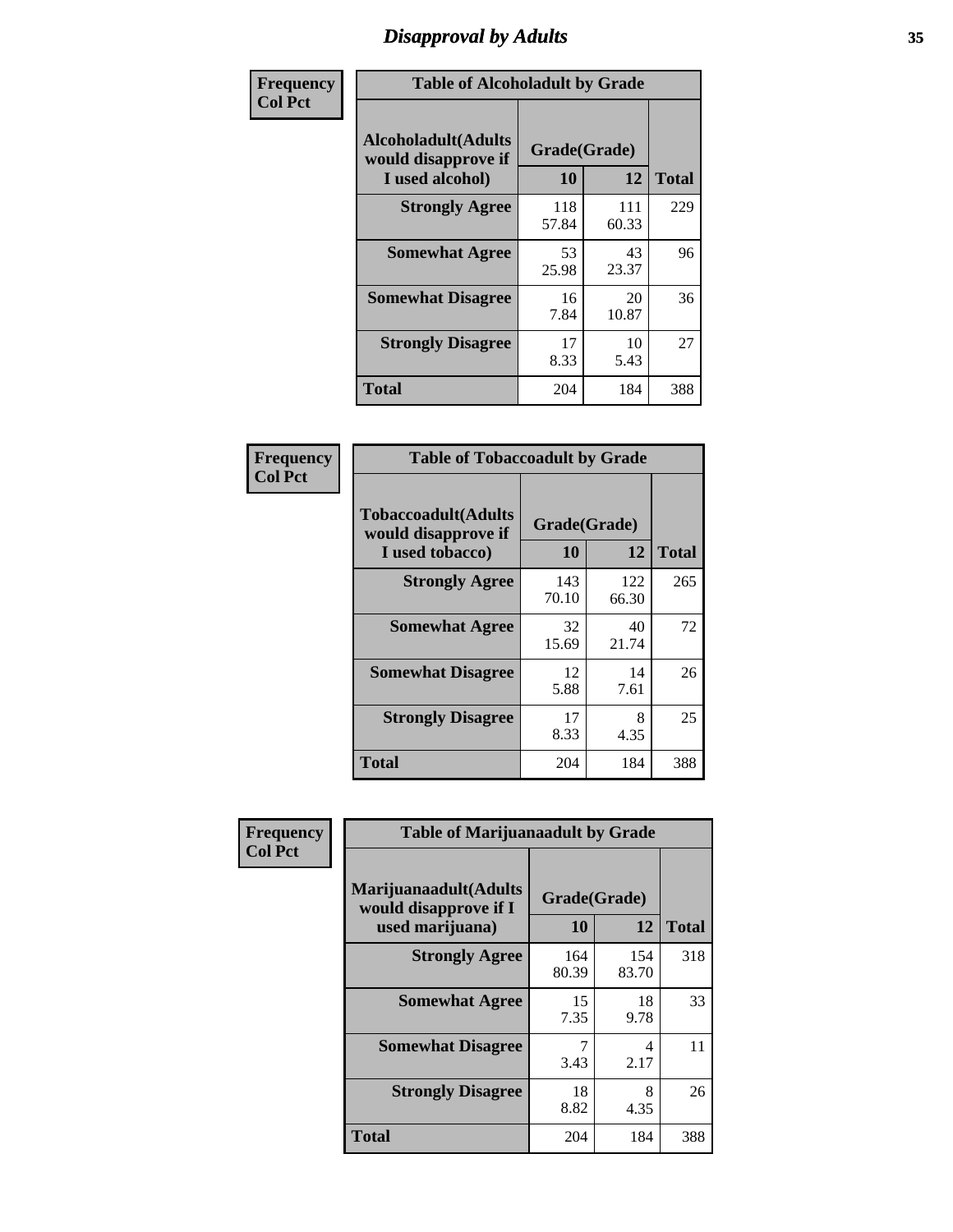# *Disapproval by Adults* **36**

| Frequency      | <b>Table of Otherdrugadult by Grade</b>                                     |                    |              |              |
|----------------|-----------------------------------------------------------------------------|--------------------|--------------|--------------|
| <b>Col Pct</b> | <b>Otherdrugadult</b> (Adults<br>would disapprove if I<br>used other drugs) | Grade(Grade)<br>10 | 12           | <b>Total</b> |
|                | <b>Strongly Agree</b>                                                       | 177<br>86.76       | 163<br>88.59 | 340          |
|                | <b>Somewhat Agree</b>                                                       | 8<br>3.92          | 9<br>4.89    | 17           |
|                | <b>Somewhat Disagree</b>                                                    | 3<br>1.47          | 3<br>1.63    | 6            |
|                | <b>Strongly Disagree</b>                                                    | 16<br>7.84         | 9<br>4.89    | 25           |
|                | <b>Total</b>                                                                | 204                | 184          | 388          |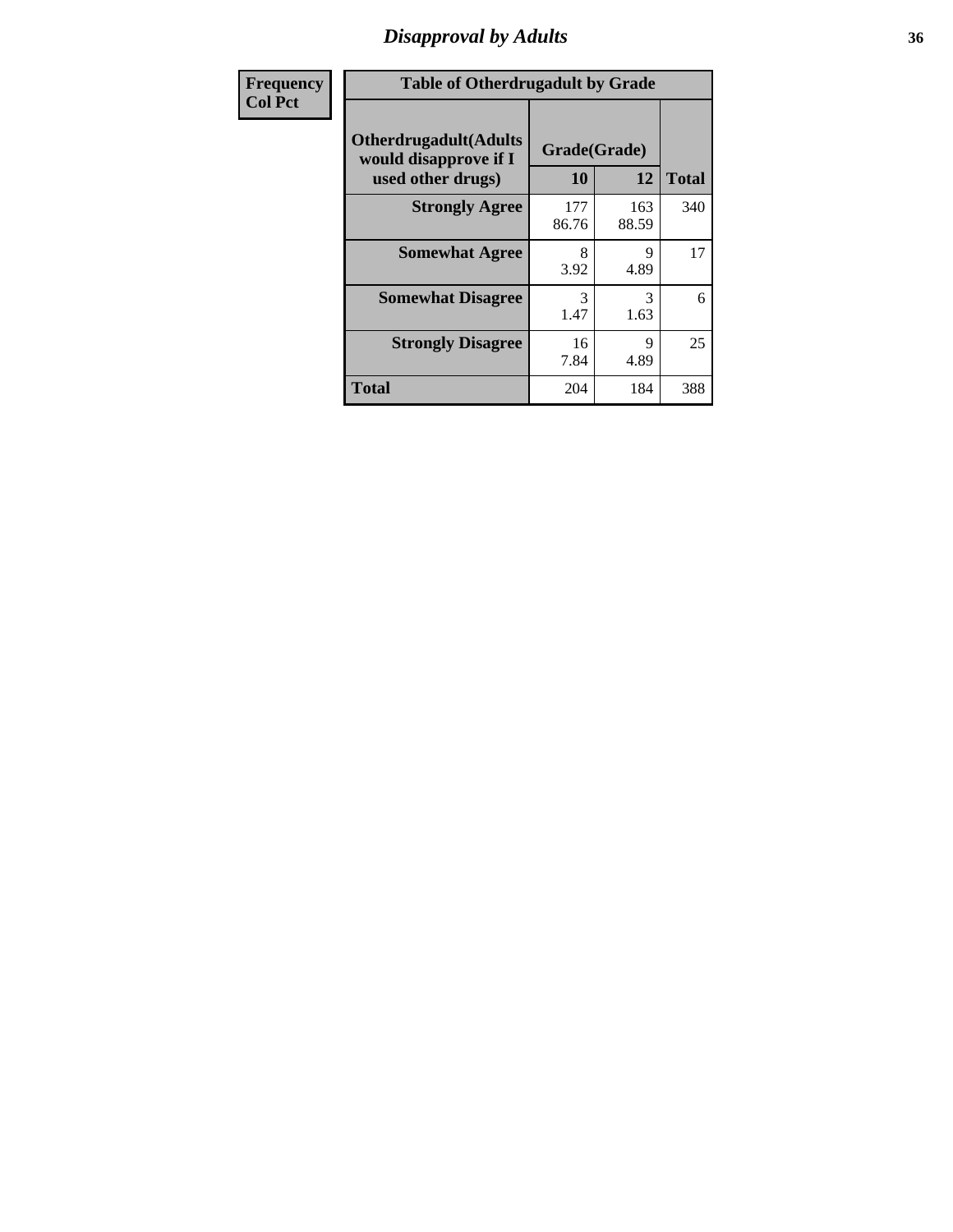# *Disapproval by Peers* **37**

| Frequency      | <b>Table of Alcoholpeer by Grade</b>                    |              |             |              |  |
|----------------|---------------------------------------------------------|--------------|-------------|--------------|--|
| <b>Col Pct</b> | Alcoholpeer(My<br>friends would<br>disapprove if I used | Grade(Grade) |             |              |  |
|                | alcohol)                                                | 10           | 12          | <b>Total</b> |  |
|                | <b>Strongly Agree</b>                                   | 58<br>28.43  | 32<br>17.39 | 90           |  |
|                | <b>Somewhat Agree</b>                                   | 53<br>25.98  | 36<br>19.57 | 89           |  |
|                | <b>Somewhat Disagree</b>                                | 49<br>24.02  | 60<br>32.61 | 109          |  |
|                | <b>Strongly Disagree</b>                                | 44<br>21.57  | 56<br>30.43 | 100          |  |
|                | Total                                                   | 204          | 184         | 388          |  |

| Frequency      | <b>Table of Tobaccopeer by Grade</b>                                |                    |             |              |
|----------------|---------------------------------------------------------------------|--------------------|-------------|--------------|
| <b>Col Pct</b> | Tobaccopeer(My<br>friends would<br>disapprove if I used<br>tobacco) | Grade(Grade)<br>10 | 12          | <b>Total</b> |
|                | <b>Strongly Agree</b>                                               | 80<br>39.22        | 50<br>27.17 | 130          |
|                | <b>Somewhat Agree</b>                                               | 45<br>22.06        | 41<br>22.28 | 86           |
|                | <b>Somewhat Disagree</b>                                            | 39<br>19.12        | 48<br>26.09 | 87           |
|                | <b>Strongly Disagree</b>                                            | 40<br>19.61        | 45<br>24.46 | 85           |
|                | <b>Total</b>                                                        | 204                | 184         | 388          |

| Frequency      | <b>Table of Marijuanapeer by Grade</b>                    |              |             |              |
|----------------|-----------------------------------------------------------|--------------|-------------|--------------|
| <b>Col Pct</b> | Marijuanapeer(My<br>friends would<br>disapprove if I used | Grade(Grade) |             |              |
|                | marijuana)                                                | 10           | 12          | <b>Total</b> |
|                | <b>Strongly Agree</b>                                     | 94<br>46.08  | 75<br>40.76 | 169          |
|                | <b>Somewhat Agree</b>                                     | 40<br>19.61  | 44<br>23.91 | 84           |
|                | <b>Somewhat Disagree</b>                                  | 28<br>13.73  | 29<br>15.76 | 57           |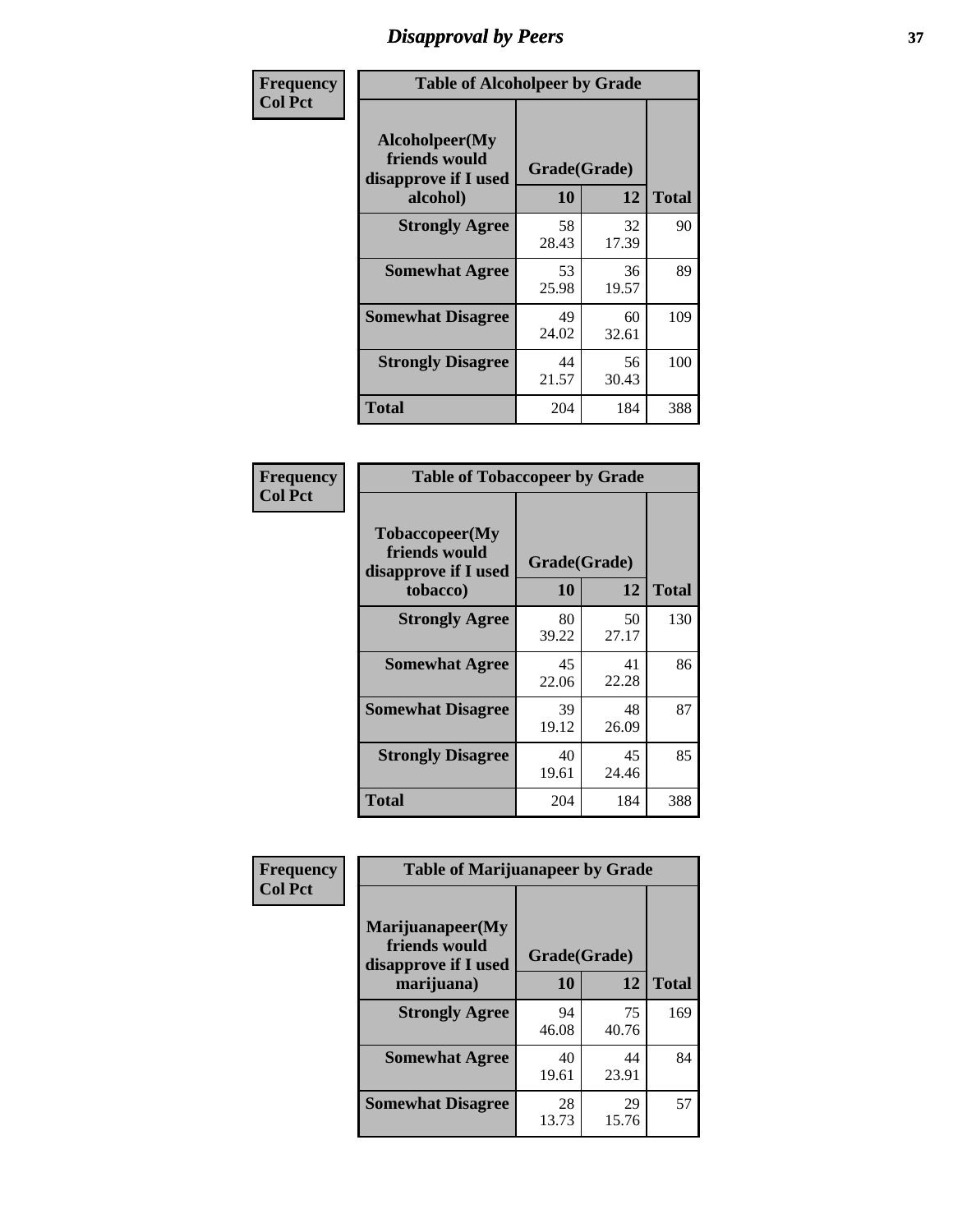# *Disapproval by Peers* **38**

| <b>Frequency</b> | <b>Table of Marijuanapeer by Grade</b>                                  |                    |             |              |  |
|------------------|-------------------------------------------------------------------------|--------------------|-------------|--------------|--|
| <b>Col Pct</b>   | Marijuanapeer(My<br>friends would<br>disapprove if I used<br>marijuana) | Grade(Grade)<br>10 | 12          | <b>Total</b> |  |
|                  | <b>Strongly Disagree</b>                                                | 42<br>20.59        | 36<br>19.57 | 78           |  |
|                  | <b>Total</b>                                                            | 204                | 184         | 388          |  |

| Frequency      | <b>Table of Otherdrugpeer by Grade</b>                                    |                           |              |              |
|----------------|---------------------------------------------------------------------------|---------------------------|--------------|--------------|
| <b>Col Pct</b> | Otherdrugpeer(My<br>friends would<br>disapprove if I used<br>other drugs) | Grade(Grade)<br><b>10</b> | 12           | <b>Total</b> |
|                | <b>Strongly Agree</b>                                                     | 117<br>57.35              | 115<br>62.50 | 232          |
|                | <b>Somewhat Agree</b>                                                     | 34<br>16.67               | 30<br>16.30  | 64           |
|                | <b>Somewhat Disagree</b>                                                  | 17<br>8.33                | 14<br>7.61   | 31           |
|                | <b>Strongly Disagree</b>                                                  | 36<br>17.65               | 25<br>13.59  | 61           |
|                | <b>Total</b>                                                              | 204                       | 184          | 388          |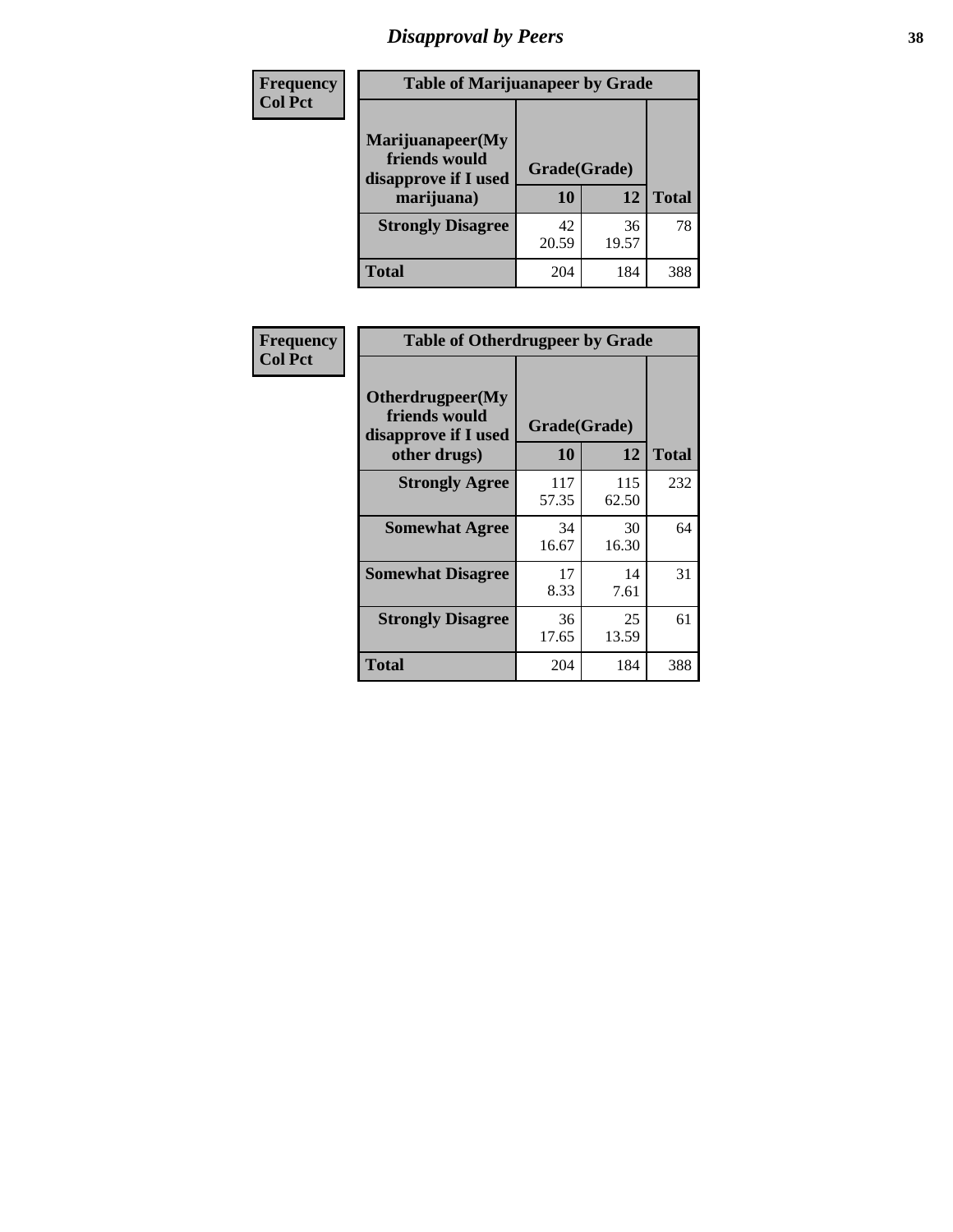| Frequency      | <b>Table of Alcohollocation1 by Grade</b> |              |              |              |
|----------------|-------------------------------------------|--------------|--------------|--------------|
| <b>Col Pct</b> | <b>Alcohollocation1(Places</b>            | Grade(Grade) |              |              |
|                | <b>Friends Use Alcohol)</b>               | 10           | 12           | <b>Total</b> |
|                |                                           | 106<br>51.96 | 129<br>70.11 | 235          |
|                | Do Not Use                                | 98<br>48.04  | 55<br>29.89  | 153          |
|                | <b>Total</b>                              | 204          | 184          | 388          |

| Frequency      | <b>Table of Alcohollocation2 by Grade</b>                     |                    |              |              |
|----------------|---------------------------------------------------------------|--------------------|--------------|--------------|
| <b>Col Pct</b> | <b>Alcohollocation2(Places</b><br><b>Friends Use Alcohol)</b> | Grade(Grade)<br>10 | <b>12</b>    | <b>Total</b> |
|                |                                                               | 137<br>67.16       | 127<br>69.02 | 264          |
|                | Home                                                          | 67<br>32.84        | 57<br>30.98  | 124          |
|                | <b>Total</b>                                                  | 204                | 184          | 388          |

| Frequency<br><b>Col Pct</b> | <b>Table of Alcohollocation 3 by Grade</b> |              |              |              |
|-----------------------------|--------------------------------------------|--------------|--------------|--------------|
|                             | <b>Alcohollocation3(Places</b>             | Grade(Grade) |              |              |
|                             | <b>Friends Use Alcohol)</b>                | 10           | 12           | <b>Total</b> |
|                             |                                            | 196<br>96.08 | 183<br>99.46 | 379          |
|                             | <b>School</b>                              | 8<br>3.92    | 0.54         | Q            |
|                             | <b>Total</b>                               | 204          | 184          | 388          |

| Frequency      | <b>Table of Alcohollocation4 by Grade</b> |              |              |              |
|----------------|-------------------------------------------|--------------|--------------|--------------|
| <b>Col Pct</b> | <b>Alcohollocation4(Places</b>            | Grade(Grade) |              |              |
|                | <b>Friends Use Alcohol)</b>               | 10           | 12           | <b>Total</b> |
|                |                                           | 184<br>90.20 | 166<br>90.22 | 350          |
|                | Car                                       | 20<br>9.80   | 18<br>9.78   | 38           |
|                | <b>Total</b>                              | 204          | 184          | 388          |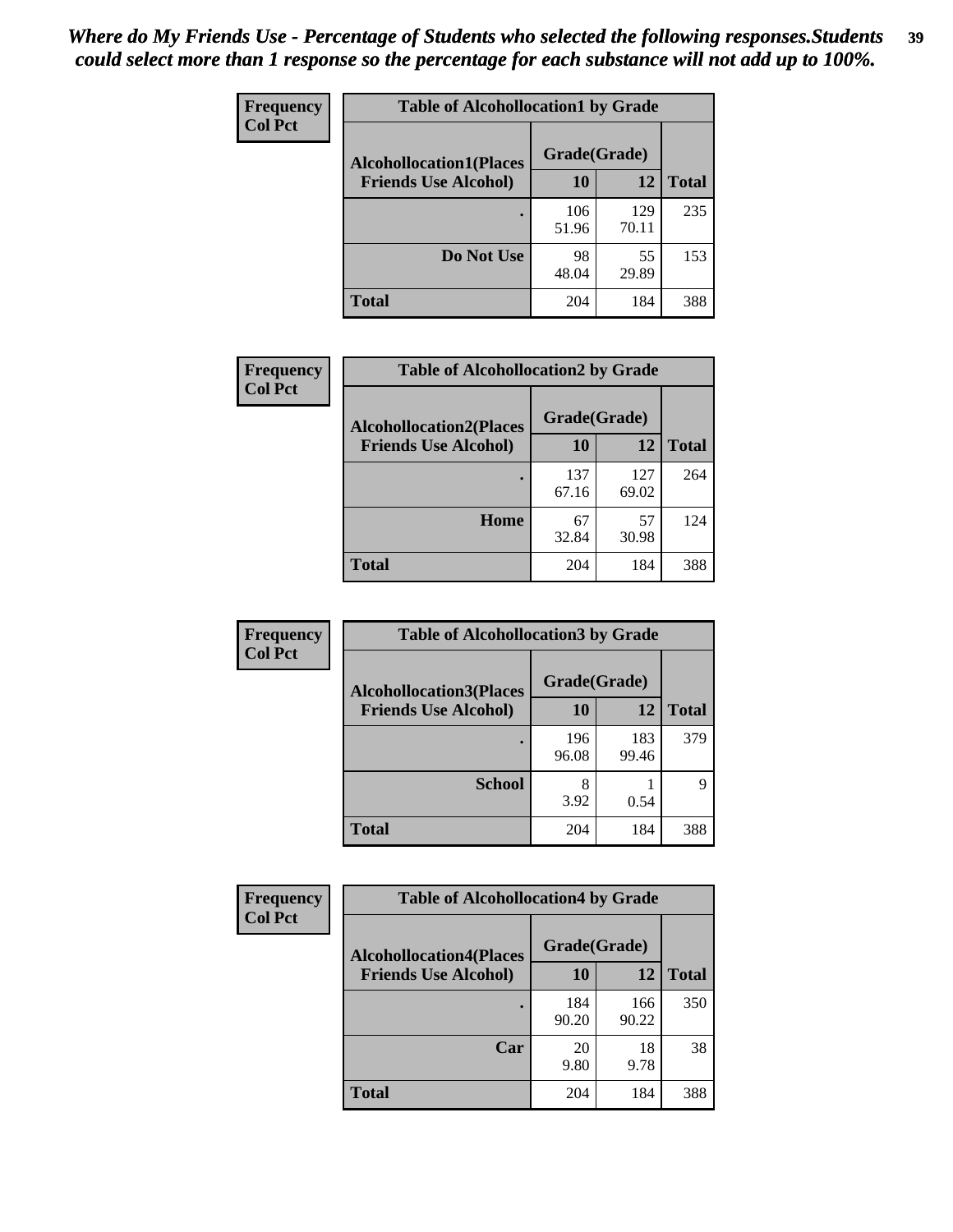| Frequency<br><b>Col Pct</b> | <b>Table of Alcohollocation5 by Grade</b> |              |              |              |  |
|-----------------------------|-------------------------------------------|--------------|--------------|--------------|--|
|                             | <b>Alcohollocation5(Places</b>            | Grade(Grade) |              |              |  |
|                             | <b>Friends Use Alcohol)</b>               | 10           | 12           | <b>Total</b> |  |
|                             |                                           | 116<br>56.86 | 76<br>41.30  | 192          |  |
|                             | <b>Friend's House</b>                     | 88<br>43.14  | 108<br>58.70 | 196          |  |
|                             | <b>Total</b>                              | 204          | 184          | 388          |  |

| Frequency      | <b>Table of Alcohollocation6 by Grade</b>                     |                    |              |              |
|----------------|---------------------------------------------------------------|--------------------|--------------|--------------|
| <b>Col Pct</b> | <b>Alcohollocation6(Places</b><br><b>Friends Use Alcohol)</b> | Grade(Grade)<br>10 | 12           | <b>Total</b> |
|                |                                                               | 158<br>77.45       | 128<br>69.57 | 286          |
|                | <b>Other</b>                                                  | 46<br>22.55        | 56<br>30.43  | 102          |
|                | Total                                                         | 204                | 184          | 388          |

| Frequency      | <b>Table of Tobaccolocation1 by Grade</b> |              |              |              |
|----------------|-------------------------------------------|--------------|--------------|--------------|
| <b>Col Pct</b> | <b>Tobaccolocation1(Places</b>            | Grade(Grade) |              |              |
|                | <b>Friends Use Tobacco)</b>               | 10           | <b>12</b>    | <b>Total</b> |
|                |                                           | 95<br>46.57  | 101<br>54.89 | 196          |
|                | <b>Do Not Use</b>                         | 109<br>53.43 | 83<br>45.11  | 192          |
|                | <b>Total</b>                              | 204          | 184          | 388          |

| <b>Frequency</b> | <b>Table of Tobaccolocation2 by Grade</b> |              |              |              |
|------------------|-------------------------------------------|--------------|--------------|--------------|
| <b>Col Pct</b>   | <b>Tobaccolocation2(Places</b>            | Grade(Grade) |              |              |
|                  | <b>Friends Use Tobacco)</b>               | 10           | 12           | <b>Total</b> |
|                  |                                           | 132<br>64.71 | 119<br>64.67 | 251          |
|                  | Home                                      | 72<br>35.29  | 65<br>35.33  | 137          |
|                  | <b>Total</b>                              | 204          | 184          | 388          |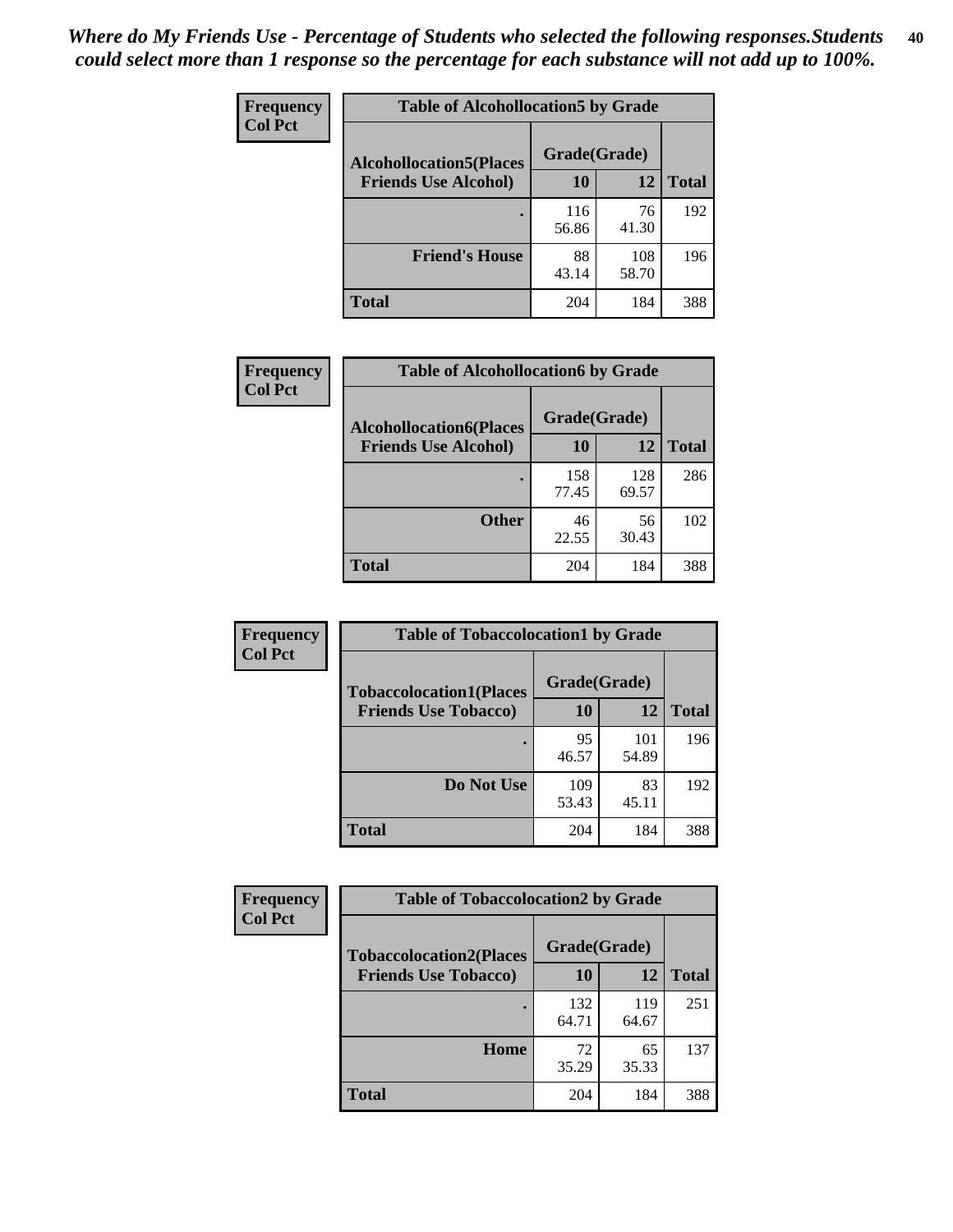| Frequency      | <b>Table of Tobaccolocation 3 by Grade</b> |              |              |              |
|----------------|--------------------------------------------|--------------|--------------|--------------|
| <b>Col Pct</b> | <b>Tobaccolocation3(Places</b>             | Grade(Grade) |              |              |
|                | <b>Friends Use Tobacco)</b>                | 10           | 12           | <b>Total</b> |
|                |                                            | 169<br>82.84 | 164<br>89.13 | 333          |
|                | <b>School</b>                              | 35<br>17.16  | 20<br>10.87  | 55           |
|                | <b>Total</b>                               | 204          | 184          | 388          |

| <b>Frequency</b> | <b>Table of Tobaccolocation4 by Grade</b> |              |              |              |
|------------------|-------------------------------------------|--------------|--------------|--------------|
| <b>Col Pct</b>   | <b>Tobaccolocation4(Places</b>            | Grade(Grade) |              |              |
|                  | <b>Friends Use Tobacco)</b>               | 10           | 12           | <b>Total</b> |
|                  |                                           | 151<br>74.02 | 116<br>63.04 | 267          |
|                  | Car                                       | 53<br>25.98  | 68<br>36.96  | 121          |
|                  | Total                                     | 204          | 184          | 388          |

| Frequency      | <b>Table of Tobaccolocation5 by Grade</b> |              |              |              |
|----------------|-------------------------------------------|--------------|--------------|--------------|
| <b>Col Pct</b> | <b>Tobaccolocation5(Places</b>            | Grade(Grade) |              |              |
|                | <b>Friends Use Tobacco)</b>               | 10           | 12           | <b>Total</b> |
|                |                                           | 133<br>65.20 | 104<br>56.52 | 237          |
|                | <b>Friend's House</b>                     | 71<br>34.80  | 80<br>43.48  | 151          |
|                | <b>Total</b>                              | 204          | 184          | 388          |

| <b>Frequency</b> | <b>Table of Tobaccolocation6 by Grade</b> |              |              |              |  |
|------------------|-------------------------------------------|--------------|--------------|--------------|--|
| <b>Col Pct</b>   | <b>Tobaccolocation6(Places</b>            | Grade(Grade) |              |              |  |
|                  | <b>Friends Use Tobacco)</b>               | 10           | 12           | <b>Total</b> |  |
|                  |                                           | 158<br>77.45 | 126<br>68.48 | 284          |  |
|                  | <b>Other</b>                              | 46<br>22.55  | 58<br>31.52  | 104          |  |
|                  | <b>Total</b>                              | 204          | 184          | 388          |  |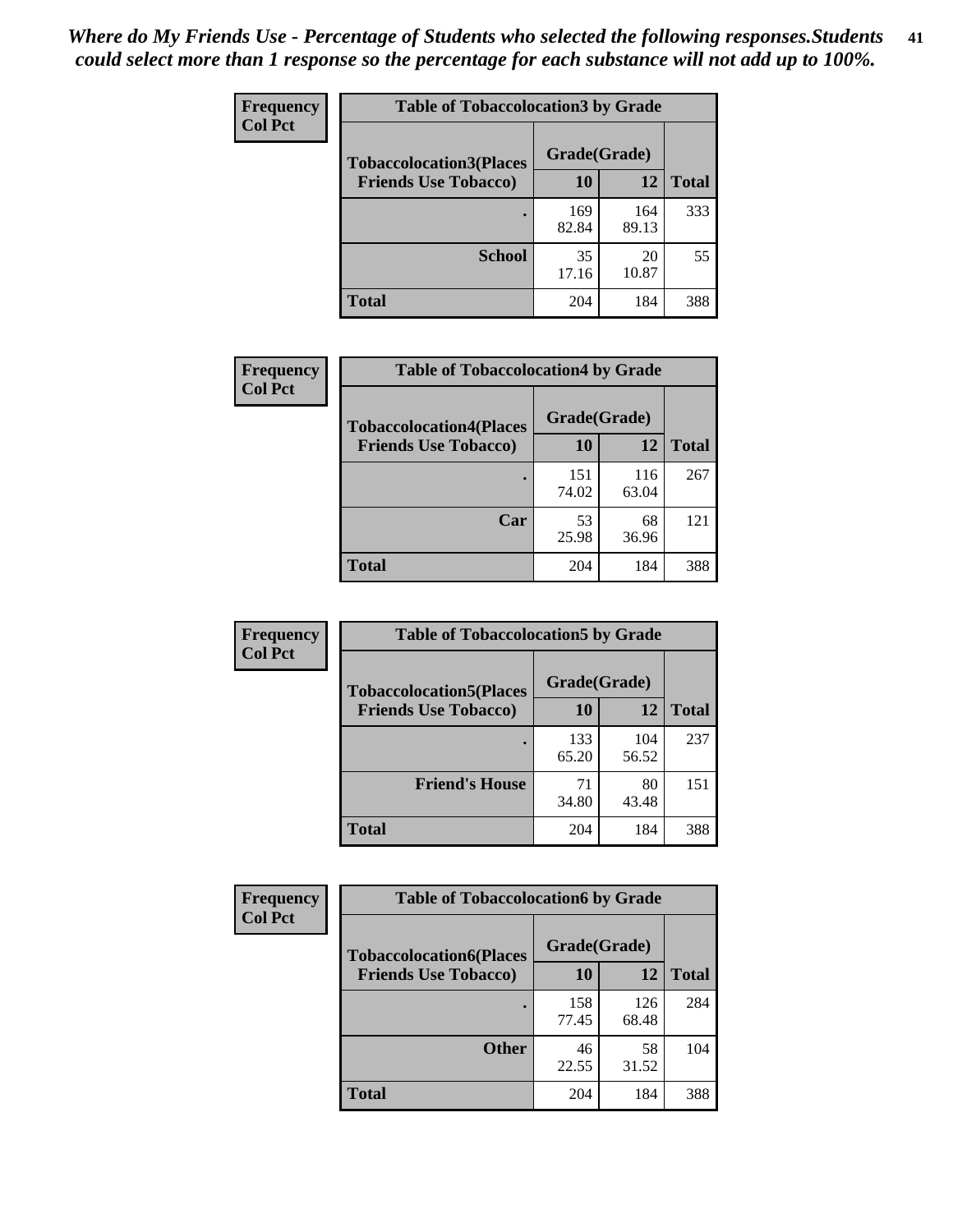| <b>Frequency</b> | <b>Table of Marijuanalocation1 by Grade</b> |              |              |              |
|------------------|---------------------------------------------|--------------|--------------|--------------|
| <b>Col Pct</b>   | <b>Marijuanalocation1(Places</b>            | Grade(Grade) |              |              |
|                  | <b>Friends Use Marijuana</b> )              | 10           | 12           | <b>Total</b> |
|                  |                                             | 77<br>37.75  | 75<br>40.76  | 152          |
|                  | Do Not Use                                  | 127<br>62.25 | 109<br>59.24 | 236          |
|                  | <b>Total</b>                                | 204          | 184          | 388          |

| <b>Frequency</b> | <b>Table of Marijuanalocation2 by Grade</b>                        |                    |              |              |
|------------------|--------------------------------------------------------------------|--------------------|--------------|--------------|
| <b>Col Pct</b>   | <b>Marijuanalocation2(Places</b><br><b>Friends Use Marijuana</b> ) | Grade(Grade)<br>10 | 12           | <b>Total</b> |
|                  |                                                                    | 152<br>74.51       | 142<br>77.17 | 294          |
|                  | Home                                                               | 52<br>25.49        | 42<br>22.83  | 94           |
|                  | <b>Total</b>                                                       | 204                | 184          | 388          |

| Frequency<br><b>Col Pct</b> | <b>Table of Marijuanalocation3 by Grade</b> |              |              |              |
|-----------------------------|---------------------------------------------|--------------|--------------|--------------|
|                             | <b>Marijuanalocation3</b> (Places           | Grade(Grade) |              |              |
|                             | <b>Friends Use Marijuana</b> )              | <b>10</b>    | 12           | <b>Total</b> |
|                             |                                             | 195<br>95.59 | 179<br>97.28 | 374          |
|                             | <b>School</b>                               | 9<br>4.41    | 2.72         | 14           |
|                             | <b>Total</b>                                | 204          | 184          | 388          |

| <b>Frequency</b> | <b>Table of Marijuanalocation4 by Grade</b> |              |              |              |  |
|------------------|---------------------------------------------|--------------|--------------|--------------|--|
| <b>Col Pct</b>   | <b>Marijuanalocation4(Places</b>            | Grade(Grade) |              |              |  |
|                  | <b>Friends Use Marijuana</b> )              | <b>10</b>    | 12           | <b>Total</b> |  |
|                  |                                             | 170<br>83.33 | 143<br>77.72 | 313          |  |
|                  | Car                                         | 34<br>16.67  | 41<br>22.28  | 75           |  |
|                  | <b>Total</b>                                | 204          | 184          | 388          |  |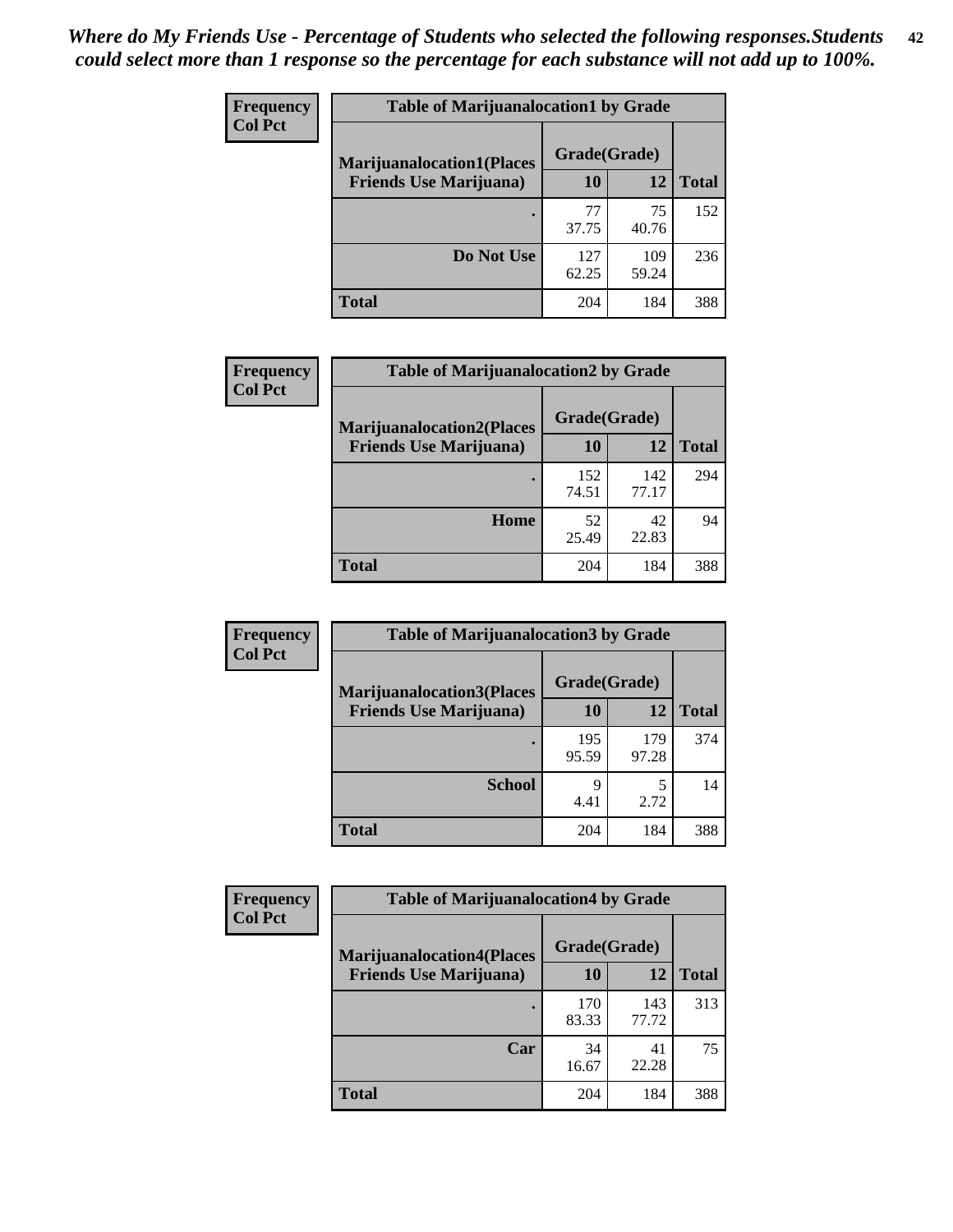| <b>Frequency</b> | <b>Table of Marijuanalocation5 by Grade</b> |              |              |              |
|------------------|---------------------------------------------|--------------|--------------|--------------|
| <b>Col Pct</b>   | <b>Marijuanalocation5</b> (Places           | Grade(Grade) |              |              |
|                  | <b>Friends Use Marijuana</b> )              | 10           | 12           | <b>Total</b> |
|                  |                                             | 143<br>70.10 | 126<br>68.48 | 269          |
|                  | <b>Friend's House</b>                       | 61<br>29.90  | 58<br>31.52  | 119          |
|                  | <b>Total</b>                                | 204          | 184          | 388          |

| <b>Frequency</b> | <b>Table of Marijuanalocation6 by Grade</b>                        |                    |              |              |
|------------------|--------------------------------------------------------------------|--------------------|--------------|--------------|
| <b>Col Pct</b>   | <b>Marijuanalocation6(Places</b><br><b>Friends Use Marijuana</b> ) | Grade(Grade)<br>10 | 12           | <b>Total</b> |
|                  |                                                                    | 170<br>83.33       | 145<br>78.80 | 315          |
|                  | <b>Other</b>                                                       | 34<br>16.67        | 39<br>21.20  | 73           |
|                  | <b>Total</b>                                                       | 204                | 184          | 388          |

| Frequency      | <b>Table of Otherdruglocation1 by Grade</b>                          |              |              |              |
|----------------|----------------------------------------------------------------------|--------------|--------------|--------------|
| <b>Col Pct</b> | <b>Otherdruglocation1(Places</b><br><b>Friends Use Other Illegal</b> | Grade(Grade) |              |              |
|                | Drugs)                                                               | 10           | 12           | <b>Total</b> |
|                |                                                                      | 52<br>25.49  | 37<br>20.11  | 89           |
|                | Do Not Use                                                           | 152<br>74.51 | 147<br>79.89 | 299          |
|                | <b>Total</b>                                                         | 204          | 184          | 388          |

| <b>Frequency</b> | <b>Table of Otherdruglocation2 by Grade</b>                          |              |              |              |
|------------------|----------------------------------------------------------------------|--------------|--------------|--------------|
| <b>Col Pct</b>   | <b>Otherdruglocation2(Places</b><br><b>Friends Use Other Illegal</b> | Grade(Grade) |              |              |
|                  | Drugs)                                                               | 10           | 12           | <b>Total</b> |
|                  |                                                                      | 176<br>86.27 | 164<br>89.13 | 340          |
|                  | Home                                                                 | 28<br>13.73  | 20<br>10.87  | 48           |
|                  | <b>Total</b>                                                         | 204          | 184          | 388          |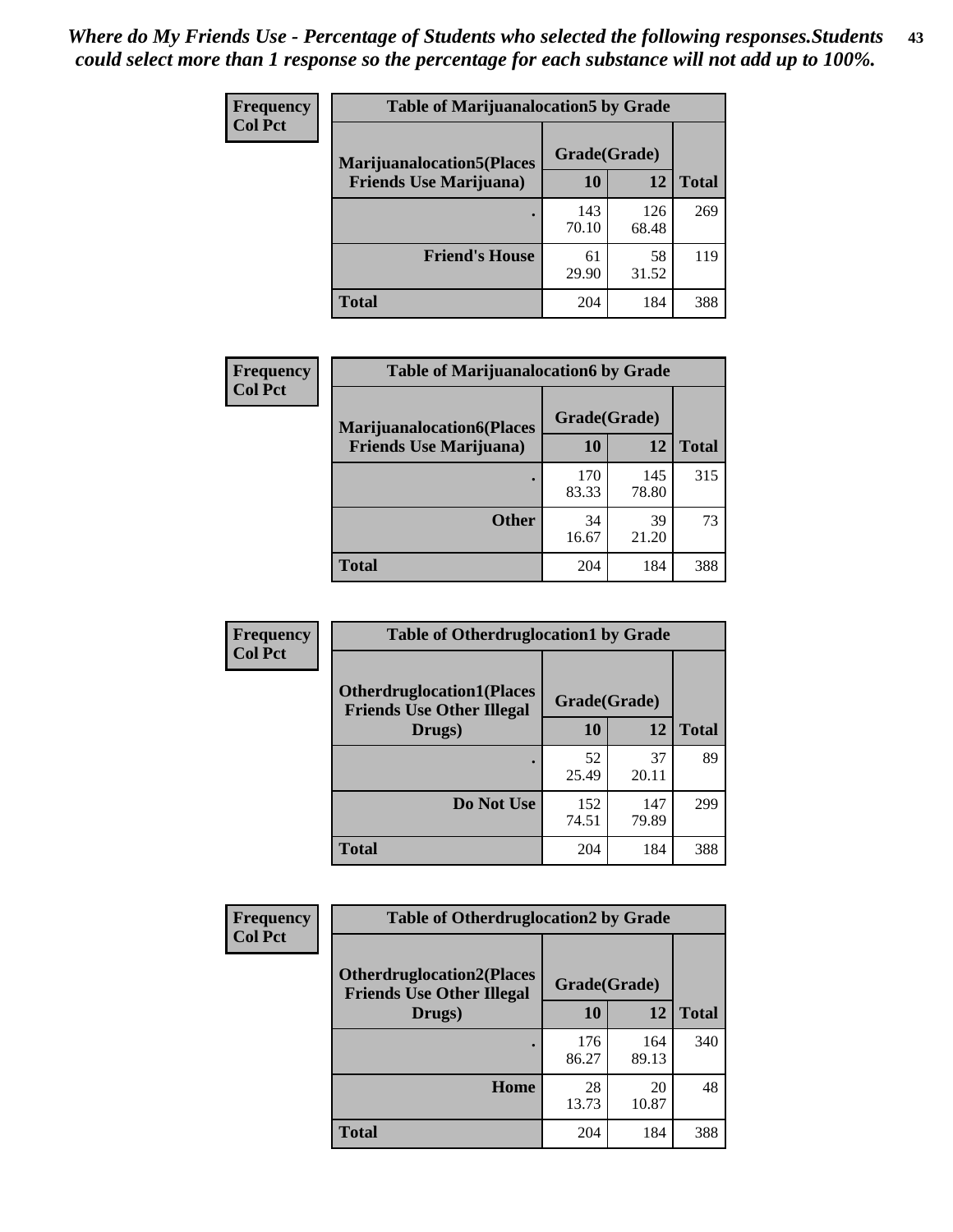| <b>Frequency</b> | <b>Table of Otherdruglocation3 by Grade</b>                           |              |              |              |
|------------------|-----------------------------------------------------------------------|--------------|--------------|--------------|
| <b>Col Pct</b>   | <b>Otherdruglocation3(Places)</b><br><b>Friends Use Other Illegal</b> | Grade(Grade) |              |              |
|                  | Drugs)                                                                | 10           | 12           | <b>Total</b> |
|                  |                                                                       | 198<br>97.06 | 181<br>98.37 | 379          |
|                  | <b>School</b>                                                         | 6<br>2.94    | 3<br>1.63    | 9            |
|                  | <b>Total</b>                                                          | 204          | 184          | 388          |

| Frequency      | <b>Table of Otherdruglocation4 by Grade</b>                          |              |              |              |
|----------------|----------------------------------------------------------------------|--------------|--------------|--------------|
| <b>Col Pct</b> | <b>Otherdruglocation4(Places</b><br><b>Friends Use Other Illegal</b> | Grade(Grade) |              |              |
|                | Drugs)                                                               | 10           | 12           | <b>Total</b> |
|                |                                                                      | 190<br>93.14 | 165<br>89.67 | 355          |
|                | Car                                                                  | 14<br>6.86   | 19<br>10.33  | 33           |
|                | <b>Total</b>                                                         | 204          | 184          | 388          |

| <b>Frequency</b> | <b>Table of Otherdruglocation5 by Grade</b>                          |              |              |              |
|------------------|----------------------------------------------------------------------|--------------|--------------|--------------|
| <b>Col Pct</b>   | <b>Otherdruglocation5(Places</b><br><b>Friends Use Other Illegal</b> | Grade(Grade) |              |              |
|                  | Drugs)                                                               | <b>10</b>    | 12           | <b>Total</b> |
|                  |                                                                      | 175<br>85.78 | 155<br>84.24 | 330          |
|                  | <b>Friend's House</b>                                                | 29<br>14.22  | 29<br>15.76  | 58           |
|                  | <b>Total</b>                                                         | 204          | 184          | 388          |

| <b>Frequency</b> | <b>Table of Otherdruglocation6 by Grade</b>                          |              |              |              |
|------------------|----------------------------------------------------------------------|--------------|--------------|--------------|
| <b>Col Pct</b>   | <b>Otherdruglocation6(Places</b><br><b>Friends Use Other Illegal</b> | Grade(Grade) |              |              |
|                  | Drugs)                                                               | <b>10</b>    | 12           | <b>Total</b> |
|                  |                                                                      | 172<br>84.31 | 157<br>85.33 | 329          |
|                  | <b>Other</b>                                                         | 32<br>15.69  | 27<br>14.67  | 59           |
|                  | <b>Total</b>                                                         | 204          | 184          | 388          |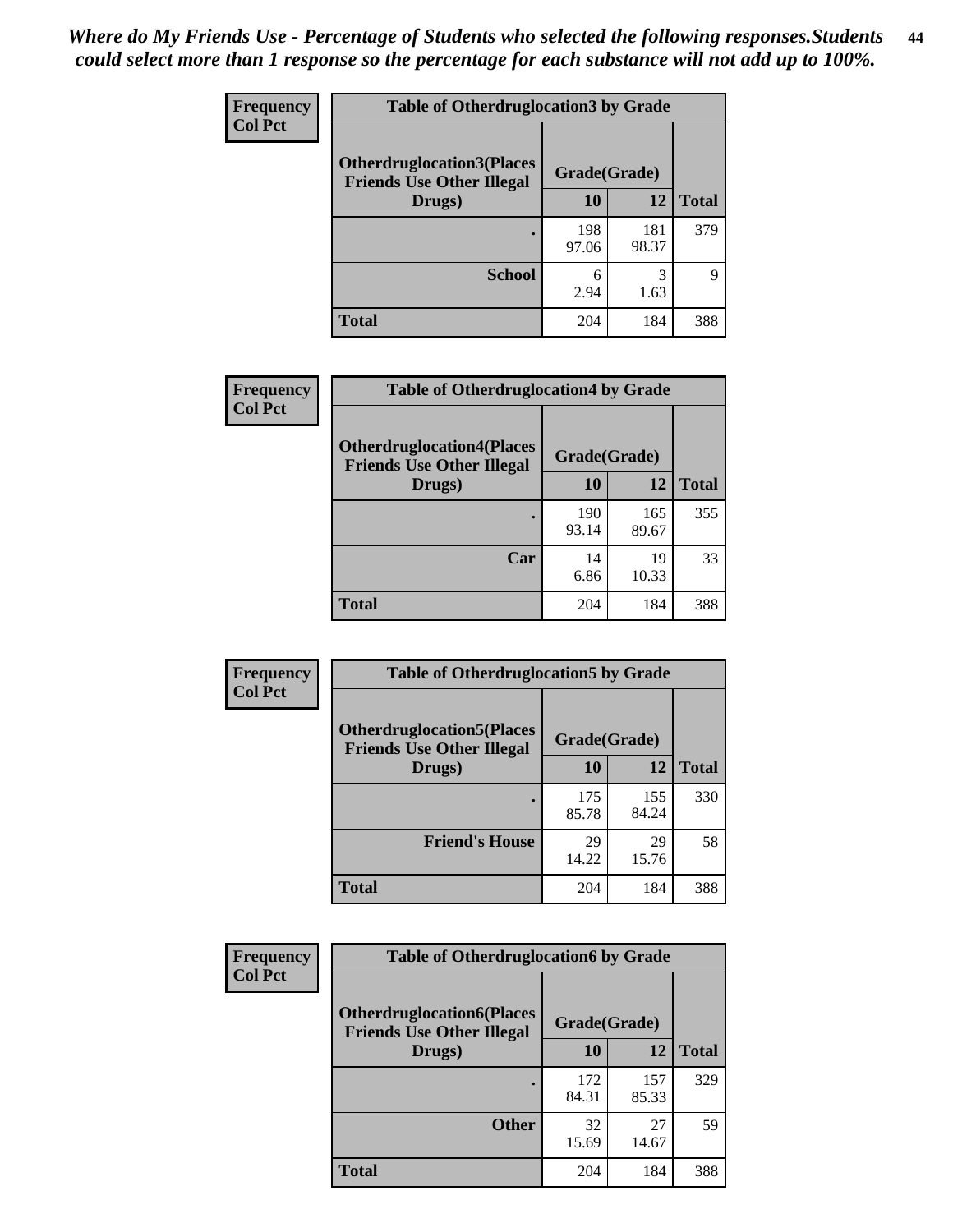| Frequency      | <b>Table of Alcoholtime1 by Grade</b>           |              |              |              |
|----------------|-------------------------------------------------|--------------|--------------|--------------|
| <b>Col Pct</b> | <b>Alcoholtime1(Times</b><br><b>Friends Use</b> | Grade(Grade) |              |              |
|                | Alcohol)                                        | 10           | 12           | <b>Total</b> |
|                |                                                 | 109<br>53.43 | 133<br>72.28 | 242          |
|                | Do Not Use                                      | 95<br>46.57  | 51<br>27.72  | 146          |
|                | <b>Total</b>                                    | 204          | 184          | 388          |

| Frequency      | <b>Table of Alcoholtime2 by Grade</b>           |              |              |              |
|----------------|-------------------------------------------------|--------------|--------------|--------------|
| <b>Col Pct</b> | <b>Alcoholtime2(Times</b><br><b>Friends Use</b> | Grade(Grade) |              |              |
|                | Alcohol)                                        | 10           | 12           | <b>Total</b> |
|                |                                                 | 197<br>96.57 | 183<br>99.46 | 380          |
|                | <b>On Way to School</b>                         | 3.43         | 0.54         | 8            |
|                | <b>Total</b>                                    | 204          | 184          | 388          |

| Frequency<br><b>Col Pct</b> | <b>Table of Alcoholtime3 by Grade</b>           |              |                        |              |
|-----------------------------|-------------------------------------------------|--------------|------------------------|--------------|
|                             | <b>Alcoholtime3(Times</b><br><b>Friends Use</b> | Grade(Grade) |                        |              |
|                             | Alcohol)                                        | 10           | 12                     | <b>Total</b> |
|                             |                                                 | 199<br>97.55 | 182<br>98.91           | 381          |
|                             | <b>During School</b>                            | 5<br>2.45    | $\mathfrak{D}$<br>1.09 |              |
|                             | <b>Total</b>                                    | 204          | 184                    | 388          |

| <b>Frequency</b><br><b>Col Pct</b> | <b>Table of Alcoholtime4 by Grade</b> |              |              |              |
|------------------------------------|---------------------------------------|--------------|--------------|--------------|
|                                    | <b>Alcoholtime4(Times</b>             | Grade(Grade) |              |              |
|                                    | <b>Friends Use Alcohol)</b>           | 10           | 12           | <b>Total</b> |
|                                    |                                       | 191<br>93.63 | 179<br>97.28 | 370          |
|                                    | <b>On Way Home From School</b>        | 13<br>6.37   | 2.72         | 18           |
|                                    | <b>Total</b>                          | 204          | 184          | 388          |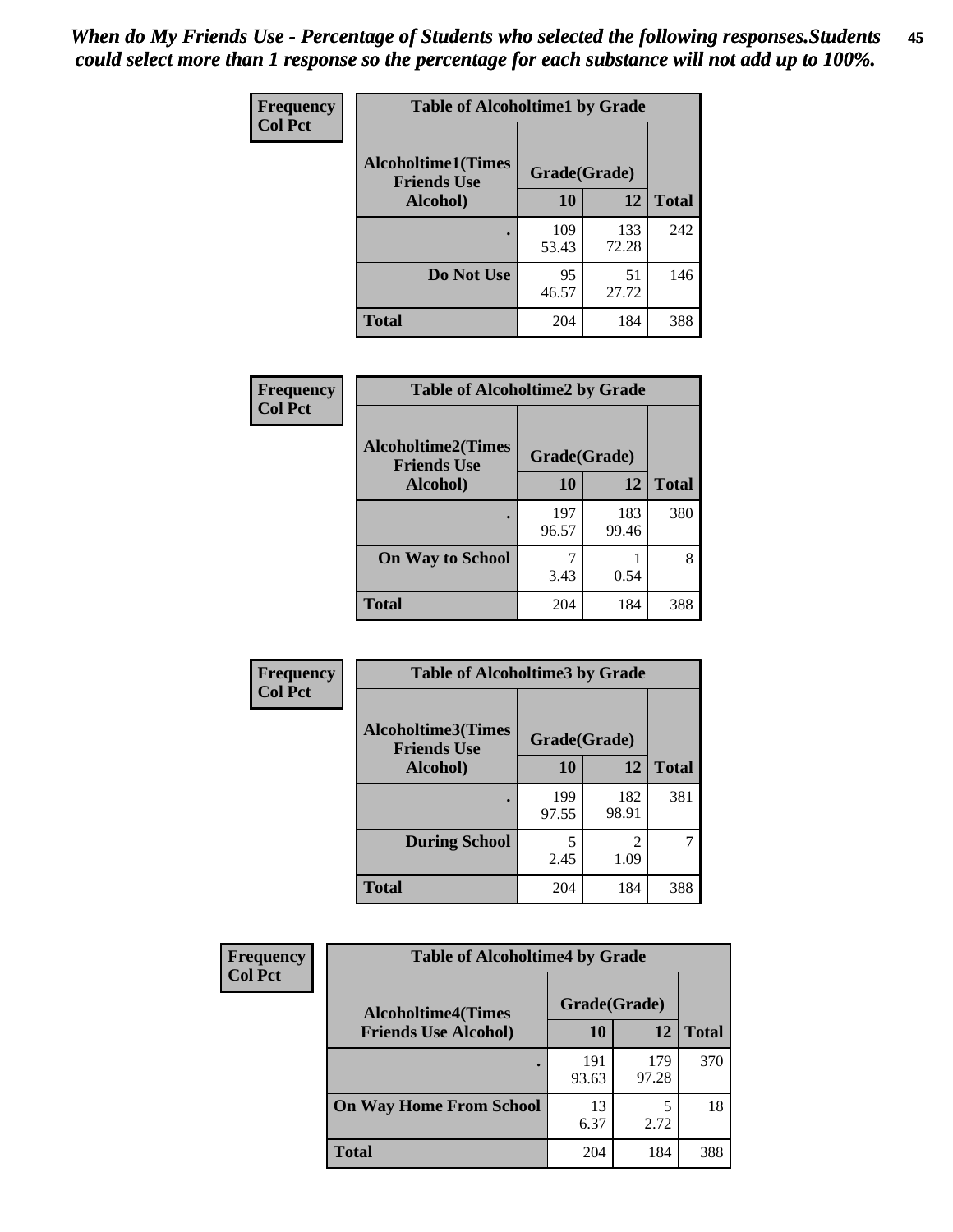*When do My Friends Use - Percentage of Students who selected the following responses.Students could select more than 1 response so the percentage for each substance will not add up to 100%.* **46**

| Frequency      | <b>Table of Alcoholtime5 by Grade</b>           |              |              |              |
|----------------|-------------------------------------------------|--------------|--------------|--------------|
| <b>Col Pct</b> | <b>Alcoholtime5(Times</b><br><b>Friends Use</b> | Grade(Grade) |              |              |
|                | <b>Alcohol</b> )                                | 10           | 12           | <b>Total</b> |
|                |                                                 | 174<br>85.29 | 154<br>83.70 | 328          |
|                | Weeknights                                      | 30<br>14.71  | 30<br>16.30  | 60           |
|                | <b>Total</b>                                    | 204          | 184          | 388          |

| Frequency      | <b>Table of Alcoholtime6 by Grade</b>           |              |              |              |
|----------------|-------------------------------------------------|--------------|--------------|--------------|
| <b>Col Pct</b> | <b>Alcoholtime6(Times</b><br><b>Friends Use</b> | Grade(Grade) |              |              |
|                | Alcohol)                                        | 10           | 12           | <b>Total</b> |
|                |                                                 | 88<br>43.14  | 49<br>26.63  | 137          |
|                | Weekends                                        | 116<br>56.86 | 135<br>73.37 | 251          |
|                | <b>Total</b>                                    | 204          | 184          | 388          |

| Frequency      | <b>Table of Tobaccotime1 by Grade</b>           |              |              |              |
|----------------|-------------------------------------------------|--------------|--------------|--------------|
| <b>Col Pct</b> | <b>Tobaccotime1(Times</b><br><b>Friends Use</b> | Grade(Grade) |              |              |
|                | <b>Tobacco</b> )                                | 10           | 12           | <b>Total</b> |
|                | ٠                                               | 92<br>45.10  | 104<br>56.52 | 196          |
|                | Do Not Use                                      | 112<br>54.90 | 80<br>43.48  | 192          |
|                | <b>Total</b>                                    | 204          | 184          | 388          |

| <b>Frequency</b> | <b>Table of Tobaccotime2 by Grade</b>           |              |              |              |
|------------------|-------------------------------------------------|--------------|--------------|--------------|
| <b>Col Pct</b>   | <b>Tobaccotime2(Times</b><br><b>Friends Use</b> | Grade(Grade) |              |              |
|                  | <b>Tobacco</b> )                                | 10           | 12           | <b>Total</b> |
|                  |                                                 | 159<br>77.94 | 143<br>77.72 | 302          |
|                  | <b>On Way to School</b>                         | 45<br>22.06  | 41<br>22.28  | 86           |
|                  | <b>Total</b>                                    | 204          | 184          | 388          |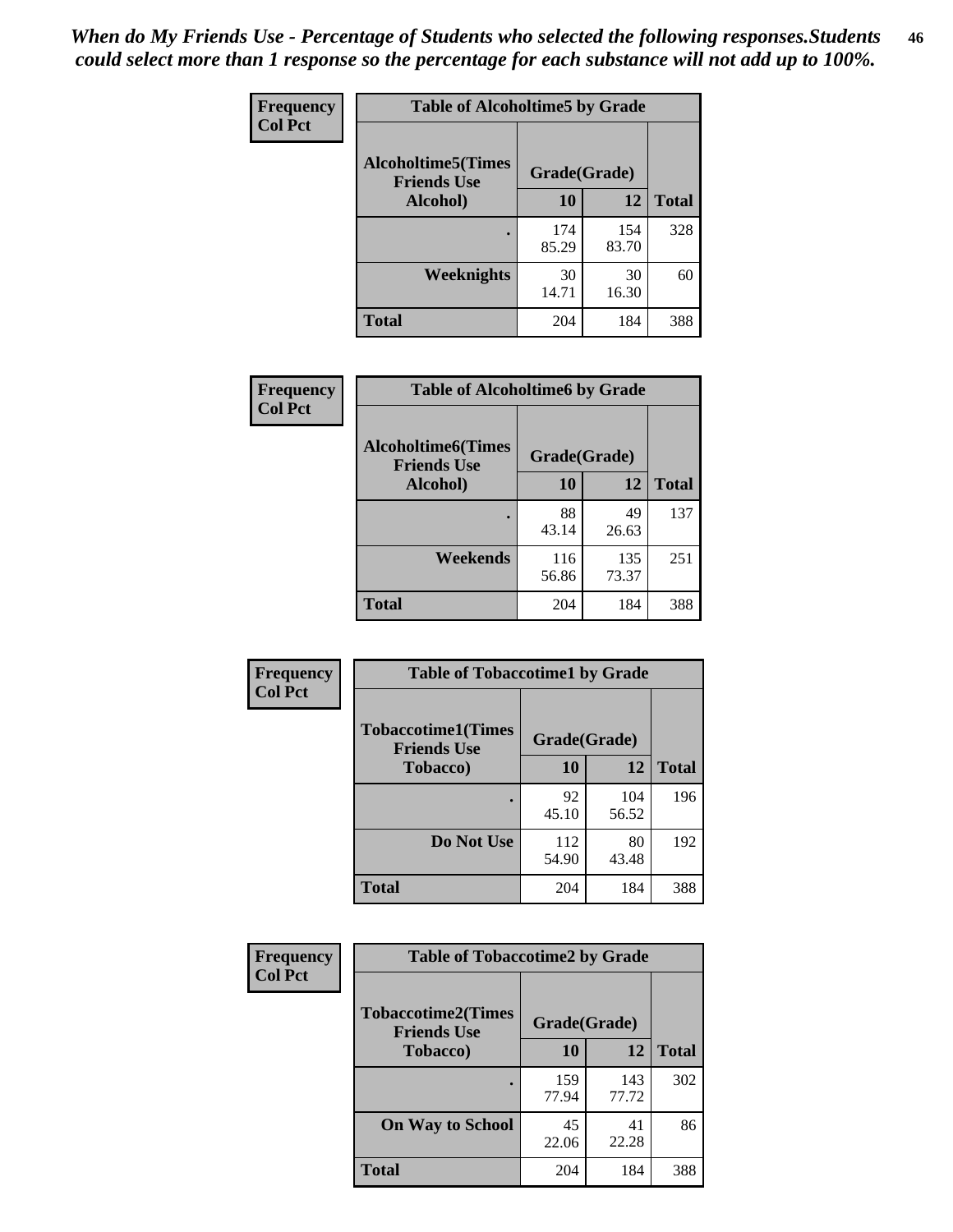*When do My Friends Use - Percentage of Students who selected the following responses.Students could select more than 1 response so the percentage for each substance will not add up to 100%.* **47**

| <b>Frequency</b> | <b>Table of Tobaccotime3 by Grade</b>           |              |              |              |  |
|------------------|-------------------------------------------------|--------------|--------------|--------------|--|
| <b>Col Pct</b>   | <b>Tobaccotime3(Times</b><br><b>Friends Use</b> |              | Grade(Grade) |              |  |
|                  | <b>Tobacco</b> )                                | 10           | 12           | <b>Total</b> |  |
|                  |                                                 | 170<br>83.33 | 165<br>89.67 | 335          |  |
|                  | <b>During School</b>                            | 34<br>16.67  | 19<br>10.33  | 53           |  |
|                  | <b>Total</b>                                    | 204          | 184          | 388          |  |

| <b>Frequency</b><br><b>Col Pct</b> | <b>Table of Tobaccotime4 by Grade</b> |              |              |              |
|------------------------------------|---------------------------------------|--------------|--------------|--------------|
|                                    | <b>Tobaccotime4(Times</b>             | Grade(Grade) |              |              |
|                                    | <b>Friends Use Tobacco)</b>           | 10           | 12           | <b>Total</b> |
|                                    |                                       | 191<br>93.63 | 179<br>97.28 | 370          |
|                                    | <b>On Way Home From School</b>        | 13<br>6.37   | 2.72         | 18           |
|                                    | <b>Total</b>                          | 204          | 184          | 388          |

| <b>Frequency</b> | <b>Table of Tobaccotime5 by Grade</b>            |              |              |              |
|------------------|--------------------------------------------------|--------------|--------------|--------------|
| <b>Col Pct</b>   | <b>Tobaccotime5</b> (Times<br><b>Friends Use</b> | Grade(Grade) |              |              |
|                  | <b>Tobacco</b> )                                 | 10           | 12           | <b>Total</b> |
|                  |                                                  | 142<br>69.61 | 117<br>63.59 | 259          |
|                  | Weeknights                                       | 62<br>30.39  | 67<br>36.41  | 129          |
|                  | <b>Total</b>                                     | 204          | 184          | 388          |

| Frequency<br><b>Col Pct</b> | <b>Table of Tobaccotime6 by Grade</b>           |              |              |              |  |
|-----------------------------|-------------------------------------------------|--------------|--------------|--------------|--|
|                             | <b>Tobaccotime6(Times</b><br><b>Friends Use</b> | Grade(Grade) |              |              |  |
|                             | <b>Tobacco</b> )                                | 10           | 12           | <b>Total</b> |  |
|                             |                                                 | 120<br>58.82 | 83<br>45.11  | 203          |  |
|                             | Weekends                                        | 84<br>41.18  | 101<br>54.89 | 185          |  |
|                             | <b>Total</b>                                    | 204          | 184          | 388          |  |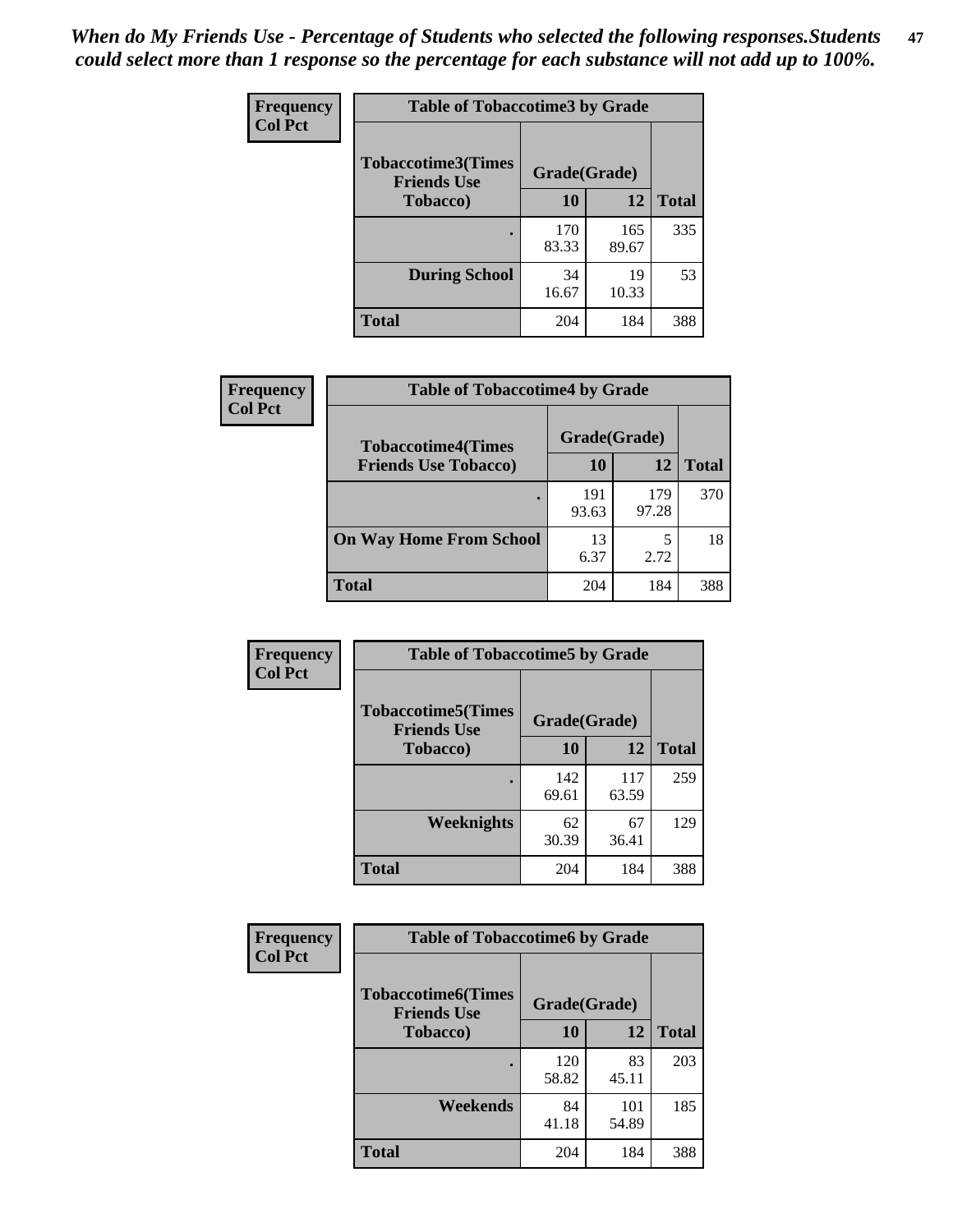| Frequency      | <b>Table of Marijuanatime1 by Grade</b>           |              |              |              |  |
|----------------|---------------------------------------------------|--------------|--------------|--------------|--|
| <b>Col Pct</b> | <b>Marijuanatime1(Times</b><br><b>Friends Use</b> | Grade(Grade) |              |              |  |
|                | Marijuana)                                        | 10           | <b>12</b>    | <b>Total</b> |  |
|                |                                                   | 79<br>38.73  | 73<br>39.67  | 152          |  |
|                | Do Not Use                                        | 125<br>61.27 | 111<br>60.33 | 236          |  |
|                | <b>Total</b>                                      | 204          | 184          | 388          |  |

| Frequency      | <b>Table of Marijuanatime2 by Grade</b>    |              |              |              |
|----------------|--------------------------------------------|--------------|--------------|--------------|
| <b>Col Pct</b> | Marijuanatime2(Times<br><b>Friends Use</b> | Grade(Grade) |              |              |
|                | Marijuana)                                 | 10           | 12           | <b>Total</b> |
|                | ٠                                          | 190<br>93.14 | 168<br>91.30 | 358          |
|                | <b>On Way to School</b>                    | 14<br>6.86   | 16<br>8.70   | 30           |
|                | <b>Total</b>                               | 204          | 184          | 388          |

| Frequency<br><b>Col Pct</b> | <b>Table of Marijuanatime3 by Grade</b>    |              |              |              |
|-----------------------------|--------------------------------------------|--------------|--------------|--------------|
|                             | Marijuanatime3(Times<br><b>Friends Use</b> | Grade(Grade) |              |              |
|                             | Marijuana)                                 | 10           | 12           | <b>Total</b> |
|                             |                                            | 198<br>97.06 | 180<br>97.83 | 378          |
|                             | <b>During School</b>                       | 6<br>2.94    | 4<br>2.17    | 10           |
|                             | <b>Total</b>                               | 204          | 184          | 388          |

| <b>Frequency</b><br><b>Col Pct</b> | <b>Table of Marijuanatime4 by Grade</b> |              |              |              |
|------------------------------------|-----------------------------------------|--------------|--------------|--------------|
|                                    | <b>Marijuanatime4</b> (Times            | Grade(Grade) |              |              |
|                                    | <b>Friends Use Marijuana</b> )          | 10           | 12           | <b>Total</b> |
|                                    |                                         | 187<br>91.67 | 166<br>90.22 | 353          |
|                                    | <b>On Way Home From School</b>          | 17<br>8.33   | 18<br>9.78   | 35           |
|                                    | <b>Total</b>                            | 204          | 184          | 388          |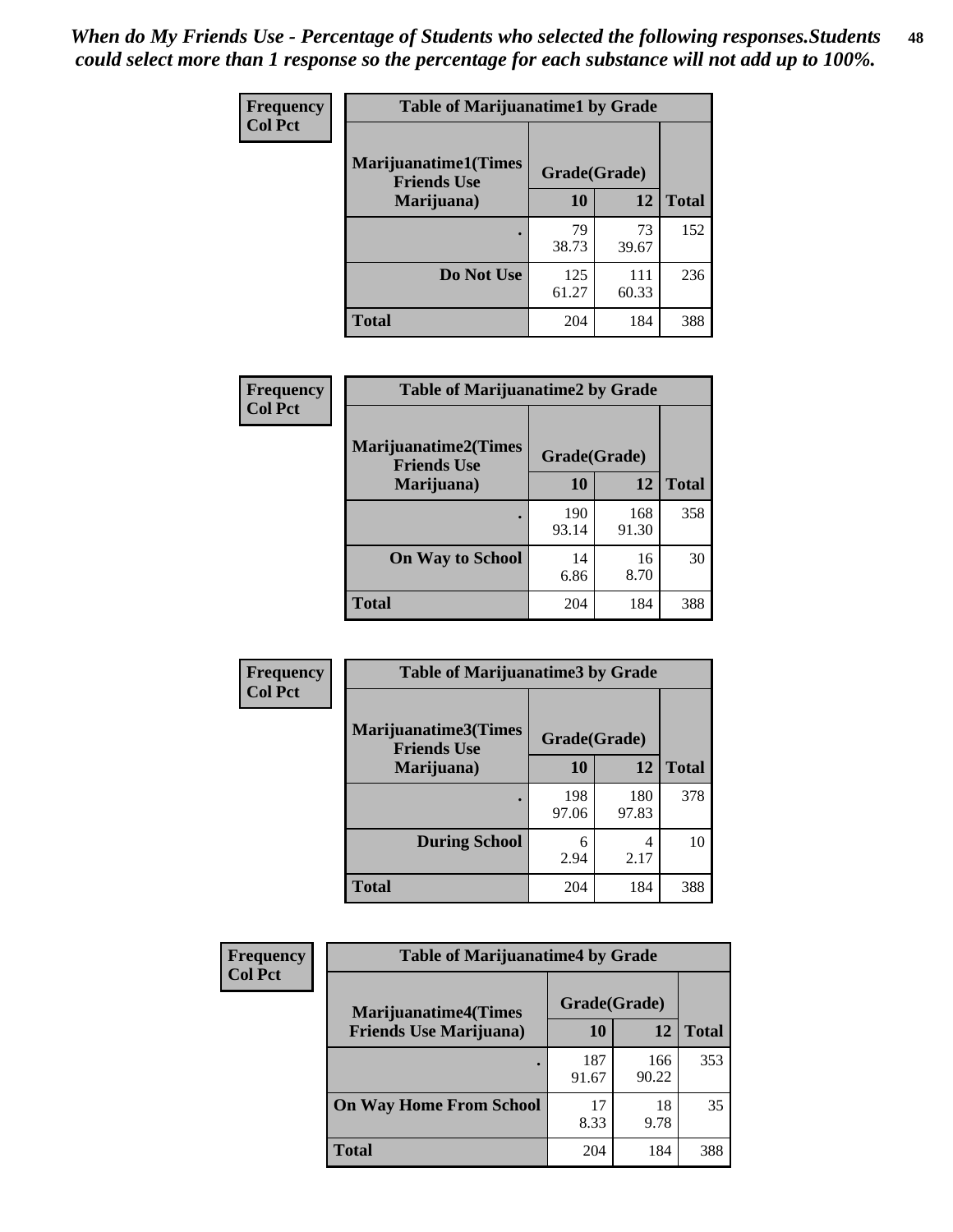| Frequency      | <b>Table of Marijuanatime5 by Grade</b>            |              |              |              |  |
|----------------|----------------------------------------------------|--------------|--------------|--------------|--|
| <b>Col Pct</b> | <b>Marijuanatime5</b> (Times<br><b>Friends Use</b> | Grade(Grade) |              |              |  |
|                | Marijuana)                                         | 10           | <b>12</b>    | <b>Total</b> |  |
|                |                                                    | 166<br>81.37 | 140<br>76.09 | 306          |  |
|                | Weeknights                                         | 38<br>18.63  | 44<br>23.91  | 82           |  |
|                | <b>Total</b>                                       | 204          | 184          | 388          |  |

| Frequency      | <b>Table of Marijuanatime6 by Grade</b>    |              |              |              |
|----------------|--------------------------------------------|--------------|--------------|--------------|
| <b>Col Pct</b> | Marijuanatime6(Times<br><b>Friends Use</b> | Grade(Grade) |              |              |
|                | Marijuana)                                 | 10           | 12           | <b>Total</b> |
|                |                                            | 124<br>60.78 | 108<br>58.70 | 232          |
|                | Weekends                                   | 80<br>39.22  | 76<br>41.30  | 156          |
|                | <b>Total</b>                               | 204          | 184          | 388          |

| Frequency      | <b>Table of Otherdrugtime1 by Grade</b>                 |              |              |              |
|----------------|---------------------------------------------------------|--------------|--------------|--------------|
| <b>Col Pct</b> | <b>Otherdrugtime1(Times</b><br><b>Friends Use Other</b> | Grade(Grade) |              |              |
|                | <b>Illegal Drugs</b> )                                  | 10           | 12           | <b>Total</b> |
|                |                                                         | 44<br>21.57  | 34<br>18.48  | 78           |
|                | Do Not Use                                              | 160<br>78.43 | 150<br>81.52 | 310          |
|                | Total                                                   | 204          | 184          | 388          |

| <b>Frequency</b> | <b>Table of Otherdrugtime2 by Grade</b>                 |              |              |              |  |  |
|------------------|---------------------------------------------------------|--------------|--------------|--------------|--|--|
| <b>Col Pct</b>   | <b>Otherdrugtime2(Times</b><br><b>Friends Use Other</b> | Grade(Grade) |              |              |  |  |
|                  | <b>Illegal Drugs</b> )                                  | 10           | 12           | <b>Total</b> |  |  |
|                  |                                                         | 199<br>97.55 | 177<br>96.20 | 376          |  |  |
|                  | <b>On Way to School</b>                                 | 2.45         | 3.80         | 12           |  |  |
|                  | Total                                                   | 204          | 184          | 388          |  |  |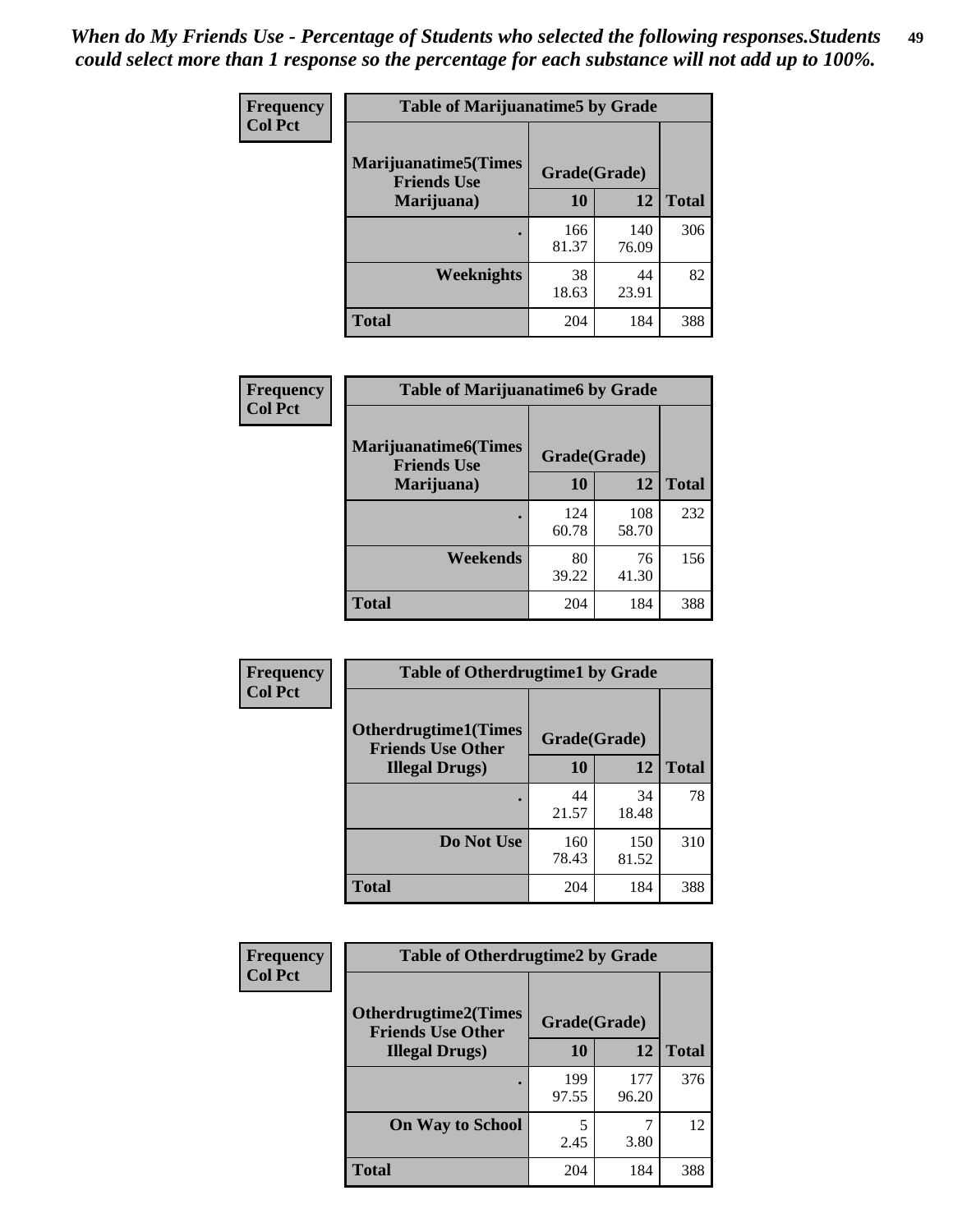| <b>Frequency</b><br><b>Col Pct</b> | <b>Table of Otherdrugtime3 by Grade</b>                 |              |              |              |  |  |
|------------------------------------|---------------------------------------------------------|--------------|--------------|--------------|--|--|
|                                    | <b>Otherdrugtime3(Times</b><br><b>Friends Use Other</b> | Grade(Grade) |              |              |  |  |
|                                    | <b>Illegal Drugs</b> )                                  | 10           | 12           | <b>Total</b> |  |  |
|                                    |                                                         | 201<br>98.53 | 178<br>96.74 | 379          |  |  |
|                                    | <b>During School</b>                                    | 3<br>1.47    | 6<br>3.26    | 9            |  |  |
|                                    | Total                                                   | 204          | 184          | 388          |  |  |

| <b>Frequency</b> | <b>Table of Otherdrugtime4 by Grade</b>                         |              |              |              |  |  |  |
|------------------|-----------------------------------------------------------------|--------------|--------------|--------------|--|--|--|
| <b>Col Pct</b>   | <b>Otherdrugtime4(Times</b><br><b>Friends Use Other Illegal</b> | Grade(Grade) |              |              |  |  |  |
|                  | Drugs)                                                          | 10           | 12           | <b>Total</b> |  |  |  |
|                  | $\bullet$                                                       | 193<br>94.61 | 175<br>95.11 | 368          |  |  |  |
|                  | <b>On Way Home From School</b>                                  | 11<br>5.39   | Q<br>4.89    | 20           |  |  |  |
|                  | <b>Total</b>                                                    | 204          | 184          | 388          |  |  |  |

| <b>Frequency</b> | <b>Table of Otherdrugtime5 by Grade</b>                  |              |              |              |  |  |  |
|------------------|----------------------------------------------------------|--------------|--------------|--------------|--|--|--|
| <b>Col Pct</b>   | <b>Otherdrugtime5</b> (Times<br><b>Friends Use Other</b> | Grade(Grade) |              |              |  |  |  |
|                  | <b>Illegal Drugs</b> )                                   | 10           | 12           | <b>Total</b> |  |  |  |
|                  |                                                          | 188<br>92.16 | 162<br>88.04 | 350          |  |  |  |
|                  | Weeknights                                               | 16<br>7.84   | 22<br>11.96  | 38           |  |  |  |
|                  | Total                                                    | 204          | 184          | 388          |  |  |  |

| <b>Frequency</b><br><b>Col Pct</b> | <b>Table of Otherdrugtime6 by Grade</b>                 |              |              |              |  |  |
|------------------------------------|---------------------------------------------------------|--------------|--------------|--------------|--|--|
|                                    | <b>Otherdrugtime6(Times</b><br><b>Friends Use Other</b> | Grade(Grade) |              |              |  |  |
|                                    | <b>Illegal Drugs</b> )                                  | 10           | 12           | <b>Total</b> |  |  |
|                                    |                                                         | 161<br>78.92 | 148<br>80.43 | 309          |  |  |
|                                    | Weekends                                                | 43<br>21.08  | 36<br>19.57  | 79           |  |  |
|                                    | <b>Total</b>                                            | 204          | 184          | 388          |  |  |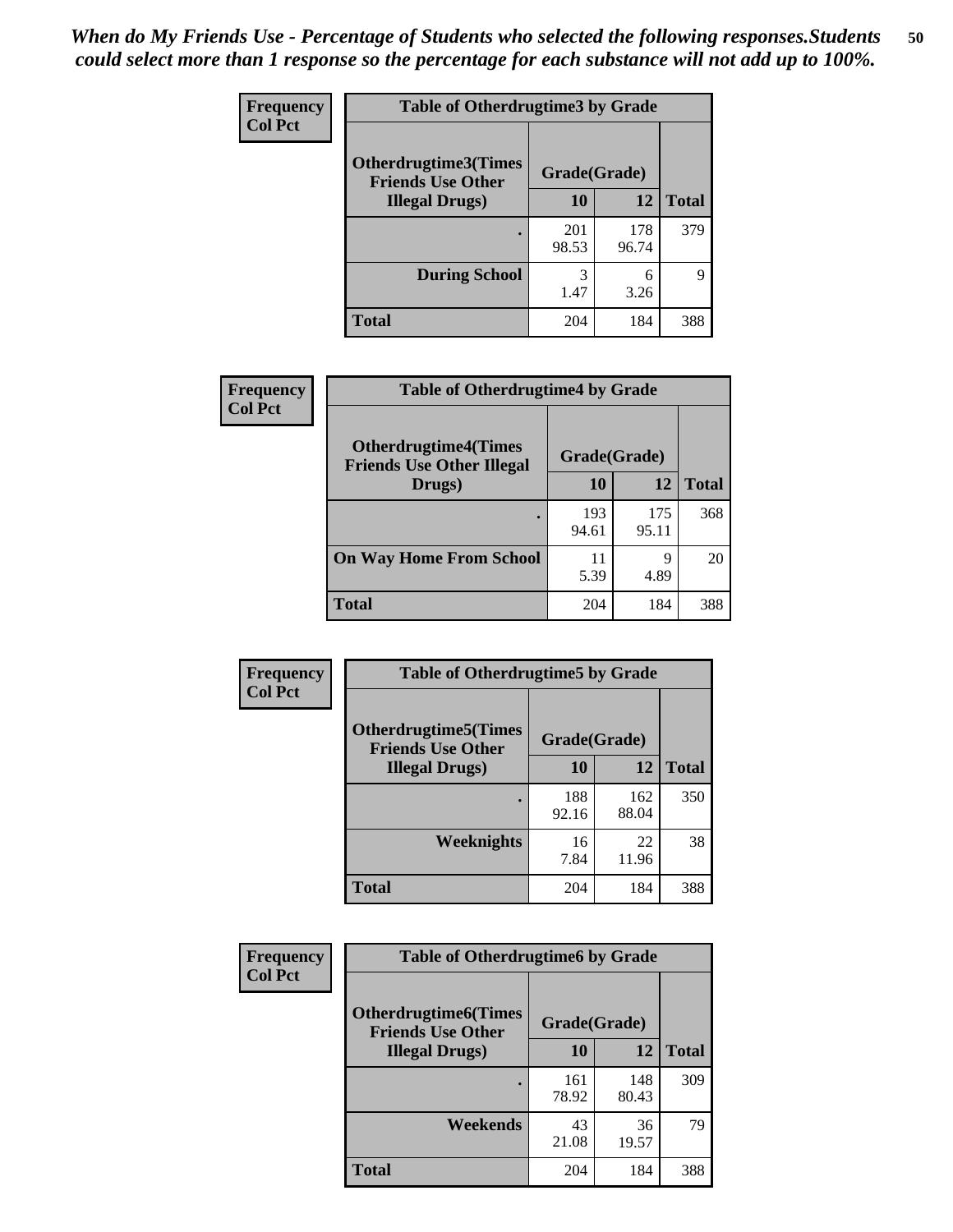| Frequency      | <b>Table of Educationalcohol by Grade</b>                                                                  |              |             |              |  |  |
|----------------|------------------------------------------------------------------------------------------------------------|--------------|-------------|--------------|--|--|
| <b>Col Pct</b> | Educationalcohol(I<br>have been taught<br>about alcohol,<br>tobacco,<br>and other drugs<br>within the last | Grade(Grade) |             |              |  |  |
|                | year at school)                                                                                            | 10           | 12          | <b>Total</b> |  |  |
|                | <b>Yes</b>                                                                                                 | 179<br>87.75 | 91<br>49.46 | 270          |  |  |
|                | N <sub>0</sub>                                                                                             | 25<br>12.25  | 93<br>50.54 | 118          |  |  |
|                | <b>Total</b>                                                                                               | 204          | 184         | 388          |  |  |

| Frequency      | <b>Table of Eversmoked by Grade</b> |              |             |              |  |  |  |
|----------------|-------------------------------------|--------------|-------------|--------------|--|--|--|
| <b>Col Pct</b> | Eversmoked(I<br>have smoked         | Grade(Grade) |             |              |  |  |  |
|                | a cigarette)                        | 10           | 12          | <b>Total</b> |  |  |  |
|                | <b>Yes</b>                          | 83<br>40.69  | 89<br>48.37 | 172          |  |  |  |
|                | N <sub>0</sub>                      | 121<br>59.31 | 95<br>51.63 | 216          |  |  |  |
|                | <b>Total</b>                        | 204          | 184         | 388          |  |  |  |

| Frequency      | <b>Table of Drovedrinking by Grade</b>                                                                              |                    |              |     |  |  |
|----------------|---------------------------------------------------------------------------------------------------------------------|--------------------|--------------|-----|--|--|
| <b>Col Pct</b> | Drovedrinking(In<br>the past 30 days I<br>have driven a car<br>or other vehicle<br>while I was<br>drinking alcohol) | Grade(Grade)<br>10 | <b>Total</b> |     |  |  |
|                | <b>Yes</b>                                                                                                          | 11<br>5.39         | 14<br>7.61   | 25  |  |  |
|                | N <sub>0</sub>                                                                                                      | 193<br>94.61       | 170<br>92.39 | 363 |  |  |
|                | <b>Total</b>                                                                                                        | 204                | 184          | 388 |  |  |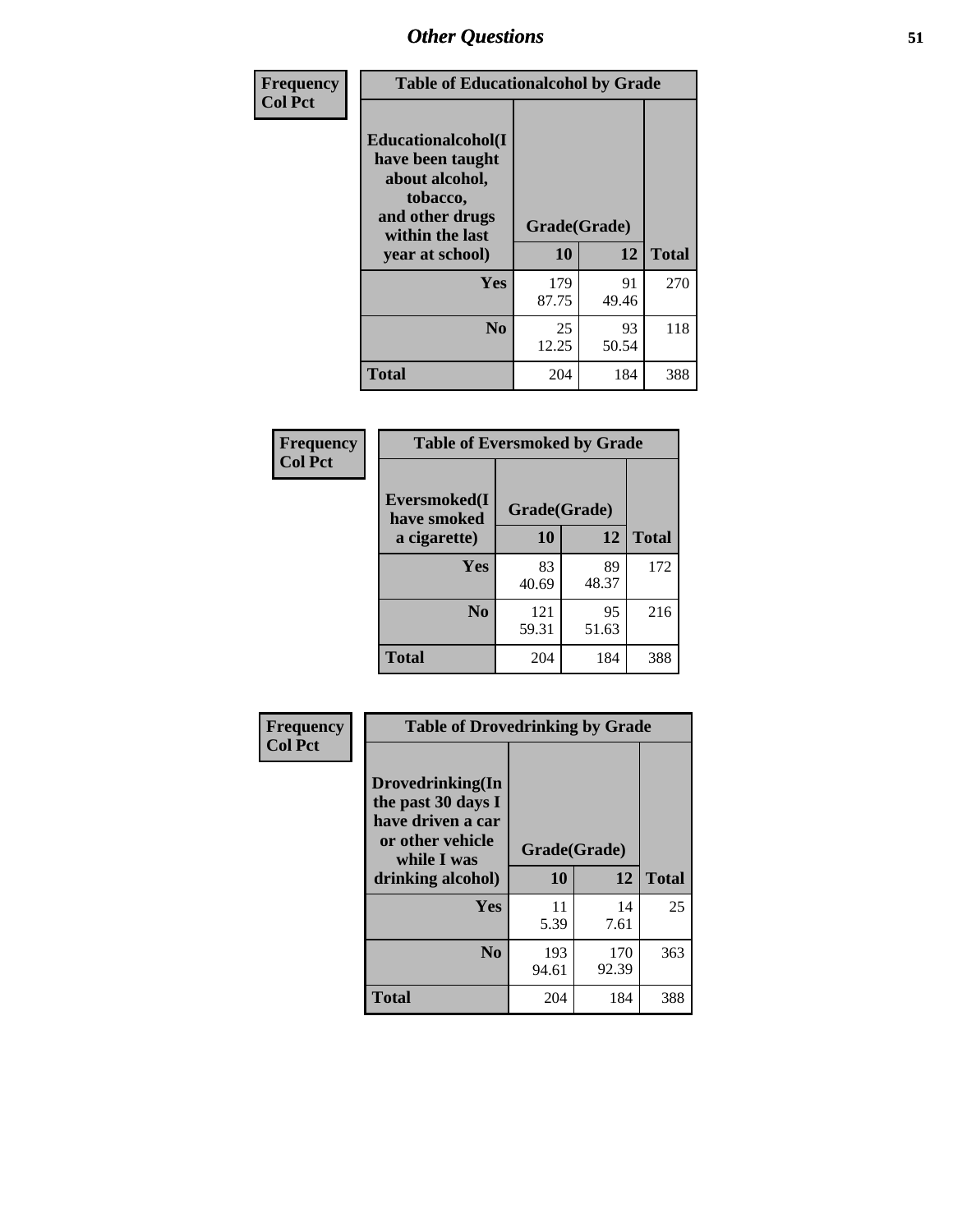| Frequency      | <b>Table of Rodedrinking by Grade</b>                                                                      |                    |              |     |  |  |
|----------------|------------------------------------------------------------------------------------------------------------|--------------------|--------------|-----|--|--|
| <b>Col Pct</b> | Rodedrinking(In<br>the past 30 days<br>I have ridden in<br>a car with a<br>driver who had<br>been drinking | Grade(Grade)<br>10 | <b>Total</b> |     |  |  |
|                | alcohol)                                                                                                   |                    | 12           |     |  |  |
|                | <b>Yes</b>                                                                                                 | 38<br>18.63        | 25<br>13.59  | 63  |  |  |
|                | N <sub>0</sub>                                                                                             | 166<br>81.37       | 159<br>86.41 | 325 |  |  |
|                | <b>Total</b>                                                                                               | 204                | 184          | 388 |  |  |

#### **Frequency Col Pct**

| <b>Table of Drugsschool by Grade</b>                                                                                      |              |              |              |  |  |  |
|---------------------------------------------------------------------------------------------------------------------------|--------------|--------------|--------------|--|--|--|
| <b>Drugsschool</b> (During<br>the past 12 months,<br>I have been offered,<br>sold,<br>or given illegal<br>drugs on school | Grade(Grade) |              |              |  |  |  |
| property)                                                                                                                 | 10           | 12           | <b>Total</b> |  |  |  |
| Yes                                                                                                                       | 29<br>14.22  | 20<br>10.87  | 49           |  |  |  |
| N <sub>0</sub>                                                                                                            | 175<br>85.78 | 164<br>89.13 | 339          |  |  |  |
| <b>Total</b>                                                                                                              | 204          | 184          | 388          |  |  |  |

| Frequency      | <b>Table of Helpbullied by Grade</b>                 |              |             |              |  |  |  |  |  |
|----------------|------------------------------------------------------|--------------|-------------|--------------|--|--|--|--|--|
| <b>Col Pct</b> | $Helpb$ ullied $(I$<br>would help<br>someone who was | Grade(Grade) |             |              |  |  |  |  |  |
|                | being bullied)                                       | 10           | 12          | <b>Total</b> |  |  |  |  |  |
|                | <b>Strongly Agree</b>                                | 101<br>49.51 | 91<br>49.46 | 192          |  |  |  |  |  |
|                | <b>Somewhat Agree</b>                                | 84<br>41.18  | 77<br>41.85 | 161          |  |  |  |  |  |
|                | <b>Somewhat Disagree</b>                             | 12<br>5.88   | 10<br>5.43  | 22           |  |  |  |  |  |
|                | <b>Strongly Disagree</b>                             | 3.43         | 6<br>3.26   | 13           |  |  |  |  |  |
|                | <b>Total</b>                                         | 204          | 184         | 388          |  |  |  |  |  |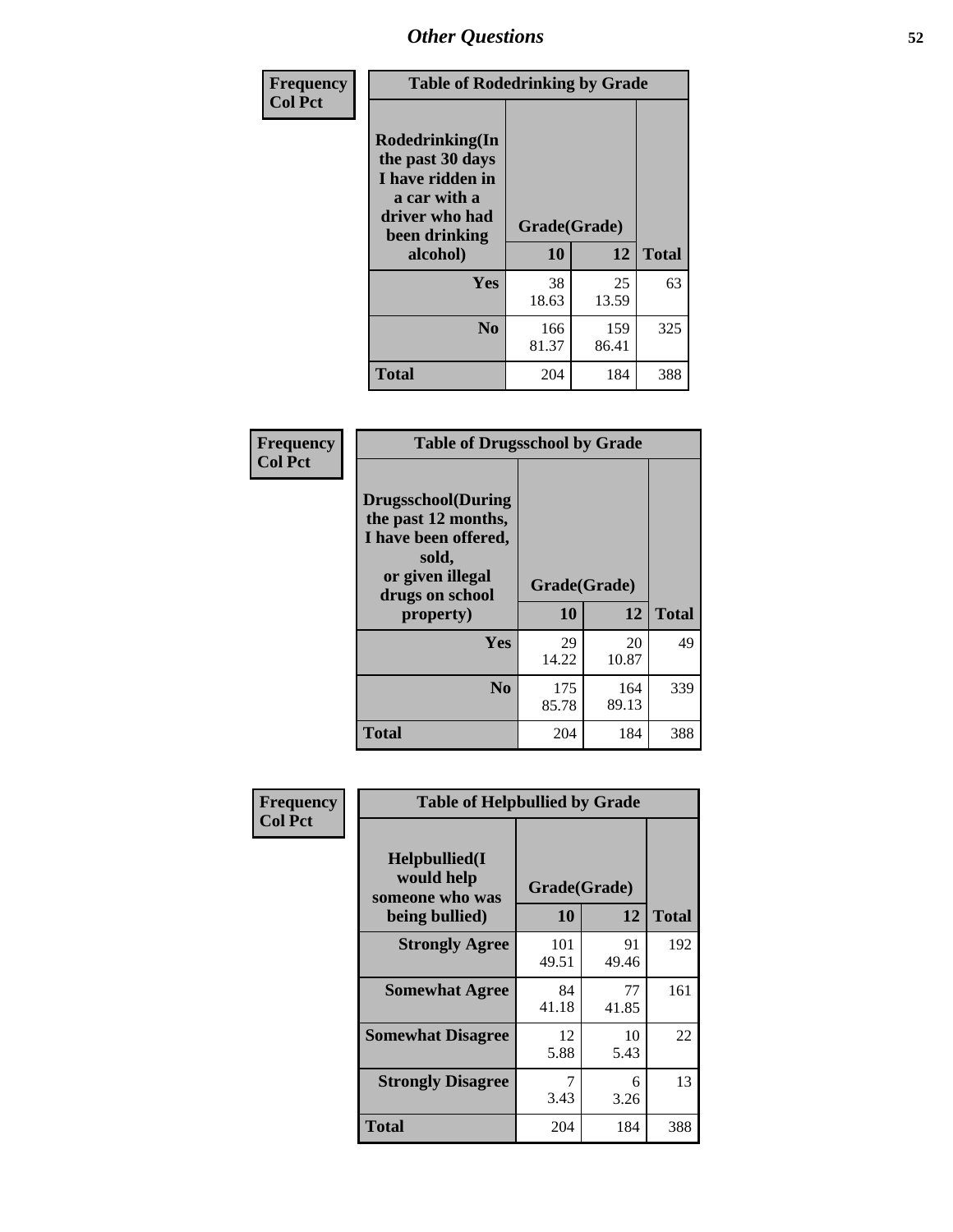| <b>Frequency</b> |              | <b>Table of Grade by Bingedrinking</b>                                                                         |                   |                              |                          |                        |                               |                          |              |
|------------------|--------------|----------------------------------------------------------------------------------------------------------------|-------------------|------------------------------|--------------------------|------------------------|-------------------------------|--------------------------|--------------|
| <b>Row Pct</b>   |              | <b>Bingedrinking(I have drunk five or more</b><br>drinks of alcohol at one sitting during the<br>last 30 days) |                   |                              |                          |                        |                               |                          |              |
|                  | Grade(Grade) | $\mathbf{0}$<br><b>Days</b>                                                                                    | 1 or<br>2<br>days | 3 <sub>to</sub><br>5<br>days | <b>6 to</b><br>9<br>days | 10<br>to<br>19<br>days | <b>20</b><br>to<br>29<br>days | All<br><b>30</b><br>days | <b>Total</b> |
|                  | 10           | 182<br>89.22                                                                                                   | 8<br>3.92         | 6<br>2.94                    | 0.49                     | 3<br>1.47              | 0.49                          | 3<br>1.47                | 204          |
|                  | 12           | 152<br>82.61                                                                                                   | 18<br>9.78        | 6<br>3.26                    | 4<br>2.17                | 4<br>2.17              | 0<br>0.00                     | 0<br>0.00                | 184          |
|                  | <b>Total</b> | 334                                                                                                            | 26                | 12                           | 5                        |                        |                               | 3                        | 388          |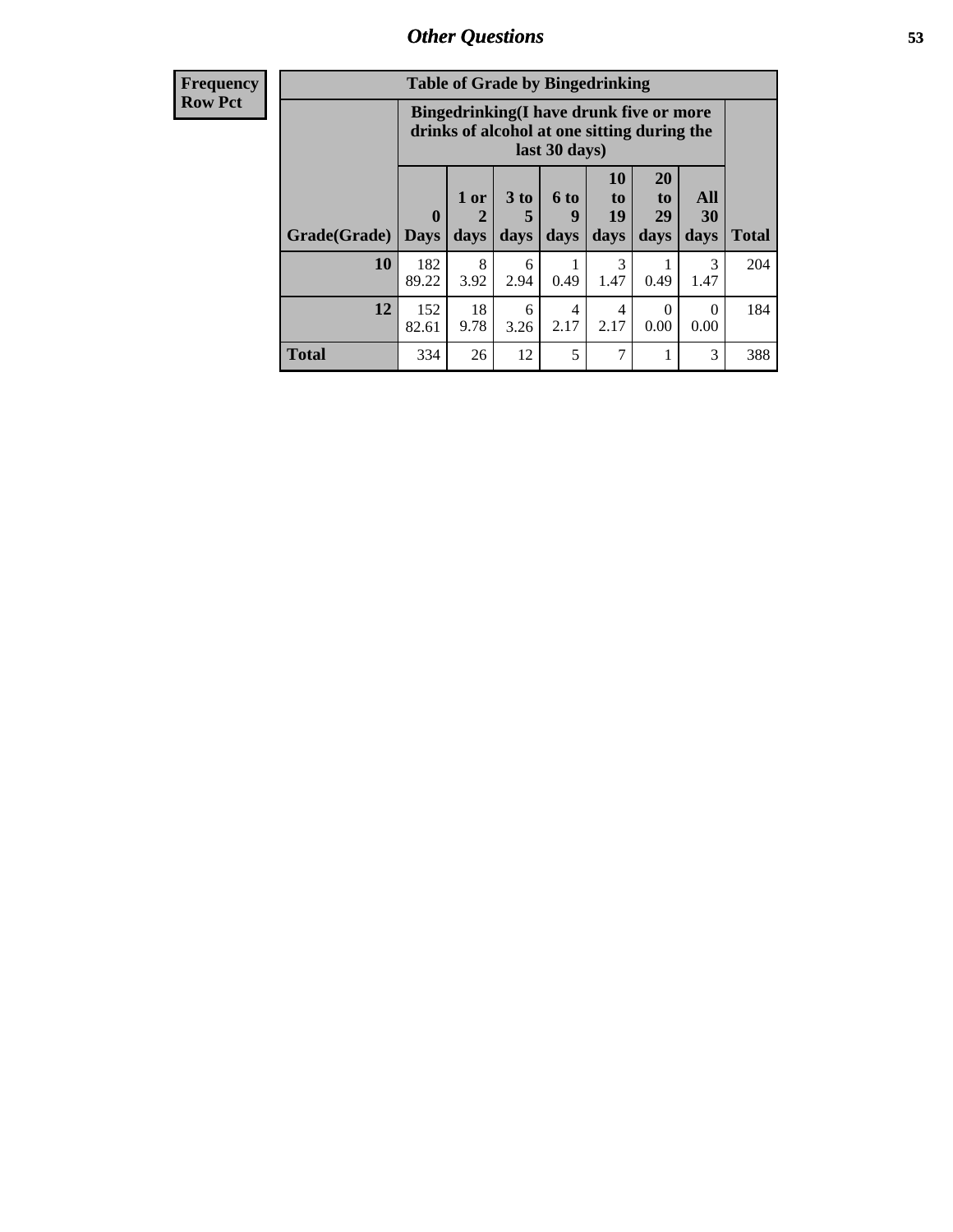### *Nutrition* **54**

| <b>Frequency</b> |
|------------------|
| <b>Row Pct</b>   |

| <b>Table of Grade by Dairy</b> |             |                                                                                                                                                                                                       |             |             |     |  |  |  |
|--------------------------------|-------------|-------------------------------------------------------------------------------------------------------------------------------------------------------------------------------------------------------|-------------|-------------|-----|--|--|--|
|                                |             | Dairy (I eat at least 3 servings of dairy<br>products each day)<br>Somewhat<br><b>Somewhat</b><br><b>Strongly</b><br><b>Strongly</b><br><b>Disagree</b><br>Agree<br>Disagree<br><b>Total</b><br>Agree |             |             |     |  |  |  |
| Grade(Grade)                   |             |                                                                                                                                                                                                       |             |             |     |  |  |  |
| 10                             | 57<br>27.94 | 87<br>42.65                                                                                                                                                                                           | 34<br>16.67 | 26<br>12.75 | 204 |  |  |  |
| 12                             | 36<br>19.57 | 93<br>50.54                                                                                                                                                                                           | 42<br>22.83 | 13<br>7.07  | 184 |  |  |  |
| <b>Total</b>                   | 93          | 180                                                                                                                                                                                                   | 76          | 39          | 388 |  |  |  |

| <b>Frequency</b> |  |
|------------------|--|
| <b>Row Pct</b>   |  |

| y | <b>Table of Grade by Fruitveg</b> |                          |                                                                          |                             |                                    |              |  |  |
|---|-----------------------------------|--------------------------|--------------------------------------------------------------------------|-----------------------------|------------------------------------|--------------|--|--|
|   |                                   |                          | Fruitveg(I eat at least 5 servings of fruits<br>and vegetables each day) |                             |                                    |              |  |  |
|   | Grade(Grade)                      | <b>Strongly</b><br>Agree | Somewhat  <br>Agree                                                      | <b>Somewhat</b><br>Disagree | <b>Strongly</b><br><b>Disagree</b> | <b>Total</b> |  |  |
|   | 10                                | 19<br>9.31               | 89<br>43.63                                                              | 56<br>27.45                 | 40<br>19.61                        | 204          |  |  |
|   | 12                                | 14<br>7.61               | 63<br>34.24                                                              | 72<br>39.13                 | 35<br>19.02                        | 184          |  |  |
|   | <b>Total</b>                      | 33                       | 152                                                                      | 128                         | 75                                 | 388          |  |  |

| <b>Frequency</b> | <b>Table of Grade by Cafeteriahealthy</b> |                                                                       |             |                                   |                                    |              |  |
|------------------|-------------------------------------------|-----------------------------------------------------------------------|-------------|-----------------------------------|------------------------------------|--------------|--|
| <b>Row Pct</b>   |                                           | Cafeteriahealthy (School meals in my<br>school cafeteria are healthy) |             |                                   |                                    |              |  |
|                  | Grade(Grade)                              | <b>Strongly</b><br>Agree                                              | Agree       | Somewhat   Somewhat  <br>Disagree | <b>Strongly</b><br><b>Disagree</b> | <b>Total</b> |  |
|                  | 10                                        | 20<br>9.80                                                            | 80<br>39.22 | 56<br>27.45                       | 48<br>23.53                        | 204          |  |
|                  | 12                                        | 25<br>13.59                                                           | 74<br>40.22 | 41<br>22.28                       | 44<br>23.91                        | 184          |  |
|                  | Total                                     | 45                                                                    | 154         | 97                                | 92                                 | 388          |  |

| <b>Frequency</b> |
|------------------|
| <b>Row Pct</b>   |

| <b>Table of Grade by Cafeterianutrition</b> |                                                                                           |                     |                                    |                                    |              |  |  |
|---------------------------------------------|-------------------------------------------------------------------------------------------|---------------------|------------------------------------|------------------------------------|--------------|--|--|
|                                             | <b>Cafeterianutrition</b> (Facts about nutrition<br>are available in my school cafeteria) |                     |                                    |                                    |              |  |  |
| Grade(Grade)                                | <b>Strongly</b><br>Agree                                                                  | Somewhat  <br>Agree | <b>Somewhat</b><br><b>Disagree</b> | <b>Strongly</b><br><b>Disagree</b> | <b>Total</b> |  |  |
| 10                                          | 31<br>15.20                                                                               | 73<br>35.78         | 47<br>23.04                        | 53<br>25.98                        | 204          |  |  |
| 12                                          | 31<br>16.85                                                                               | 42<br>22.83         | 64<br>34.78                        | 47<br>25.54                        | 184          |  |  |
| <b>Total</b>                                | 62                                                                                        | 115                 | 111                                | 100                                | 388          |  |  |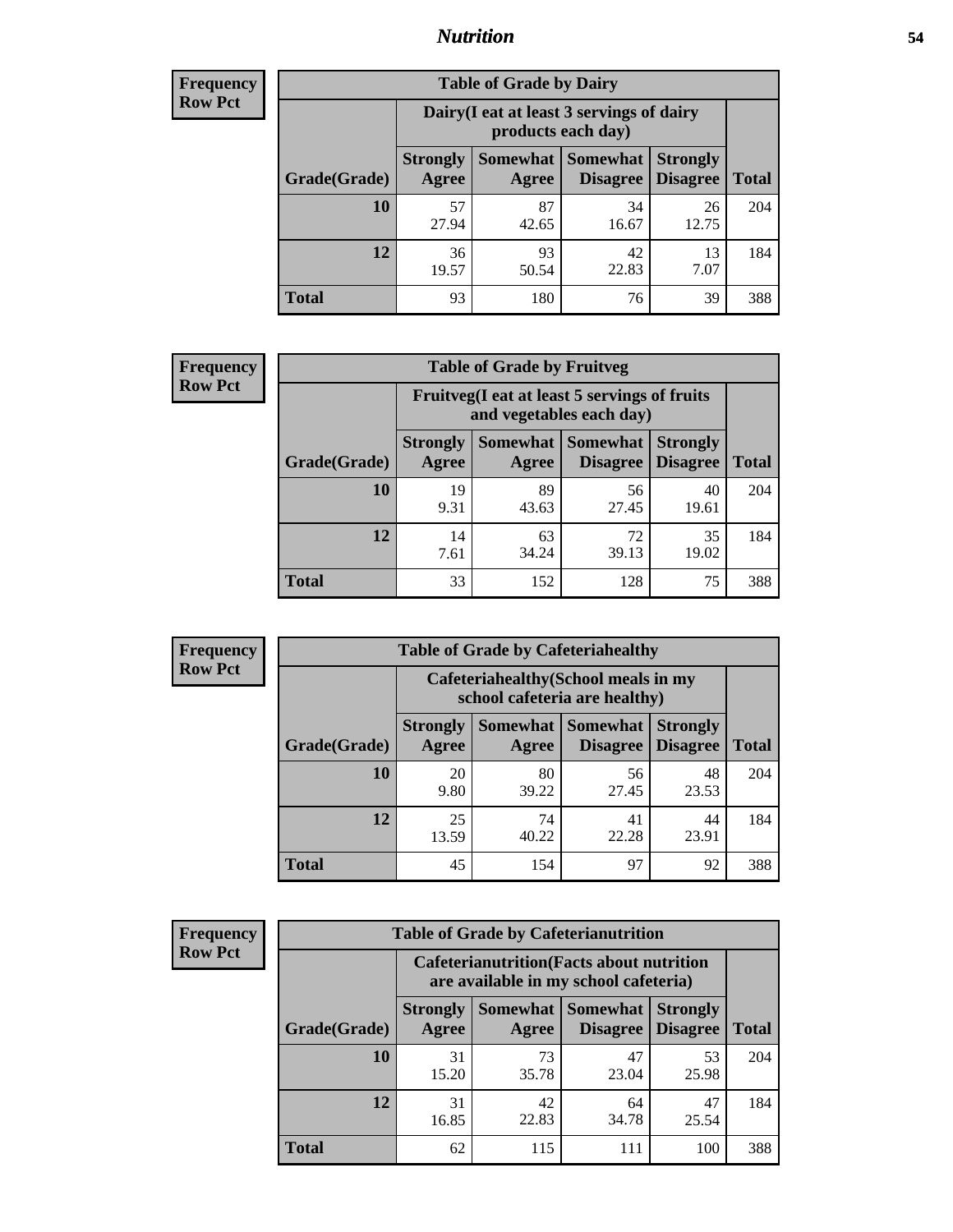### *Nutrition* **55**

| <b>Frequency</b> |
|------------------|
| <b>Row Pct</b>   |

| <b>Table of Grade by Schoollunch</b> |                                                                                                                                                                                                       |             |            |             |     |  |  |  |
|--------------------------------------|-------------------------------------------------------------------------------------------------------------------------------------------------------------------------------------------------------|-------------|------------|-------------|-----|--|--|--|
|                                      | Schoollunch(I eat school lunch three or<br>more times per week)<br>Somewhat<br><b>Somewhat</b><br><b>Strongly</b><br><b>Strongly</b><br><b>Disagree</b><br>Agree<br>Disagree<br><b>Total</b><br>Agree |             |            |             |     |  |  |  |
| Grade(Grade)                         |                                                                                                                                                                                                       |             |            |             |     |  |  |  |
| 10                                   | 117<br>57.35                                                                                                                                                                                          | 43<br>21.08 | 17<br>8.33 | 27<br>13.24 | 204 |  |  |  |
| 12                                   | 107<br>58.15                                                                                                                                                                                          | 38<br>20.65 | 15<br>8.15 | 24<br>13.04 | 184 |  |  |  |
| <b>Total</b>                         | 224                                                                                                                                                                                                   | 81          | 32         | 51          | 388 |  |  |  |

| <b>Frequency</b> |  |
|------------------|--|
| <b>Row Pct</b>   |  |

| <b>Table of Grade by Foodchoices</b> |                                                                     |             |                               |                                    |              |  |  |  |
|--------------------------------------|---------------------------------------------------------------------|-------------|-------------------------------|------------------------------------|--------------|--|--|--|
|                                      | Foodchoices (I make healthy food choices in<br>my school cafeteria) |             |                               |                                    |              |  |  |  |
| Grade(Grade)                         | <b>Strongly</b><br>Agree                                            | Agree       | Somewhat Somewhat<br>Disagree | <b>Strongly</b><br><b>Disagree</b> | <b>Total</b> |  |  |  |
| 10                                   | 34<br>16.67                                                         | 98<br>48.04 | 40<br>19.61                   | 32<br>15.69                        | 204          |  |  |  |
| 12                                   | 21<br>11.41                                                         | 94<br>51.09 | 40<br>21.74                   | 29<br>15.76                        | 184          |  |  |  |
| <b>Total</b>                         | 55                                                                  | 192         | 80                            | 61                                 | 388          |  |  |  |

| <b>Frequency</b> | <b>Table of Grade by Wholewheat</b> |                                                                                                             |             |                                      |                                    |              |  |  |
|------------------|-------------------------------------|-------------------------------------------------------------------------------------------------------------|-------------|--------------------------------------|------------------------------------|--------------|--|--|
| <b>Row Pct</b>   |                                     | Wholewheat (There are whole wheat and<br>multigrain breads and cereals available in<br>my school cafeteria) |             |                                      |                                    |              |  |  |
|                  | Grade(Grade)                        | <b>Strongly</b><br>Agree                                                                                    | Agree       | Somewhat Somewhat<br><b>Disagree</b> | <b>Strongly</b><br><b>Disagree</b> | <b>Total</b> |  |  |
|                  | 10                                  | 52<br>25.49                                                                                                 | 90<br>44.12 | 36<br>17.65                          | 26<br>12.75                        | 204          |  |  |
|                  | 12                                  | 54<br>29.35                                                                                                 | 72<br>39.13 | 38<br>20.65                          | 20<br>10.87                        | 184          |  |  |
|                  | <b>Total</b>                        | 106                                                                                                         | 162         | 74                                   | 46                                 | 388          |  |  |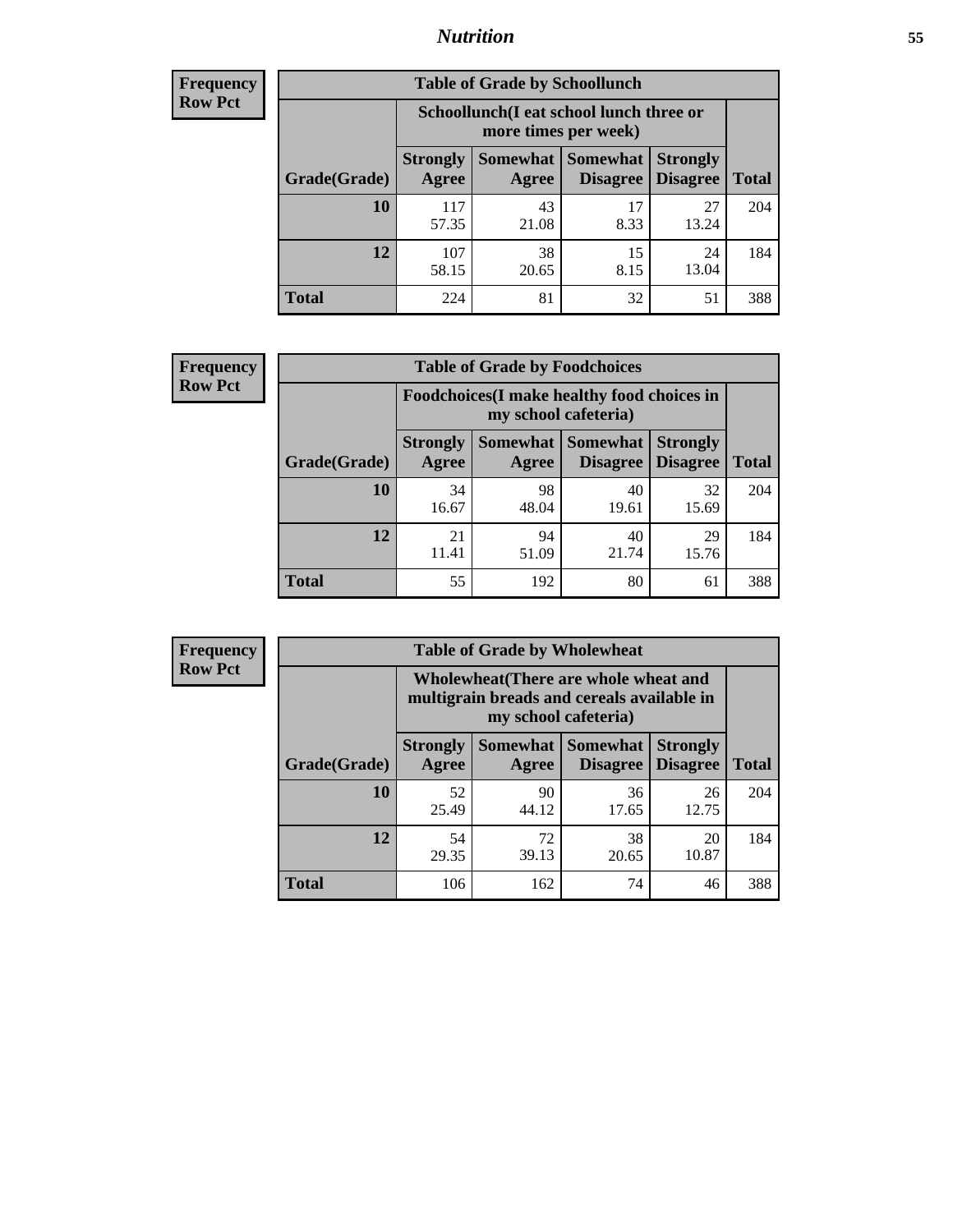### *Nutrition* **56**

**Frequency Row Pct**

| <b>Table of Grade by Healthyvending</b> |                                                                                                                                               |                          |                                    |                                    |              |  |
|-----------------------------------------|-----------------------------------------------------------------------------------------------------------------------------------------------|--------------------------|------------------------------------|------------------------------------|--------------|--|
|                                         | Healthyvending (If only healthy snacks and<br>beverages were available in the vending<br>machines during the school day,<br>I would buy them) |                          |                                    |                                    |              |  |
| Grade(Grade)                            | <b>Strongly</b><br>Agree                                                                                                                      | <b>Somewhat</b><br>Agree | <b>Somewhat</b><br><b>Disagree</b> | <b>Strongly</b><br><b>Disagree</b> | <b>Total</b> |  |
| 10                                      | 37<br>18.14                                                                                                                                   | 59<br>28.92              | 50<br>24.51                        | 58<br>28.43                        | 204          |  |
| 12                                      | 29<br>15.76                                                                                                                                   | 39<br>21.20              | 48<br>26.09                        | 68<br>36.96                        | 184          |  |
| <b>Total</b>                            | 66                                                                                                                                            | 98                       | 98                                 | 126                                | 388          |  |

**Frequency Row Pct**

| <b>Table of Grade by Schoolbreakfast</b> |                                                                                                                                         |                                           |                                    |                                    |              |  |  |
|------------------------------------------|-----------------------------------------------------------------------------------------------------------------------------------------|-------------------------------------------|------------------------------------|------------------------------------|--------------|--|--|
|                                          | Schoolbreakfast (If breakfast were<br>available at school,<br>but outside the cafeteria,<br>I would eat breakfast at school more often) |                                           |                                    |                                    |              |  |  |
| Grade(Grade)                             | <b>Strongly</b><br>Agree                                                                                                                | Somewhat  <br>Agree                       | <b>Somewhat</b><br><b>Disagree</b> | <b>Strongly</b><br><b>Disagree</b> | <b>Total</b> |  |  |
| 10                                       | 59<br>28.92                                                                                                                             | 70<br>34.31                               | 29<br>14.22                        | 46<br>22.55                        | 204          |  |  |
| 12                                       | 48<br>26.09                                                                                                                             | 39<br>63<br>34<br>21.20<br>18.48<br>34.24 |                                    |                                    |              |  |  |
| <b>Total</b>                             | 107                                                                                                                                     | 133                                       | 68                                 | 80                                 | 388          |  |  |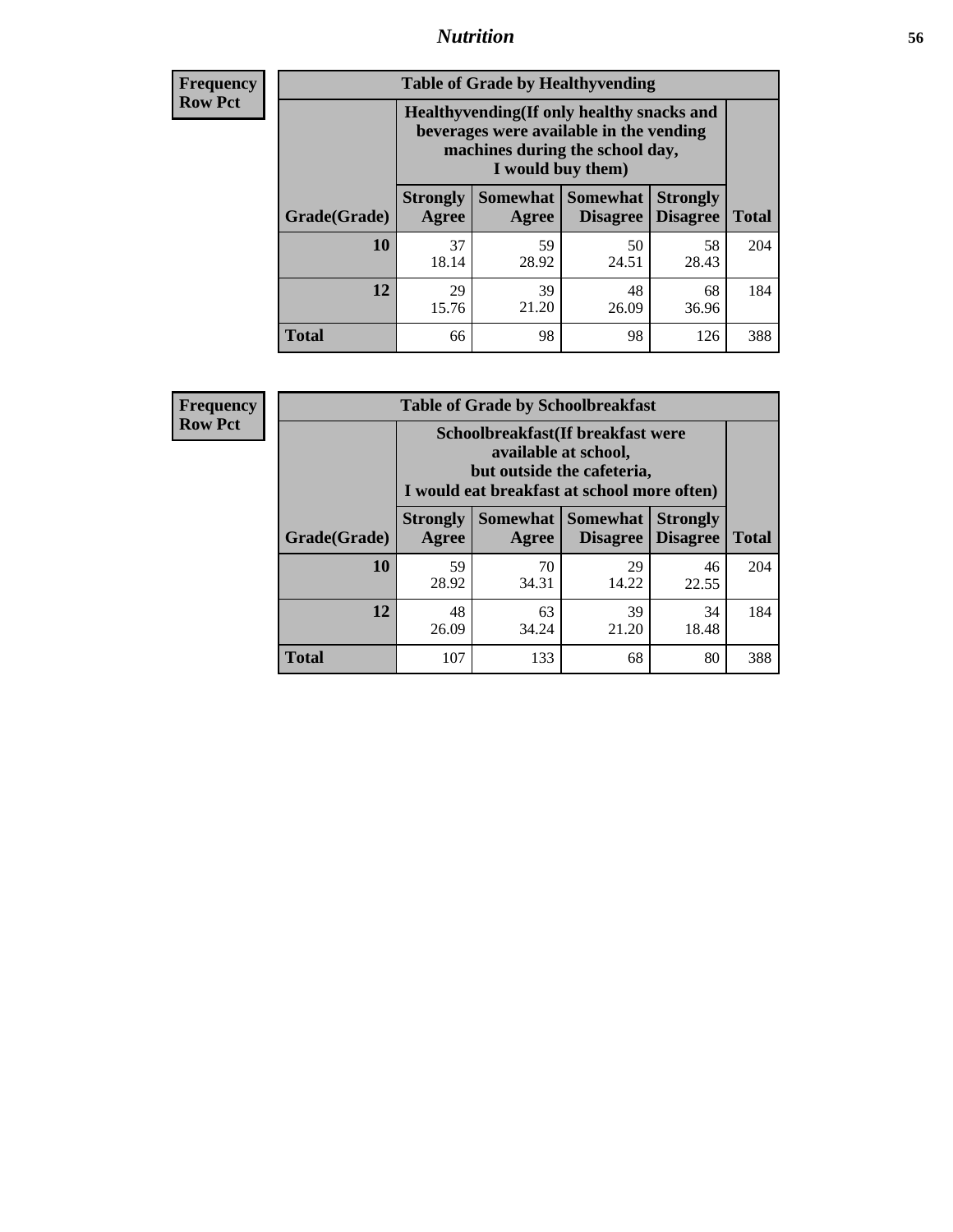| Frequency<br><b>Col Pct</b> | <b>Table of Educationaids by Grade</b>                                                                    |                    |              |              |
|-----------------------------|-----------------------------------------------------------------------------------------------------------|--------------------|--------------|--------------|
|                             | <b>Educationaids</b> (I<br>have been<br>taught about<br><b>HIV/AIDS</b> at<br>school in the<br>past year) | Grade(Grade)<br>10 | 12           | <b>Total</b> |
|                             | Yes                                                                                                       | 168<br>82.35       | 103<br>55.98 | 271          |
|                             | N <sub>0</sub>                                                                                            | 36<br>17.65        | 81<br>44.02  | 117          |
|                             | <b>Total</b>                                                                                              | 204                | 184          | 388          |

| <b>Frequency</b><br><b>Col Pct</b> | <b>Table of Educationcharacter by Grade</b>                                          |              |              |              |
|------------------------------------|--------------------------------------------------------------------------------------|--------------|--------------|--------------|
|                                    | Educationcharacter(I<br>have been taught<br>about character<br>education in the past | Grade(Grade) |              |              |
|                                    | year at school)                                                                      | 10           | 12           | <b>Total</b> |
|                                    | Yes                                                                                  | 134<br>65.69 | 115<br>62.50 | 249          |
|                                    | N <sub>0</sub>                                                                       | 70<br>34.31  | 69<br>37.50  | 139          |
|                                    | <b>Total</b>                                                                         | 204          | 184          | 388          |

| Frequency      | <b>Table of Gradcoach1 by Grade</b> |              |              |              |
|----------------|-------------------------------------|--------------|--------------|--------------|
| <b>Col Pct</b> | Gradcoach1(I<br>know who my         | Grade(Grade) |              |              |
|                | <b>Graduation</b><br>Coach is)      | 10           | 12           | <b>Total</b> |
|                | Yes                                 | 61<br>29.90  | 72<br>39.13  | 133          |
|                | N <sub>0</sub>                      | 143<br>70.10 | 112<br>60.87 | 255          |
|                | <b>Total</b>                        | 204          | 184          | 388          |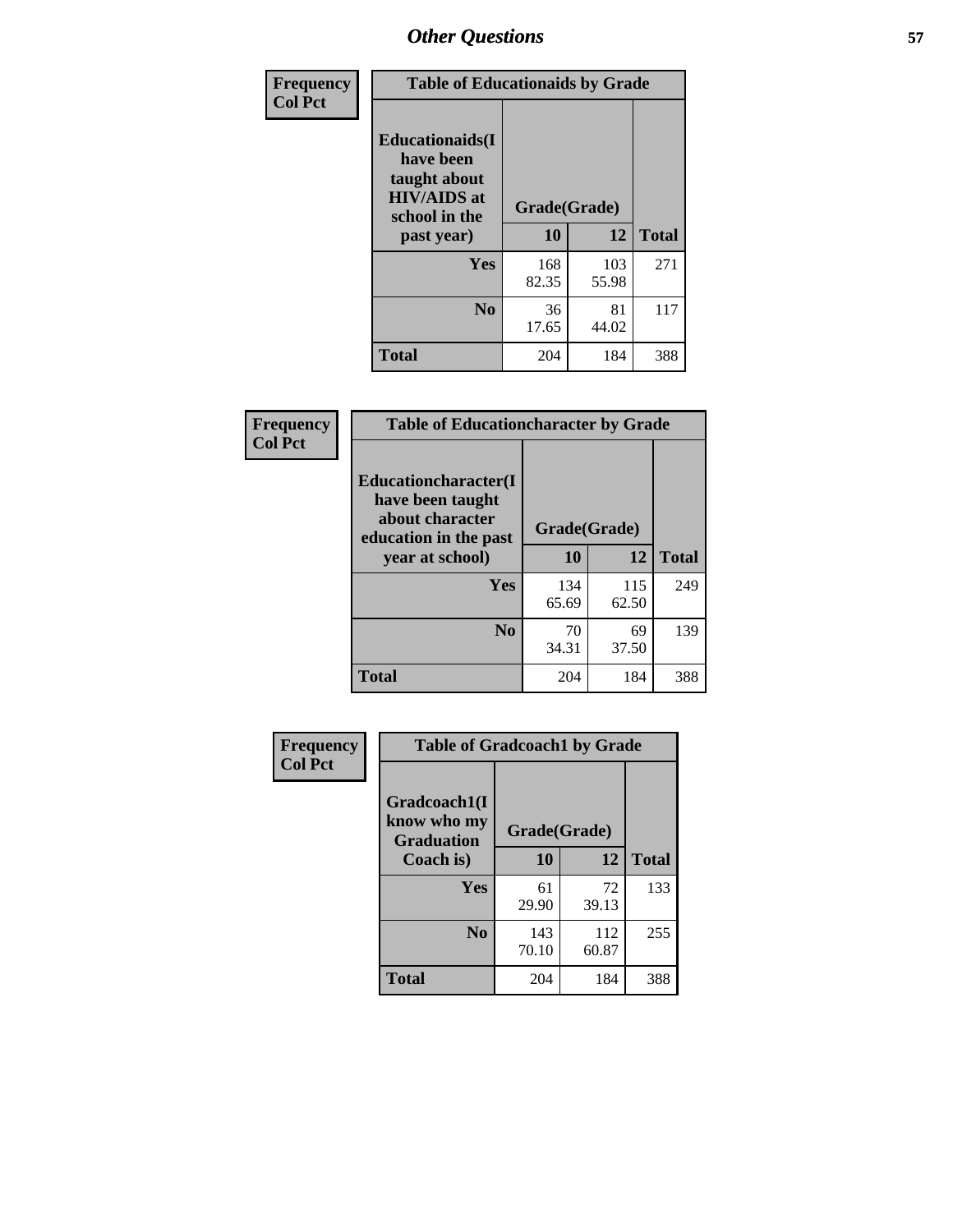| Frequency      | <b>Table of Gradcoach2 by Grade</b> |              |              |              |
|----------------|-------------------------------------|--------------|--------------|--------------|
| <b>Col Pct</b> | Gradcoach2(I<br>have                |              |              |              |
|                | contacted my<br><b>Graduation</b>   | Grade(Grade) |              |              |
|                | Coach)                              | 10           | 12           | <b>Total</b> |
|                | Yes                                 | 23<br>11.27  | 36<br>19.57  | 59           |
|                | N <sub>0</sub>                      | 181<br>88.73 | 148<br>80.43 | 329          |
|                | <b>Total</b>                        | 204          | 184          | 388          |

| <b>Frequency</b><br><b>Col Pct</b> |                                                                             | <b>Table of Gradcoach3 by Grade</b> |              |              |  |
|------------------------------------|-----------------------------------------------------------------------------|-------------------------------------|--------------|--------------|--|
|                                    | Gradcoach3(I<br>have received<br>assistance<br>from my<br><b>Graduation</b> | Grade(Grade)                        |              |              |  |
|                                    | Coach)                                                                      | 10                                  | 12           | <b>Total</b> |  |
|                                    | Yes                                                                         | 22<br>10.78                         | 27<br>14.67  | 49           |  |
|                                    | N <sub>0</sub>                                                              | 58<br>28.43                         | 52<br>28.26  | 110          |  |
|                                    | Don't know                                                                  | 124<br>60.78                        | 105<br>57.07 | 229          |  |
|                                    | <b>Total</b>                                                                | 204                                 | 184          | 388          |  |

|                | <b>Table of Selfharm by Grade</b>                                                                                               |              |              |              |
|----------------|---------------------------------------------------------------------------------------------------------------------------------|--------------|--------------|--------------|
| Frequency      |                                                                                                                                 |              |              |              |
| <b>Col Pct</b> | <b>Selfharm</b> (During<br>the past 12<br>months,<br>I harmed myself<br>on purpose<br><b>Suicideconsider</b><br>During the past |              |              |              |
|                | 12 months,<br>I seriously<br>considered                                                                                         | Grade(Grade) |              |              |
|                | suicide)                                                                                                                        | 10           | 12           | <b>Total</b> |
|                | Yes                                                                                                                             | 27<br>13.24  | 10<br>5.43   | 37           |
|                | N <sub>0</sub>                                                                                                                  | 177<br>86.76 | 174<br>94.57 | 351          |
|                | <b>Total</b>                                                                                                                    | 204          | 184          | 388          |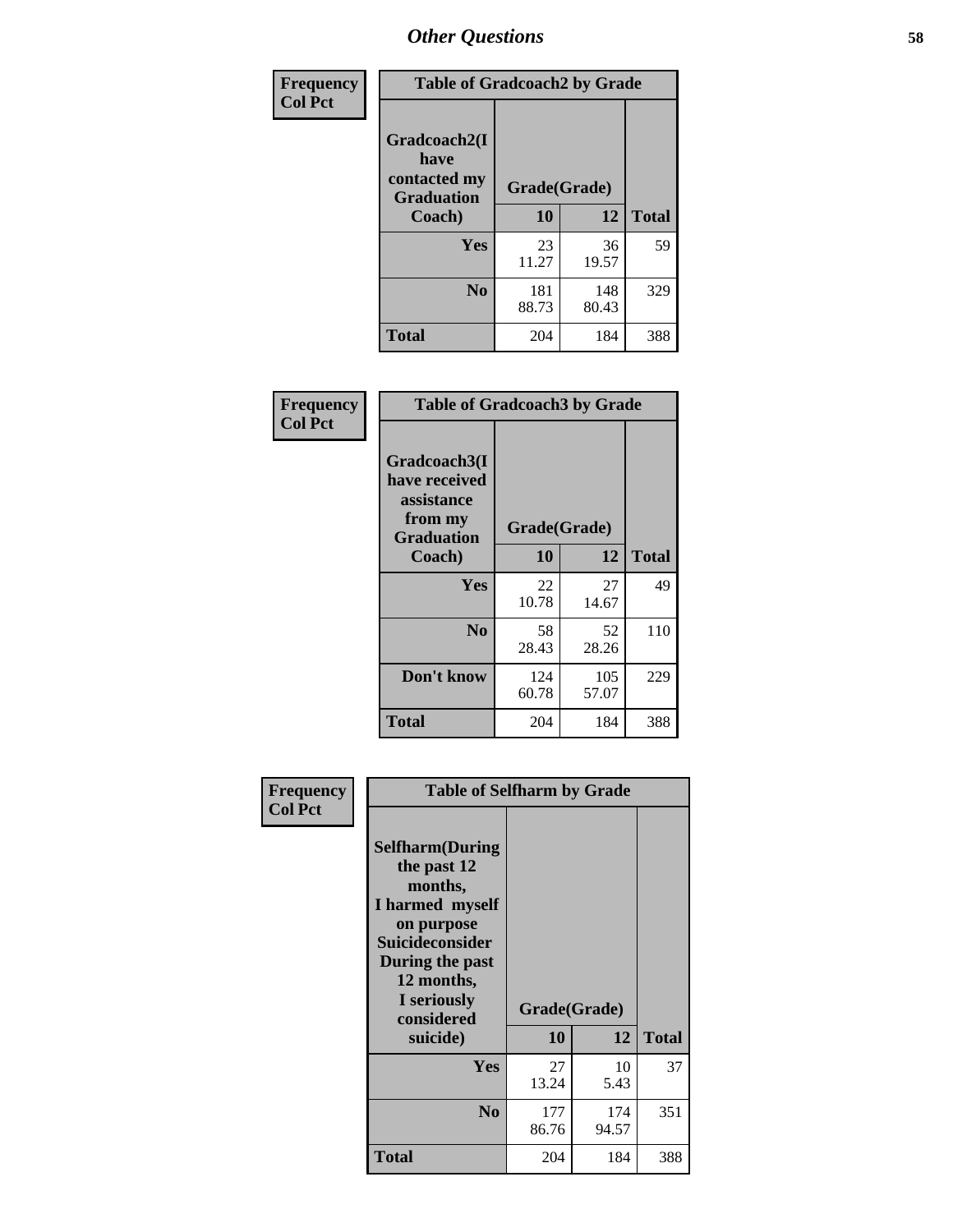| <b>Frequency</b> | <b>Table of Suicideconsider by Grade</b> |              |              |              |
|------------------|------------------------------------------|--------------|--------------|--------------|
| <b>Col Pct</b>   |                                          | Grade(Grade) |              |              |
|                  | Suicideconsider                          | <b>10</b>    | 12           | <b>Total</b> |
|                  | Yes                                      | 27<br>13.24  | 15<br>8.15   | 42           |
|                  | N <sub>0</sub>                           | 177<br>86.76 | 169<br>91.85 | 346          |
|                  | Total                                    | 204          | 184          | 388          |

| Frequency<br><b>Col Pct</b> | <b>Table of Suicideattempt by Grade</b>                              |              |              |              |
|-----------------------------|----------------------------------------------------------------------|--------------|--------------|--------------|
|                             | Suicideattempt(I<br>have attempted<br>Grade(Grade)<br>suicide in the |              |              |              |
|                             | last year)                                                           | 10           | 12           | <b>Total</b> |
|                             | Yes                                                                  | 15<br>7.35   | 5<br>2.72    | 20           |
|                             | N <sub>0</sub>                                                       | 189<br>92.65 | 179<br>97.28 | 368          |
|                             | <b>Total</b>                                                         | 204          | 184          | 388          |

| Frequency      | <b>Table of Instantmessaged by Grade</b> |              |              |              |
|----------------|------------------------------------------|--------------|--------------|--------------|
| <b>Col Pct</b> | Instantmessaged(I<br>have instant        | Grade(Grade) |              |              |
|                | messaged people I<br>do not even know)   | 10           | 12           | <b>Total</b> |
|                | Yes                                      | 82<br>40.20  | 56<br>30.43  | 138          |
|                | N <sub>0</sub>                           | 122<br>59.80 | 128<br>69.57 | 250          |
|                | <b>Total</b>                             | 204          | 184          | 388          |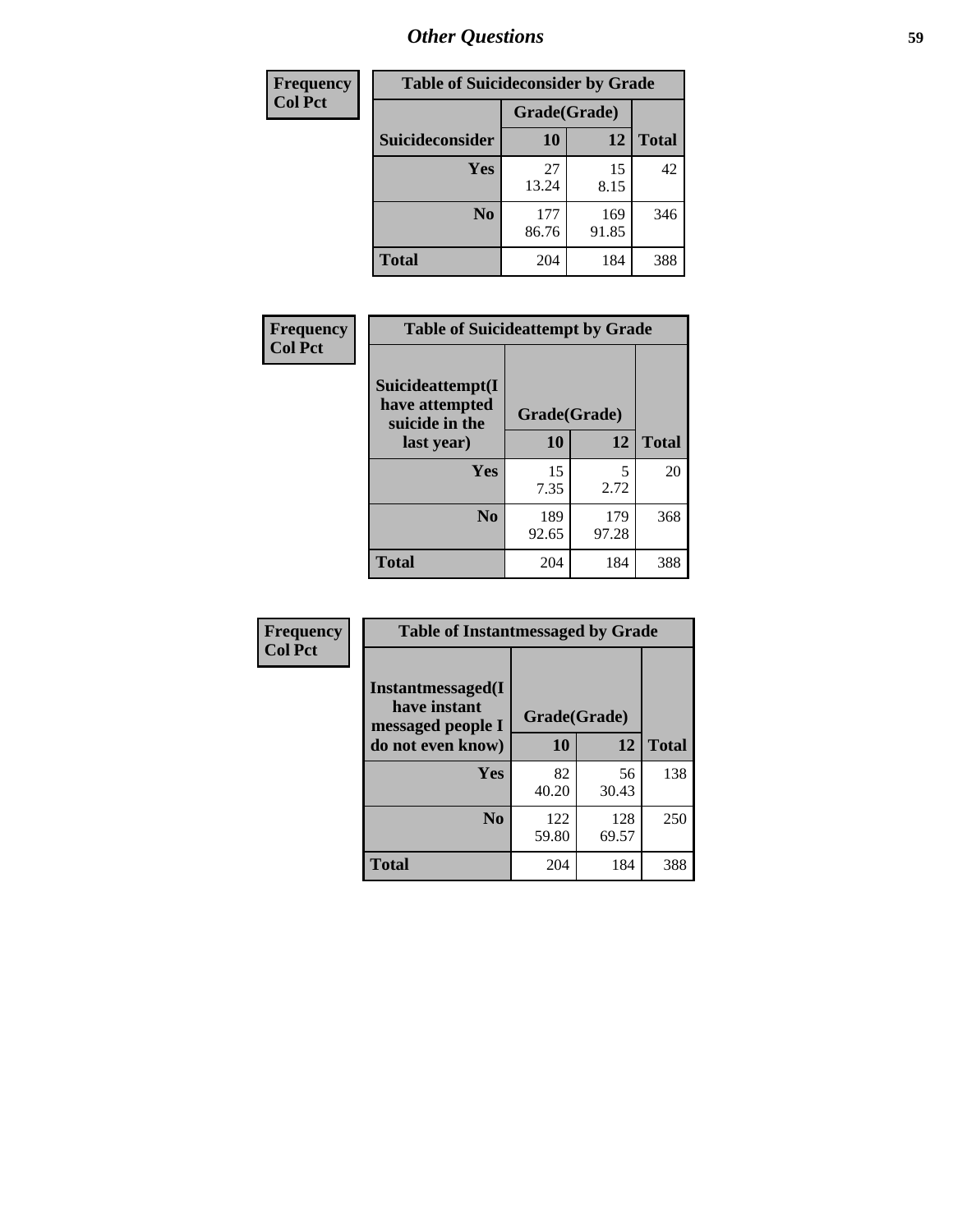| Frequency      | <b>Table of Getsalong by Grade</b>                          |             |              |              |
|----------------|-------------------------------------------------------------|-------------|--------------|--------------|
| <b>Col Pct</b> | <b>Getsalong</b> (I get<br>along with other<br>students and |             | Grade(Grade) |              |
|                | adults)                                                     | 10          | 12           | <b>Total</b> |
|                | <b>Strongly Agree</b>                                       | 95<br>46.57 | 104<br>56.52 | 199          |
|                | <b>Somewhat Agree</b>                                       | 91<br>44.61 | 72<br>39.13  | 163          |
|                | <b>Somewhat Disagree</b>                                    | 10<br>4.90  | 5<br>2.72    | 15           |
|                | <b>Strongly Disagree</b>                                    | 8<br>3.92   | 3<br>1.63    | 11           |
|                | <b>Total</b>                                                | 204         | 184          | 388          |

| Frequency      | <b>Table of Safehome by Grade</b> |                    |                        |              |  |  |  |
|----------------|-----------------------------------|--------------------|------------------------|--------------|--|--|--|
| <b>Col Pct</b> | Safehome(I feel<br>safe at home)  | Grade(Grade)<br>10 | 12                     | <b>Total</b> |  |  |  |
|                | <b>Strongly Agree</b>             | 132<br>64.71       | 144<br>78.26           | 276          |  |  |  |
|                | <b>Somewhat Agree</b>             | 56<br>27.45        | 31<br>16.85            | 87           |  |  |  |
|                | <b>Somewhat Disagree</b>          | 11<br>5.39         | 7<br>3.80              | 18           |  |  |  |
|                | <b>Strongly Disagree</b>          | 5<br>2.45          | $\mathfrak{D}$<br>1.09 |              |  |  |  |
|                | <b>Total</b>                      | 204                | 184                    | 388          |  |  |  |

| Frequency      |                                                                                     | <b>Table of Adulttalk by Grade</b> |              |              |
|----------------|-------------------------------------------------------------------------------------|------------------------------------|--------------|--------------|
| <b>Col Pct</b> | <b>Adulttalk(I</b><br>know an<br>adult at<br>school that<br>I can talk<br>with if I | Grade(Grade)                       |              |              |
|                | need help)                                                                          | 10                                 | 12           | <b>Total</b> |
|                | <b>Yes</b>                                                                          | 142<br>69.61                       | 148<br>80.43 | 290          |
|                | N <sub>0</sub>                                                                      | 62<br>30.39                        | 36<br>19.57  | 98           |
|                | <b>Total</b>                                                                        | 204                                | 184          | 388          |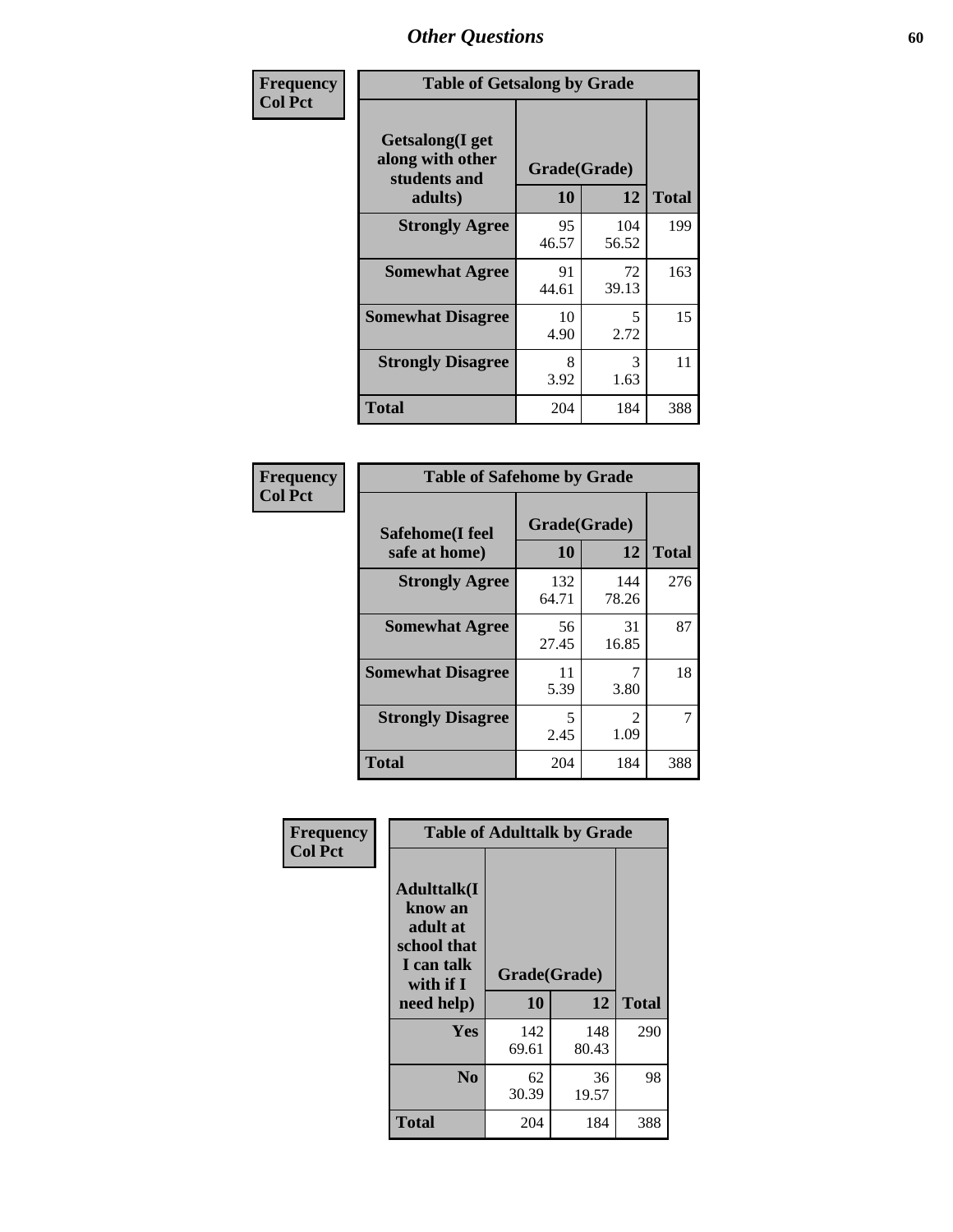**Frequency Row Pct**

r

| <b>Table of Grade by Tvtime</b> |             |                                                                                         |                     |             |             |             |              |  |  |  |
|---------------------------------|-------------|-----------------------------------------------------------------------------------------|---------------------|-------------|-------------|-------------|--------------|--|--|--|
|                                 |             | Tytime (On an average school day,<br>how much unsupervised time do I spend watching TV) |                     |             |             |             |              |  |  |  |
|                                 |             | <b>Less that</b>                                                                        |                     | $2 - 3$     | $4 - 5$     | $6+$        |              |  |  |  |
| Grade(Grade)   None             |             |                                                                                         | hour/day   hour/day | hours/day   | hours/day   | hours/day   | <b>Total</b> |  |  |  |
| 10                              | 22<br>10.78 | 44<br>21.57                                                                             | 30<br>14.71         | 61<br>29.90 | 26<br>12.75 | 21<br>10.29 | 204          |  |  |  |
| 12                              | 25<br>13.59 | 39<br>21.20                                                                             | 33<br>17.93         | 57<br>30.98 | 14<br>7.61  | 16<br>8.70  | 184          |  |  |  |
| <b>Total</b>                    | 47          | 83                                                                                      | 63                  | 118         | 40          | 37          | 388          |  |  |  |

**Frequency Row Pct**

| <b>Table of Grade by Computertime</b> |             |                                                                                                   |                     |                      |                      |                   |              |  |  |
|---------------------------------------|-------------|---------------------------------------------------------------------------------------------------|---------------------|----------------------|----------------------|-------------------|--------------|--|--|
|                                       |             | Computertime (On an average school day,<br>how much unsupervised time do I spend on the computer) |                     |                      |                      |                   |              |  |  |
| Grade(Grade)                          | None $ $    | <b>Less that</b>                                                                                  | hour/day   hour/day | $2 - 3$<br>hours/day | $4 - 5$<br>hours/day | $6+$<br>hours/day | <b>Total</b> |  |  |
| 10                                    | 30<br>14.71 | 51<br>25.00                                                                                       | 42<br>20.59         | 53<br>25.98          | 17<br>8.33           | 11<br>5.39        | 204          |  |  |
| 12                                    | 31<br>16.85 | 54<br>42<br>35<br>14<br>8<br>22.83<br>29.35<br>19.02<br>7.61<br>4.35                              |                     |                      |                      |                   |              |  |  |
| <b>Total</b>                          | 61          | 105                                                                                               | 84                  | 88                   | 31                   | 19                | 388          |  |  |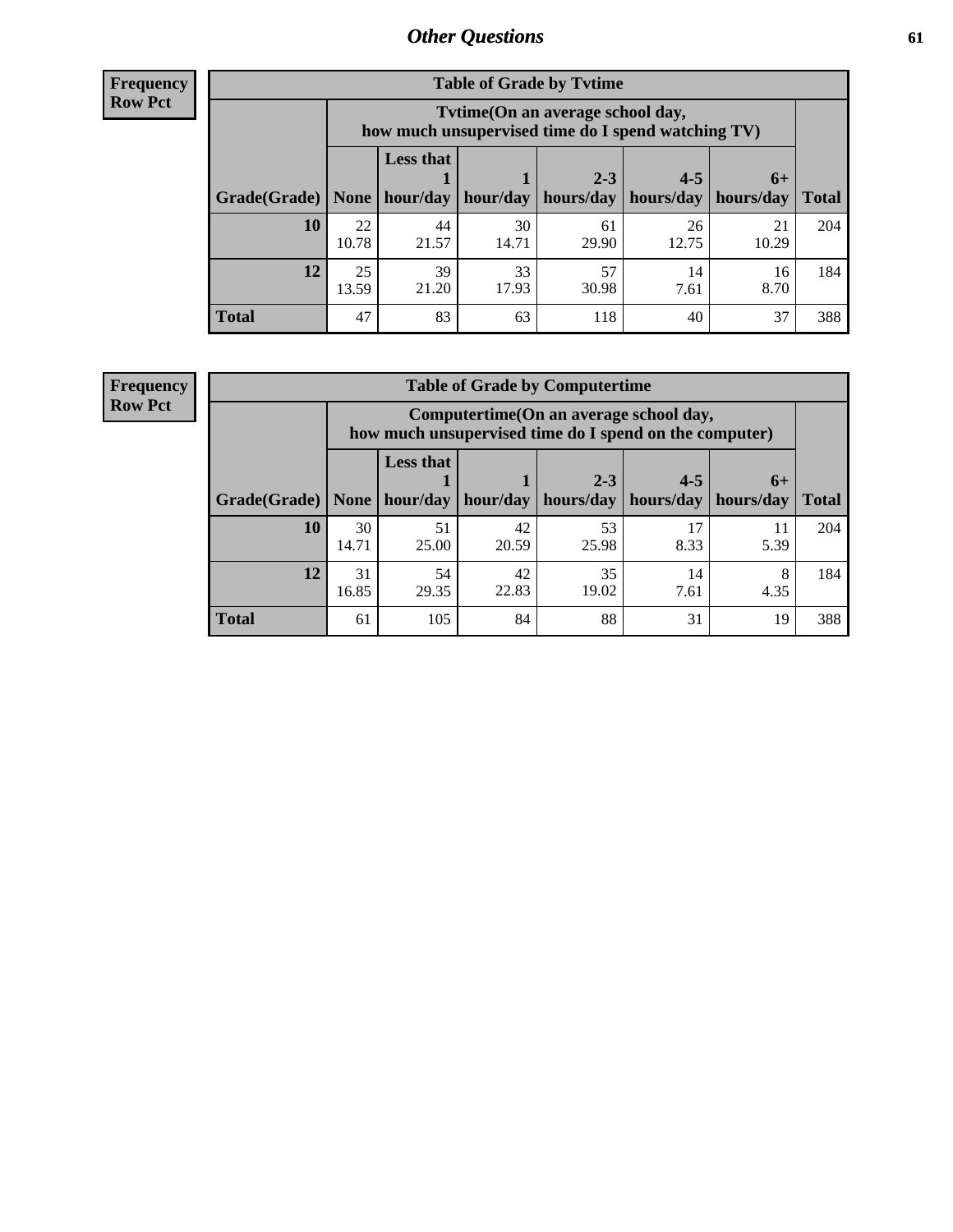#### *Questions about Driving Laws* **62** *Driving Questions were asked only of high school students.*

| <b>Frequency</b> |
|------------------|
| <b>Row Pct</b>   |

| <b>Table of Grade by License1</b> |                                                                      |                                                                                                                                           |                |             |               |              |  |  |  |
|-----------------------------------|----------------------------------------------------------------------|-------------------------------------------------------------------------------------------------------------------------------------------|----------------|-------------|---------------|--------------|--|--|--|
|                                   |                                                                      | License1(During the first 6 months of driving<br>with a provisional license,<br>the only passengers who can ride with the<br>driver are:) |                |             |               |              |  |  |  |
| Grade(Grade)                      | <b>Parent or</b><br><b>Guardian</b>                                  | Family<br>  Members                                                                                                                       | <b>Friends</b> | Anyone      | Don't<br>Know | <b>Total</b> |  |  |  |
| 10                                | 57<br>27.94                                                          | 104<br>50.98                                                                                                                              | 4<br>1.96      | 25<br>12.25 | 14<br>6.86    | 204          |  |  |  |
| 12                                | 30<br>5<br>15<br>124<br>10<br>2.72<br>8.15<br>16.30<br>67.39<br>5.43 |                                                                                                                                           |                |             |               |              |  |  |  |
| <b>Total</b>                      | 87                                                                   | 228                                                                                                                                       | 9              | 35          | 29            | 388          |  |  |  |

| <b>Frequency</b> | <b>Table of Grade by License2</b> |                                                                                                          |                  |                         |                                                      |                      |              |  |
|------------------|-----------------------------------|----------------------------------------------------------------------------------------------------------|------------------|-------------------------|------------------------------------------------------|----------------------|--------------|--|
| <b>Row Pct</b>   |                                   | License2(17 yr old drivers with a<br>provisional driver's license cannot<br>drive between the hours of:) |                  |                         |                                                      |                      |              |  |
|                  | Grade(Grade)                      | <b>Midnight</b><br>to 6am                                                                                | 1am<br>to<br>5am | 1am<br>to<br><b>6am</b> | N <sub>0</sub><br>curfew<br>for $17$<br>year<br>olds | Don't<br><b>Know</b> | <b>Total</b> |  |
|                  | 10                                | 106<br>51.96                                                                                             | 18<br>8.82       | 12<br>5.88              | 29<br>14.22                                          | 39<br>19.12          | 204          |  |
|                  | 12                                | 127<br>69.02                                                                                             | 14<br>7.61       | 10<br>5.43              | 10<br>5.43                                           | 23<br>12.50          | 184          |  |
|                  | <b>Total</b>                      | 233                                                                                                      | 32               | 22                      | 39                                                   | 62                   | 388          |  |

| Frequency      | <b>Table of Grade by License3</b> |                                       |             |                 |            |                                     |               |              |
|----------------|-----------------------------------|---------------------------------------|-------------|-----------------|------------|-------------------------------------|---------------|--------------|
| <b>Row Pct</b> |                                   | License3(For drivers under the age of |             | 21,<br>$DUI$ ?) |            | what level of alcohol is considered |               |              |
|                | Grade(Grade)                      | Any<br><b>Amount</b>                  | 0.02        | 0.04            | 0.06       | 0.08                                | Don't<br>know | <b>Total</b> |
|                | 10                                | 43<br>21.08                           | 57<br>27.94 | 19<br>9.31      | 8<br>3.92  | 29<br>14.22                         | 48<br>23.53   | 204          |
|                | 12                                | 58<br>31.52                           | 29<br>15.76 | 8<br>4.35       | 10<br>5.43 | 27<br>14.67                         | 52<br>28.26   | 184          |
|                | <b>Total</b>                      | 101                                   | 86          | 27              | 18         | 56                                  | 100           | 388          |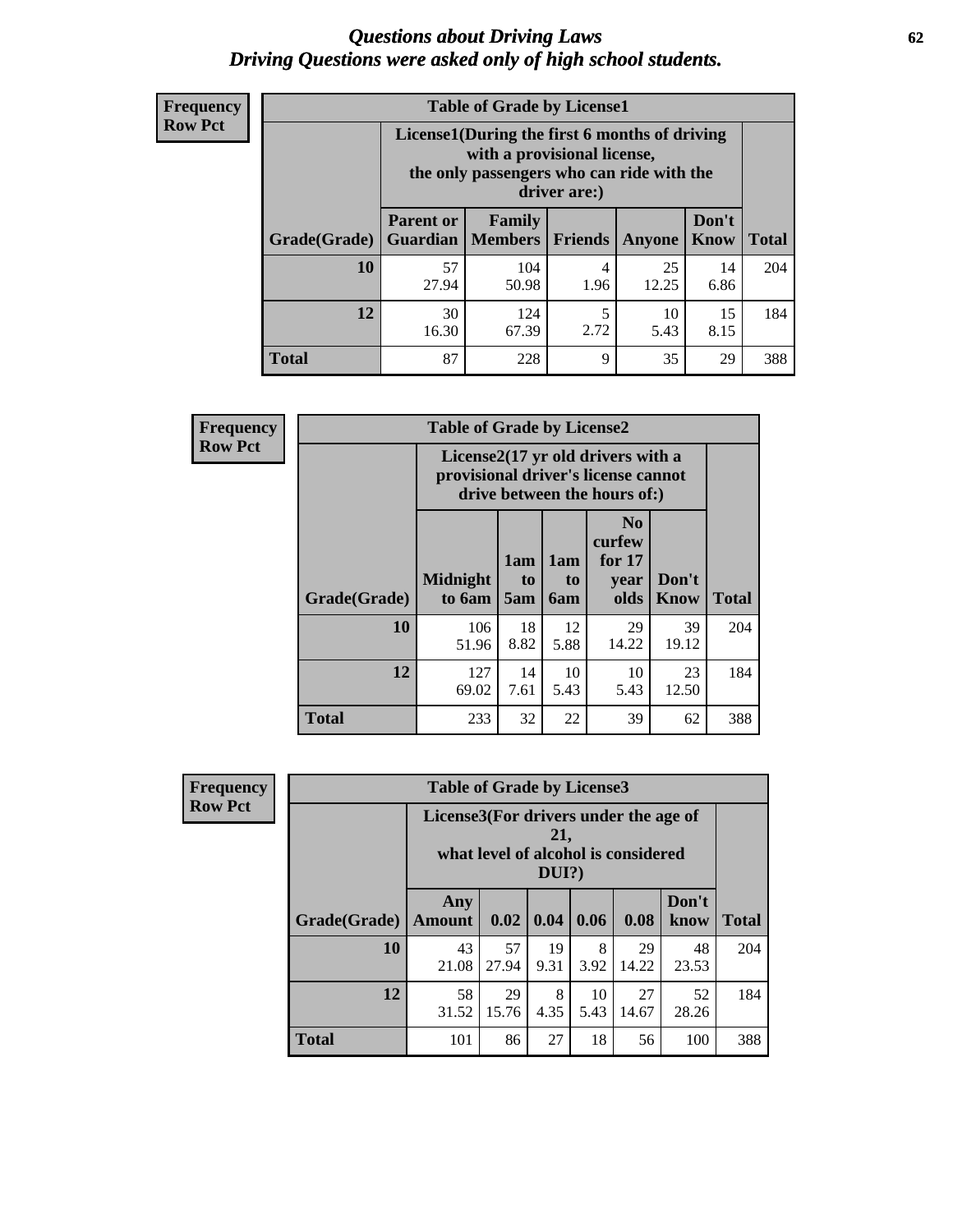#### *Questions about Driving Laws* **63** *Driving Questions were asked only of high school students.*

**Frequency Row Pct**

| <b>Table of Grade by License4</b> |             |                                                                                                                                                                                                                                                                                       |             |             |            |             |     |  |
|-----------------------------------|-------------|---------------------------------------------------------------------------------------------------------------------------------------------------------------------------------------------------------------------------------------------------------------------------------------|-------------|-------------|------------|-------------|-----|--|
|                                   |             | License4(A driver under 21 automatically<br>loses his/her license if caught exceeding the<br>posted speet limit by:)<br>Can't<br>lose<br>license<br><b>Depends</b><br>$15+$<br>$25+$<br>$35+$<br>Don't<br>for<br><b>on</b><br>speeding<br><b>Total</b><br>mph<br>mph<br>know<br>judge |             |             |            |             |     |  |
| Grade(Grade)                      | mph         |                                                                                                                                                                                                                                                                                       |             |             |            |             |     |  |
| 10                                | 42<br>20.59 | 28<br>13.73                                                                                                                                                                                                                                                                           | 33<br>16.18 | 23<br>11.27 | 18<br>8.82 | 60<br>29.41 | 204 |  |
| 12                                | 27<br>14.67 | 41<br>22.28                                                                                                                                                                                                                                                                           | 32<br>17.39 | 20<br>10.87 | 9<br>4.89  | 55<br>29.89 | 184 |  |
| <b>Total</b>                      | 69          | 69                                                                                                                                                                                                                                                                                    | 65          | 43          | 27         | 115         | 388 |  |

| Frequency      | <b>Table of Grade by License5</b> |             |                                                                                                                                      |                     |       |  |  |  |  |
|----------------|-----------------------------------|-------------|--------------------------------------------------------------------------------------------------------------------------------------|---------------------|-------|--|--|--|--|
| <b>Row Pct</b> |                                   |             | License5(A)<br>Georgia teenager<br>with family<br>connections or a<br>good lawyer can<br>break a teen<br>driving law and<br>license) | keep their driver's |       |  |  |  |  |
|                | Grade(Grade)                      | Yes         | N <sub>0</sub>                                                                                                                       | Don't<br>know       | Total |  |  |  |  |
|                | 10                                | 35<br>17.16 | 107<br>52.45                                                                                                                         | 62<br>30.39         | 204   |  |  |  |  |
|                | 12                                | 50<br>27.17 | 76<br>41.30                                                                                                                          | 58<br>31.52         | 184   |  |  |  |  |
|                | <b>Total</b>                      | 85          | 183                                                                                                                                  | 120                 | 388   |  |  |  |  |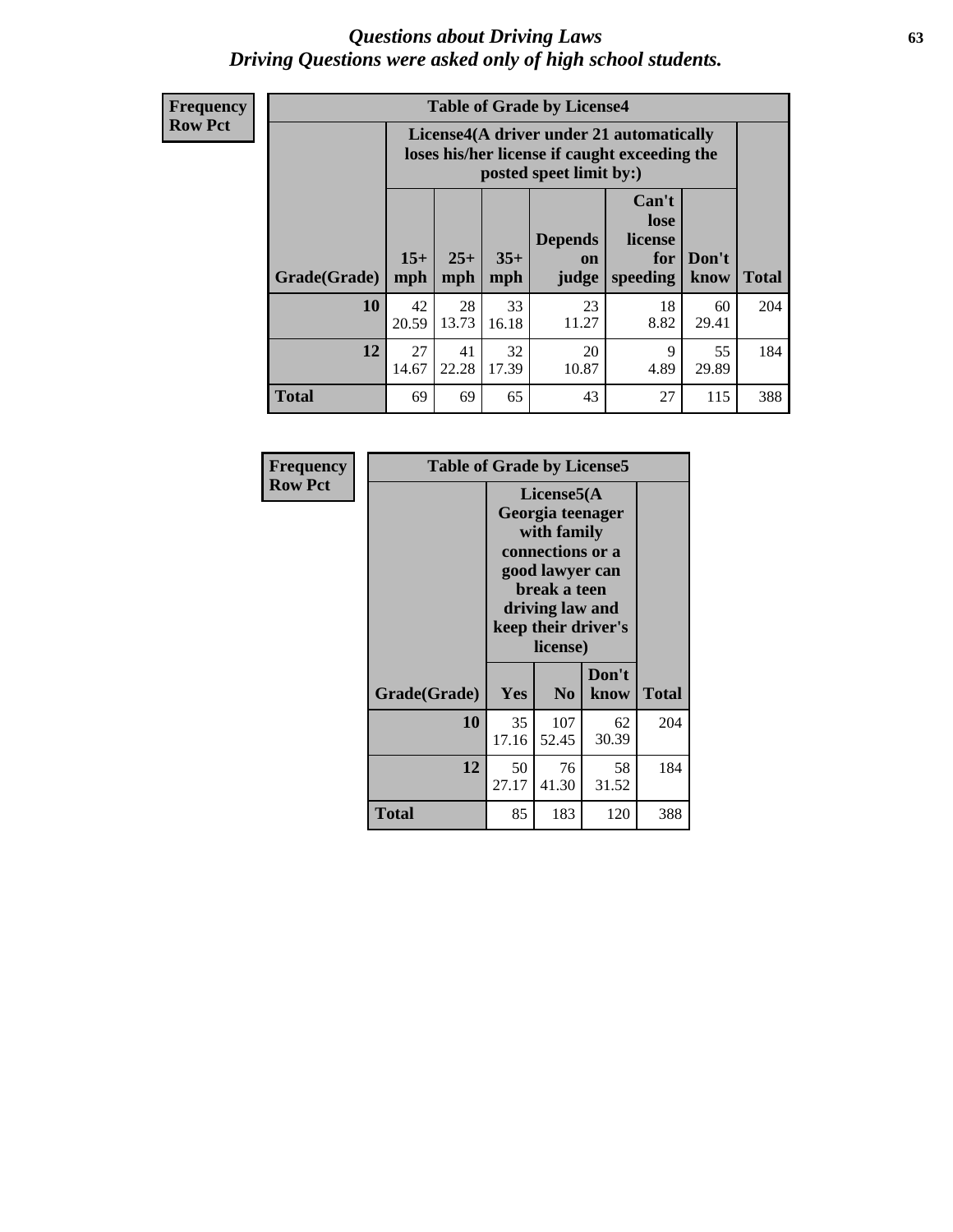#### *Questions about Driving Laws* **64** *Driving Questions were asked only of high school students.*

| <b>Frequency</b> | <b>Table of Grade by License6</b> |             |                                                                                                                           |                    |              |  |
|------------------|-----------------------------------|-------------|---------------------------------------------------------------------------------------------------------------------------|--------------------|--------------|--|
| <b>Row Pct</b>   |                                   |             | License <sub>6</sub> (I know a<br>friend or<br>classmate that<br>broke a teen<br>driving law,<br>keep his/her<br>license) | but was allowed to |              |  |
|                  | Grade(Grade)                      | Yes         | N <sub>0</sub>                                                                                                            | Don't<br>know      | <b>Total</b> |  |
|                  | 10                                | 63<br>30.88 | 77<br>37.75                                                                                                               | 64<br>31.37        | 204          |  |
|                  | 12                                | 78<br>42.39 | 60<br>32.61                                                                                                               | 46<br>25.00        | 184          |  |
|                  | <b>Total</b>                      | 141         | 137                                                                                                                       | 110                | 388          |  |

| Frequency      |              |                                                                             | <b>Table of Grade by License7</b>                                                             |                                                   |                        |              |  |  |  |
|----------------|--------------|-----------------------------------------------------------------------------|-----------------------------------------------------------------------------------------------|---------------------------------------------------|------------------------|--------------|--|--|--|
| <b>Row Pct</b> |              |                                                                             | License7(A student under the age of 18 cam loser<br>his/her driving privileges if he or she:) |                                                   |                        |              |  |  |  |
|                | Grade(Grade) | <b>Have</b><br>more than<br>10<br>unexcused<br>absences<br>per school<br>yr | Drop out<br>without  <br>graduating                                                           | <b>Bring</b><br>alcohol/drugs/weapon<br>to school | All of<br>the<br>above | <b>Total</b> |  |  |  |
|                | 10           | 17<br>8.33                                                                  | 18<br>8.82                                                                                    | 16<br>7.84                                        | 153<br>75.00           | 204          |  |  |  |
|                | 12           | 7<br>3.80                                                                   | 37<br>20.11                                                                                   | 16<br>8.70                                        | 124<br>67.39           | 184          |  |  |  |
|                | <b>Total</b> | 24                                                                          | 55                                                                                            | 32                                                | 277                    | 388          |  |  |  |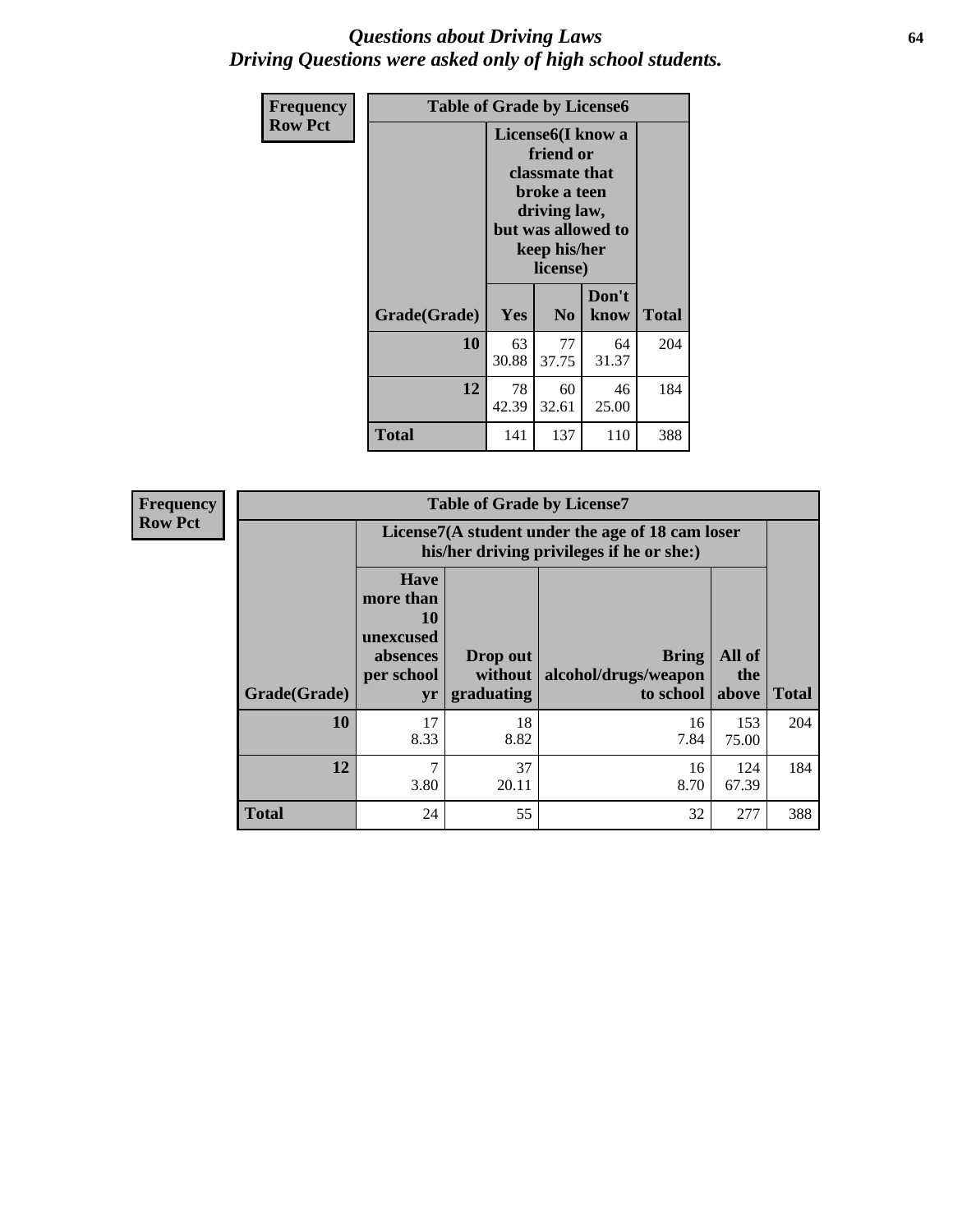# *Select Results by Gender* **65**

| Frequency      | <b>Table of SchoolClimate2 by Gender</b>          |                                 |              |              |
|----------------|---------------------------------------------------|---------------------------------|--------------|--------------|
| <b>Col Pct</b> | SchoolClimate2(I<br>feel successful at<br>school) | Gender(Gender)<br><b>Female</b> | <b>Male</b>  | <b>Total</b> |
|                | <b>Strongly Agree</b>                             | 82<br>38.32                     | 57<br>32.76  | 139          |
|                | <b>Somewhat Agree</b>                             | 122<br>57.01                    | 106<br>60.92 | 228          |
|                | <b>Somewhat Disagree</b>                          | 3.27                            | 10<br>5.75   | 17           |
|                | <b>Strongly Disagree</b>                          | 3<br>1.40                       | 0.57         | 4            |
|                | <b>Total</b>                                      | 214                             | 174          | 388          |

| Frequency      | <b>Table of SchoolClimate6 by Gender</b>                 |                          |             |              |  |
|----------------|----------------------------------------------------------|--------------------------|-------------|--------------|--|
| <b>Col Pct</b> | <b>SchoolClimate6(Teachers</b><br>treat me with respect) | Gender(Gender)<br>Female | <b>Male</b> | <b>Total</b> |  |
|                | <b>Strongly Agree</b>                                    | 76<br>35.51              | 61<br>35.06 | 137          |  |
|                | <b>Somewhat Agree</b>                                    | 100<br>46.73             | 78<br>44.83 | 178          |  |
|                | <b>Somewhat Disagree</b>                                 | 31<br>14.49              | 27<br>15.52 | 58           |  |
|                | <b>Strongly Disagree</b>                                 | 7<br>3.27                | 8<br>4.60   | 15           |  |
|                | <b>Total</b>                                             | 214                      | 174         | 388          |  |

| <b>Frequency</b> | <b>Table of SchoolClimate8 by Gender</b>                                             |               |                               |              |
|------------------|--------------------------------------------------------------------------------------|---------------|-------------------------------|--------------|
| <b>Col Pct</b>   | <b>SchoolClimate8(Students</b><br>are frequently<br>recognized for good<br>behavior) | <b>Female</b> | Gender(Gender)<br><b>Male</b> | <b>Total</b> |
|                  | <b>Strongly Agree</b>                                                                | 50            | 35                            | 85           |
|                  |                                                                                      | 23.36         | 20.11                         |              |
|                  | <b>Somewhat Agree</b>                                                                | 84<br>39.25   | 69<br>39.66                   | 153          |
|                  | <b>Somewhat Disagree</b>                                                             | 58<br>27.10   | 45<br>25.86                   | 103          |
|                  | <b>Strongly Disagree</b>                                                             | 22<br>10.28   | 25<br>14.37                   | 47           |
|                  | Total                                                                                | 214           | 174                           | 388          |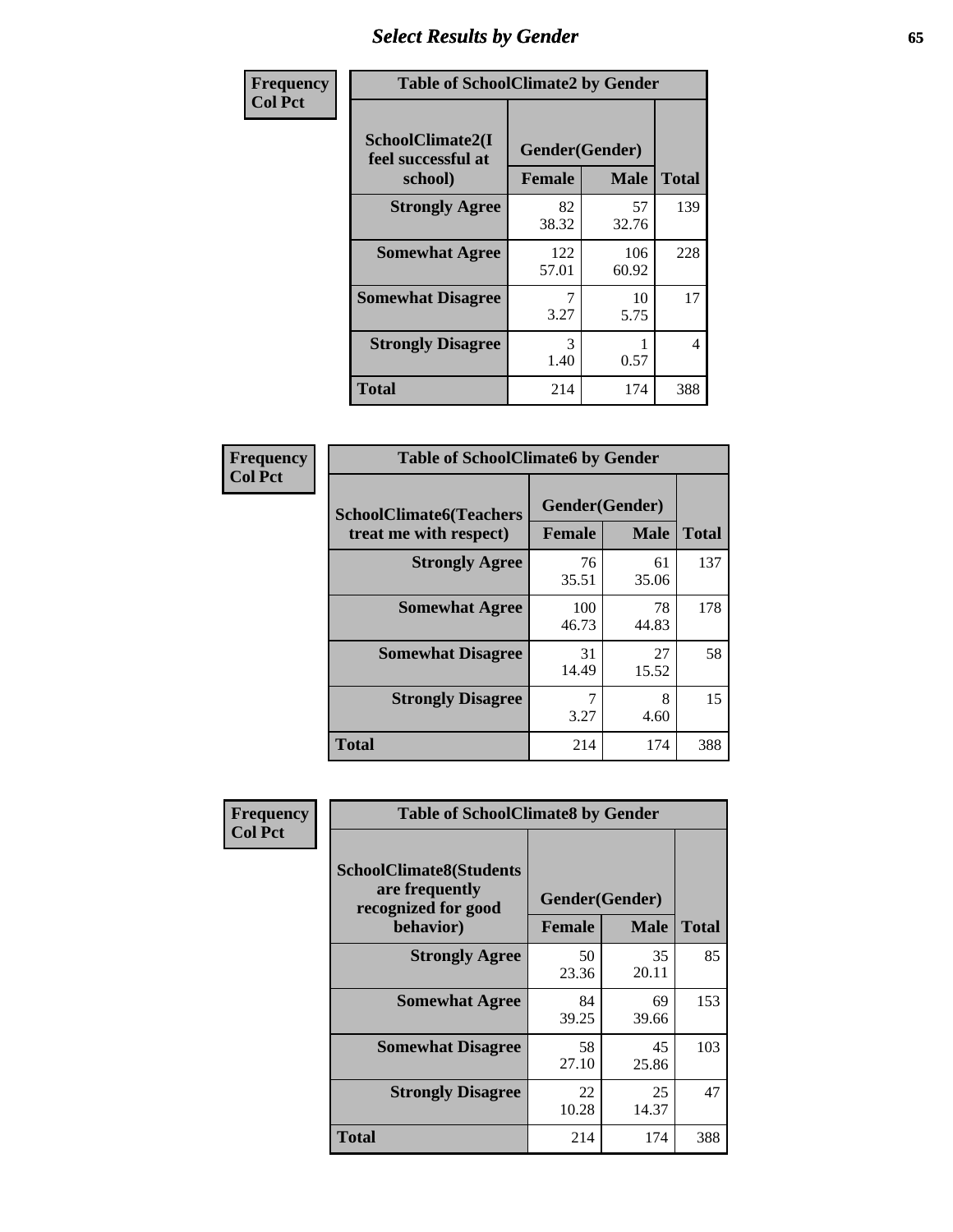# *Select Results by Gender* **66**

| Frequency      | <b>Table of Gender by Dropout</b> |                                                                        |                |              |
|----------------|-----------------------------------|------------------------------------------------------------------------|----------------|--------------|
| <b>Row Pct</b> |                                   | Dropout(I<br>have<br>thought<br>about<br>dropping<br>out of<br>school) |                |              |
|                | Gender(Gender)                    | Yes                                                                    | N <sub>0</sub> | <b>Total</b> |
|                | <b>Female</b>                     | 53<br>24.77                                                            | 161<br>75.23   | 214          |
|                | <b>Male</b>                       | 48<br>27.59                                                            | 126<br>72.41   | 174          |
|                | <b>Total</b>                      | 101                                                                    | 287            | 388          |

| <b>Frequency</b> | <b>Table of Gender by Dropoutreason</b> |                             |              |                                                                     |                                |              |              |
|------------------|-----------------------------------------|-----------------------------|--------------|---------------------------------------------------------------------|--------------------------------|--------------|--------------|
| <b>Row Pct</b>   |                                         |                             |              | Dropoutreason (If I dropped out the<br>reason would most likely be) |                                |              |              |
|                  | Gender(Gender)                          | Won't<br><b>Drop</b><br>out | <b>Bored</b> | Family<br><b>Reasons</b>                                            | <b>Being</b><br><b>Bullied</b> | <b>Other</b> | <b>Total</b> |
|                  | <b>Female</b>                           | 142<br>66.36                | 25<br>11.68  | 13<br>6.07                                                          | 5<br>2.34                      | 29<br>13.55  | 214          |
|                  | <b>Male</b>                             | 102<br>58.62                | 29<br>16.67  | 13<br>7.47                                                          | 2<br>1.15                      | 28<br>16.09  | 174          |
|                  | <b>Total</b>                            | 244                         | 54           | 26                                                                  | 7                              | 57           | 388          |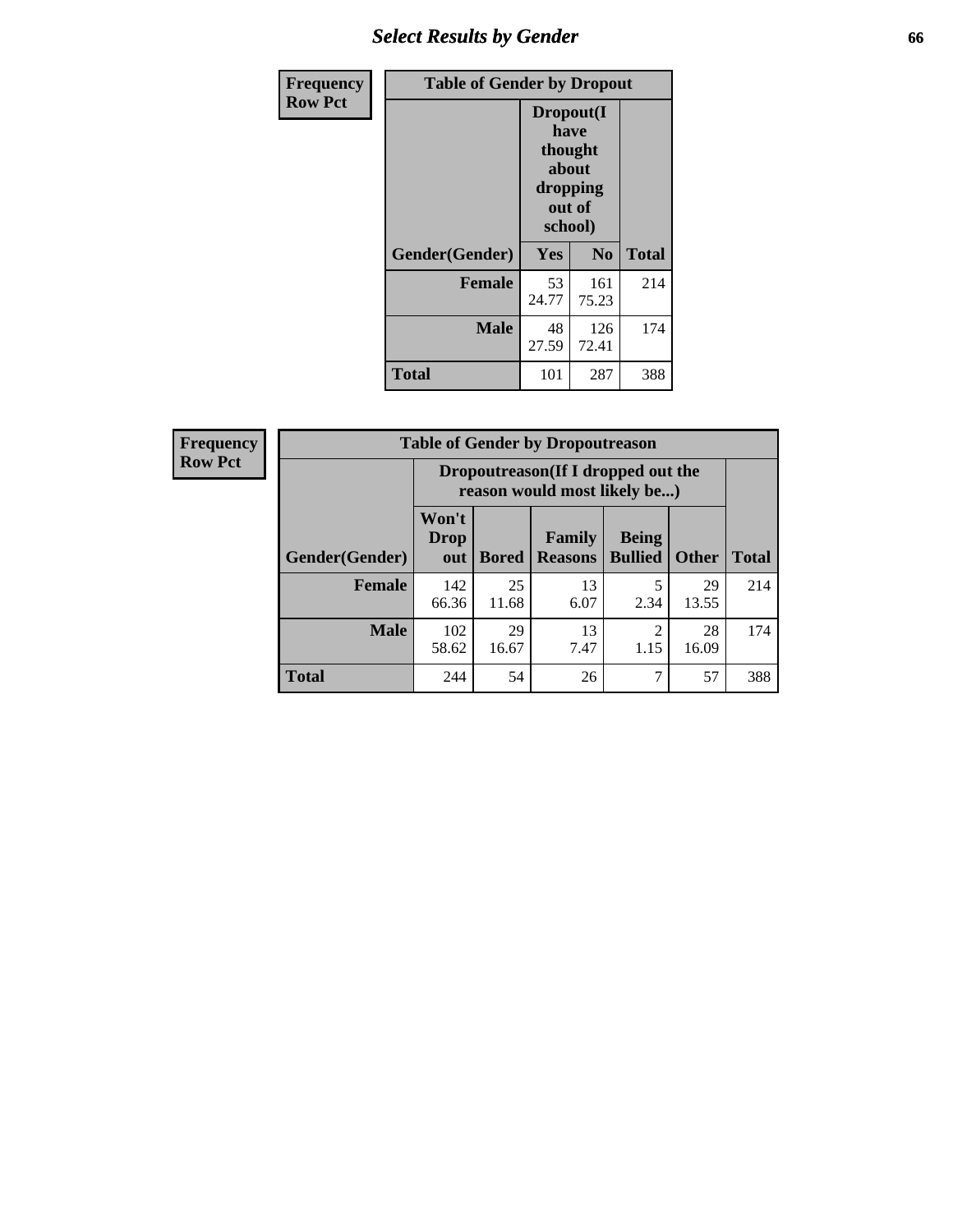*School Safety* **67**

| Frequency      | <b>Table of Gender by Bullied2</b> |                 |                |              |
|----------------|------------------------------------|-----------------|----------------|--------------|
| <b>Row Pct</b> |                                    | <b>Bullied2</b> |                |              |
|                | Gender(Gender)                     | Yes             | N <sub>0</sub> | <b>Total</b> |
|                | <b>Female</b>                      | 19<br>8.88      | 195<br>91.12   | 214          |
|                | <b>Male</b>                        | 4.02            | 167<br>95.98   | 174          |
|                | <b>Total</b>                       | 26              | 362            | 388          |

| Frequency      | <b>Table of Gender by Bulliedothers2</b> |                       |                |              |
|----------------|------------------------------------------|-----------------------|----------------|--------------|
| <b>Row Pct</b> |                                          | <b>Bulliedothers2</b> |                |              |
|                | Gender(Gender)                           | Yes                   | N <sub>0</sub> | <b>Total</b> |
|                | <b>Female</b>                            | 8<br>3.74             | 206<br>96.26   | 214          |
|                | <b>Male</b>                              | 11<br>6.32            | 163<br>93.68   | 174          |
|                | <b>Total</b>                             | 19                    | 369            | 388          |

| Frequency      | <b>Table of Gender by Weaponschool2</b> |               |                |       |
|----------------|-----------------------------------------|---------------|----------------|-------|
| <b>Row Pct</b> |                                         | Weaponschool2 |                |       |
|                | Gender(Gender)                          | Yes           | N <sub>0</sub> | Total |
|                | <b>Female</b>                           | 3<br>1.40     | 211<br>98.60   | 214   |
|                | <b>Male</b>                             | 14<br>8.05    | 160<br>91.95   | 174   |
|                | <b>Total</b>                            | 17            | 371            | 388   |

| Frequency      | <b>Table of Gender by Absentunsafe2</b> |               |                |              |
|----------------|-----------------------------------------|---------------|----------------|--------------|
| <b>Row Pct</b> |                                         | Absentunsafe2 |                |              |
|                | Gender(Gender)                          | Yes           | N <sub>0</sub> | <b>Total</b> |
|                | <b>Female</b>                           | 1.40          | 211<br>98.60   | 214          |
|                | <b>Male</b>                             | 4.02          | 167<br>95.98   | 174          |
|                | <b>Total</b>                            | 10            | 378            | 388          |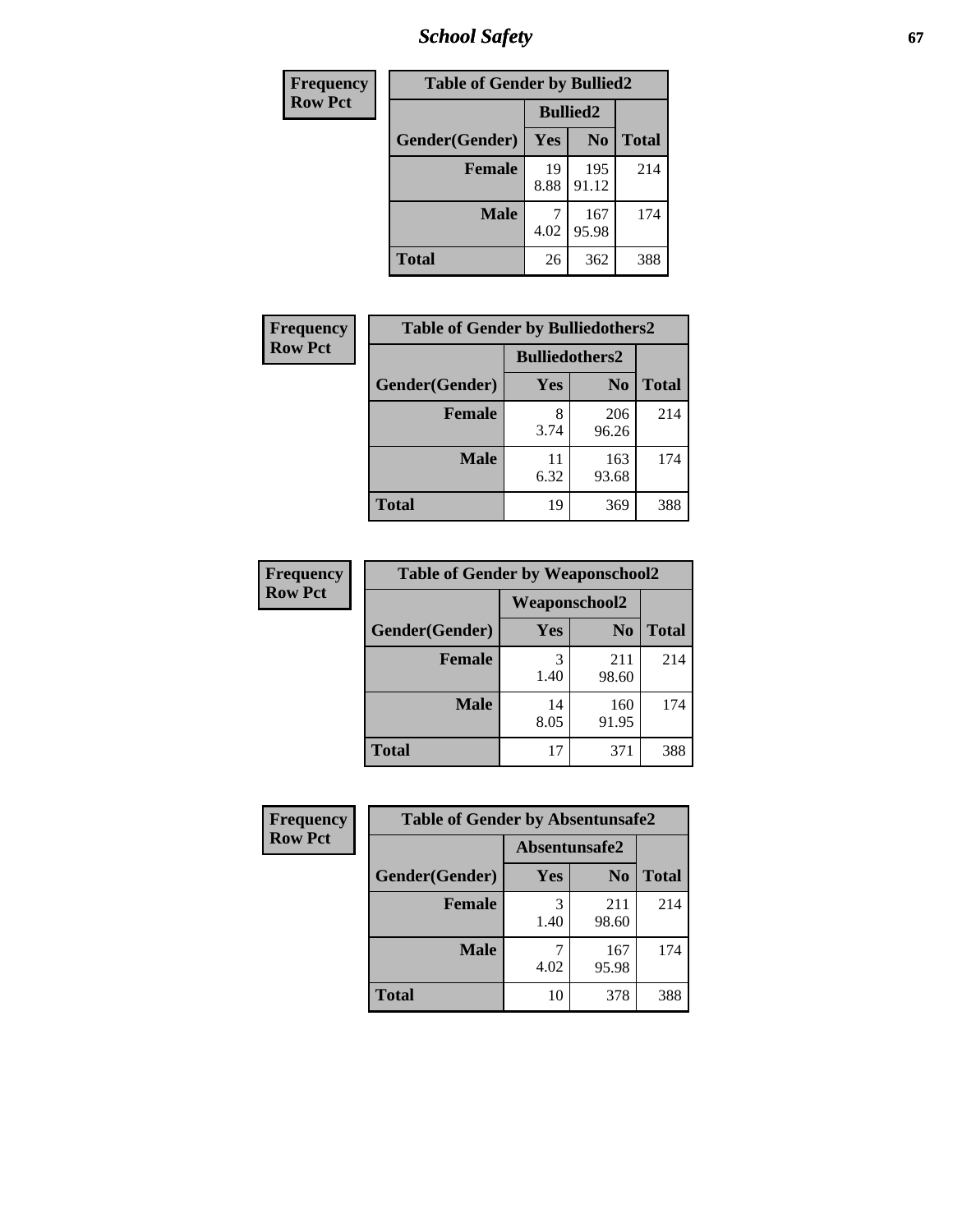*School Safety* **68**

| Frequency      | <b>Table of Gender by Gangself</b> |                                                                                                |                |              |
|----------------|------------------------------------|------------------------------------------------------------------------------------------------|----------------|--------------|
| <b>Row Pct</b> |                                    | Gangself(I<br>have<br>participated<br>in illegal gang<br>activities in<br>the past 30<br>days) |                |              |
|                | Gender(Gender)                     | Yes                                                                                            | N <sub>0</sub> | <b>Total</b> |
|                | <b>Female</b>                      | 2<br>0.93                                                                                      | 212<br>99.07   | 214          |
|                | <b>Male</b>                        | 16<br>9.20                                                                                     | 158<br>90.80   | 174          |
|                | <b>Total</b>                       | 18                                                                                             | 370            | 388          |

| Frequency      | <b>Table of Gender by Gangpeers</b> |                                                                                                                             |                |              |
|----------------|-------------------------------------|-----------------------------------------------------------------------------------------------------------------------------|----------------|--------------|
| <b>Row Pct</b> |                                     | <b>Gangpeers</b> (I<br>have friends<br>who have<br>participated<br>in illegal gang<br>activities in<br>the past 30<br>days) |                |              |
|                | Gender(Gender)                      | <b>Yes</b>                                                                                                                  | N <sub>0</sub> | <b>Total</b> |
|                | <b>Female</b>                       | 22<br>10.28                                                                                                                 | 192<br>89.72   | 214          |
|                | <b>Male</b>                         | 32<br>18.39                                                                                                                 | 142<br>81.61   | 174          |
|                | <b>Total</b>                        | 54                                                                                                                          | 334            | 388          |

| Frequency      | <b>Table of Gender by Pickedon2</b> |             |                |              |
|----------------|-------------------------------------|-------------|----------------|--------------|
| <b>Row Pct</b> |                                     | Pickedon2   |                |              |
|                | Gender(Gender)                      | Yes         | N <sub>0</sub> | <b>Total</b> |
|                | <b>Female</b>                       | 65<br>30.37 | 149<br>69.63   | 214          |
|                | <b>Male</b>                         | 37<br>21.26 | 137<br>78.74   | 174          |
|                | <b>Total</b>                        | 102         | 286            | 388          |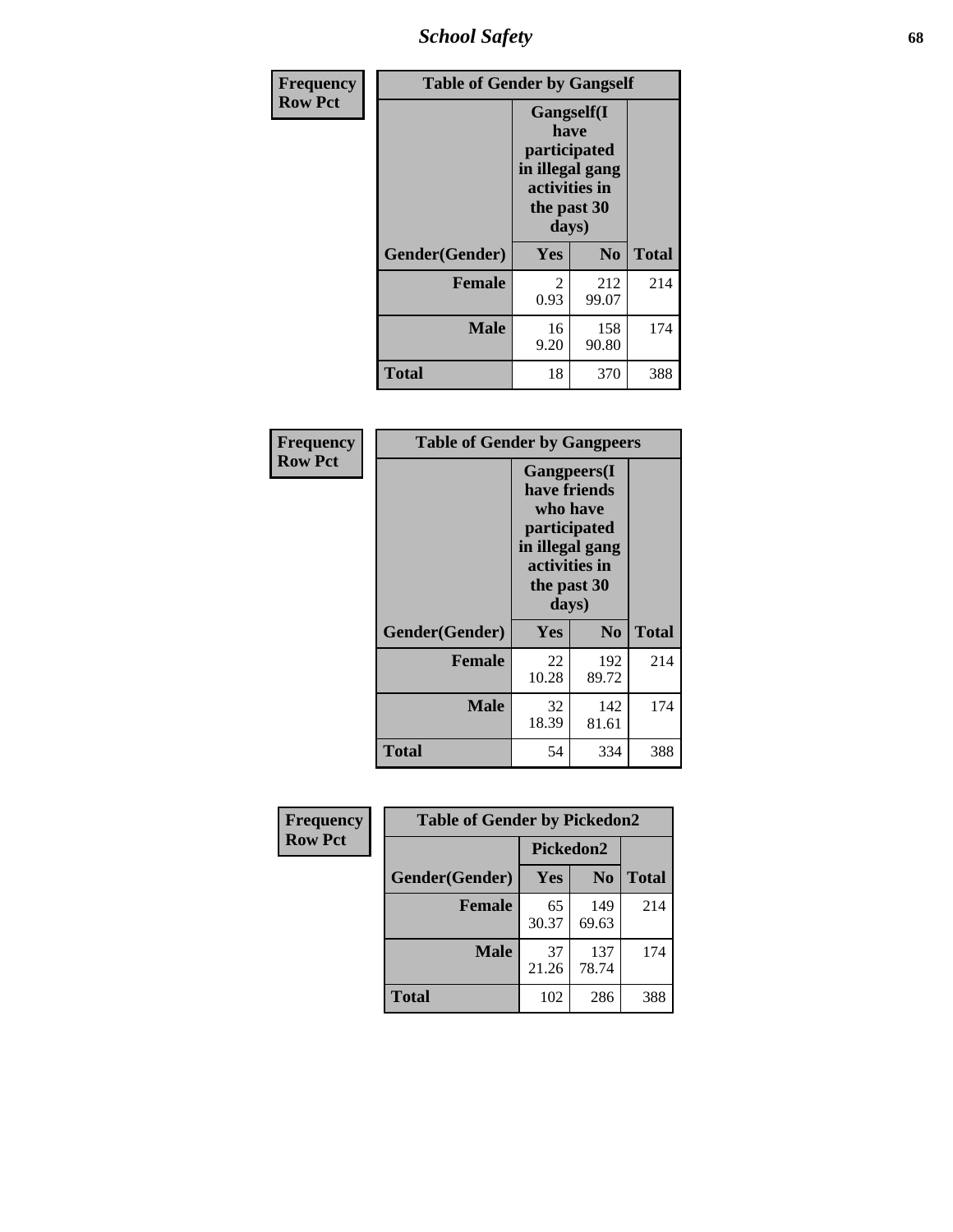*School Safety* **69**

| Frequency      | <b>Table of Gender by Safeschool2</b> |              |                |              |  |
|----------------|---------------------------------------|--------------|----------------|--------------|--|
| <b>Row Pct</b> |                                       | Safeschool2  |                |              |  |
|                | Gender(Gender)                        | Yes          | N <sub>0</sub> | <b>Total</b> |  |
|                | <b>Female</b>                         | 160<br>74.77 | 54<br>25.23    | 214          |  |
|                | Male                                  | 134<br>77.01 | 40<br>22.99    | 174          |  |
|                | <b>Total</b>                          | 294          | 94             | 388          |  |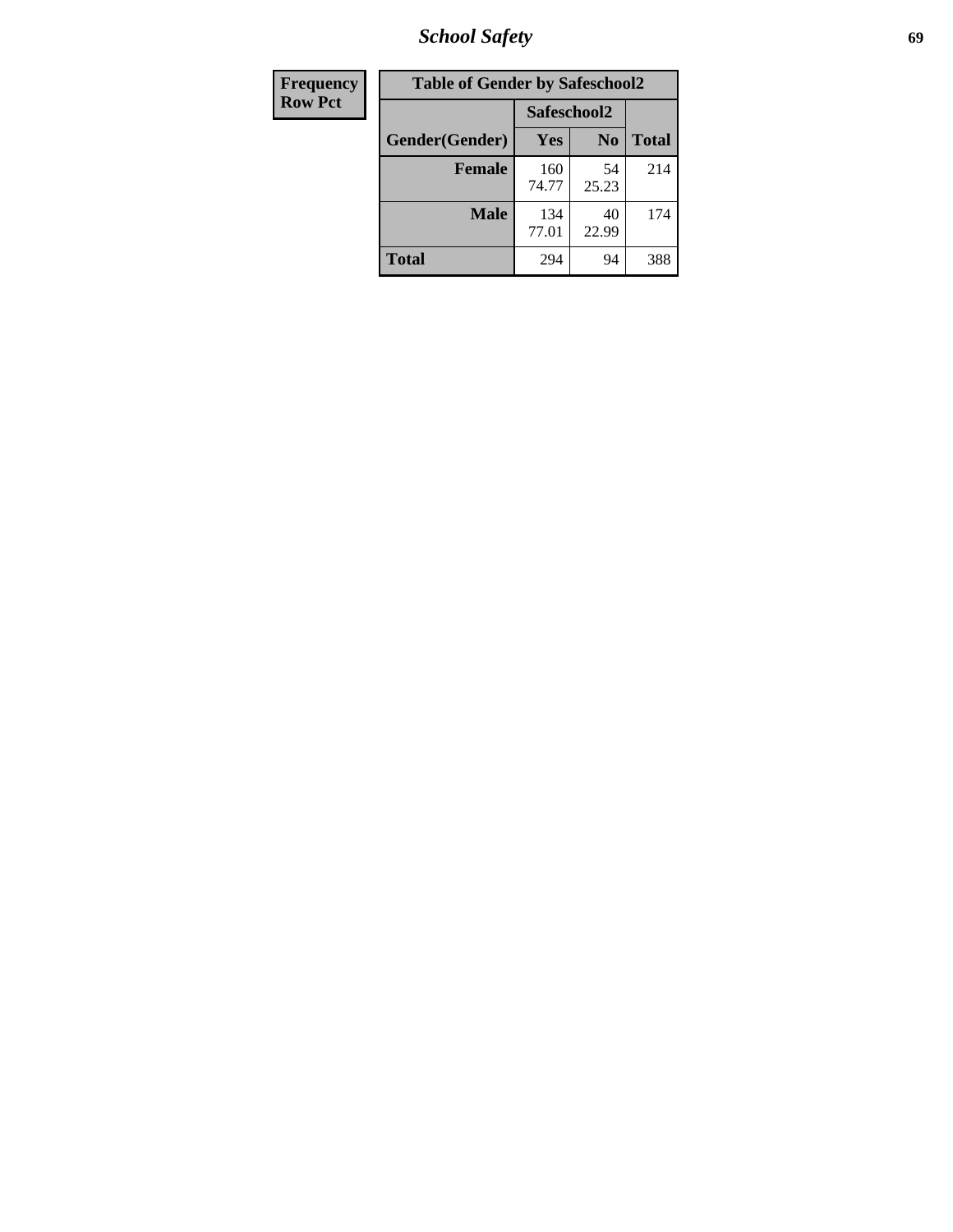# *Incidence of Drug Use* **70**

| <b>Frequency</b> | <b>Table of Gender by AlcoholAlt</b> |                                          |                |              |  |
|------------------|--------------------------------------|------------------------------------------|----------------|--------------|--|
| <b>Row Pct</b>   |                                      | AlcoholAlt(Alcohol<br>use, past 30 days) |                |              |  |
|                  | Gender(Gender)                       | Yes                                      | N <sub>0</sub> | <b>Total</b> |  |
|                  | <b>Female</b>                        | 37<br>17.29                              | 177<br>82.71   | 214          |  |
|                  | <b>Male</b>                          | 44<br>25.29                              | 130<br>74.71   | 174          |  |
|                  | <b>Total</b>                         | 81                                       | 307            | 388          |  |

| <b>Frequency</b> | <b>Table of Gender by TobaccoAny</b> |                                          |                |              |  |
|------------------|--------------------------------------|------------------------------------------|----------------|--------------|--|
| <b>Row Pct</b>   |                                      | TobaccoAny(Tobacco<br>use, past 30 days) |                |              |  |
|                  | Gender(Gender)                       | Yes                                      | N <sub>0</sub> | <b>Total</b> |  |
|                  | <b>Female</b>                        | 36<br>16.82                              | 178<br>83.18   | 214          |  |
|                  | <b>Male</b>                          | 44<br>25.29                              | 130<br>74.71   | 174          |  |
|                  | <b>Total</b>                         | 80                                       | 308            | 388          |  |

| <b>Frequency</b> | <b>Table of Gender by MarijuanaAlt</b> |                    |                        |              |
|------------------|----------------------------------------|--------------------|------------------------|--------------|
| <b>Row Pct</b>   |                                        | use, past 30 days) | MarijuanaAlt(Marijuana |              |
|                  | Gender(Gender)                         | <b>Yes</b>         | N <sub>0</sub>         | <b>Total</b> |
|                  | Female                                 | 18<br>8.41         | 196<br>91.59           | 214          |
|                  | <b>Male</b>                            | 24<br>13.79        | 150<br>86.21           | 174          |
|                  | <b>Total</b>                           | 42                 | 346                    | 388          |

| <b>Frequency</b> | <b>Table of Gender by OtherDrugAny</b> |                                                      |                |              |
|------------------|----------------------------------------|------------------------------------------------------|----------------|--------------|
| <b>Row Pct</b>   |                                        | <b>OtherDrugAny(Other</b><br>drug use, past 30 days) |                |              |
|                  | Gender(Gender)                         | <b>Yes</b>                                           | N <sub>0</sub> | <b>Total</b> |
|                  | <b>Female</b>                          | 15<br>7.01                                           | 199<br>92.99   | 214          |
|                  | <b>Male</b>                            | 19<br>10.92                                          | 155<br>89.08   | 174          |
|                  | <b>Total</b>                           | 34                                                   | 354            | 388          |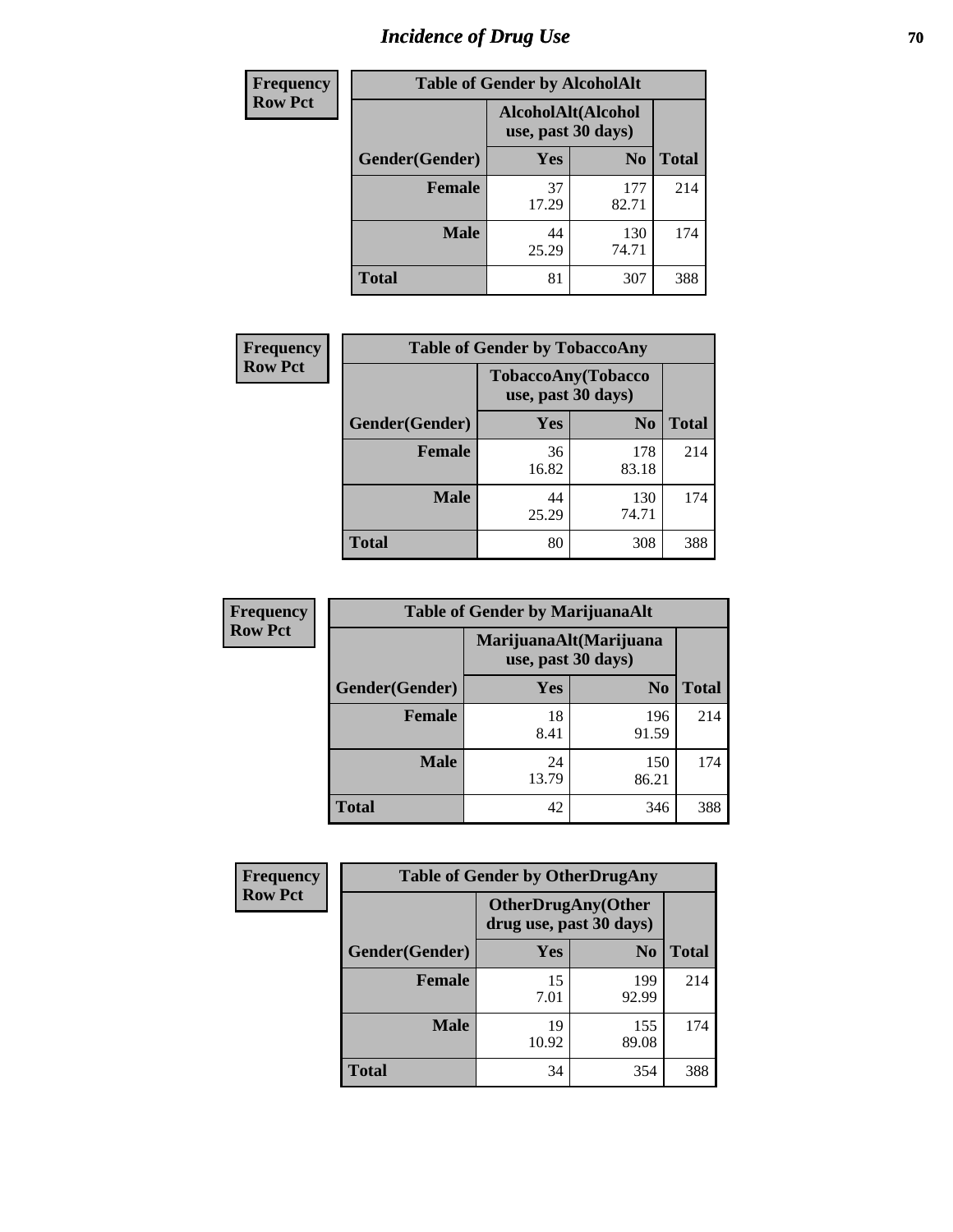#### *Average Age at Onset of Use* **71** *Results for "Average Age at Onset of Use" questions exclude students who said they did not use that substance*

#### **Gender=Female**

| <b>Variable</b>    | <b>Label</b>                                                       | <b>Mean</b> |
|--------------------|--------------------------------------------------------------------|-------------|
| Alcoholinit2       | I started using alcohol when I was                                 | 14.36       |
| Cigarettesinit2    | I started smoking tobacco when I was                               | 14.44       |
| Smokelessinit2     | I started chewing tobacco when I was                               | 10.00       |
| Marijuanainit2     | I started using marijuana when I was                               | 14.28       |
| Cocaineinit2       | I started using cocaine when I was                                 | 13.57       |
| Inhalantsinit2     | I started using inhalants when I was                               | 13.33       |
| Steroidsinit2      | I started using steroids when I was                                | 11.67       |
| Ecstasyinit2       | I started using ecstasy when I was                                 | 14.75       |
| Methinit2          | I started using methamphetamines when I was                        | 14.00       |
| Hallucinogensinit2 | I started using hallucinogens when I was                           | 12.50       |
| Prescription in t2 | I started using prescription drugs not prescribed to me when I was | 13.75       |

#### **Gender=Male**

| <b>Variable</b>                 | Label                                                              | <b>Mean</b> |
|---------------------------------|--------------------------------------------------------------------|-------------|
| Alcoholinit2                    | I started using alcohol when I was                                 | 13.88       |
| Cigarettesinit2                 | I started smoking tobacco when I was                               | 13.50       |
| Smokelessinit2                  | I started chewing tobacco when I was                               | 13.27       |
| Marijuanainit2                  | I started using marijuana when I was                               | 14.31       |
| Cocaineinit2                    | I started using cocaine when I was                                 | 14.00       |
| Inhalantsinit2                  | I started using inhalants when I was                               | 12.50       |
| Steroidsinit2                   | I started using steroids when I was                                | 8.00        |
| Ecstasyinit2                    | I started using ecstasy when I was                                 | 13.50       |
| Methinit2                       | I started using methamphetamines when I was                        | 10.00       |
| Hallucinogensinit2              | I started using hallucinogens when I was                           | 13.67       |
| Prescription in it <sub>2</sub> | I started using prescription drugs not prescribed to me when I was | 14.47       |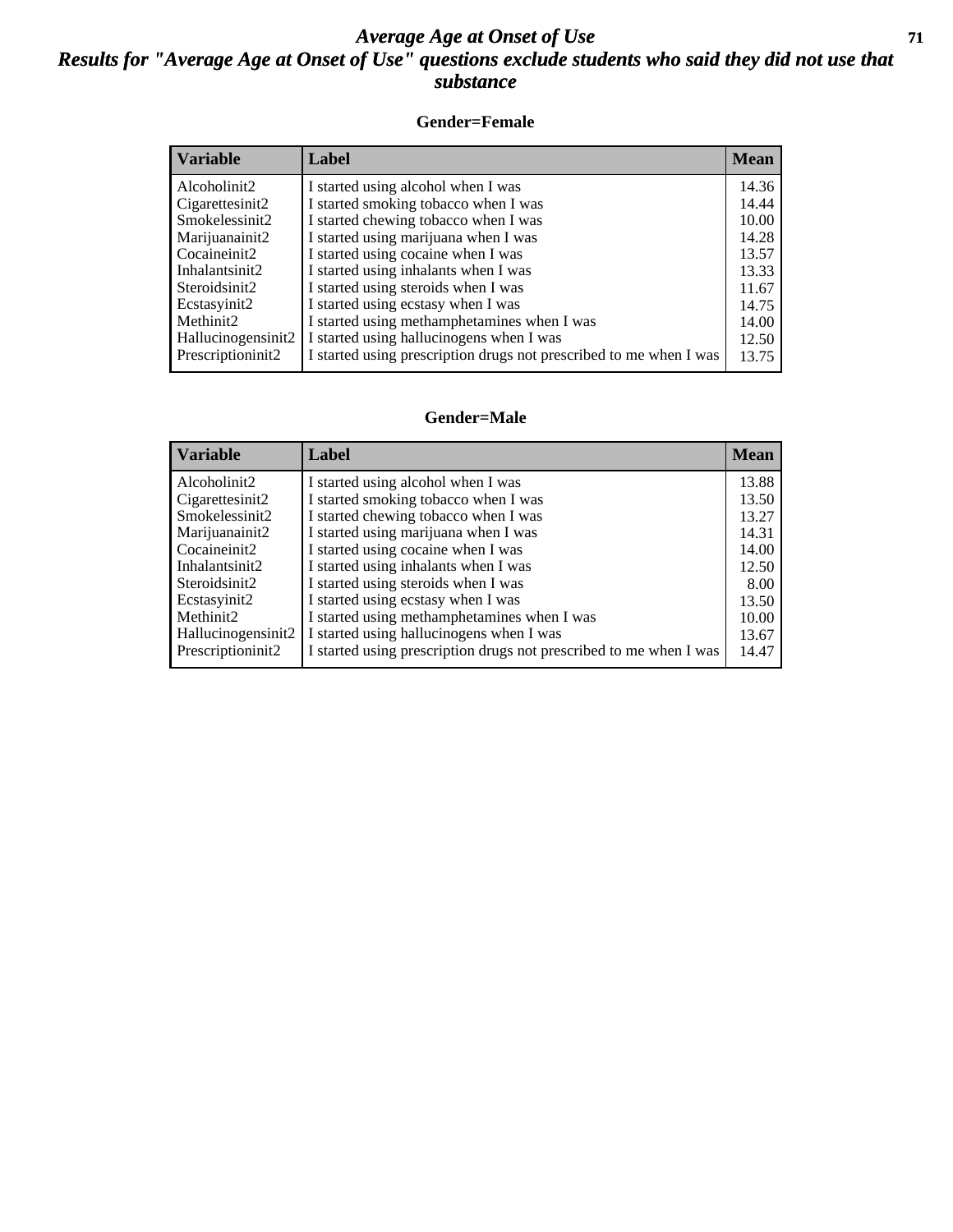# *I Think These Drugs are Harmful* **72**

| Frequency      | <b>Table of Gender by Alcoholharmdich</b> |                                                   |                |              |  |
|----------------|-------------------------------------------|---------------------------------------------------|----------------|--------------|--|
| <b>Row Pct</b> |                                           | Alcoholharmdich(I<br>think alcohol is<br>harmful) |                |              |  |
|                | Gender(Gender)                            | <b>Yes</b>                                        | N <sub>0</sub> | <b>Total</b> |  |
|                | <b>Female</b>                             | 175<br>81.78                                      | 39<br>18.22    | 214          |  |
|                | <b>Male</b>                               | 125<br>71.84                                      | 49<br>28.16    | 174          |  |
|                | <b>Total</b>                              | 300                                               | 88             | 388          |  |

| Frequency      | <b>Table of Gender by Tobaccoharmdich</b> |                  |                               |              |
|----------------|-------------------------------------------|------------------|-------------------------------|--------------|
| <b>Row Pct</b> |                                           | think tobacco is | Tobaccoharmdich(I<br>harmful) |              |
|                | Gender(Gender)                            | Yes              | N <sub>0</sub>                | <b>Total</b> |
|                | <b>Female</b>                             | 200<br>93.46     | 14<br>6.54                    | 214          |
|                | <b>Male</b>                               | 158<br>90.80     | 16<br>9.20                    | 174          |
|                | <b>Total</b>                              | 358              | 30                            | 388          |

| Frequency      | <b>Table of Gender by Marijuanaharmdich</b> |                                                       |                |              |  |
|----------------|---------------------------------------------|-------------------------------------------------------|----------------|--------------|--|
| <b>Row Pct</b> |                                             | Marijuanaharmdich(I<br>think marijuana is<br>harmful) |                |              |  |
|                | Gender(Gender)                              | <b>Yes</b>                                            | N <sub>0</sub> | <b>Total</b> |  |
|                | <b>Female</b>                               | 180<br>84.11                                          | 34<br>15.89    | 214          |  |
|                | <b>Male</b>                                 | 123<br>70.69                                          | 51<br>29.31    | 174          |  |
|                | <b>Total</b>                                | 303                                                   | 85             | 388          |  |

| Frequency      | <b>Table of Gender by Otherdrugharmdich</b> |                                                          |                |              |  |
|----------------|---------------------------------------------|----------------------------------------------------------|----------------|--------------|--|
| <b>Row Pct</b> |                                             | Otherdrugharmdich(I<br>think other drugs are<br>harmful) |                |              |  |
|                | Gender(Gender)                              | <b>Yes</b>                                               | N <sub>0</sub> | <b>Total</b> |  |
|                | <b>Female</b>                               | 203<br>94.86                                             | 11<br>5.14     | 214          |  |
|                | <b>Male</b>                                 | 160<br>91.95                                             | 14<br>8.05     | 174          |  |
|                | <b>Total</b>                                | 363                                                      | 25             | 388          |  |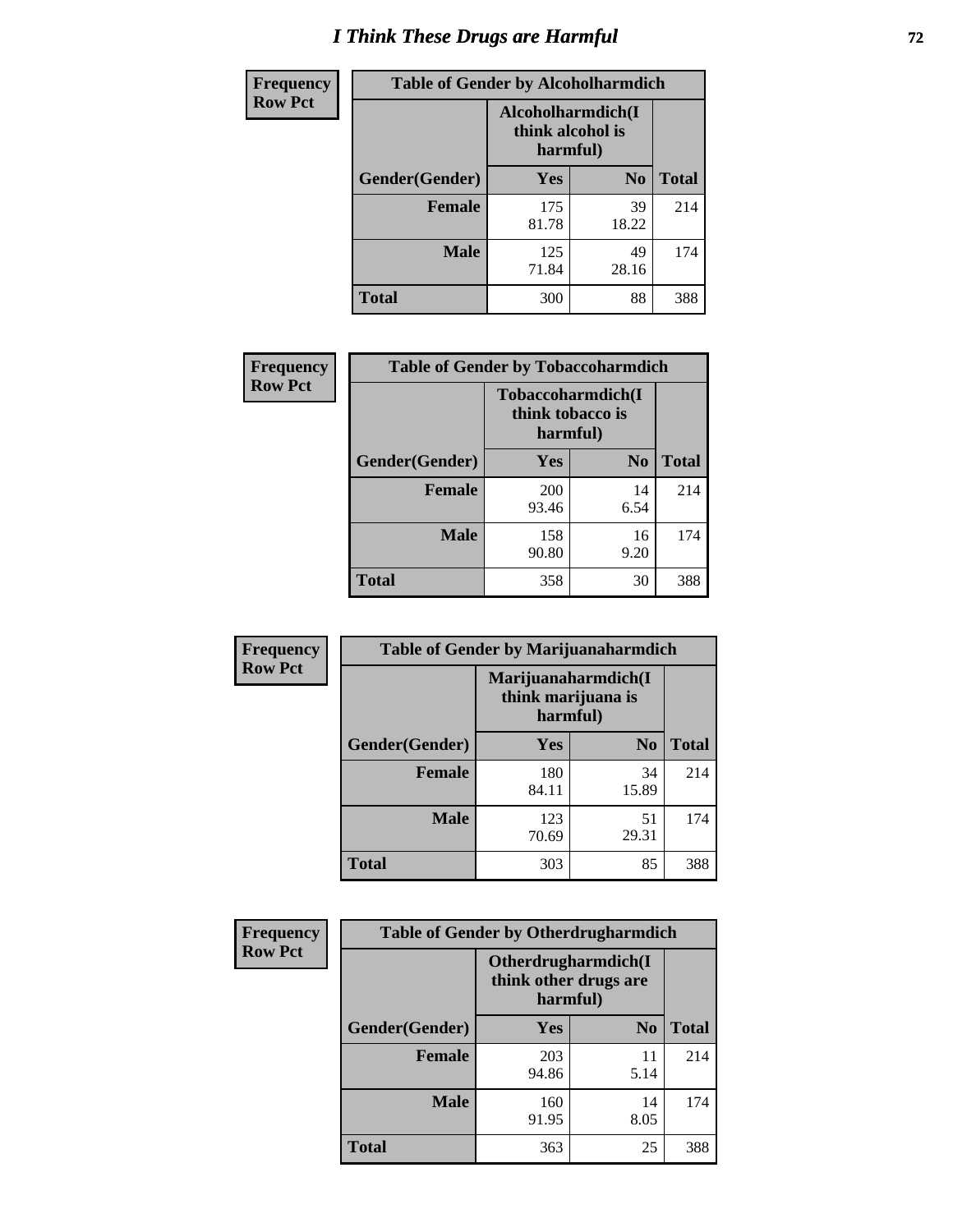| <b>Frequency</b> | <b>Table of Gender by Alcohollocation1</b> |                                                               |             |              |
|------------------|--------------------------------------------|---------------------------------------------------------------|-------------|--------------|
| <b>Row Pct</b>   |                                            | <b>Alcohollocation1(Places</b><br><b>Friends Use Alcohol)</b> |             |              |
|                  | Gender(Gender)                             |                                                               | Do Not Use  | <b>Total</b> |
|                  | <b>Female</b>                              | 131<br>61.21                                                  | 83<br>38.79 | 214          |
|                  | <b>Male</b>                                | 104<br>59.77                                                  | 70<br>40.23 | 174          |
|                  | <b>Total</b>                               | 235                                                           | 153         | 388          |

| <b>Frequency</b> | <b>Table of Gender by Alcohollocation2</b> |              |                                                               |              |
|------------------|--------------------------------------------|--------------|---------------------------------------------------------------|--------------|
| <b>Row Pct</b>   |                                            |              | <b>Alcohollocation2(Places</b><br><b>Friends Use Alcohol)</b> |              |
|                  | Gender(Gender)                             |              | Home                                                          | <b>Total</b> |
|                  | <b>Female</b>                              | 145<br>67.76 | 69<br>32.24                                                   | 214          |
|                  | <b>Male</b>                                | 119<br>68.39 | 55<br>31.61                                                   | 174          |
|                  | <b>Total</b>                               | 264          | 124                                                           | 388          |

| Frequency      | <b>Table of Gender by Alcohollocation3</b> |              |                                                               |              |
|----------------|--------------------------------------------|--------------|---------------------------------------------------------------|--------------|
| <b>Row Pct</b> |                                            |              | <b>Alcohollocation3(Places</b><br><b>Friends Use Alcohol)</b> |              |
|                | Gender(Gender)                             |              | <b>School</b>                                                 | <b>Total</b> |
|                | <b>Female</b>                              | 210<br>98.13 | 1.87                                                          | 214          |
|                | <b>Male</b>                                | 169<br>97.13 | 2.87                                                          | 174          |
|                | <b>Total</b>                               | 379          | q                                                             | 388          |

| <b>Frequency</b> | <b>Table of Gender by Alcohollocation4</b> |                                                               |             |              |
|------------------|--------------------------------------------|---------------------------------------------------------------|-------------|--------------|
| <b>Row Pct</b>   |                                            | <b>Alcohollocation4(Places</b><br><b>Friends Use Alcohol)</b> |             |              |
|                  | <b>Gender</b> (Gender)                     |                                                               | Car         | <b>Total</b> |
|                  | <b>Female</b>                              | 194<br>90.65                                                  | 20<br>9.35  | 214          |
|                  | <b>Male</b>                                | 156<br>89.66                                                  | 18<br>10.34 | 174          |
|                  | <b>Total</b>                               | 350                                                           | 38          | 388          |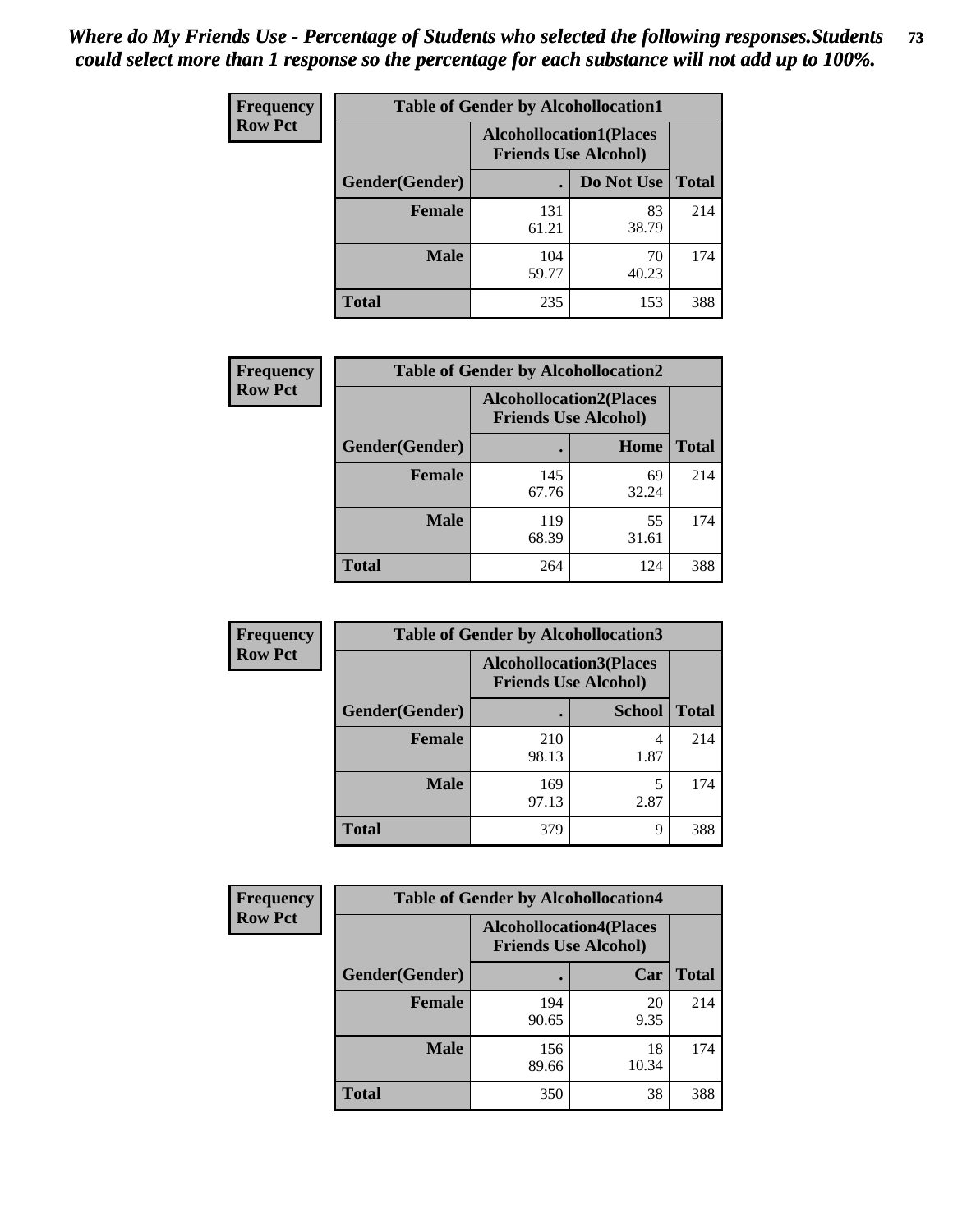| <b>Frequency</b> |                | <b>Table of Gender by Alcohollocation5</b> |                                                               |              |
|------------------|----------------|--------------------------------------------|---------------------------------------------------------------|--------------|
| <b>Row Pct</b>   |                |                                            | <b>Alcohollocation5(Places</b><br><b>Friends Use Alcohol)</b> |              |
|                  | Gender(Gender) | $\bullet$                                  | <b>Friend's</b><br><b>House</b>                               | <b>Total</b> |
|                  | <b>Female</b>  | 103<br>48.13                               | 111<br>51.87                                                  | 214          |
|                  | <b>Male</b>    | 89<br>51.15                                | 85<br>48.85                                                   | 174          |
|                  | <b>Total</b>   | 192                                        | 196                                                           | 388          |

| Frequency      |                        | <b>Table of Gender by Alcohollocation6</b>                    |              |              |
|----------------|------------------------|---------------------------------------------------------------|--------------|--------------|
| <b>Row Pct</b> |                        | <b>Alcohollocation6(Places</b><br><b>Friends Use Alcohol)</b> |              |              |
|                | <b>Gender</b> (Gender) |                                                               | <b>Other</b> | <b>Total</b> |
|                | <b>Female</b>          | 160<br>74.77                                                  | 54<br>25.23  | 214          |
|                | <b>Male</b>            | 126<br>72.41                                                  | 48<br>27.59  | 174          |
|                | <b>Total</b>           | 286                                                           | 102          | 388          |

| Frequency      | <b>Table of Gender by Tobaccolocation1</b> |                                                               |              |              |  |
|----------------|--------------------------------------------|---------------------------------------------------------------|--------------|--------------|--|
| <b>Row Pct</b> |                                            | <b>Tobaccolocation1(Places</b><br><b>Friends Use Tobacco)</b> |              |              |  |
|                | Gender(Gender)                             |                                                               | Do Not Use   | <b>Total</b> |  |
|                | Female                                     | 100<br>46.73                                                  | 114<br>53.27 | 214          |  |
|                | <b>Male</b>                                | 96<br>55.17                                                   | 78<br>44.83  | 174          |  |
|                | <b>Total</b>                               | 196                                                           | 192          | 388          |  |

| Frequency      | <b>Table of Gender by Tobaccolocation2</b> |              |                                                               |              |
|----------------|--------------------------------------------|--------------|---------------------------------------------------------------|--------------|
| <b>Row Pct</b> |                                            |              | <b>Tobaccolocation2(Places</b><br><b>Friends Use Tobacco)</b> |              |
|                | Gender(Gender)                             |              | Home                                                          | <b>Total</b> |
|                | Female                                     | 148<br>69.16 | 66<br>30.84                                                   | 214          |
|                | <b>Male</b>                                | 103<br>59.20 | 71<br>40.80                                                   | 174          |
|                | <b>Total</b>                               | 251          | 137                                                           | 388          |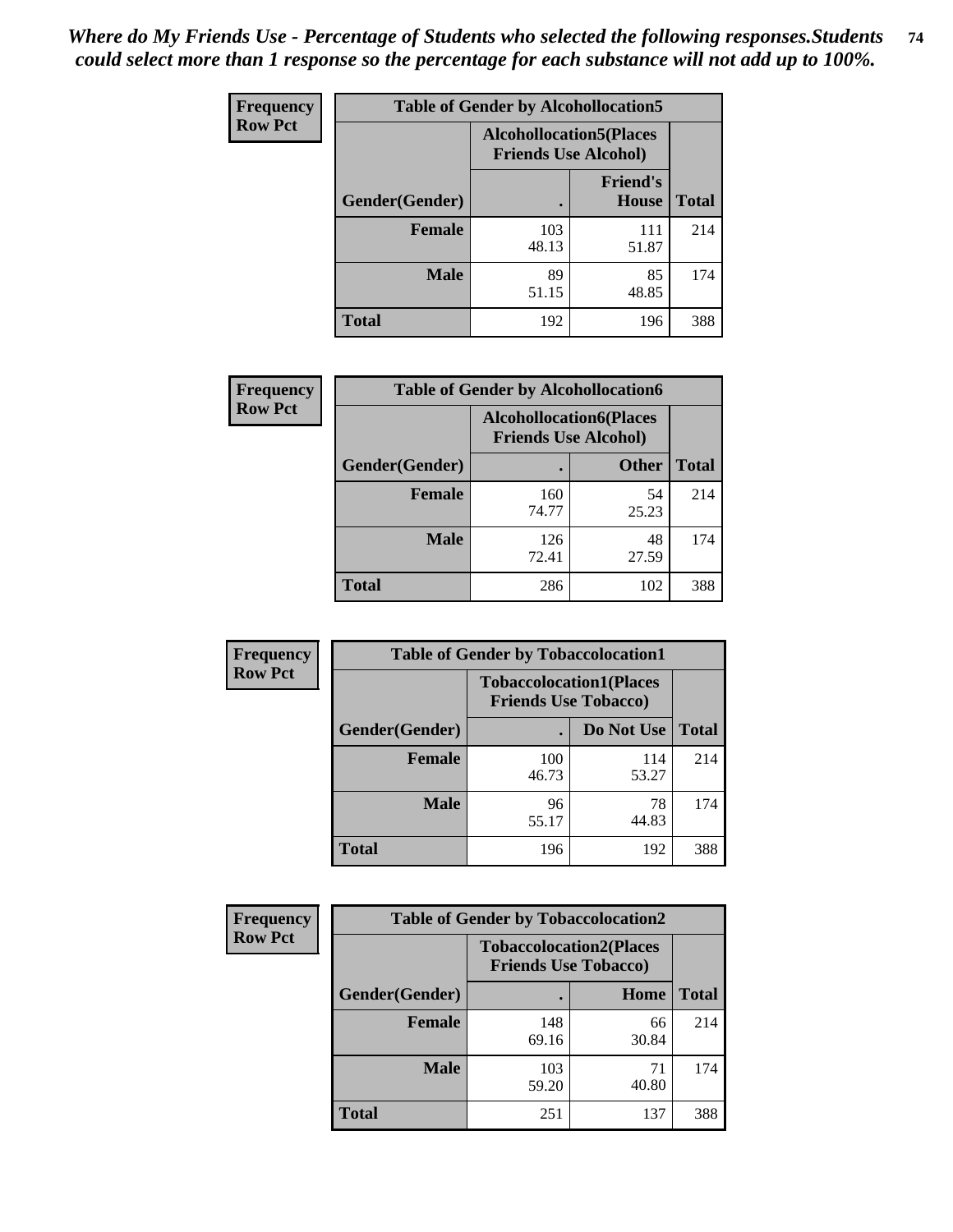| <b>Frequency</b> | <b>Table of Gender by Tobaccolocation3</b> |                                                               |               |              |
|------------------|--------------------------------------------|---------------------------------------------------------------|---------------|--------------|
| <b>Row Pct</b>   |                                            | <b>Tobaccolocation3(Places</b><br><b>Friends Use Tobacco)</b> |               |              |
|                  | Gender(Gender)                             |                                                               | <b>School</b> | <b>Total</b> |
|                  | <b>Female</b>                              | 189<br>88.32                                                  | 25<br>11.68   | 214          |
|                  | <b>Male</b>                                | 144<br>82.76                                                  | 30<br>17.24   | 174          |
|                  | <b>Total</b>                               | 333                                                           | 55            | 388          |

| <b>Frequency</b> | <b>Table of Gender by Tobaccolocation4</b> |                             |                                |              |
|------------------|--------------------------------------------|-----------------------------|--------------------------------|--------------|
| <b>Row Pct</b>   |                                            | <b>Friends Use Tobacco)</b> | <b>Tobaccolocation4(Places</b> |              |
|                  | Gender(Gender)                             |                             | Car                            | <b>Total</b> |
|                  | <b>Female</b>                              | 155<br>72.43                | 59<br>27.57                    | 214          |
|                  | <b>Male</b>                                | 112<br>64.37                | 62<br>35.63                    | 174          |
|                  | <b>Total</b>                               | 267                         | 121                            | 388          |

| <b>Frequency</b> | <b>Table of Gender by Tobaccolocation5</b> |                                                               |                                 |              |
|------------------|--------------------------------------------|---------------------------------------------------------------|---------------------------------|--------------|
| <b>Row Pct</b>   |                                            | <b>Tobaccolocation5(Places</b><br><b>Friends Use Tobacco)</b> |                                 |              |
|                  | Gender(Gender)                             |                                                               | <b>Friend's</b><br><b>House</b> | <b>Total</b> |
|                  | <b>Female</b>                              | 135<br>63.08                                                  | 79<br>36.92                     | 214          |
|                  | <b>Male</b>                                | 102<br>58.62                                                  | 72<br>41.38                     | 174          |
|                  | <b>Total</b>                               | 237                                                           | 151                             | 388          |

| <b>Frequency</b> | <b>Table of Gender by Tobaccolocation6</b> |                                                               |              |              |
|------------------|--------------------------------------------|---------------------------------------------------------------|--------------|--------------|
| <b>Row Pct</b>   |                                            | <b>Tobaccolocation6(Places</b><br><b>Friends Use Tobacco)</b> |              |              |
|                  | Gender(Gender)                             |                                                               | <b>Other</b> | <b>Total</b> |
|                  | Female                                     | 164<br>76.64                                                  | 50<br>23.36  | 214          |
|                  | <b>Male</b>                                | 120<br>68.97                                                  | 54<br>31.03  | 174          |
|                  | <b>Total</b>                               | 284                                                           | 104          | 388          |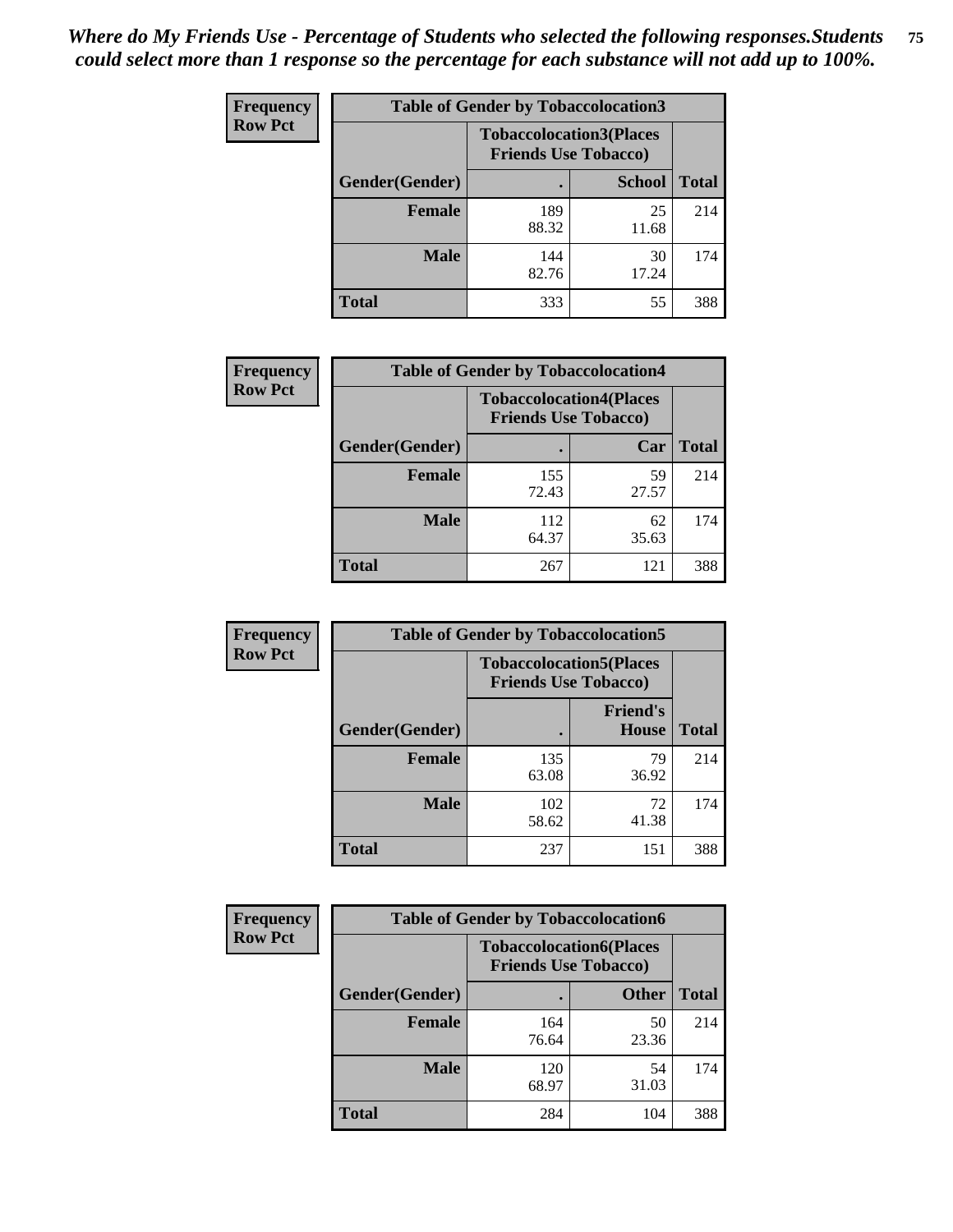| <b>Frequency</b> | <b>Table of Gender by Marijuanalocation1</b> |                                                                    |              |              |
|------------------|----------------------------------------------|--------------------------------------------------------------------|--------------|--------------|
| <b>Row Pct</b>   |                                              | <b>Marijuanalocation1(Places</b><br><b>Friends Use Marijuana</b> ) |              |              |
|                  | Gender(Gender)                               |                                                                    | Do Not Use   | <b>Total</b> |
|                  | <b>Female</b>                                | 77<br>35.98                                                        | 137<br>64.02 | 214          |
|                  | <b>Male</b>                                  | 75<br>43.10                                                        | 99<br>56.90  | 174          |
|                  | <b>Total</b>                                 | 152                                                                | 236          | 388          |

| <b>Frequency</b> | <b>Table of Gender by Marijuanalocation2</b> |                                                                    |             |              |
|------------------|----------------------------------------------|--------------------------------------------------------------------|-------------|--------------|
| <b>Row Pct</b>   |                                              | <b>Marijuanalocation2(Places</b><br><b>Friends Use Marijuana</b> ) |             |              |
|                  | Gender(Gender)                               |                                                                    | Home        | <b>Total</b> |
|                  | <b>Female</b>                                | 167<br>78.04                                                       | 47<br>21.96 | 214          |
|                  | <b>Male</b>                                  | 127<br>72.99                                                       | 47<br>27.01 | 174          |
|                  | <b>Total</b>                                 | 294                                                                | 94          | 388          |

| Frequency      | <b>Table of Gender by Marijuanalocation3</b> |              |                                                                     |              |
|----------------|----------------------------------------------|--------------|---------------------------------------------------------------------|--------------|
| <b>Row Pct</b> |                                              |              | <b>Marijuanalocation3(Places)</b><br><b>Friends Use Marijuana</b> ) |              |
|                | Gender(Gender)                               |              | <b>School</b>                                                       | <b>Total</b> |
|                | Female                                       | 210<br>98.13 | 1.87                                                                | 214          |
|                | <b>Male</b>                                  | 164<br>94.25 | 10<br>5.75                                                          | 174          |
|                | <b>Total</b>                                 | 374          | 14                                                                  | 388          |

| <b>Frequency</b> | <b>Table of Gender by Marijuanalocation4</b> |                                |                                  |              |  |
|------------------|----------------------------------------------|--------------------------------|----------------------------------|--------------|--|
| <b>Row Pct</b>   |                                              | <b>Friends Use Marijuana</b> ) | <b>Marijuanalocation4(Places</b> |              |  |
|                  | Gender(Gender)                               |                                | Car                              | <b>Total</b> |  |
|                  | <b>Female</b>                                | 183<br>85.51                   | 31<br>14.49                      | 214          |  |
|                  | <b>Male</b>                                  | 130<br>74.71                   | 44<br>25.29                      | 174          |  |
|                  | <b>Total</b>                                 | 313                            | 75                               | 388          |  |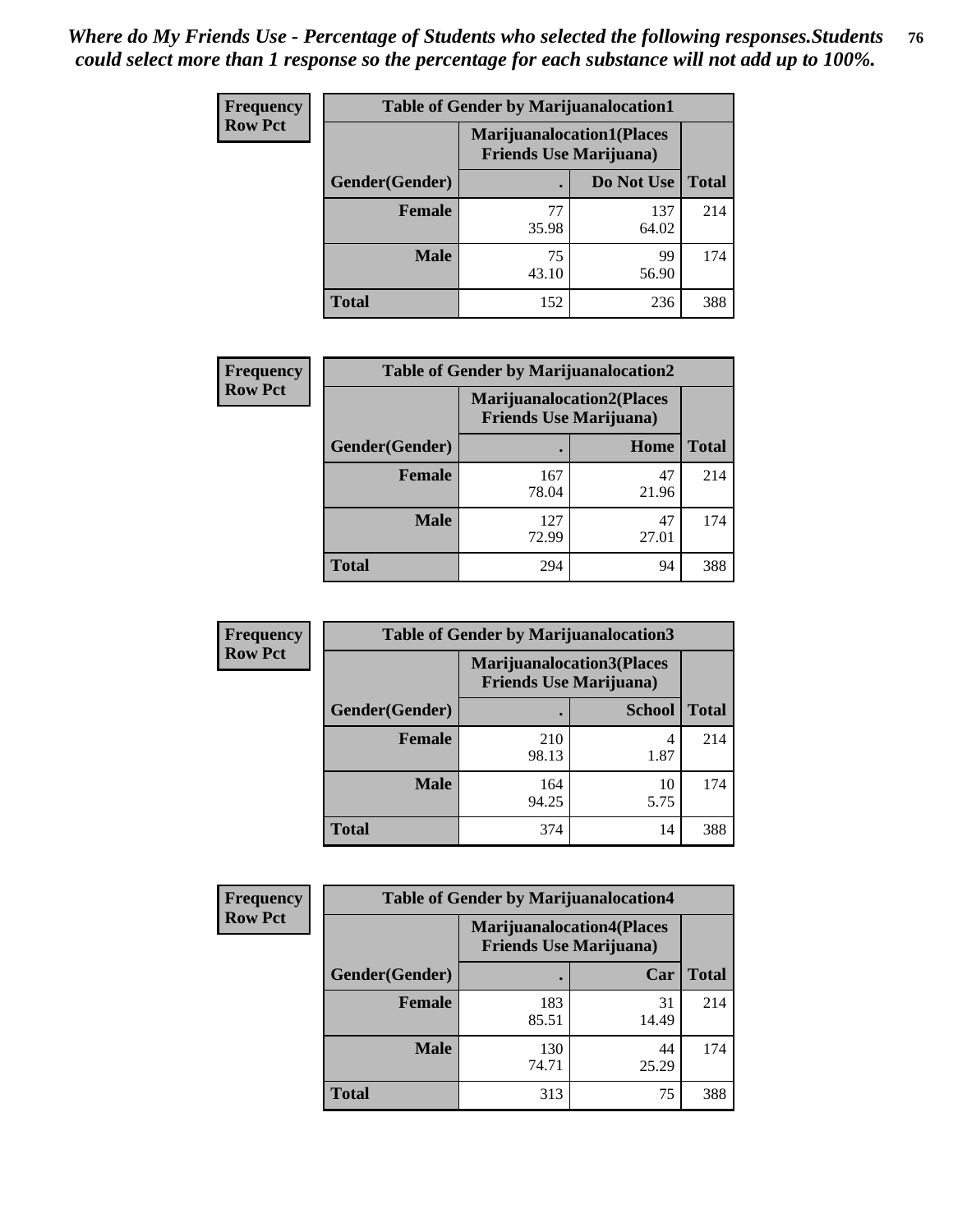| <b>Frequency</b> | <b>Table of Gender by Marijuanalocation5</b> |                                                                     |                                 |              |
|------------------|----------------------------------------------|---------------------------------------------------------------------|---------------------------------|--------------|
| <b>Row Pct</b>   |                                              | <b>Marijuanalocation5</b> (Places<br><b>Friends Use Marijuana</b> ) |                                 |              |
|                  | Gender(Gender)                               |                                                                     | <b>Friend's</b><br><b>House</b> | <b>Total</b> |
|                  | <b>Female</b>                                | 148<br>69.16                                                        | 66<br>30.84                     | 214          |
|                  | <b>Male</b>                                  | 121<br>69.54                                                        | 53<br>30.46                     | 174          |
|                  | <b>Total</b>                                 | 269                                                                 | 119                             | 388          |

| <b>Frequency</b> | <b>Table of Gender by Marijuanalocation6</b> |              |                                                                    |              |
|------------------|----------------------------------------------|--------------|--------------------------------------------------------------------|--------------|
| <b>Row Pct</b>   |                                              |              | <b>Marijuanalocation6(Places</b><br><b>Friends Use Marijuana</b> ) |              |
|                  | <b>Gender</b> (Gender)                       |              | <b>Other</b>                                                       | <b>Total</b> |
|                  | <b>Female</b>                                | 179<br>83.64 | 35<br>16.36                                                        | 214          |
|                  | <b>Male</b>                                  | 136<br>78.16 | 38<br>21.84                                                        | 174          |
|                  | Total                                        | 315          | 73                                                                 | 388          |

| <b>Frequency</b> | <b>Table of Gender by Otherdruglocation1</b> |                                                                                |              |              |
|------------------|----------------------------------------------|--------------------------------------------------------------------------------|--------------|--------------|
| <b>Row Pct</b>   |                                              | <b>Otherdruglocation1(Places</b><br><b>Friends Use Other Illegal</b><br>Drugs) |              |              |
|                  | Gender(Gender)                               |                                                                                | Do Not Use   | <b>Total</b> |
|                  | <b>Female</b>                                | 49<br>22.90                                                                    | 165<br>77.10 | 214          |
|                  | <b>Male</b>                                  | 40<br>22.99                                                                    | 134<br>77.01 | 174          |
|                  | <b>Total</b>                                 | 89                                                                             | 299          | 388          |

| Frequency      | <b>Table of Gender by Otherdruglocation2</b> |                                                                                |             |              |
|----------------|----------------------------------------------|--------------------------------------------------------------------------------|-------------|--------------|
| <b>Row Pct</b> |                                              | <b>Otherdruglocation2(Places</b><br><b>Friends Use Other Illegal</b><br>Drugs) |             |              |
|                | Gender(Gender)                               |                                                                                | Home        | <b>Total</b> |
|                | <b>Female</b>                                | 189<br>88.32                                                                   | 25<br>11.68 | 214          |
|                | <b>Male</b>                                  | 151<br>86.78                                                                   | 23<br>13.22 | 174          |
|                | <b>Total</b>                                 | 340                                                                            | 48          | 388          |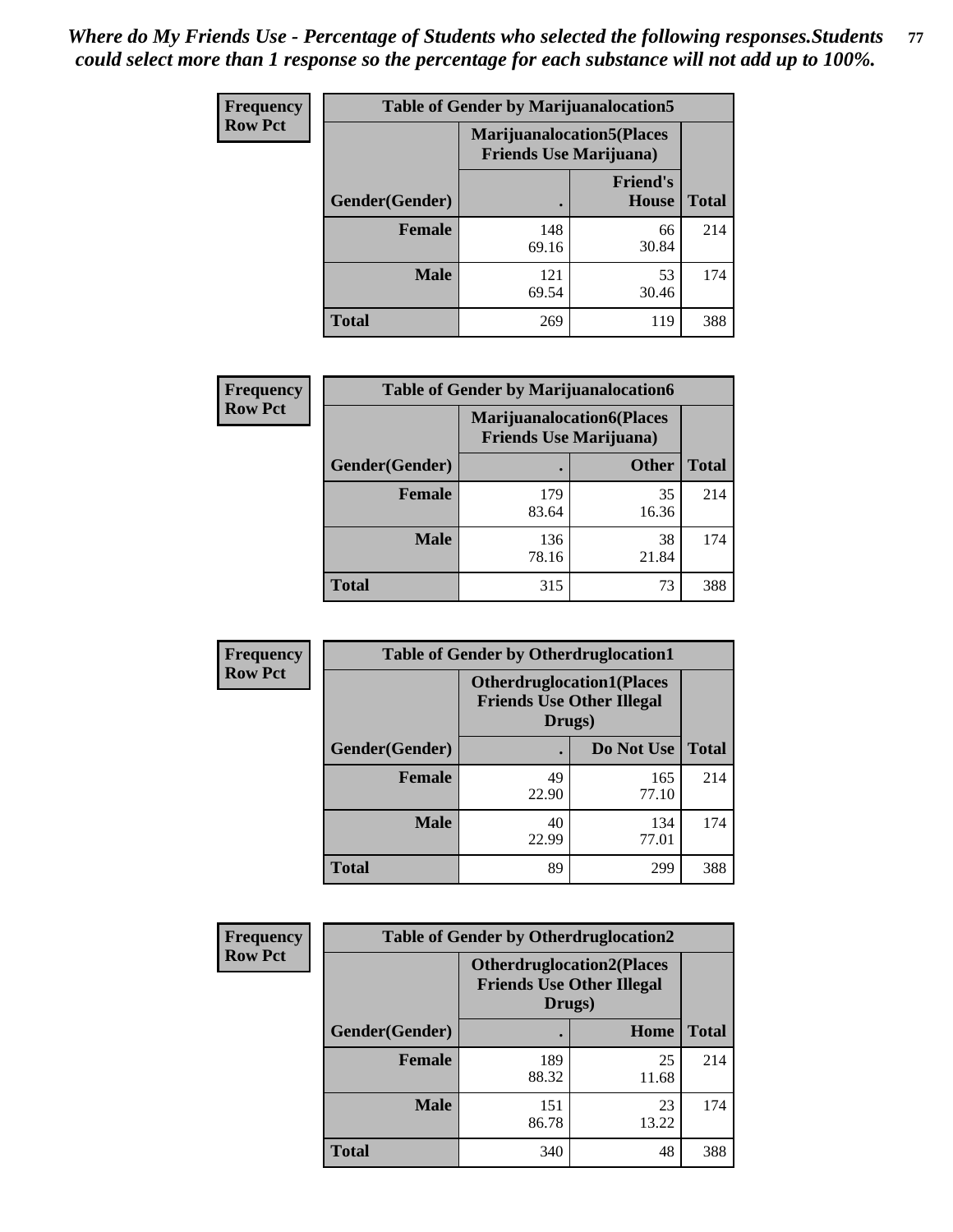| Frequency      | <b>Table of Gender by Otherdruglocation3</b> |                                                                                |               |              |
|----------------|----------------------------------------------|--------------------------------------------------------------------------------|---------------|--------------|
| <b>Row Pct</b> |                                              | <b>Otherdruglocation3(Places</b><br><b>Friends Use Other Illegal</b><br>Drugs) |               |              |
|                | Gender(Gender)                               |                                                                                | <b>School</b> | <b>Total</b> |
|                | Female                                       | 212<br>99.07                                                                   | 2<br>0.93     | 214          |
|                | <b>Male</b>                                  | 167<br>95.98                                                                   | 4.02          | 174          |
|                | <b>Total</b>                                 | 379                                                                            | 9             | 388          |

| <b>Frequency</b> | <b>Table of Gender by Otherdruglocation4</b> |                                                                                |            |              |
|------------------|----------------------------------------------|--------------------------------------------------------------------------------|------------|--------------|
| <b>Row Pct</b>   |                                              | <b>Otherdruglocation4(Places</b><br><b>Friends Use Other Illegal</b><br>Drugs) |            |              |
|                  | Gender(Gender)                               |                                                                                | Car        | <b>Total</b> |
|                  | Female                                       | 197<br>92.06                                                                   | 17<br>7.94 | 214          |
|                  | <b>Male</b>                                  | 158<br>90.80                                                                   | 16<br>9.20 | 174          |
|                  | <b>Total</b>                                 | 355                                                                            | 33         | 388          |

| Frequency      | <b>Table of Gender by Otherdruglocation5</b> |                                                                                |                                 |              |
|----------------|----------------------------------------------|--------------------------------------------------------------------------------|---------------------------------|--------------|
| <b>Row Pct</b> |                                              | <b>Otherdruglocation5(Places</b><br><b>Friends Use Other Illegal</b><br>Drugs) |                                 |              |
|                | Gender(Gender)                               |                                                                                | <b>Friend's</b><br><b>House</b> | <b>Total</b> |
|                | <b>Female</b>                                | 180<br>84.11                                                                   | 34<br>15.89                     | 214          |
|                | <b>Male</b>                                  | 150<br>86.21                                                                   | 24<br>13.79                     | 174          |
|                | <b>Total</b>                                 | 330                                                                            | 58                              | 388          |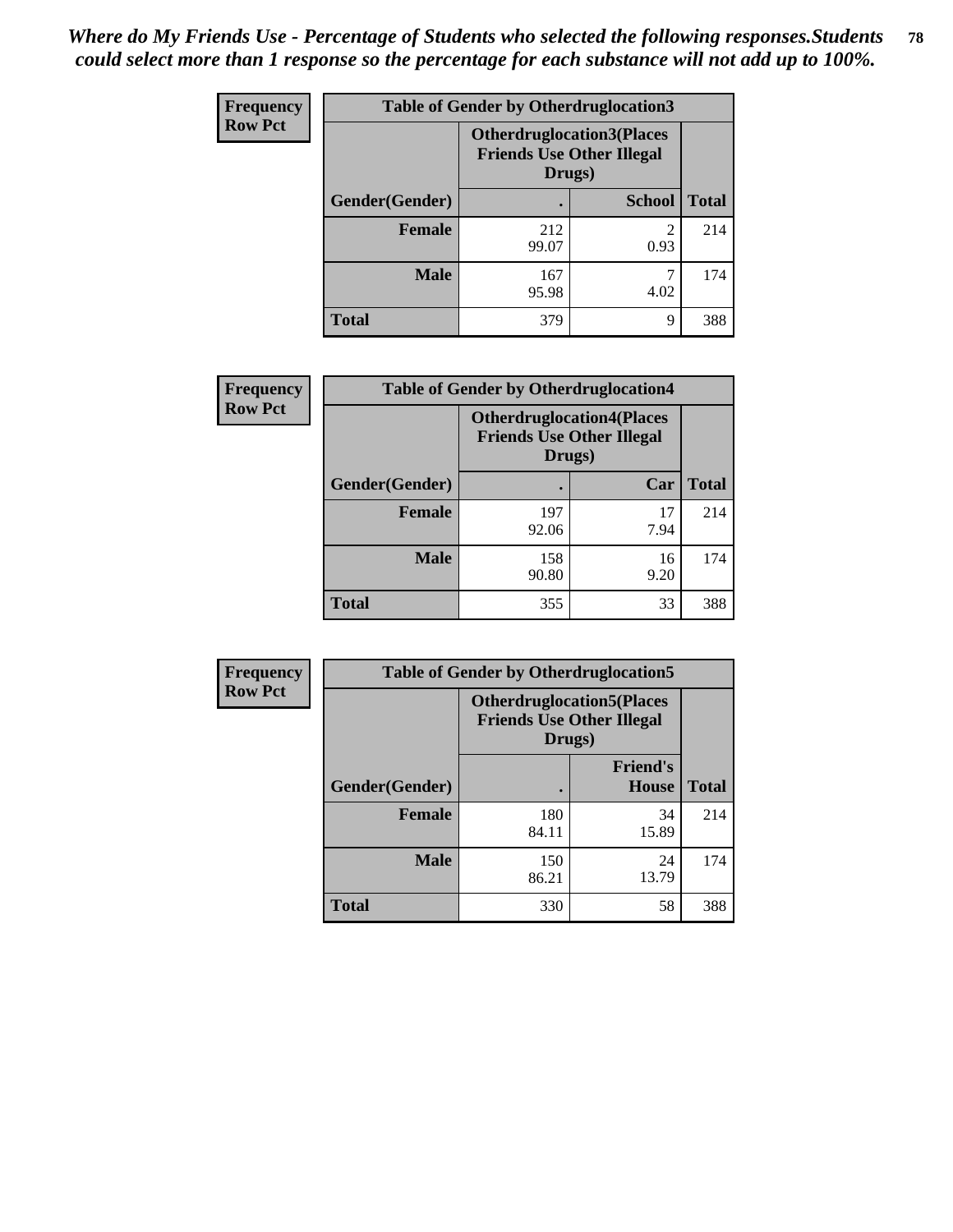| Frequency      | <b>Table of Gender by Otherdruglocation6</b> |                                                                                |              |              |
|----------------|----------------------------------------------|--------------------------------------------------------------------------------|--------------|--------------|
| <b>Row Pct</b> |                                              | <b>Otherdruglocation6(Places</b><br><b>Friends Use Other Illegal</b><br>Drugs) |              |              |
|                | Gender(Gender)                               |                                                                                | <b>Other</b> | <b>Total</b> |
|                | Female                                       | 184<br>85.98                                                                   | 30<br>14.02  | 214          |
|                | <b>Male</b>                                  | 145<br>83.33                                                                   | 29<br>16.67  | 174          |
|                | <b>Total</b>                                 | 329                                                                            | 59           | 388          |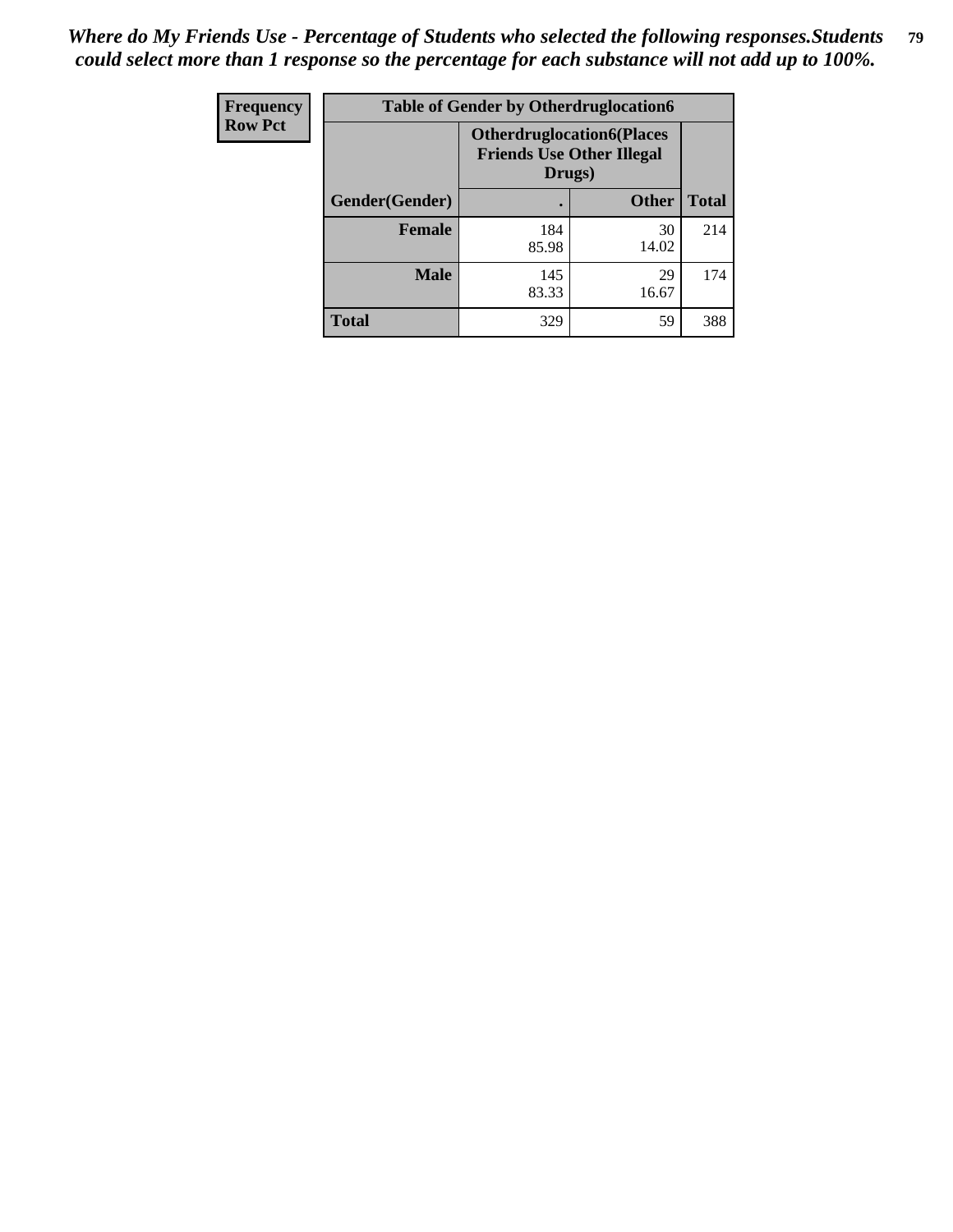| <b>Frequency</b> | <b>Table of Gender by Alcoholtime1</b> |                                                          |                      |              |
|------------------|----------------------------------------|----------------------------------------------------------|----------------------|--------------|
| <b>Row Pct</b>   |                                        | <b>Alcoholtime1(Times</b><br><b>Friends Use Alcohol)</b> |                      |              |
|                  | Gender(Gender)                         | $\bullet$                                                | Do Not<br><b>Use</b> | <b>Total</b> |
|                  | <b>Female</b>                          | 132<br>61.68                                             | 82<br>38.32          | 214          |
|                  | <b>Male</b>                            | 110<br>63.22                                             | 64<br>36.78          | 174          |
|                  | <b>Total</b>                           | 242                                                      | 146                  | 388          |

| <b>Frequency</b> | <b>Table of Gender by Alcoholtime2</b> |                                                          |                            |              |
|------------------|----------------------------------------|----------------------------------------------------------|----------------------------|--------------|
| <b>Row Pct</b>   |                                        | <b>Alcoholtime2(Times</b><br><b>Friends Use Alcohol)</b> |                            |              |
|                  | Gender(Gender)                         |                                                          | <b>On Way</b><br>to School | <b>Total</b> |
|                  | <b>Female</b>                          | 210<br>98.13                                             | 4<br>1.87                  | 214          |
|                  | <b>Male</b>                            | 170<br>97.70                                             | 4<br>2.30                  | 174          |
|                  | <b>Total</b>                           | 380                                                      | 8                          | 388          |

| Frequency      | <b>Table of Gender by Alcoholtime3</b> |                                                          |                                |              |
|----------------|----------------------------------------|----------------------------------------------------------|--------------------------------|--------------|
| <b>Row Pct</b> |                                        | <b>Alcoholtime3(Times</b><br><b>Friends Use Alcohol)</b> |                                |              |
|                | Gender(Gender)                         |                                                          | <b>During</b><br><b>School</b> | <b>Total</b> |
|                | Female                                 | 211<br>98.60                                             | 3<br>1.40                      | 214          |
|                | <b>Male</b>                            | 170<br>97.70                                             | 4<br>2.30                      | 174          |
|                | <b>Total</b>                           | 381                                                      | 7                              | 388          |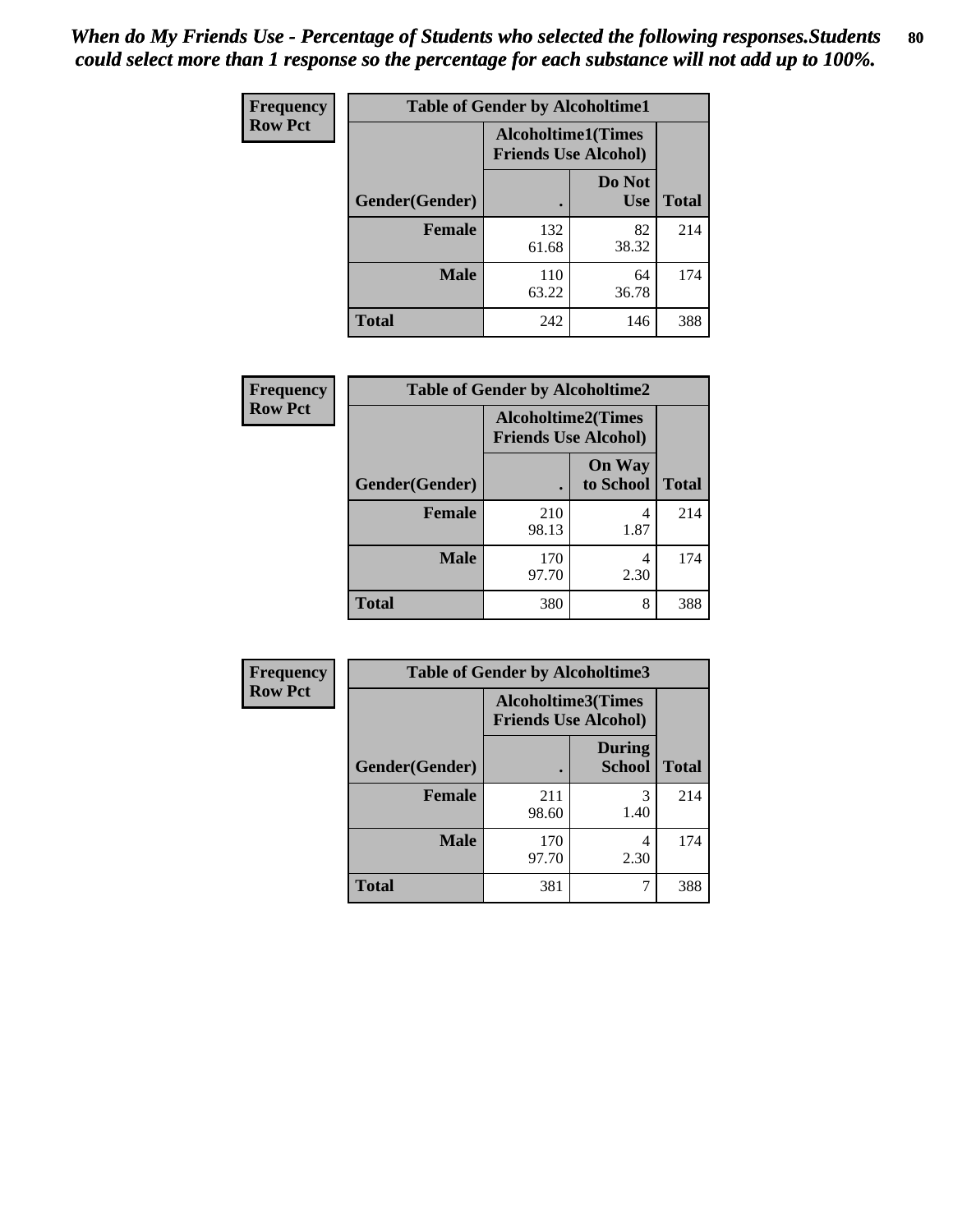*When do My Friends Use - Percentage of Students who selected the following responses.Students could select more than 1 response so the percentage for each substance will not add up to 100%.* **81**

| <b>Frequency</b> | <b>Table of Gender by Alcoholtime4</b> |                                                          |                                                |              |
|------------------|----------------------------------------|----------------------------------------------------------|------------------------------------------------|--------------|
| <b>Row Pct</b>   |                                        | <b>Alcoholtime4(Times</b><br><b>Friends Use Alcohol)</b> |                                                |              |
|                  | Gender(Gender)                         |                                                          | <b>On Way</b><br>Home<br>From<br><b>School</b> | <b>Total</b> |
|                  | <b>Female</b>                          | 206<br>96.26                                             | 8<br>3.74                                      | 214          |
|                  | <b>Male</b>                            | 164<br>94.25                                             | 10<br>5.75                                     | 174          |
|                  | <b>Total</b>                           | 370                                                      | 18                                             | 388          |

| <b>Frequency</b> | <b>Table of Gender by Alcoholtime5</b> |                                                           |             |              |
|------------------|----------------------------------------|-----------------------------------------------------------|-------------|--------------|
| <b>Row Pct</b>   |                                        | <b>Alcoholtime5</b> (Times<br><b>Friends Use Alcohol)</b> |             |              |
|                  | Gender(Gender)                         |                                                           | Weeknights  | <b>Total</b> |
|                  | <b>Female</b>                          | 182<br>85.05                                              | 32<br>14.95 | 214          |
|                  | <b>Male</b>                            | 146<br>83.91                                              | 28<br>16.09 | 174          |
|                  | <b>Total</b>                           | 328                                                       | 60          | 388          |

| <b>Frequency</b> | <b>Table of Gender by Alcoholtime6</b> |             |                                                           |              |
|------------------|----------------------------------------|-------------|-----------------------------------------------------------|--------------|
| <b>Row Pct</b>   |                                        |             | <b>Alcoholtime6</b> (Times<br><b>Friends Use Alcohol)</b> |              |
|                  | Gender(Gender)                         |             | Weekends                                                  | <b>Total</b> |
|                  | <b>Female</b>                          | 75<br>35.05 | 139<br>64.95                                              | 214          |
|                  | <b>Male</b>                            | 62<br>35.63 | 112<br>64.37                                              | 174          |
|                  | <b>Total</b>                           | 137         | 251                                                       | 388          |

| Frequency      | <b>Table of Gender by Tobaccotime1</b> |                                                          |                      |              |
|----------------|----------------------------------------|----------------------------------------------------------|----------------------|--------------|
| <b>Row Pct</b> |                                        | <b>Tobaccotime1(Times</b><br><b>Friends Use Tobacco)</b> |                      |              |
|                | Gender(Gender)                         |                                                          | Do Not<br><b>Use</b> | <b>Total</b> |
|                | Female                                 | 98<br>45.79                                              | 116<br>54.21         | 214          |
|                | <b>Male</b>                            | 98<br>56.32                                              | 76<br>43.68          | 174          |
|                | <b>Total</b>                           | 196                                                      | 192                  | 388          |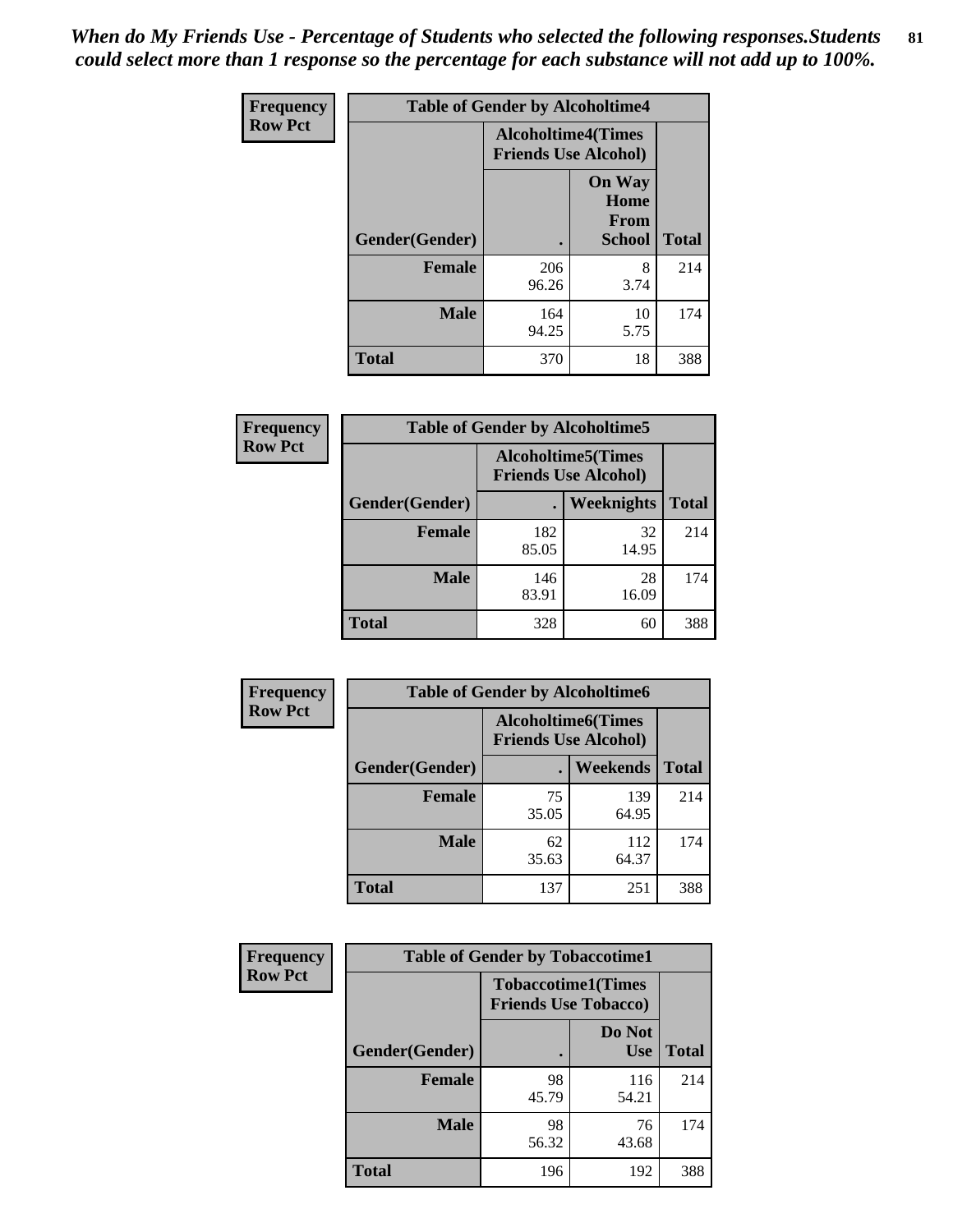| <b>Frequency</b> | <b>Table of Gender by Tobaccotime2</b> |                             |                            |              |
|------------------|----------------------------------------|-----------------------------|----------------------------|--------------|
| <b>Row Pct</b>   |                                        | <b>Friends Use Tobacco)</b> | <b>Tobaccotime2(Times</b>  |              |
|                  | Gender(Gender)                         |                             | <b>On Way</b><br>to School | <b>Total</b> |
|                  | <b>Female</b>                          | 179<br>83.64                | 35<br>16.36                | 214          |
|                  | <b>Male</b>                            | 123<br>70.69                | 51<br>29.31                | 174          |
|                  | <b>Total</b>                           | 302                         | 86                         | 388          |

| Frequency      | <b>Table of Gender by Tobaccotime3</b> |                                                          |                                |              |
|----------------|----------------------------------------|----------------------------------------------------------|--------------------------------|--------------|
| <b>Row Pct</b> |                                        | <b>Tobaccotime3(Times</b><br><b>Friends Use Tobacco)</b> |                                |              |
|                | Gender(Gender)                         |                                                          | <b>During</b><br><b>School</b> | <b>Total</b> |
|                | Female                                 | 197<br>92.06                                             | 17<br>7.94                     | 214          |
|                | <b>Male</b>                            | 138<br>79.31                                             | 36<br>20.69                    | 174          |
|                | <b>Total</b>                           | 335                                                      | 53                             | 388          |

| <b>Frequency</b> | <b>Table of Gender by Tobaccotime4</b> |                                                          |                                                       |              |
|------------------|----------------------------------------|----------------------------------------------------------|-------------------------------------------------------|--------------|
| <b>Row Pct</b>   |                                        | <b>Tobaccotime4(Times</b><br><b>Friends Use Tobacco)</b> |                                                       |              |
|                  | Gender(Gender)                         |                                                          | <b>On Way</b><br>Home<br><b>From</b><br><b>School</b> | <b>Total</b> |
|                  | <b>Female</b>                          | 206<br>96.26                                             | 8<br>3.74                                             | 214          |
|                  | <b>Male</b>                            | 164<br>94.25                                             | 10<br>5.75                                            | 174          |
|                  | <b>Total</b>                           | 370                                                      | 18                                                    | 388          |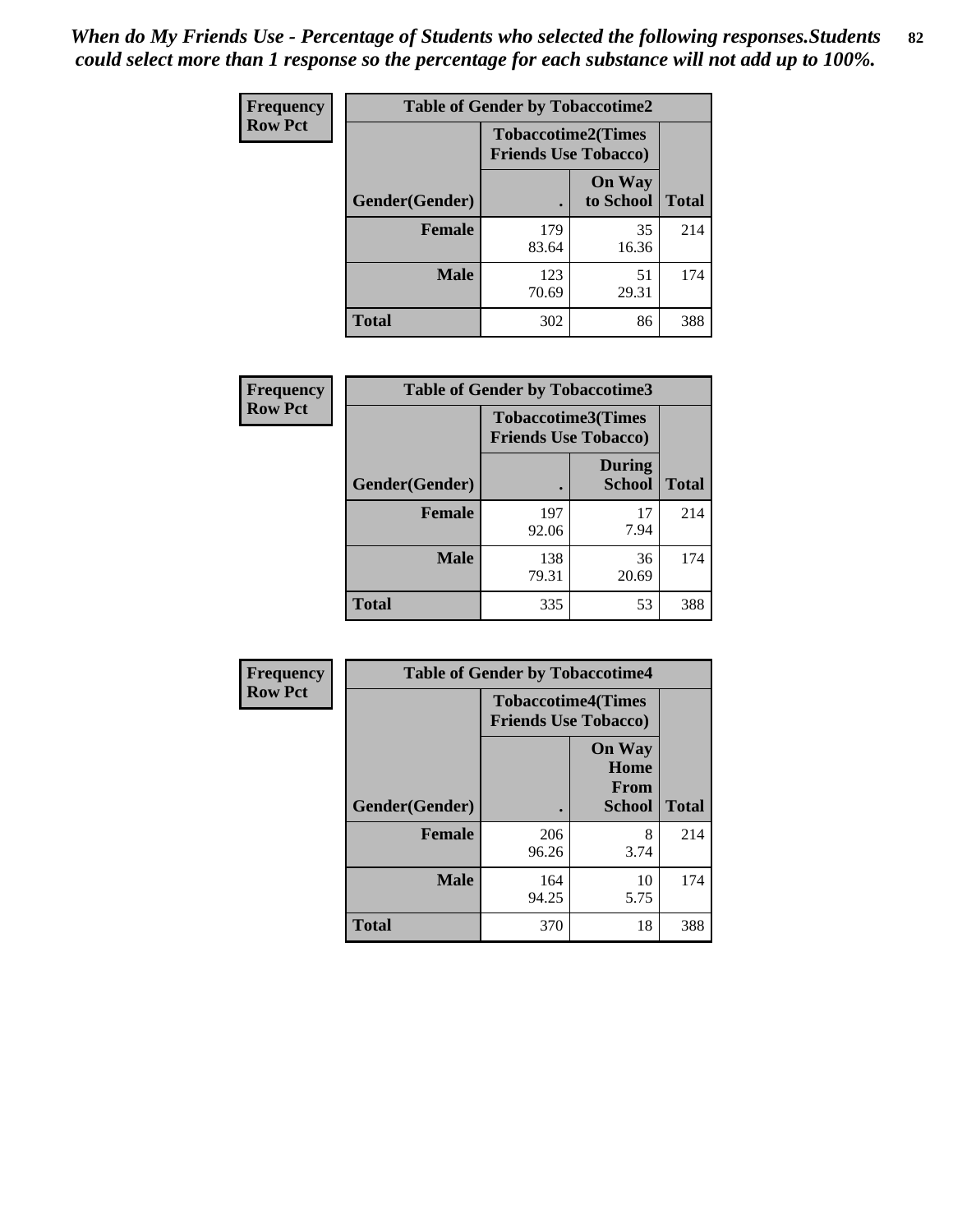| Frequency      | <b>Table of Gender by Tobaccotime5</b> |              |                                                          |              |  |
|----------------|----------------------------------------|--------------|----------------------------------------------------------|--------------|--|
| <b>Row Pct</b> |                                        |              | <b>Tobaccotime5(Times</b><br><b>Friends Use Tobacco)</b> |              |  |
|                | Gender(Gender)                         |              | Weeknights                                               | <b>Total</b> |  |
|                | <b>Female</b>                          | 154<br>71.96 | 60<br>28.04                                              | 214          |  |
|                | <b>Male</b>                            | 105<br>60.34 | 69<br>39.66                                              | 174          |  |
|                | <b>Total</b>                           | 259          | 129                                                      | 388          |  |

| Frequency      | <b>Table of Gender by Tobaccotime6</b> |                                                          |             |              |
|----------------|----------------------------------------|----------------------------------------------------------|-------------|--------------|
| <b>Row Pct</b> |                                        | <b>Tobaccotime6(Times</b><br><b>Friends Use Tobacco)</b> |             |              |
|                | Gender(Gender)                         |                                                          | Weekends    | <b>Total</b> |
|                | Female                                 | 121<br>56.54                                             | 93<br>43.46 | 214          |
|                | <b>Male</b>                            | 82<br>47.13                                              | 92<br>52.87 | 174          |
|                | <b>Total</b>                           | 203                                                      | 185         | 388          |

| <b>Frequency</b> | <b>Table of Gender by Marijuanatime1</b> |                                |                             |              |
|------------------|------------------------------------------|--------------------------------|-----------------------------|--------------|
| <b>Row Pct</b>   |                                          | <b>Friends Use Marijuana</b> ) | <b>Marijuanatime1(Times</b> |              |
|                  | Gender(Gender)                           |                                | Do Not Use                  | <b>Total</b> |
|                  | <b>Female</b>                            | 77<br>35.98                    | 137<br>64.02                | 214          |
|                  | <b>Male</b>                              | 75<br>43.10                    | 99<br>56.90                 | 174          |
|                  | <b>Total</b>                             | 152                            | 236                         | 388          |

| <b>Frequency</b> | <b>Table of Gender by Marijuanatime2</b> |                                                               |                            |              |
|------------------|------------------------------------------|---------------------------------------------------------------|----------------------------|--------------|
| <b>Row Pct</b>   |                                          | <b>Marijuanatime2(Times</b><br><b>Friends Use Marijuana</b> ) |                            |              |
|                  | Gender(Gender)                           |                                                               | On Way to<br><b>School</b> | <b>Total</b> |
|                  | Female                                   | 200<br>93.46                                                  | 14<br>6.54                 | 214          |
|                  | <b>Male</b>                              | 158<br>90.80                                                  | 16<br>9.20                 | 174          |
|                  | <b>Total</b>                             | 358                                                           | 30                         | 388          |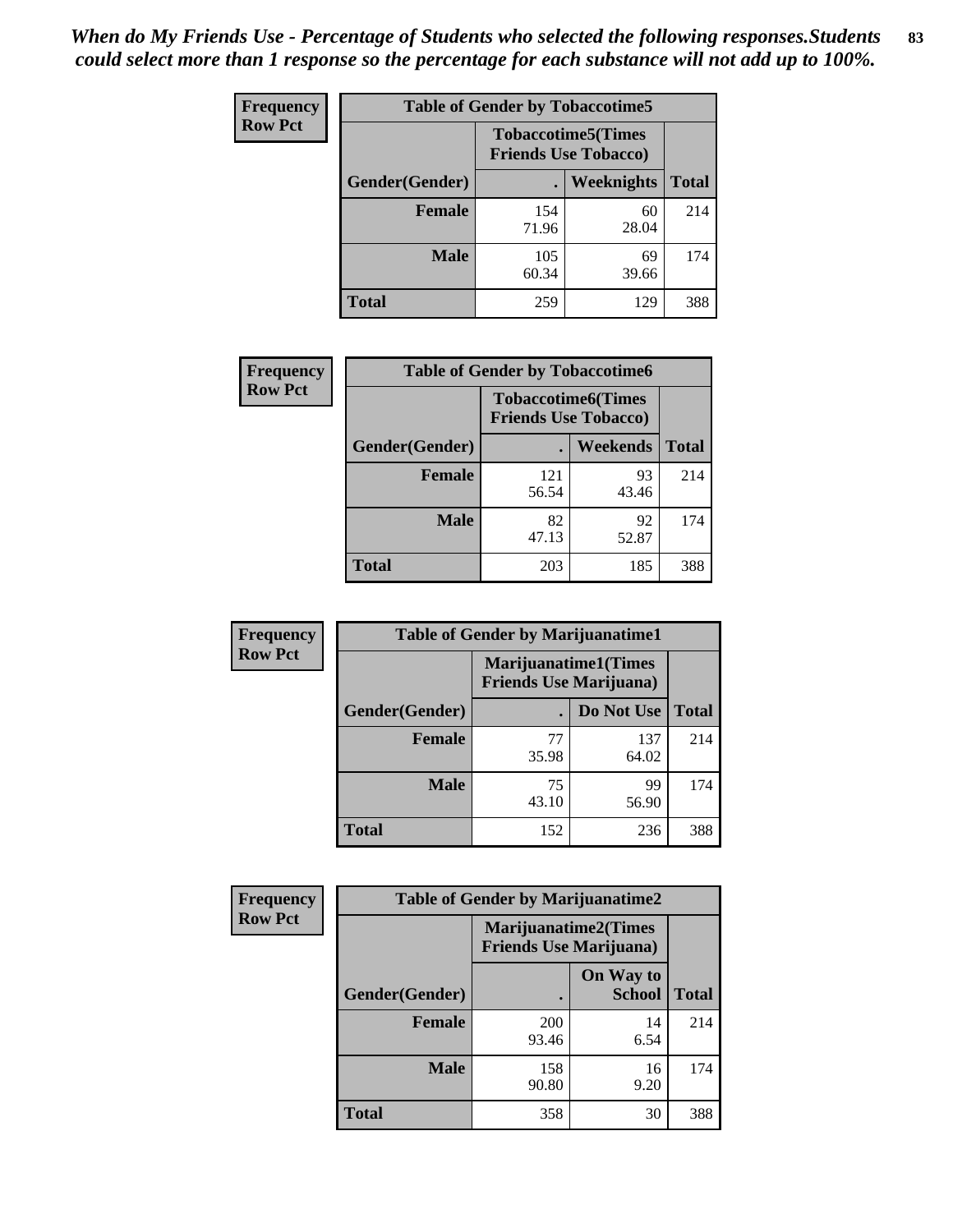*When do My Friends Use - Percentage of Students who selected the following responses.Students could select more than 1 response so the percentage for each substance will not add up to 100%.* **84**

| <b>Frequency</b> | Table of Gender by Marijuanatime3 |                                                        |                                |              |
|------------------|-----------------------------------|--------------------------------------------------------|--------------------------------|--------------|
| <b>Row Pct</b>   |                                   | Marijuanatime3(Times<br><b>Friends Use Marijuana</b> ) |                                |              |
|                  | Gender(Gender)                    |                                                        | <b>During</b><br><b>School</b> | <b>Total</b> |
|                  | <b>Female</b>                     | 208<br>97.20                                           | 6<br>2.80                      | 214          |
|                  | <b>Male</b>                       | 170<br>97.70                                           | 4<br>2.30                      | 174          |
|                  | <b>Total</b>                      | 378                                                    | 10                             | 388          |

| Frequency      | <b>Table of Gender by Marijuanatime4</b> |              |                                                                |              |
|----------------|------------------------------------------|--------------|----------------------------------------------------------------|--------------|
| <b>Row Pct</b> |                                          |              | <b>Marijuanatime4</b> (Times<br><b>Friends Use Marijuana</b> ) |              |
|                | Gender(Gender)                           |              | <b>On Way</b><br>Home<br><b>From</b><br><b>School</b>          | <b>Total</b> |
|                | <b>Female</b>                            | 197<br>92.06 | 17<br>7.94                                                     | 214          |
|                | <b>Male</b>                              | 156<br>89.66 | 18<br>10.34                                                    | 174          |
|                | <b>Total</b>                             | 353          | 35                                                             | 388          |

| Frequency      | <b>Table of Gender by Marijuanatime5</b> |                                                                |             |              |
|----------------|------------------------------------------|----------------------------------------------------------------|-------------|--------------|
| <b>Row Pct</b> |                                          | <b>Marijuanatime5</b> (Times<br><b>Friends Use Marijuana</b> ) |             |              |
|                | Gender(Gender)                           | $\blacksquare$                                                 | Weeknights  | <b>Total</b> |
|                | <b>Female</b>                            | 173<br>80.84                                                   | 41<br>19.16 | 214          |
|                | <b>Male</b>                              | 133<br>76.44                                                   | 41<br>23.56 | 174          |
|                | <b>Total</b>                             | 306                                                            | 82          | 388          |

| <b>Frequency</b> | <b>Table of Gender by Marijuanatime6</b> |                                                               |             |              |
|------------------|------------------------------------------|---------------------------------------------------------------|-------------|--------------|
| <b>Row Pct</b>   |                                          | <b>Marijuanatime6(Times</b><br><b>Friends Use Marijuana</b> ) |             |              |
|                  | Gender(Gender)                           |                                                               | Weekends    | <b>Total</b> |
|                  | <b>Female</b>                            | 134<br>62.62                                                  | 80<br>37.38 | 214          |
|                  | <b>Male</b>                              | 98<br>56.32                                                   | 76<br>43.68 | 174          |
|                  | <b>Total</b>                             | 232                                                           | 156         | 388          |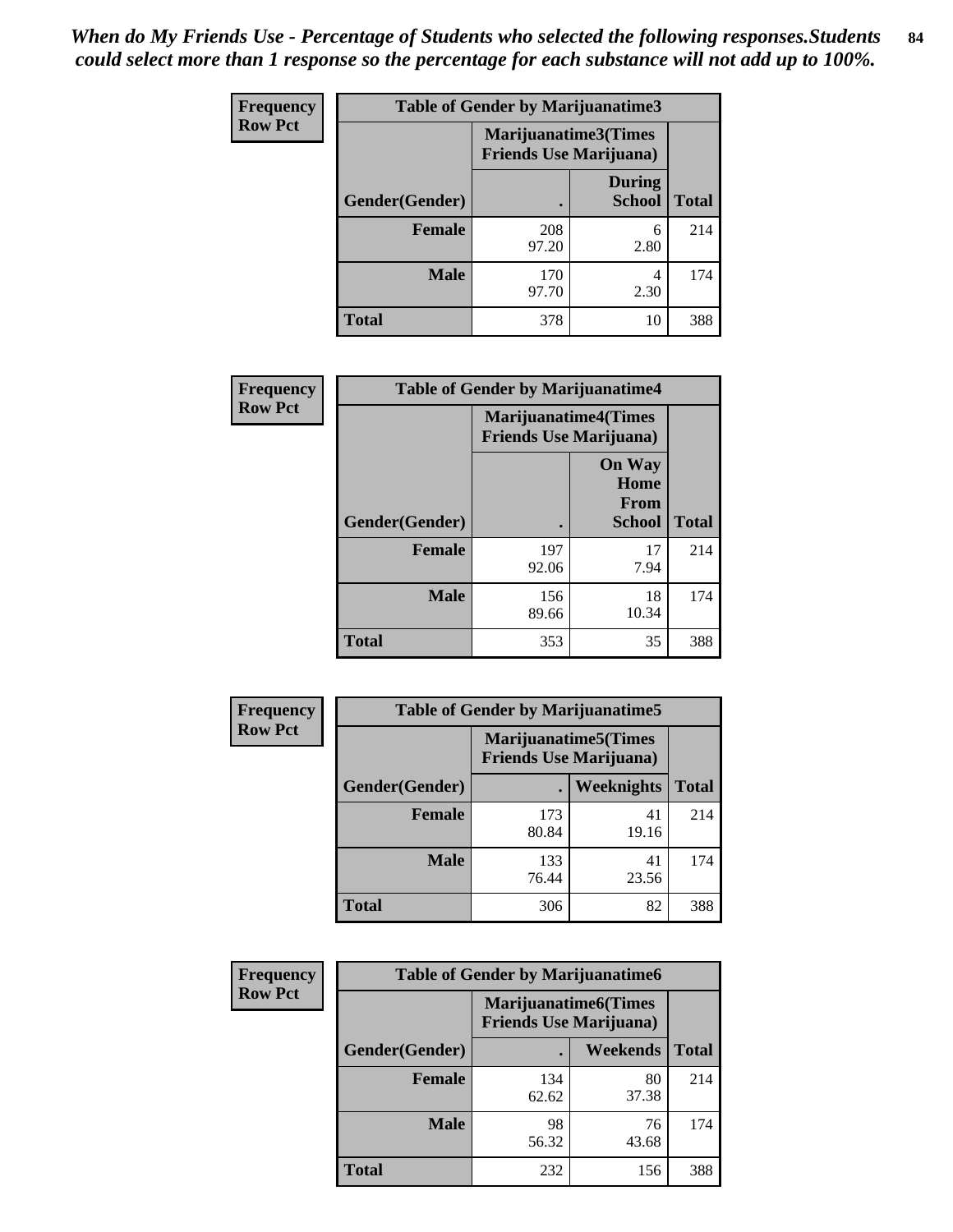| <b>Frequency</b> | <b>Table of Gender by Otherdrugtime1</b> |                                                                                   |              |              |
|------------------|------------------------------------------|-----------------------------------------------------------------------------------|--------------|--------------|
| <b>Row Pct</b>   |                                          | <b>Otherdrugtime1(Times</b><br><b>Friends Use Other</b><br><b>Illegal Drugs</b> ) |              |              |
|                  | Gender(Gender)                           |                                                                                   | Do Not Use   | <b>Total</b> |
|                  | <b>Female</b>                            | 44<br>20.56                                                                       | 170<br>79.44 | 214          |
|                  | Male                                     | 34<br>19.54                                                                       | 140<br>80.46 | 174          |
|                  | <b>Total</b>                             | 78                                                                                | 310          | 388          |

| Frequency      | <b>Table of Gender by Otherdrugtime2</b> |                                                                                   |                            |              |
|----------------|------------------------------------------|-----------------------------------------------------------------------------------|----------------------------|--------------|
| <b>Row Pct</b> |                                          | <b>Otherdrugtime2(Times</b><br><b>Friends Use Other</b><br><b>Illegal Drugs</b> ) |                            |              |
|                | Gender(Gender)                           |                                                                                   | On Way to<br><b>School</b> | <b>Total</b> |
|                | <b>Female</b>                            | 208<br>97.20                                                                      | 6<br>2.80                  | 214          |
|                | <b>Male</b>                              | 168<br>96.55                                                                      | 6<br>3.45                  | 174          |
|                | <b>Total</b>                             | 376                                                                               | 12                         | 388          |

| <b>Frequency</b> | Table of Gender by Otherdrugtime3 |                                                                            |                                |              |
|------------------|-----------------------------------|----------------------------------------------------------------------------|--------------------------------|--------------|
| <b>Row Pct</b>   |                                   | Otherdrugtime3(Times<br><b>Friends Use Other</b><br><b>Illegal Drugs</b> ) |                                |              |
|                  | Gender(Gender)                    |                                                                            | <b>During</b><br><b>School</b> | <b>Total</b> |
|                  | <b>Female</b>                     | 209<br>97.66                                                               | 5<br>2.34                      | 214          |
|                  | <b>Male</b>                       | 170<br>97.70                                                               | 4<br>2.30                      | 174          |
|                  | <b>Total</b>                      | 379                                                                        | 9                              | 388          |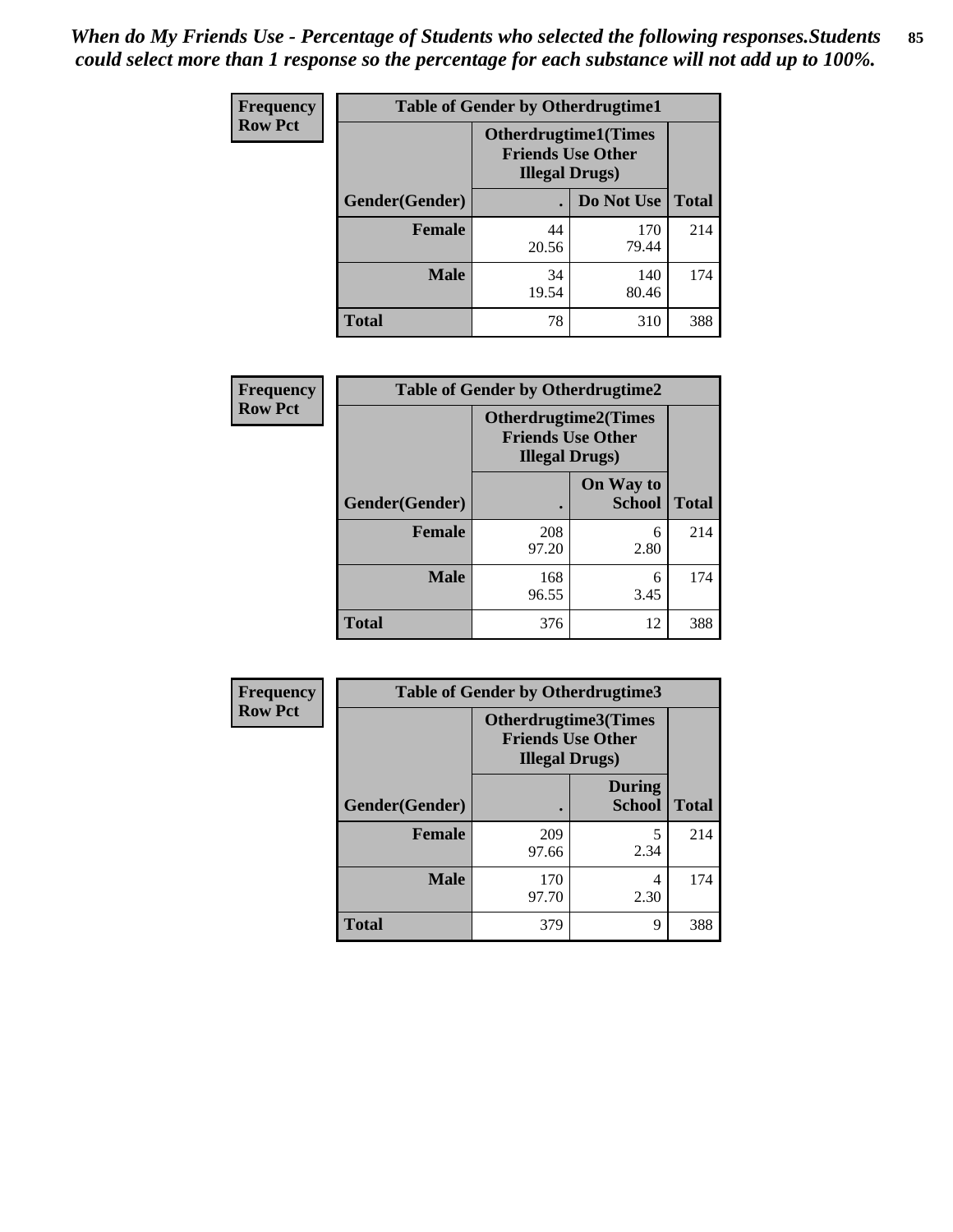*When do My Friends Use - Percentage of Students who selected the following responses.Students could select more than 1 response so the percentage for each substance will not add up to 100%.* **86**

| <b>Frequency</b> | <b>Table of Gender by Otherdrugtime4</b> |                        |                                                         |              |
|------------------|------------------------------------------|------------------------|---------------------------------------------------------|--------------|
| <b>Row Pct</b>   |                                          | <b>Illegal Drugs</b> ) | <b>Otherdrugtime4(Times</b><br><b>Friends Use Other</b> |              |
|                  | Gender(Gender)                           |                        | <b>On Way</b><br>Home<br><b>From</b><br><b>School</b>   | <b>Total</b> |
|                  | <b>Female</b>                            | 203<br>94.86           | 11<br>5.14                                              | 214          |
|                  | <b>Male</b>                              | 165<br>94.83           | 9<br>5.17                                               | 174          |
|                  | <b>Total</b>                             | 368                    | 20                                                      | 388          |

| Frequency      | <b>Table of Gender by Otherdrugtime5</b> |                                                                                    |             |              |
|----------------|------------------------------------------|------------------------------------------------------------------------------------|-------------|--------------|
| <b>Row Pct</b> |                                          | <b>Otherdrugtime5</b> (Times<br><b>Friends Use Other</b><br><b>Illegal Drugs</b> ) |             |              |
|                | Gender(Gender)                           |                                                                                    | Weeknights  | <b>Total</b> |
|                | <b>Female</b>                            | 194<br>90.65                                                                       | 20<br>9.35  | 214          |
|                | <b>Male</b>                              | 156<br>89.66                                                                       | 18<br>10.34 | 174          |
|                | <b>Total</b>                             | 350                                                                                | 38          | 388          |

| <b>Frequency</b> | <b>Table of Gender by Otherdrugtime6</b> |                                                                                   |             |              |  |
|------------------|------------------------------------------|-----------------------------------------------------------------------------------|-------------|--------------|--|
| <b>Row Pct</b>   |                                          | <b>Otherdrugtime6(Times</b><br><b>Friends Use Other</b><br><b>Illegal Drugs</b> ) |             |              |  |
|                  | Gender(Gender)                           |                                                                                   | Weekends    | <b>Total</b> |  |
|                  | <b>Female</b>                            | 168<br>78.50                                                                      | 46<br>21.50 | 214          |  |
|                  | <b>Male</b>                              | 141<br>81.03                                                                      | 33<br>18.97 | 174          |  |
|                  | <b>Total</b>                             | 309                                                                               | 79          | 388          |  |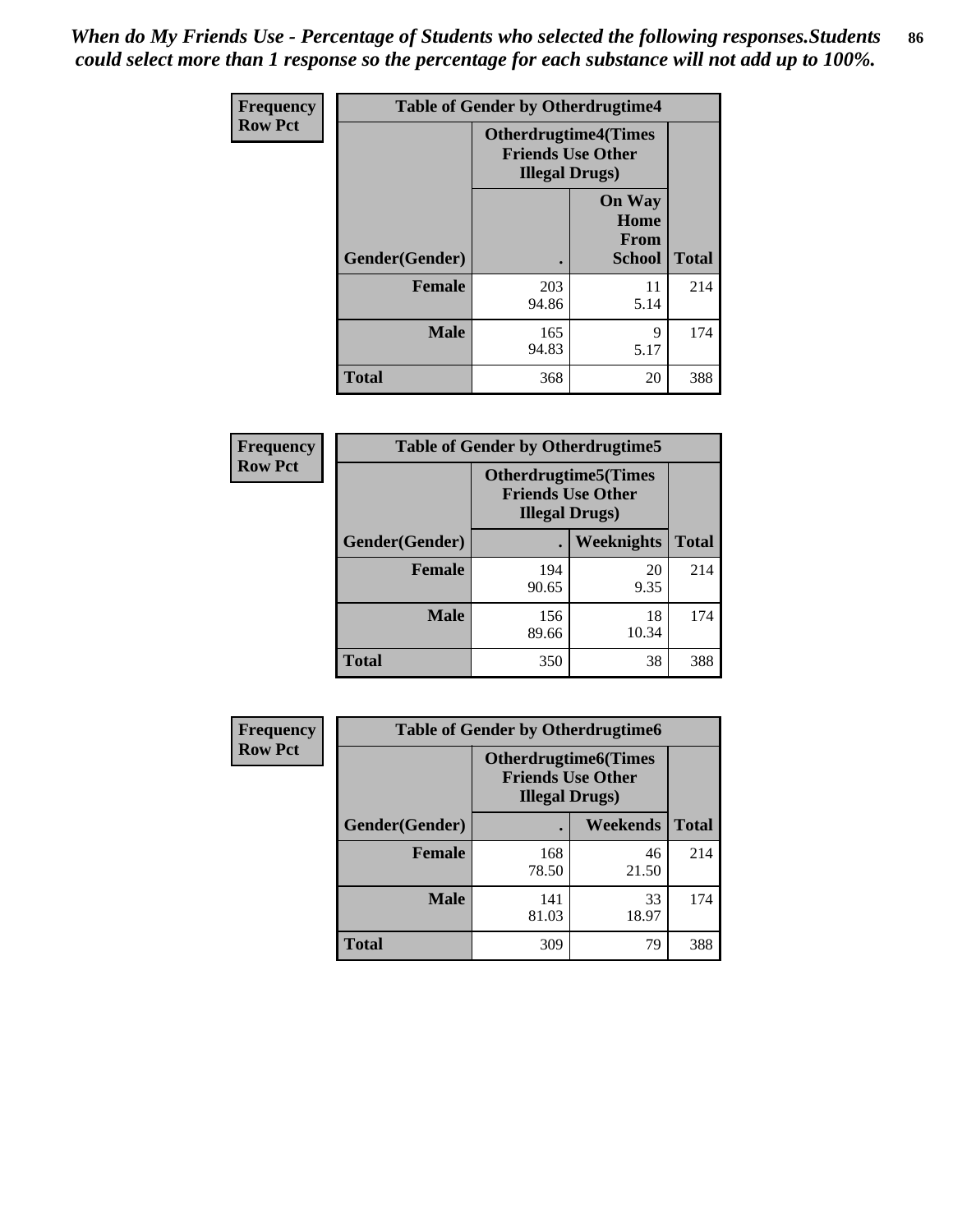# *Other Questions* **87**

| <b>Frequency</b> | <b>Table of Gender by Educationalcohol</b> |                                                                                                                                       |                |              |  |
|------------------|--------------------------------------------|---------------------------------------------------------------------------------------------------------------------------------------|----------------|--------------|--|
| <b>Row Pct</b>   |                                            | <b>Educationalcohol</b> (I<br>have been taught<br>about alcohol,<br>tobacco,<br>and other drugs<br>within the last year<br>at school) |                |              |  |
|                  | Gender(Gender)                             | <b>Yes</b>                                                                                                                            | N <sub>0</sub> | <b>Total</b> |  |
|                  | <b>Female</b>                              | 154<br>71.96                                                                                                                          | 60<br>28.04    | 214          |  |
|                  | <b>Male</b>                                | 116<br>66.67                                                                                                                          | 58<br>33.33    | 174          |  |
|                  | <b>Total</b>                               | 270                                                                                                                                   | 118            | 388          |  |

| Frequency      | <b>Table of Gender by Rodedrinking</b> |                                                                                                                     |                |              |  |
|----------------|----------------------------------------|---------------------------------------------------------------------------------------------------------------------|----------------|--------------|--|
| <b>Row Pct</b> |                                        | Rodedrinking(In<br>the past 30 days I<br>have ridden in a<br>car with a driver<br>who had been<br>drinking alcohol) |                |              |  |
|                | Gender(Gender)                         | Yes                                                                                                                 | N <sub>0</sub> | <b>Total</b> |  |
|                | <b>Female</b>                          | 40<br>18.69                                                                                                         | 174<br>81.31   | 214          |  |
|                | <b>Male</b>                            | 23<br>13.22                                                                                                         | 151<br>86.78   | 174          |  |
|                | <b>Total</b>                           | 63                                                                                                                  | 325            | 388          |  |

| Frequency      | <b>Table of Gender by Drugsschool</b> |                                                                                                                                     |                |              |  |
|----------------|---------------------------------------|-------------------------------------------------------------------------------------------------------------------------------------|----------------|--------------|--|
| <b>Row Pct</b> |                                       | <b>Drugsschool</b> (During<br>the past 12 months,<br>I have been offered,<br>sold,<br>or given illegal drugs<br>on school property) |                |              |  |
|                | Gender(Gender)                        | <b>Yes</b>                                                                                                                          | N <sub>0</sub> | <b>Total</b> |  |
|                | <b>Female</b>                         | 15<br>7.01                                                                                                                          | 199<br>92.99   | 214          |  |
|                | <b>Male</b>                           | 34<br>19.54                                                                                                                         | 140<br>80.46   | 174          |  |
|                | <b>Total</b>                          | 49                                                                                                                                  | 339            | 388          |  |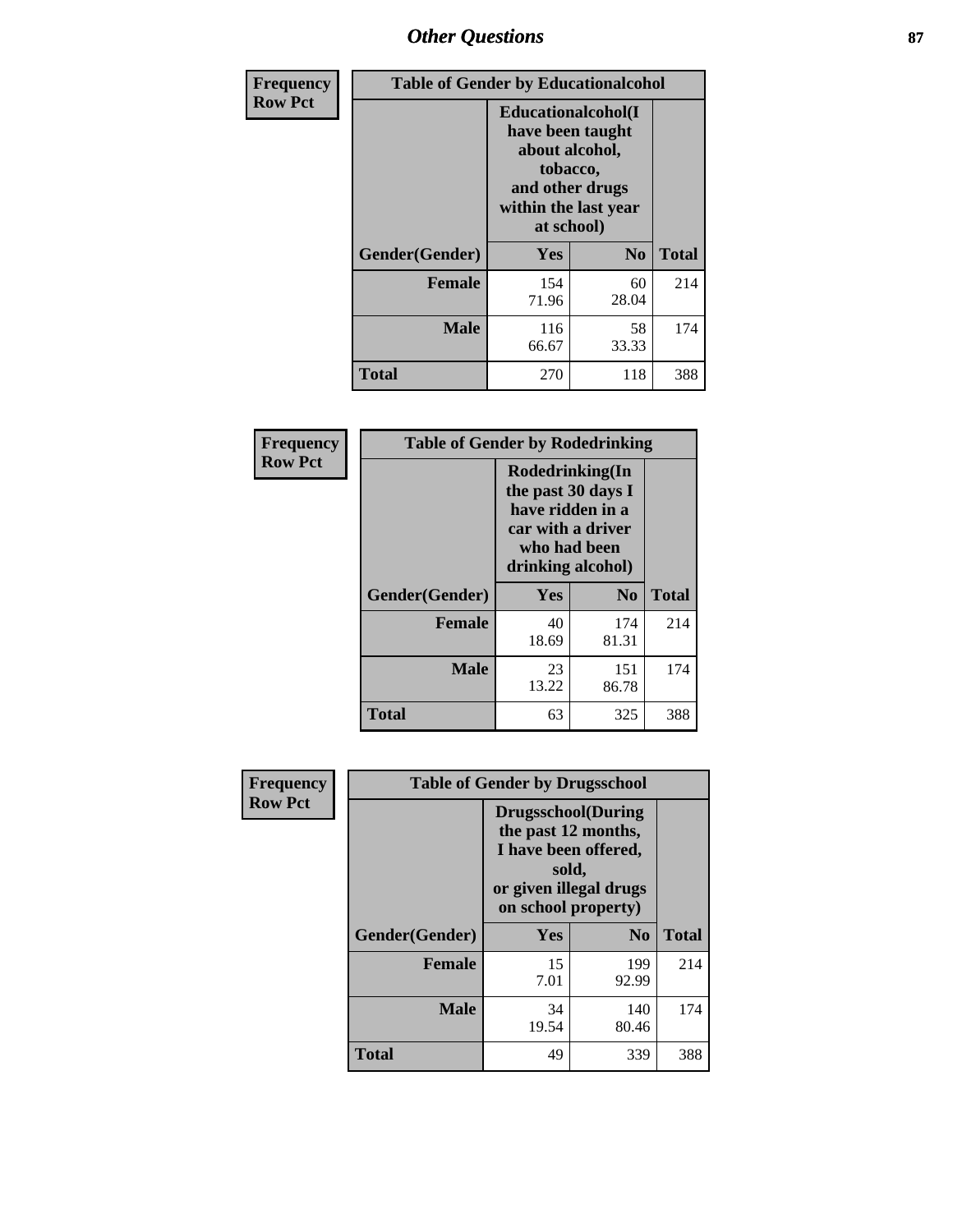# *Other Questions* **88**

**Frequency Row Pct**

| <b>Table of Gender by Bingedrinking</b> |                         |                                                                                                         |                   |                        |                        |                               |                        |              |
|-----------------------------------------|-------------------------|---------------------------------------------------------------------------------------------------------|-------------------|------------------------|------------------------|-------------------------------|------------------------|--------------|
|                                         |                         | Bingedrinking(I have drunk five or more<br>drinks of alcohol at one sitting during the<br>last 30 days) |                   |                        |                        |                               |                        |              |
| <b>Gender</b> (Gender)                  | $\bf{0}$<br><b>Days</b> | $1$ or<br>2<br>days                                                                                     | 3 to<br>5<br>days | 6 to<br>9<br>days      | 10<br>to<br>19<br>days | <b>20</b><br>to<br>29<br>days | All<br>30<br>days      | <b>Total</b> |
| <b>Female</b>                           | 195<br>91.12            | 11<br>5.14                                                                                              | 3<br>1.40         | 3<br>1.40              | 0<br>0.00              | 0<br>0.00                     | $\mathfrak{D}$<br>0.93 | 214          |
| <b>Male</b>                             | 139<br>79.89            | 15<br>8.62                                                                                              | 9<br>5.17         | $\mathfrak{D}$<br>1.15 | 7<br>4.02              | 0.57                          | 0.57                   | 174          |
|                                         |                         |                                                                                                         |                   |                        |                        |                               |                        |              |

| Frequency      | <b>Table of Gender by Educationaids</b> |                                                                                                 |             |              |  |  |
|----------------|-----------------------------------------|-------------------------------------------------------------------------------------------------|-------------|--------------|--|--|
| <b>Row Pct</b> |                                         | <b>Educationaids</b> (I<br>have been taught<br>about HIV/AIDS<br>at school in the<br>past year) |             |              |  |  |
|                | Gender(Gender)                          | Yes                                                                                             | $\bf N_0$   | <b>Total</b> |  |  |
|                | <b>Female</b>                           | 156<br>72.90                                                                                    | 58<br>27.10 | 214          |  |  |
|                | <b>Male</b>                             | 115<br>66.09                                                                                    | 59<br>33.91 | 174          |  |  |
|                | <b>Total</b>                            | 271                                                                                             | 117         | 388          |  |  |

| Frequency      | <b>Table of Gender by Suicideconsider</b> |                        |                |              |  |
|----------------|-------------------------------------------|------------------------|----------------|--------------|--|
| <b>Row Pct</b> |                                           | <b>Suicideconsider</b> |                |              |  |
|                | Gender(Gender)                            | Yes                    | N <sub>0</sub> | <b>Total</b> |  |
|                | <b>Female</b>                             | 24<br>11.21            | 190<br>88.79   | 214          |  |
|                | <b>Male</b>                               | 18<br>10.34            | 156<br>89.66   | 174          |  |
|                | <b>Total</b>                              | 42                     | 346            | 388          |  |